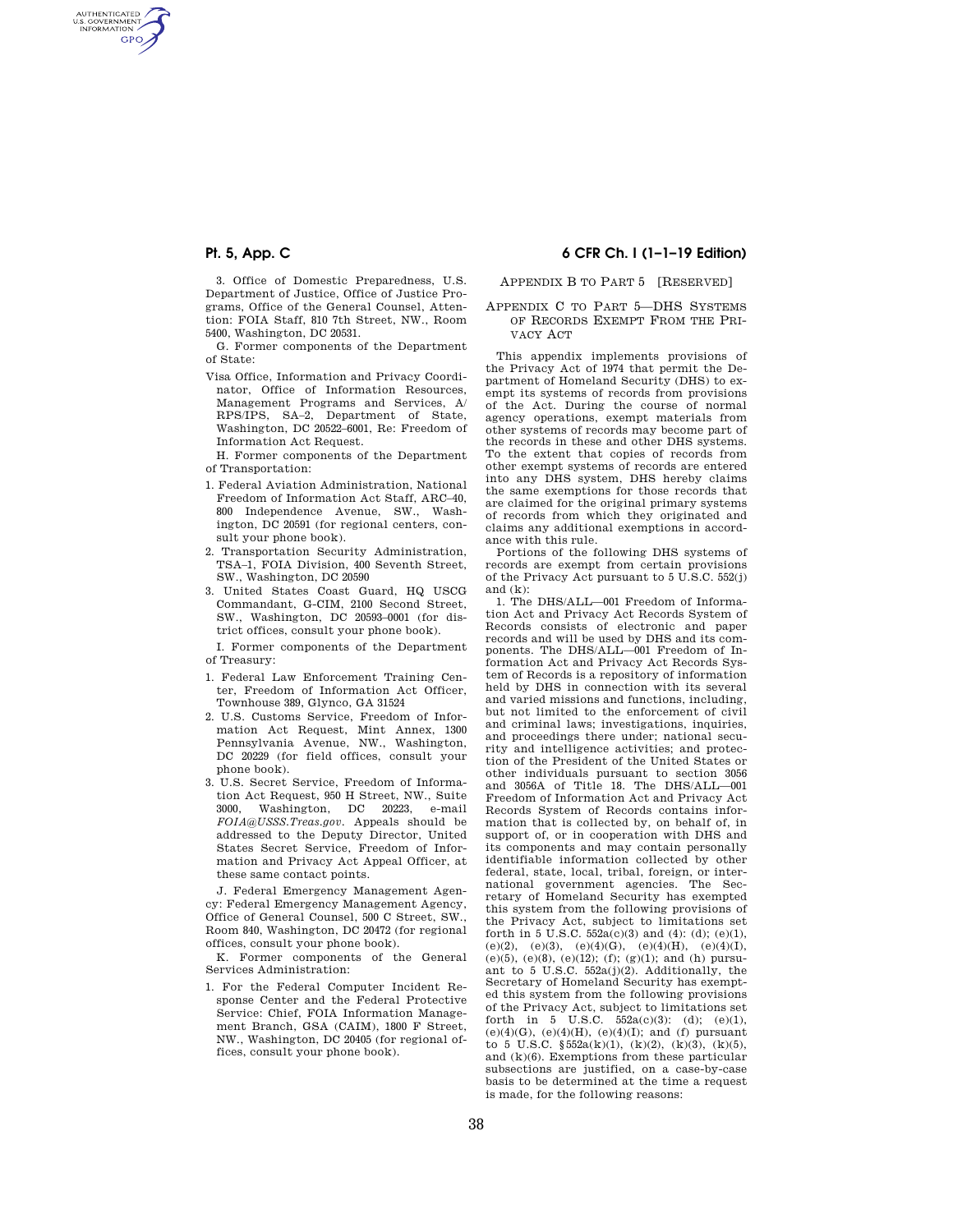(a) From subsection  $(c)(3)$  and  $(4)$  (Accounting for Disclosures) because release of the accounting of disclosures could alert the subject of an investigation of an actual or potential criminal, civil, or regulatory violation to the existence of that investigation and reveal investigative interest on the part of DHS as well as the recipient agency. Disclosure of the accounting would therefore present a serious impediment to law enforcement efforts and/or efforts to preserve national security. Disclosure of the accounting would also permit the individual who is the subject of a record to impede the investigation, to tamper with witnesses or evidence, and to avoid detection or apprehension, which would undermine the entire investigative process.

(b) From subsection (d) (Access to Records) because access to the records contained in this system of records could inform the subject of an investigation of an actual or potential criminal, civil, or regulatory violation to the existence of that investigation and reveal investigative interest on the part of DHS or another agency. Access to the records could permit the individual who is the subject of a record to impede the investigation, to tamper with witnesses or evidence, and to avoid detection or apprehension. Amendment of the records could interfere with ongoing investigations and law enforcement activities and would impose an unreasonable administrative burden by requiring investigations to be continually reinvestigated. In addition, permitting access and amendment to such information could disclose security-sensitive information that could be detrimental to homeland security.

(c) From subsection (e)(1) (Relevancy and Necessity of Information) because in the course of investigations into potential violations of federal law, the accuracy of information obtained or introduced occasionally may be unclear, or the information may not be strictly relevant or necessary to a specific investigation. In the interests of effective law enforcement, it is appropriate to retain all information that may aid in establishing patterns of unlawful activity.

(d) From subsection (e)(2) (Collection of Information from Individuals) because requiring that information be collected from the subject of an investigation would alert the subject to the nature or existence of the investigation, thereby interfering with that investigation and related law enforcement activities.

(e) From subsection (e)(3) (Notice to Subjects) because providing such detailed information could impede law enforcement by compromising the existence of a confidential investigation or reveal the identity of witnesses or confidential informants.

(f) From subsections  $(e)(4)(G)$ ,  $(e)(4)(H)$ , and (e)(4)(I) (Agency Requirements) and (f) (Agency Rules), because portions of this sys-

tem are exempt from the individual access provisions of subsection (d) for the reasons noted above, and therefore DHS is not required to establish requirements, rules, or procedures with respect to such access. Providing notice to individuals with respect to existence of records pertaining to them in the system of records or otherwise setting up procedures pursuant to which individuals may access and view records pertaining to themselves in the system would undermine investigative efforts and reveal the identities of witnesses, and potential witnesses, and confidential informants.

 $(g)$  From subsection  $(e)(5)$  (Collection of Information) because with the collection of information for law enforcement purposes, it is impossible to determine in advance what information is accurate, relevant, timely, and complete. Compliance with subsection (e)(5) would preclude DHS agents from using their investigative training and exercise of good judgment to both conduct and report on investigations.

(h) From subsection (e)(8) (Notice on Individuals) because compliance would interfere with DHS's ability to obtain, serve, and issue subpoenas, warrants, and other law enforcement mechanisms that may be filed under seal and could result in disclosure of investigative techniques, procedures, and evidence.

(i) From subsection (e)(12) (Computer Matching) if the agency is a recipient agency or a source agency in a matching program with a non-Federal agency, with respect to any establishment or revision of a matching program, at least 30 days prior to conducting such program, publish in the FEDERAL REG-ISTER notice of such establishment or revision.

(j) From subsection  $(g)(1)$  (Civil Remedies) to the extent that the system is exempt from other specific subsections of the Privacy Act.

(k) From subsection (h) (Legal Guardians) the parent of any minor, or the legal guardian of any individual who has been declared to be incompetent due to physical or mental incapacity or age by a court of competent jurisdiction, may act on behalf of the individual.

2. The DHS/ALL–029 Civil Rights and Civil Liberties Records System of Records consists of electronic and paper records and will be used by DHS and its components. The DHS/ALL–029 Civil Rights and Civil Liberties Records System of Records is a repository of information held by DHS in connection with its several and varied missions and functions, including, but not limited to the enforcement of civil and criminal laws; investigations, inquiries, and proceedings thereunder; national security and intelligence activities; and protection of the President of the United States or other individuals pursuant to Section 3056 and 3056A of Title 18. The DHS/ALL–029 Civil Rights and Civil Liberties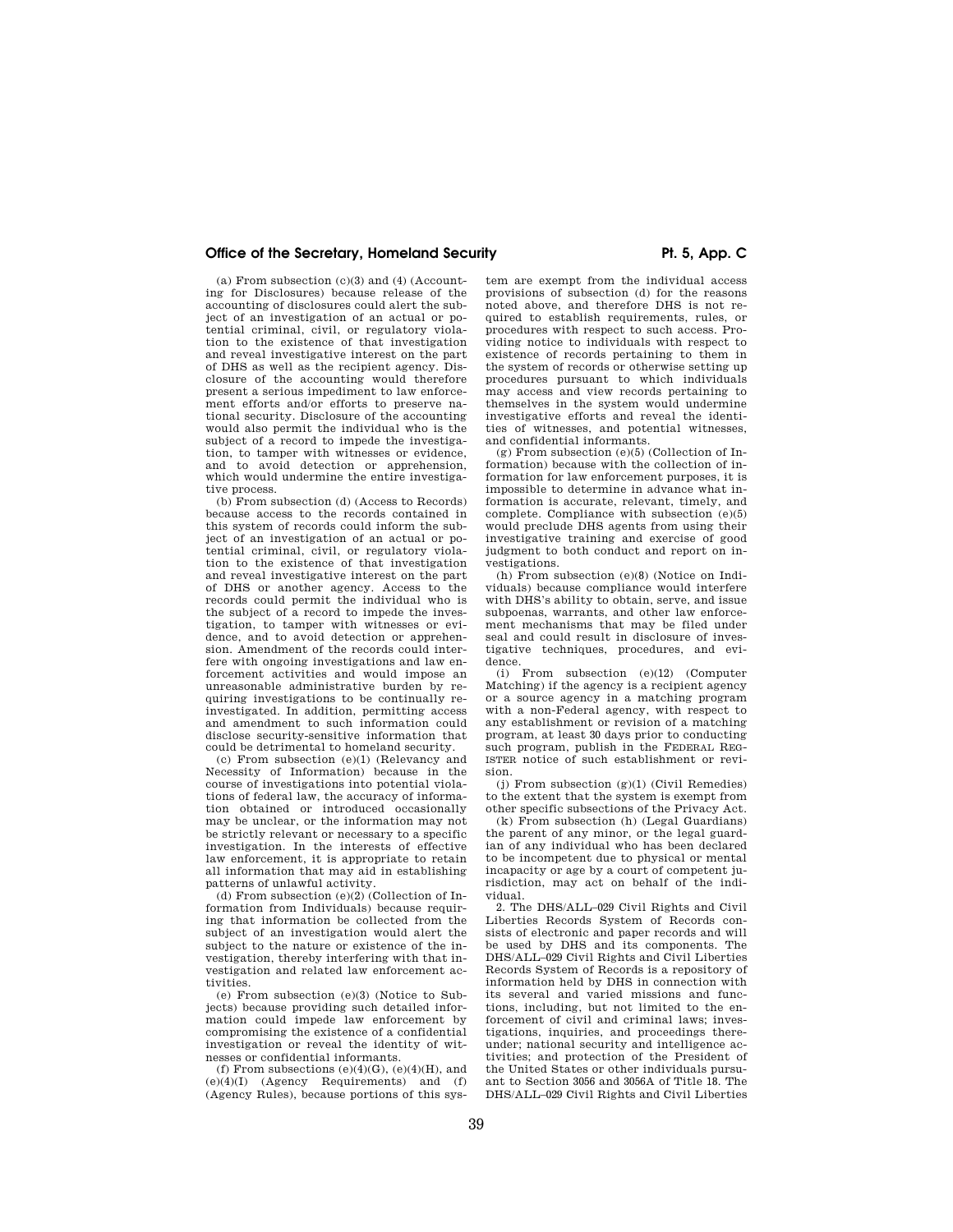Records System of Records contains information that is collected by, on behalf of, in support of, or in cooperation with DHS and its components and may contain personally identifiable information collected by other Federal, state, local, Tribal, foreign, or international government agencies. The Secretary of Homeland Security has exempted this system from the following provisions of the Privacy Act, subject to limitations set forth in 5 U.S.C.  $552a(c)(3)$ ; (d); (e)(1), (e)(4)(G), (e)(4)(H), (e)(4)(I); and (f) pursuant to 5 U.S.C.  $\S 552a(k)(1)$ ,  $(k)(2)$ ,  $(k)(3)$ , and  $(k)(5)$ . Exemptions from these particular subsections are justified, on a case-by-case basis to be determined at the time a request is made, for the following reasons:

(a) From subsection (c)(3) (Accounting for Disclosures) because release of the accounting of disclosures could alert the individual who is the subject of an investigation of an actual or potential criminal, civil, or regulatory violation to the existence of that investigation and reveal investigative interest on the part of DHS as well as the recipient agency. Disclosure of the accounting would, therefore, present a serious impediment to law enforcement efforts and/or efforts to preserve national security. Disclosure of the accounting would also permit the individual who is the subject of a record to impede the investigation, to tamper with witnesses or evidence, and to avoid detection or apprehension, which would undermine the entire investigative process.

(b) From subsection (d) (Access to Records) because access to the records contained in this system of records could inform the individual who is the subject of an investigation of an actual or potential criminal, civil, or regulatory violation to the existence of that investigation and reveal investigative interest on the part of DHS or another agency. Access to the records could permit the individual who is the subject of a record to impede the investigation, to tamper with witnesses or evidence, and to avoid detection or apprehension. Amendment of the records could interfere with ongoing investigations and law enforcement activities and would impose an unreasonable administrative burden by requiring investigations to be continually reinvestigated. In addition, permitting access and amendment to such information could disclose security-sensitive information that could be detrimental to homeland security.

(c) From subsection (e)(1) (Relevancy and Necessity of Information) because in the course of investigations into potential violations of Federal law, the accuracy of information obtained or introduced occasionally may be unclear, or the information may not be strictly relevant or necessary to a specific investigation. In the interests of effective law enforcement, it is appropriate to retain

## **Pt. 5, App. C 6 CFR Ch. I (1–1–19 Edition)**

all information that may aid in establishing patterns of unlawful activity.

(d) From subsections  $(e)(4)(G)$ ,  $(e)(4)(H)$ , and  $(e)(4)(I)$  (Agency Requirements) and  $(f)$ (Agency Rules), because portions of this system are exempt from the individual access provisions of subsection (d) for the reasons noted above, and therefore DHS is not required to establish requirements, rules, or procedures with respect to such access. Providing notice to individuals with respect to existence of records pertaining to them in the system of records or otherwise setting up procedures pursuant to which individuals may access and view records pertaining to themselves in the system would undermine investigative efforts and reveal the identities of witnesses, and potential witnesses, and confidential informants.

3. DHS–ALL–005, Redress and Response Records System. A portion of the following system of records is exempt from 5 U.S.C.  $552a(c)(3)$  and  $(4)$ ;  $(d)(1)$ ,  $(2)$ ,  $(3)$ , and  $(4)$ ;  $(e)(1)$ , (2), (3), (4)(G) through (I), (5), and (8); (f), and (g); however, these exemptions apply only to the extent that information in this system records is recompiled or is created from information contained in other systems of records subject to such exemptions pursuant to 5 U.S.C.  $552a(j)(2)$ ,  $(k)(1)$ ,  $(k)(2)$ , and  $(k)(5)$ . Further, no exemption shall be asserted with respect to information submitted by and collected from the individual or the individual's representative in the course of any redress process associated with this system of records. After conferring with the appropriate component or agency, DHS may waive applicable exemptions in appropriate circumstances and where it would not appear to interfere with or adversely affect the law enforcement or national security purposes of the systems from which the information is recompiled or in which it is contained. Exemptions from the above particular subsections are justified, on a case-by-case basis to be determined at the time a request is made, when information in this system records is recompiled or is created from information contained in other systems of records subject to exemptions for the following reasons:

(a) From subsection  $(c)(3)$  because making available to a record subject the accounting of disclosures from records concerning him or her would specifically reveal any investigative interest in the individual. Revealing this information could reasonably be expected to compromise ongoing efforts to investigate a known or suspected terrorist by notifying the record subject that he or she is under investigation. This information could also permit the record subject to take measures to impede the investigation, e.g., destroy evidence, intimidate potential witnesses, or flee the area to avoid or impede the investigation.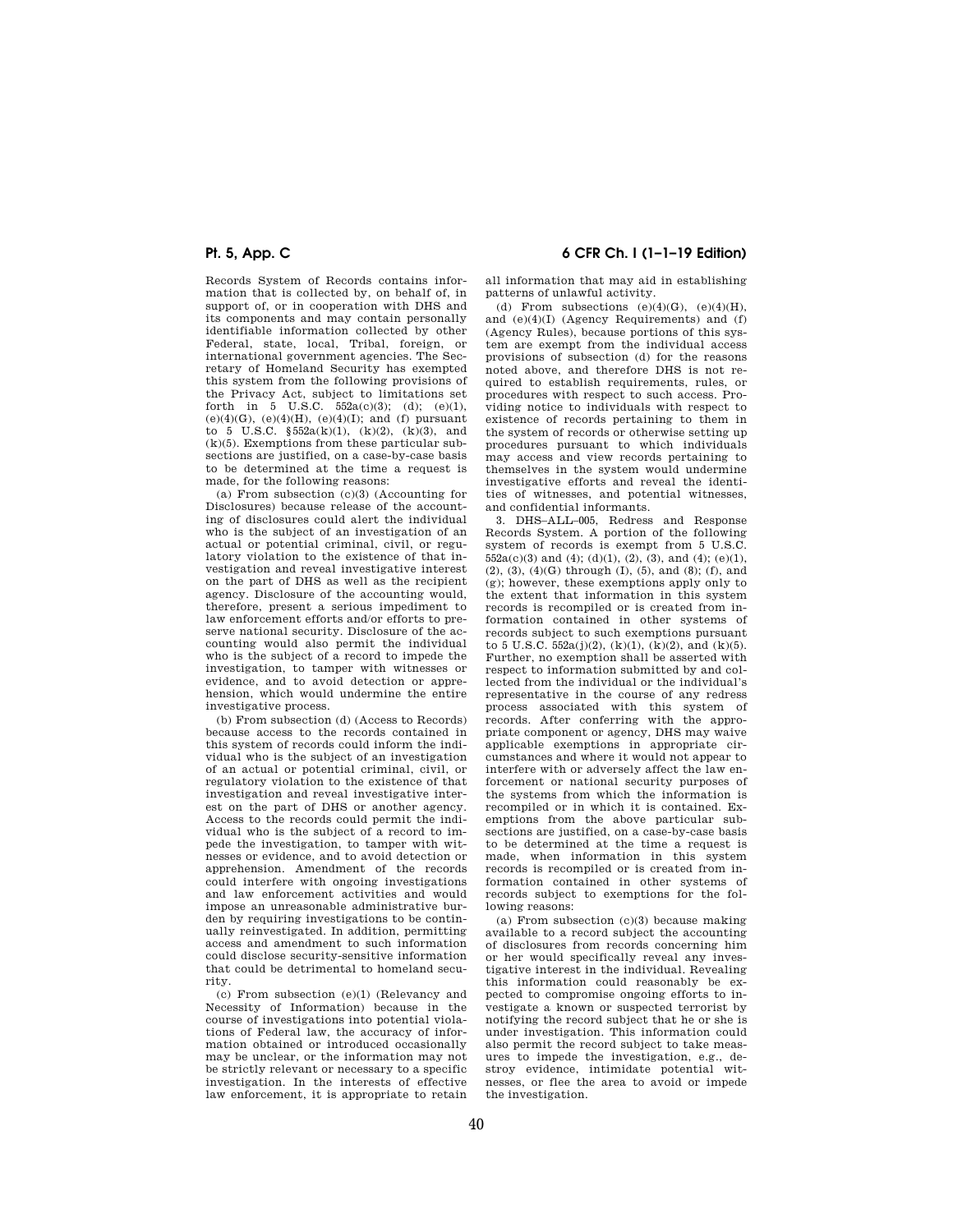(b) From subsection (c)(4) because portions of this system are exempt from the access and amendment provisions of subsection (d).

(c) From subsections  $(d)(1)$ ,  $(2)$ ,  $(3)$ , and  $(4)$ because these provisions concern individual access to and amendment of certain records contained in this system, including law enforcement counterterrorism, investigatory, and intelligence records. Compliance with these provisions could alert the subject of an investigation of the fact and nature of the investigation, and/or the investigative interest of intelligence or law enforcement agencies; compromise sensitive information related to national security; interfere with the overall law enforcement process by leading to the destruction of evidence, improper influencing of witnesses, fabrication of testimony, and/or flight of the subject; could identify a confidential source or disclose information which would constitute an unwarranted invasion of another's personal privacy; reveal a sensitive investigative or intelligence technique; or constitute a potential danger to the health or safety of law enforcement personnel, confidential informants, and witnesses. Amendment of these records would interfere with ongoing counterterrorism, law enforcement, or intelligence investigations and analysis activities and impose an impossible administrative burden by requiring investigations, analyses, and reports to be continuously reinvestigated and revised.

 $(d)$  From subsection  $(e)(1)$  because it is not always possible for DHS or other agencies to know in advance what information is relevant and necessary for it to complete an identity comparison between the individual seeking redress and a known or suspected terrorist. Also, because DHS and other agencies may not always know what information about an encounter with a known or suspected terrorist will be relevant to law enforcement for the purpose of conducting an operational response.

(e) From subsection (e)(2) because application of this provision could present a serious impediment to counterterrorism, law enforcement, or intelligence efforts in that it would put the subject of an investigation, study, or analysis on notice of that fact, thereby permitting the subject to engage in conduct designed to frustrate or impede that activity. The nature of counterterrorism, law enforcement, or intelligence investigations is such that vital information about an individual frequently can be obtained only from other persons who are familiar with such individual and his/her activities. In such investigations it is not feasible to rely upon information furnished by the individual concerning his own activities.

(f) From subsection (e)(3), to the extent that this subsection is interpreted to require DHS to provide notice to an individual if DHS or another agency receives or collects information about that individual during an investigation or from a third party. Should the subsection be so interpreted, exemption from this provision is necessary to avoid impeding counterterrorism, law enforcement, or intelligence efforts by putting the subject of an investigation, study, or analysis on notice of that fact, thereby permitting the subject to engage in conduct intended to frustrate or impede that activity.

(g) From subsections  $(e)(4)(G)$ ,  $(H)$  and  $(I)$ (Agency Requirements) because portions of this system are exempt from the access and amendment provisions of subsection (d).

(h) From subsection (e)(5) because many of the records in this system coming from other system of records are derived from other domestic and foreign agency record systems and therefore it is not possible for DHS to vouch for their compliance with this provision; however, the DHS has implemented internal quality assurance procedures to ensure that data used in the redress process is as thorough, accurate, and current as possible. In addition, in the collection of information for law enforcement, counterterrorism, and intelligence purposes, it is impossible to determine in advance what information is accurate, relevant, timely, and complete. With the passage of time, seemingly irrelevant or untimely information may acquire new significance as further investigation brings new details to light. The restrictions imposed by (e)(5) would limit the ability of those agencies' trained investigators and intelligence analysts to exercise their judgment in conducting investigations and impede the development of intelligence necessary for effective law enforcement and counterterrorism efforts. The DHS has, however, implemented internal quality assurance procedures to ensure that the data used in the redress process is as thorough, accurate, and current as possible.

(i) From subsection (e)(8) because to require individual notice of disclosure of information due to compulsory legal process would pose an impossible administrative burden on DHS and other agencies and could alert the subjects of counterterrorism, law enforcement, or intelligence investigations to the fact of those investigations when not previously known.

(j) From subsection (f) (Agency Rules) because portions of this system are exempt from the access and amendment provisions of subsection (d).

(k) From subsection (g) to the extent that the system is exempt from other specific subsections of the Privacy Act.

4. The Department of Homeland Security Automated Biometric Identification System (IDENT) consists of electronic and paper records and will be used by DHS and its components. IDENT is the primary repository of biometric information held by DHS in connection with its several and varied missions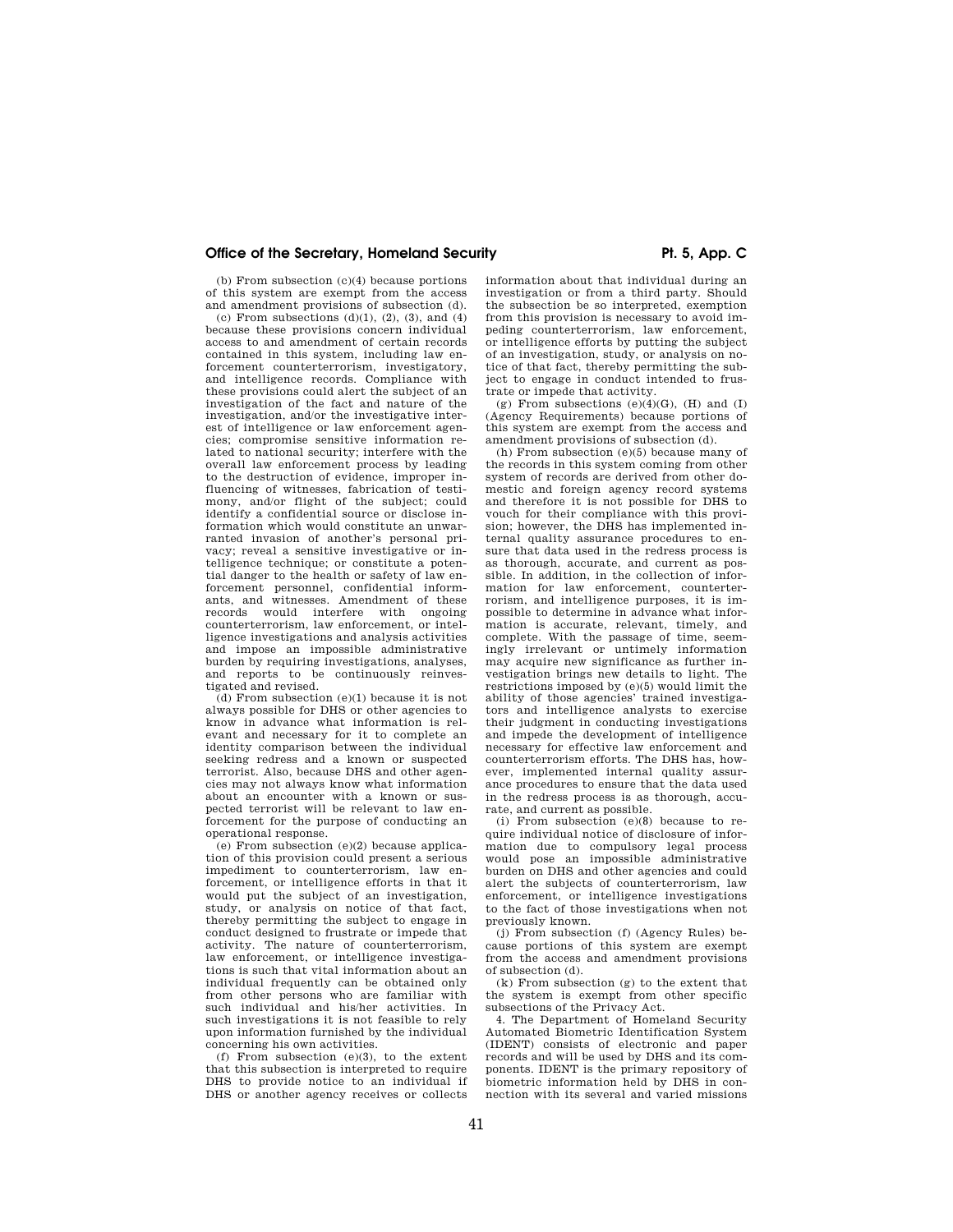and functions, including, but not limited to: The enforcement of civil and criminal laws (including the immigration law); investigations, inquiries, and proceedings thereunder; and national security and intelligence activities. IDENT is a centralized and dynamic DHS-wide biometric database that also contains limited biographic and encounter history information needed to place the biometric information in proper context. The information is collected by, on behalf of, in support of, or in cooperation with DHS and its components and may contain personally identifiable information collected by other Federal, State, local, tribal, foreign, or international government agencies.

Pursuant to exemptions 5 U.S.C. 552a(j)(2) of the Privacy Act, portions of this system are exempt from 5 U.S.C. 552a(c)(3) and (4); (d); (e)(1), (e)(2), (e)(3), (e)(4)(G), (e)(4)(H), (e)(5) and (e)(8);  $(f)(2)$  through (5); and (g). Pursuant to 5 U.S.C.  $552a(k)(2)$ , this system is exempt from the following provisions of the Privacy Act, subject to the limitations set forth in those subsections: 5 U.S.C. 552a (c)(3), (d), (e)(1), (e)(4)(G), and (e)(4)(H). Exemptions from these particular subsections are justified, on a case-by-case basis to be determined at the time a request is made, for the following reasons:

(a) From subsection (c)(3) and (4) (Accounting for Disclosures) because release of the accounting of disclosures could alert the subject of an investigation of an actual or potential criminal, civil, or regulatory violation to the existence of the investigation; and reveal investigative interest on the part of DHS as well as the recipient agency. Disclosure of the accounting would therefore present a serious impediment to law enforcement efforts and/or efforts to preserve national security. Disclosure of the accounting would also permit the individual who is the subject of a record to impede the investigation, to tamper with witnesses or evidence, and to avoid detection or apprehension, which would undermine the entire investigative process.

(b) From subsection (d) (Access to Records) because access to the records contained in this system of records could inform the subject of an investigation of an actual or potential criminal, civil, or regulatory violation, to the existence of the investigation, and reveal investigative interest on the part of DHS or another agency. Access to the records could permit the individual who is the subject of a record to impede the investigation, to tamper with witnesses or evidence, and to avoid detection or apprehension. Amendment of the records could interfere with ongoing investigations and law enforcement activities and would impose an impossible administrative burden by requiring investigations to be continuously reinvestigated. In addition, permitting access and amendment to such information could

# **Pt. 5, App. C 6 CFR Ch. I (1–1–19 Edition)**

disclose security-sensitive information that could be detrimental to homeland security.

(c) From subsection (e)(1) (Relevancy and Necessity of Information) because in the course of investigations into potential violations of Federal law, the accuracy of information obtained or introduced occasionally may be unclear or the information may not be strictly relevant or necessary to a specific investigation. In the interests of effective law enforcement, it is appropriate to retain all information that may aid in establishing patterns of unlawful activity.

(d) From subsection  $(e)(2)$  (Collection of Information from Individuals) because requiring that information be collected from the subject of an investigation would alert the subject to the nature or existence of an investigation, thereby interfering with the related investigation and law enforcement activities.

(e) From subsection (e)(3) (Notice to Subjects) because providing such detailed information would impede law enforcement in that it could compromise the existence of a confidential investigation or reveal the identity of witnesses or confidential informants.

(f) From subsections  $(e)(4)(G)$  and  $(H)$ (Agency Requirements), and (f)(2 through 5) (Agency Rules) because portions of this system are exempt from the individual access provisions of subsection (d) and thereby would not require DHS to establish requirements or rules for records which are exempted from access.

(g) From subsection (e)(5) (Collection of Information) because in the collection of information for law enforcement purposes it is impossible to determine in advance what information is accurate, relevant, timely, and complete. Compliance with (e)(5) would preclude DHS agents from using their investigative training and exercise of good judgment to both conduct and report on investigations.

(h) From subsection (e)(8) (Notice on Individuals) because compliance would interfere with DHS' ability to obtain, serve, and issue subpoenas, warrants, and other law enforcement mechanisms that may be filed under seal, and could result in disclosure of investigative techniques, procedures, and evidence.

(i) From subsection (g) to the extent that the system is exempt from other specific subsections of the Privacy Act.

5. The DHS/OIG–002 Investigative Records System of Records consists of electronic and paper records used by the DHS OIG. The DHS/OIG–002 Investigative Records System of Records is a repository of information held by DHS in connection with its several and varied missions and functions, including, but not limited to the enforcement of civil and criminal laws; investigations, inquiries, and proceedings there under; and national security and intelligence activities. The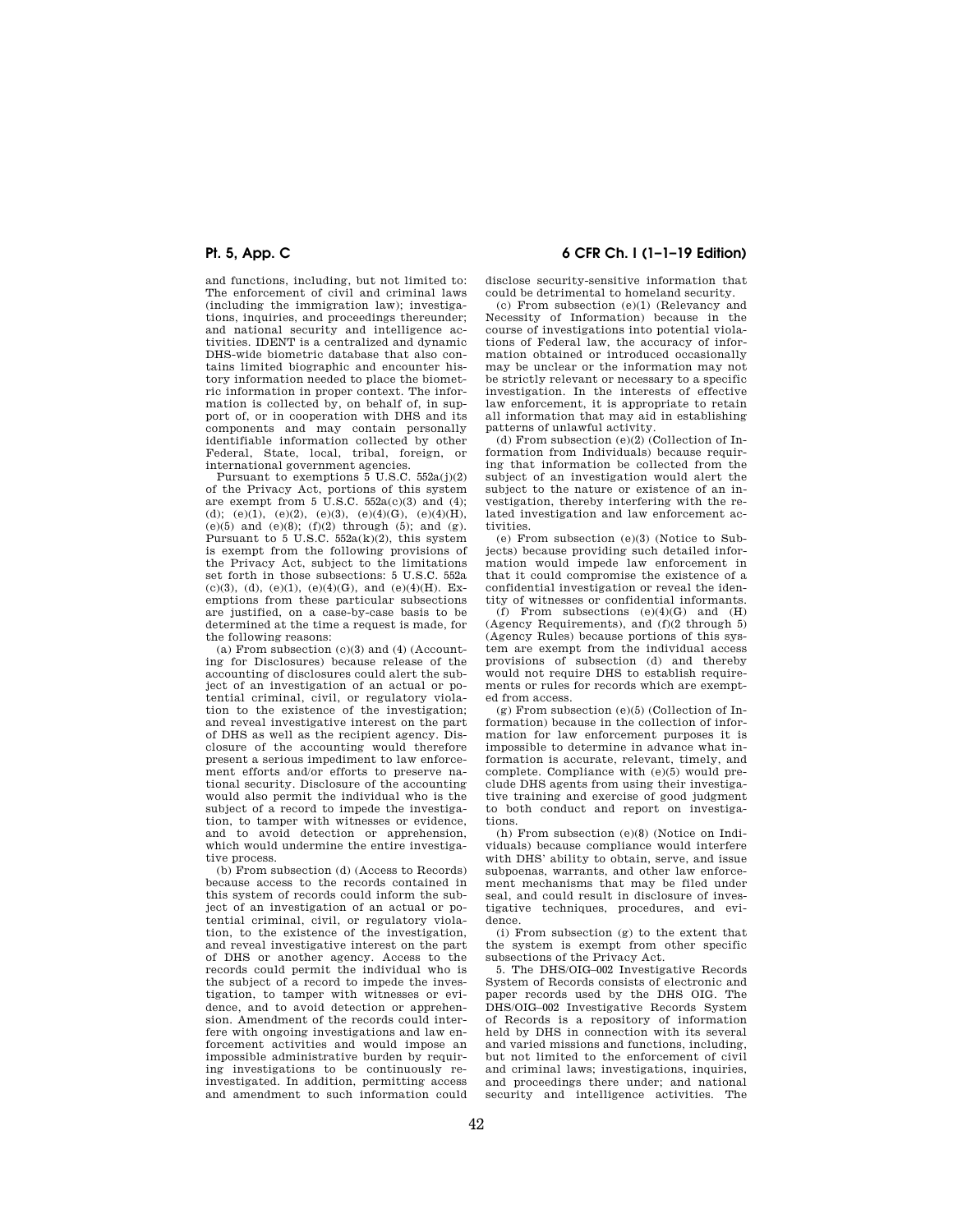DHS/OIG–002 Investigative Records System of Records contains information that is collected by, on behalf of, in support of, or in cooperation with DHS components and may contain personally identifiable information collected by other federal, state, local, tribal, foreign, or international government agencies. The Secretary of Homeland Security has exempted this system from the following provisions of the Privacy Act, subject to limitations set forth in  $5 \text{ U.S. C. } 552a(c)(3)$ and  $(c)(4)$ ; (d);  $(e)(1)$ ,  $(e)(2)$ ,  $(e)(3)$ ,  $(e)(4)(G)$ ,  $(e)(4)(H)$ ,  $(e)(5)$  and  $(e)(8)$ ; (f); and (g) pursuant to 5 U.S.C. 552a(j)(2). Additionally, the Secretary of Homeland Security has exempted this system from the following provisions of the Privacy Act, subject to limitations set forth in  $5 \text{ U.S.C. } 552a(c)(3); (d); (e)(1),$ (e)(4)(G), (e)(4)(H); and (f) pursuant to 5 U.S.C. 552a(k)(1), (k)(2) and (k)(5). Exemptions from these particular subsections are justified, on a case-by-case basis to be determined at the time a request is made, for the following reasons:

(a) From subsection  $(c)(3)$  and  $(c)(4)$  (Accounting for Disclosures) because release of the accounting of disclosures could alert the subject of an investigation of an actual or potential criminal, civil, or regulatory violation, to the existence of the investigation; and reveal investigative interest on the part of DHS as well as the recipient agency. Disclosure of the accounting would therefore present a serious impediment to law enforcement efforts and/or efforts to preserve national security. Disclosure of the accounting would also permit the individual who is the subject of a record to impede the investigation, tamper with witnesses or evidence, and avoid detection or apprehension, which would undermine the entire investigative process.

(b) From subsection (d) (Access to Records) because access to the records contained in this system of records could inform the subject of an investigation of an actual or potential criminal, civil, or regulatory violation, to the existence of the investigation, and reveal investigative interest on the part of DHS or another agency. Access to the records could permit the individual who is the subject of a record to impede the investigation, tamper with witnesses or evidence, and avoid detection or apprehension. Amendment of the records could interfere with ongoing investigations and law enforcement activities and would impose an impossible administrative burden by requiring investigations to be continuously reinvestigated. In addition, permitting access and amendment to such information could disclose security-sensitive information that could be detrimental to homeland security.

(c) From subsection (e)(1) (Relevancy and Necessity of Information) because in the course of investigations into potential violations of federal law, the accuracy of informa-

tion obtained or introduced occasionally may be unclear or the information may not be strictly relevant or necessary to a specific investigation. In the interests of effective law enforcement, it is appropriate to retain all information that may aid in establishing patterns of unlawful activity.

(d) From subsection (e)(2) (Collection of Information from Individuals) because requiring that information be collected from the subject of an investigation would alert the subject as to the nature or existence of an investigation, thereby interfering with the related investigation and law enforcement activities.

(e) From subsection (e)(3) (Notice to Subjects) because providing such detailed information would impede law enforcement in that it could compromise investigations by: revealing the existence of an otherwise confidential investigation and thereby providing an opportunity for the subject of an investigation to conceal evidence, alter patterns of behavior, or take other actions that could thwart investigative efforts; revealing the identity of witnesses in investigations thereby providing an opportunity for the subjects of the investigations or others to harass, intimidate, or otherwise interfere with the collection of evidence or other information from such witnesses; or revealing the identity of confidential informants, which would negatively affect the informants' usefulness in any ongoing or future investigations and discourage members of the public from cooperating as confidential informants in any future investigations.

(f) From subsections  $(e)(4)(G)$  and  $(e)(4)(H)$ (Agency Requirements) and (f) (Agency Rules), because portions of this system are exempt from the individual access provisions of subsection (d) for the reasons noted above, and therefore DHS is not required to establish rules or procedures with respect to such access. Providing notice to individuals with respect to existence of records pertaining to them in this system of records or otherwise setting up procedures pursuant to which individuals may access and view records pertaining to themselves in the system would undermine investigative efforts and reveal the identities of witnesses, potential witnesses, and confidential informants.

(g) From subsection (e)(5) (Collection of Information) because in the collection of information for law enforcement purposes it is impossible to determine in advance what information is accurate, relevant, timely, and complete. Compliance with (e)(5) would preclude DHS agents from using their investigative training and exercise of good judgment to both conduct and report on investigations.

(h) From subsection (e)(8) (Notice on Individuals) because compliance would interfere with DHS' ability to obtain, serve, and issue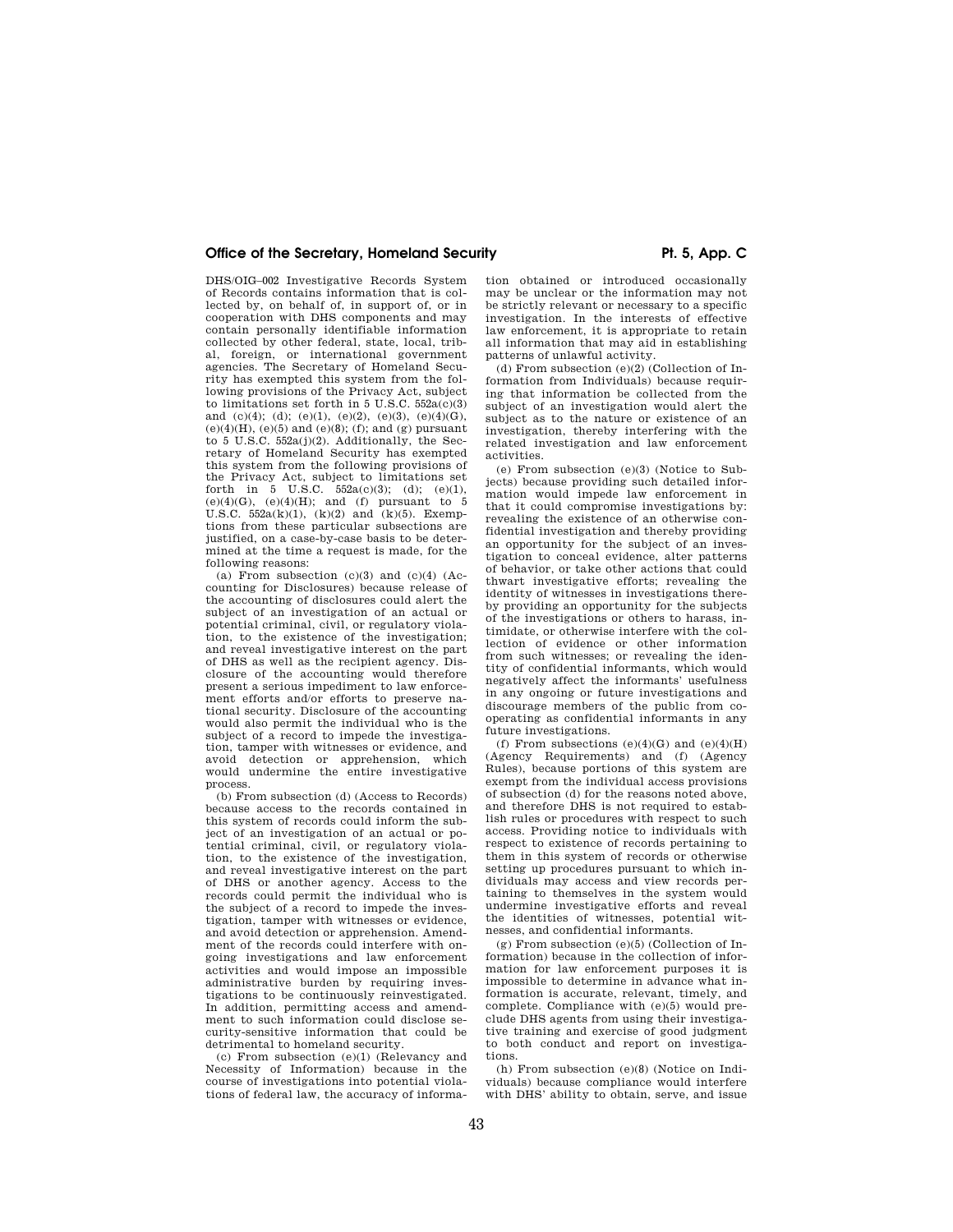subpoenas, warrants and other law enforcement mechanisms that may be filed under seal, and could result in disclosure of investigative techniques, procedures, and evidence.

(i) From subsection (g) (Civil Remedies) to the extent that the system is exempt from other specific subsections of the Privacy Act relating to individuals' rights to access and amend their records contained in the system. Therefore, DHS is not required to establish rules or procedures pursuant to which individuals may seek a civil remedy for the agency's refusals to amend a record; refusal to comply with a request for access to records; failure to maintain accurate, relevant, timely, and complete records; or failure to otherwise comply with an individual's right to access or amend records.

6. The Immigration and Customs Enforcement (ICE) Pattern Analysis and Information Collection (ICEPIC) System consists of electronic and paper records and will be used by DHS and its components. ICEPIC is a repository of information held by DHS in connection with its several and varied missions and functions, including, but not limited to: The enforcement of civil and criminal laws (including the immigration law); investigations, inquiries, and proceedings there under; and national security and intelligence activities. ICEPIC contains information that is collected by, on behalf of, in support of, or in cooperation with DHS and its components and may contain personally identifiable information collected by other Federal, State, local, tribal, foreign, or international government agencies.

Pursuant to exemption 5 U.S.C. 552a(j)(2) of the Privacy Act, portions of this system are exempt from 5 U.S.C.  $552a(c)(3)$  and  $(4)$ ;  $(d)$ ; (e)(1), (e)(2), (e)(3), (e)(4)(G), (e)(4)(H), (e)(5) and (e)(8); (f), and (g). Pursuant to 5 U.S.C.  $552a(k)(2)$ , this system is exempt from the following provisions of the Privacy Act, subject to the limitations set forth in those subsections: 5 U.S.C.  $552a(c)(3)$ , (d), (e)(1),  $(e)(4)(G)$ ,  $(e)(4)(H)$ , and  $(f)$ . Exemptions from these particular subsections are justified, on a case-by-case basis to be determined at the time a request is made, for the following reasons:

(a) From subsection (c)(3) and (4) (Accounting for Disclosures) because release of the accounting of disclosures could alert the subject of an investigation of an actual or potential criminal, civil, or regulatory violation to the existence of the investigation, and reveal investigative interest on the part of DHS as well as the recipient agency. Disclosure of the accounting would therefore present a serious impediment to law enforcement efforts and/or efforts to preserve national security. Disclosure of the accounting would also permit the individual who is the subject of a record to impede the investigation, to tamper with witnesses or evidence,

## **Pt. 5, App. C 6 CFR Ch. I (1–1–19 Edition)**

and to avoid detection or apprehension, which would undermine the entire investigative process.

(b) From subsection (d) (Access to Records) because access to the records contained in this system of records could inform the subject of an investigation of an actual or potential criminal, civil, or regulatory violation, to the existence of the investigation, and reveal investigative interest on the part of DHS or another agency. Access to the records could permit the individual who is the subject of a record to impede the investigation, to tamper with witnesses or evidence, and to avoid detection or apprehension. Amendment of the records could interfere with ongoing investigations and law enforcement activities and would impose an impossible administrative burden by requiring investigations to be continuously reinvestigated. In addition, permitting access and amendment to such information could disclose security-sensitive information that could be detrimental to homeland security.

(c) From subsection (e)(1) (Relevancy and Necessity of Information) because in the course of investigations into potential violations of Federal law, the accuracy of information obtained or introduced occasionally may be unclear or the information may not be strictly relevant or necessary to a specific investigation. In the interests of effective law enforcement, it is appropriate to retain all information that may aid in establishing patterns of unlawful activity.

(d) From subsection (e)(2) (Collection of Information from Individuals) because requiring that information be collected from the subject of an investigation would alert the subject to the nature or existence of an investigation, thereby interfering with the related investigation and law enforcement activities.

(e) From subsection (e)(3) (Notice to Subjects) because providing such detailed information would impede law enforcement in that it could compromise investigations by: revealing the existence of an otherwise confidential investigation and thereby provide an opportunity for the subject of an investigation to conceal evidence, alter patterns of behavior, or take other actions that could thwart investigative efforts; reveal the identity of witnesses in investigations, thereby providing an opportunity for the subjects of the investigations or others to harass, intimidate, or otherwise interfere with the collection of evidence or other information from such witnesses; or reveal the identity of confidential informants, which would negatively affect the informant's usefulness in any ongoing or future investigations and discourage members of the public from cooperating as confidential informants in any future investigations.

(f) From subsections  $(e)(4)(G)$  and  $(H)$ (Agency Requirements), and (f) (Agency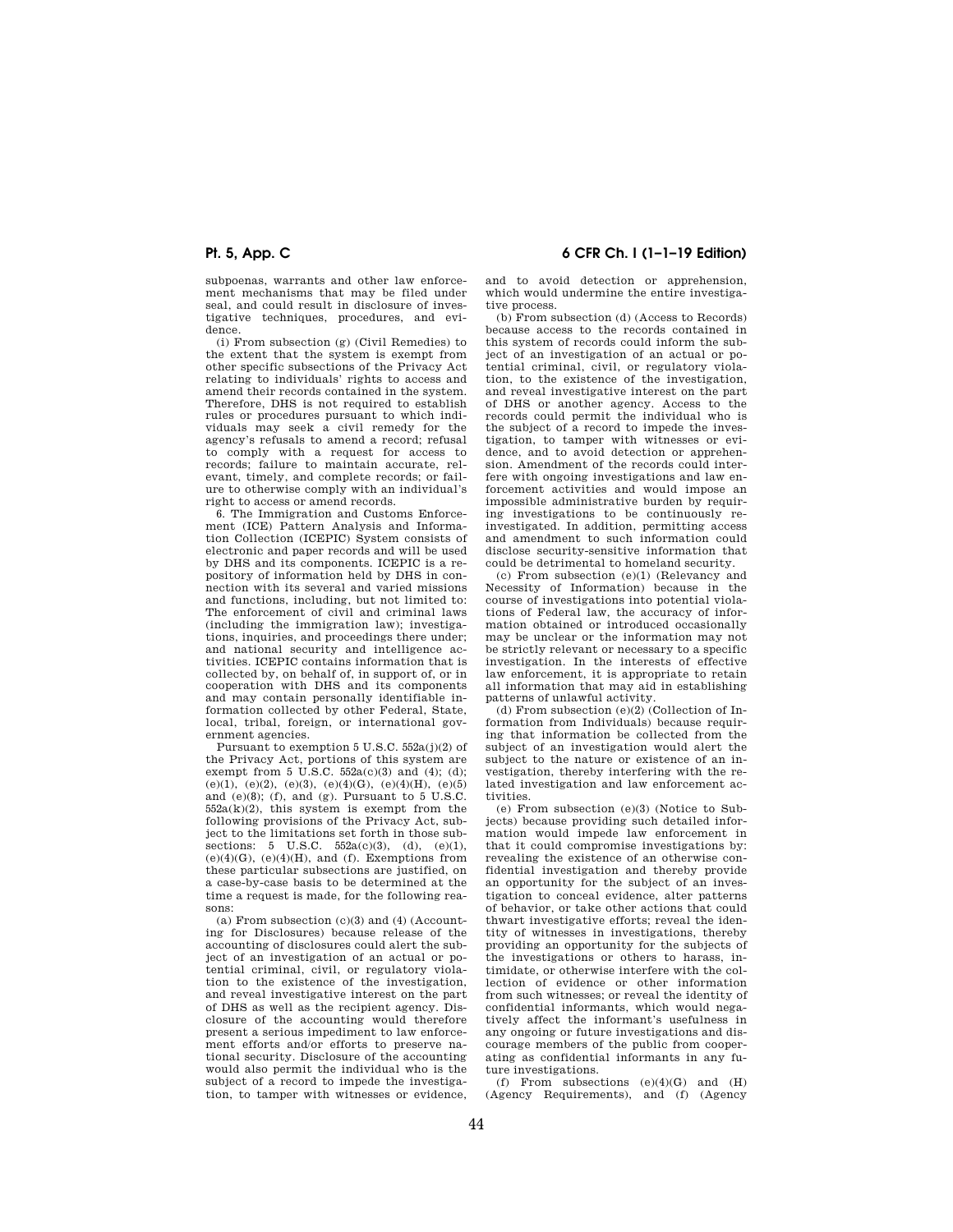Rules) because portions of this system are exempt from the individual access provisions of subsection (d) for the reasons noted above, and therefore DHS is not required to establish requirements, rules, or procedures with respect to such access. Providing notice to individuals with respect to existence of records pertaining to them in the system of records or otherwise setting up procedures pursuant to which individuals may access and view records pertaining to themselves in the system would undermine investigative efforts and reveal the identities of witnesses, and potential witnesses, and confidential informants.

(g) From subsection (e)(5) (Collection of Information) because in the collection of information for law enforcement purposes it is impossible to determine in advance what information is accurate, relevant, timely, and complete. Compliance with (e)(5) would preclude DHS agents from using their investigative training and exercise of good judgment to both conduct and report on investigations.

(h) From subsection (e)(8) (Notice on Individuals) because compliance would interfere with DHS' ability to obtain, serve, and issue subpoenas, warrants, and other law enforcement mechanisms that may be filed under seal, and could result in disclosure of investigative techniques, procedures, and evidence.

(i) From subsection (g) to the extent that the system is exempt from other specific subsections of the Privacy Act relating to individuals' rights to access and amend their records contained in the system. Therefore DHS is not required to establish rules or procedures pursuant to which individuals may seek a civil remedy for the agency's: Refusal to amend a record; Refusal to comply with a request for access to records; failure to maintain accurate, relevant timely and complete records; or failure to otherwise comply with an individual's right to access or amend records.

7. The Office of Intelligence and Analysis (I&A) Enterprise Records System (ERS) consists of records including intelligence information and other properly acquired information received from agencies and components of the federal government, foreign governments, organizations or entities, international organizations, state and local government agencies (including law enforcement agencies), and private sector entities, as well as information provided by individuals, regardless of the medium used to submit the information or the agency to which it was submitted. This system also contains: Information regarding persons on watch lists with known or suspected links to terrorism; the results of intelligence analysis and reporting; ongoing law enforcement investigative information, information systems security analysis and reporting; active immigra-

tion, customs, border and transportation, security related records; historical law enforcement, operational, immigration, customs, border and transportation security, and other administrative records; relevant and appropriately acquired financial information; and public-source data such as that contained in media reports and commercially available databases, as appropriate. Data about the providers of information, including the means of transmission of the data, is also retained.

(a) Pursuant to 5 U.S.C. 552a(k)(1), (2), (3), and (5), this system of records is exempt from  $5$  U.S.C.  $552a(c)(3)$ ,  $(d)(1)$ ,  $(2)$ ,  $(3)$ ,  $(4)$ , and (5), (e)(1), (e)(4)(G), (H), and (I), and (f). These exemptions apply only to the extent that information in this system is subject to exemption. Where compliance would not appear to interfere with or adversely affect the intelligence, counterterrorism, homeland security, and related law enforcement purposes of this system, the applicable exemption may be waived by DHS.

(b) Exemptions from the particular subsections are justified for the following reasons:

(1) From subsection (c)(3) (Accounting for Disclosures) because making available to a record subject the accounting of disclosures from records concerning him/her would specifically reveal any interest in the individual of an intelligence, counterterrorism, homeland security, or related investigative nature. Revealing this information could reasonably be expected to compromise ongoing efforts of the Department to identify, understand, analyze, investigate, and counter the activities of:

(i) Known or suspected terrorists and terrorist groups;

(ii) Groups or individuals known or believed to be assisting or associated with known or suspected terrorists or terrorist groups;

(iii) Individuals known, believed to be, or suspected of being engaged in activities constituting a threat to homeland security, including (1) activities which impact or concern the security, safety, and integrity of our international borders, including any illegal activities that either cross our borders or are otherwise in violation of the immigration or customs laws and regulations of the United States; (2) activities which could reasonably be expected to assist in the development or use of a weapon of mass effect; (3) activities meant to identify, create, or exploit the vulnerabilities of, or undermine, the ''key resources'' (as defined in section 2(9) of the Homeland Security Act of 2002) and ''critical infrastructure'' (as defined in 42 U.S.C. 5195c(c)) of the United States, including the cyber and national telecommunications infrastructure and the availability of a viable national security and emergency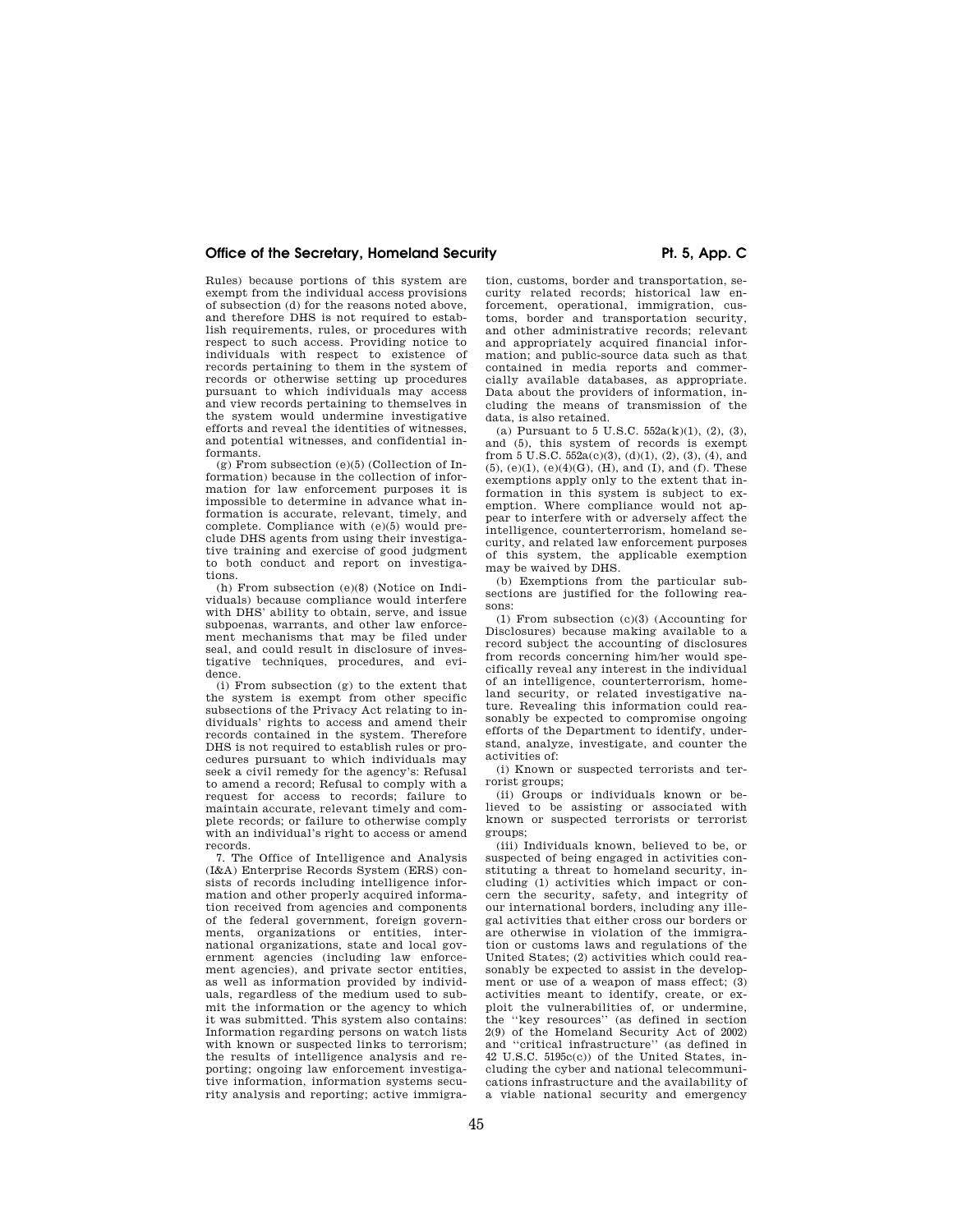preparedness communications infrastructure; (4) activities detrimental to the security of transportation and transportation systems; (5) activities which violate or are suspected of violating the laws relating to counterfeiting of obligations and securities of the United States and other financial crimes, including access device fraud, financial institution fraud, identity theft, computer fraud; and computer-based attacks on our nation's financial, banking, and telecommunications infrastructure; (6) activities, not wholly conducted within the United States, which violate or are suspected of violating the laws which prohibit the production, transfer, or sale of narcotics or substances controlled in accordance with Title 21 of the United States Code, or those associated activities otherwise prohibited by Titles 21 and 46 of the United States Code; (7) activities which impact, concern, or otherwise threaten the safety and security of the President and Vice President, their families, heads of state, and other designated individuals; the White House, Vice President's residence, foreign missions, and other designated buildings within the United States; (8) activities which impact, concern, or otherwise threaten domestic maritime safety and security, maritime mobility and navigation, or the integrity of the domestic maritime environment; (9) activities which impact, concern, or otherwise threaten the national operational capability of the Department to respond to natural and manmade major disasters and emergencies, including acts of terrorism; (10) activities involving the importation, possession, storage, development, or transportation of nuclear or radiological material without authorization or for use against the United States;

(iv) Foreign governments, organizations, or persons (foreign powers); and

(v) Individuals engaging in intelligence activities on behalf of a foreign power or terrorist group.

Thus, by notifying the record subject that he/she is the focus of such efforts or interest on the part of DHS, or other agencies with whom DHS is cooperating and to whom the disclosures were made, this information could permit the record subject to take measures to impede or evade such efforts, including the taking of steps to deceive DHS personnel and deny them the ability to adequately assess relevant information and activities, and could inappropriately disclose to the record subject the sensitive methods and/or confidential sources used to acquire the relevant information against him/her. Moreover, where the record subject is the actual target of a law enforcement investigation, this information could permit him/her to take measures to impede the investigation, for example, by destroying evidence, intimidating potential witnesses, or avoiding detection or apprehension.

## **Pt. 5, App. C 6 CFR Ch. I (1–1–19 Edition)**

 $(2)$  From subsections  $(d)(1)$ ,  $(2)$ ,  $(3)$ , and  $(4)$ (Access to Records) because these provisions concern individual rights of access to and amendment of records (including the review of agency denials of either) contained in this system, which consists of intelligence, counterterrorism, homeland security, and related investigatory records concerning efforts of the Department, as described more fully in subsection (b)(1), above. Compliance with these provisions could inform or alert the subject of an intelligence, counterterrorism, homeland security, or investigatory effort undertaken on behalf of the Department, or by another agency with whom DHS is cooperating, of the fact and nature of such efforts, and/or the relevant intelligence, counterterrorism, homeland security, or investigatory interest of DHS and/or other intelligence, counterterrorism, or law enforcement agencies. Moreover, compliance could also compromise sensitive information either classified in the interest of national security, or which otherwise requires, as appropriate, safeguarding and protection from unauthorized disclosure; identify a confidential source or disclose information which would constitute an unwarranted invasion of another individual's personal privacy; reveal a sensitive intelligence or investigative technique or method, including interfering with intelligence or law enforcement investigative processes by permitting the destruction of evidence, improper influencing or intimidation of witnesses, fabrication of statements or testimony, and flight from detection or apprehension; or constitute a potential danger to the health or safety of intelligence, counterterrorism, homeland security, and law enforcement personnel, confidential sources and informants, and potential witnesses. Amendment of the records would interfere with ongoing intelligence, counterterrorism, homeland security, and law enforcement investigations and activities, including incident reporting and analysis activities, and impose an impossible administrative burden by requiring investigations, reports, and analyses to be continuously reinvestigated and revised.

(3) From subsection (e)(1) (Relevant and Necessary) because it is not always possible for DHS to know in advance of its receipt the relevance and necessity of each piece of information it acquires in the course of an intelligence, counterterrorism, or investigatory effort undertaken on behalf of the Department, or by another agency with whom DHS is cooperating. In the context of the authorized intelligence, counterterrorism, and investigatory activities undertaken by DHS personnel, relevance and necessity are questions of analytic judgment and timing, such that what may appear relevant and necessary when acquired ultimately may be deemed unnecessary upon further analysis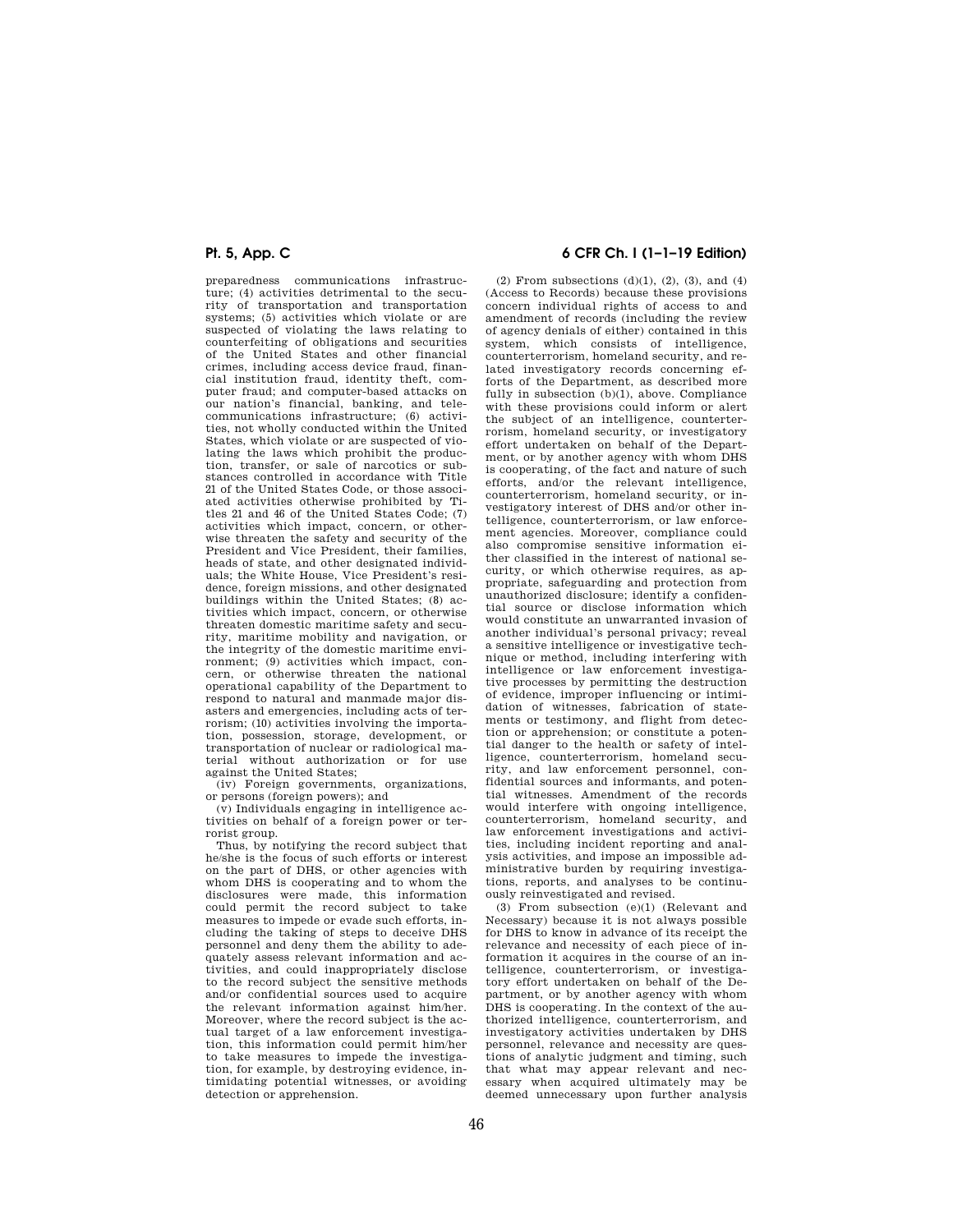and evaluation. Similarly, in some situations, it is only after acquired information is collated, analyzed, and evaluated in light of other available evidence and information that its relevance and necessity can be established or made clear. Constraining the initial acquisition of information included within the ERS in accordance with the relevant and necessary requirement of subsection (e)(1) could discourage the appropriate receipt of and access to information which DHS and I&A are otherwise authorized to receive and possess under law, and thereby impede efforts to detect, deter, prevent, disrupt, or apprehend terrorists or terrorist groups, and/or respond to terrorist or other activities which threaten homeland security. Notwithstanding this claimed exemption, which would permit the acquisition and temporary maintenance of records whose relevance to the purpose of the ERS may be less than fully clear, DHS will only disclose such records after determining whether such disclosures are themselves consistent with the published ERS routine uses. Moreover, it should be noted that, as concerns the receipt by I&A, for intelligence purposes, of information in any record which identifies a U.S. Person, as defined in Executive Order 12333, as amended, such receipt, and any subsequent use or dissemination of that identifying information, is undertaken consistent with the procedures established and adhered to by I&A pursuant to that Executive Order. Specifically, I&A intelligence personnel may acquire information which identifies a particular U.S. Person, retain it within or disseminate it from ERS, as appropriate, only when it is determined that the personally identifying information is necessary for the conduct of I&A's functions, and otherwise falls into one of a limited number of authorized categories, each of which reflects discrete activities for which information on individuals would be utilized by the Department in the overall execution of its statutory mission.

 $(4)$  From subsections  $(e)(4)$   $(G)$ ,  $(H)$  and  $(I)$ (Access), and (f) (Agency Rules), inasmuch as it is unnecessary for the publication of rules and procedures contemplated therein since the ERS, pursuant to subsections (1) and (2), above, will be exempt from the underlying duties to provide to individuals notification about, access to, and the ability to amend or correct the information pertaining to them in, this system of records. Furthermore, to the extent that subsection  $(e)(4)(I)$  is construed to require more detailed disclosure than the information accompanying the system notice for ERS, as published in today's FEDERAL REGISTER, exemption from it is also necessary to protect the confidentiality, privacy, and physical safety of sources of information, as well as the methods for acquiring it. Finally, greater specificity concerning the description of categories of sources of properly classified records could also compromise or otherwise cause damage to the national or homeland security.

8. The information in MAGNET establishes Maritime Domain Awareness. Maritime Domain Awareness is the collection of as much information as possible about the maritime world. In other words, MAGNET establishes a full awareness of the entities (people, places, things) and their activities within the maritime industry. MAGNET collects the information and connects the information in order to fulfill this need.

Coast Guard Intelligence (through MAG-NET) will provide awareness to the field as well as to strategic planners by aggregating data from existing sources internal and external to the Coast Guard or DHS. MAGNET will correlate and provide the medium to display information such as ship registry, current ship position, crew background, passenger lists, port history, cargo, known criminal vessels, and suspect lists. Coast Guard Intelligence (CG–2) will serve as MAGNET's executive agent and will share appropriate aggregated data to other law enforcement and intelligence agencies.

(a) Pursuant to 5 U.S.C.  $522a(j)(2)$ ,  $(k)(1)$ , and  $(k)(2)$  this system of records is exempt from 5 U.S.C.  $552a(c)(3)$  and (4), (d)(1), (d)(2),  $(d)(3), (d)(4), (e)(1), (e)(2), (e)(3), (e)(4)$  (G), (H), and (I),  $e(5)$ ,  $e(8)$ ,  $e(12)$ ,  $(f)$ , and  $(g)$ . These exemptions apply only to the extent that information in this system is subject to exemption. Where compliance would not appear to interfere with or adversely affect the intelligence, counterterrorism, homeland security, and related law enforcement purposes of this system, the applicable exemption may be waived by DHS.

(b) Exemptions from the particular subsections are justified for the following reasons:

(1) From subsection (c)(3) (Accounting of Certain Disclosures) because making available to a record subject the accounting of disclosures from records concerning him/her would specifically reveal any interest in the individual of an intelligence, counterterrorism, homeland security, law enforcement or related investigative nature. Revealing this information could reasonably be expected to compromise ongoing efforts of the Department to identify, understand, analyze, investigate, and counter the activities of:

(i) Known or suspected terrorists and terrorist groups;

(ii) Groups or individuals known or believed to be assisting or associated with known or suspected terrorists or terrorist groups;

(iii) Individuals known, believed to be, or suspected of being engaged in activities constituting a threat to homeland security, including (1) activities which impact or concern the security, safety, and integrity of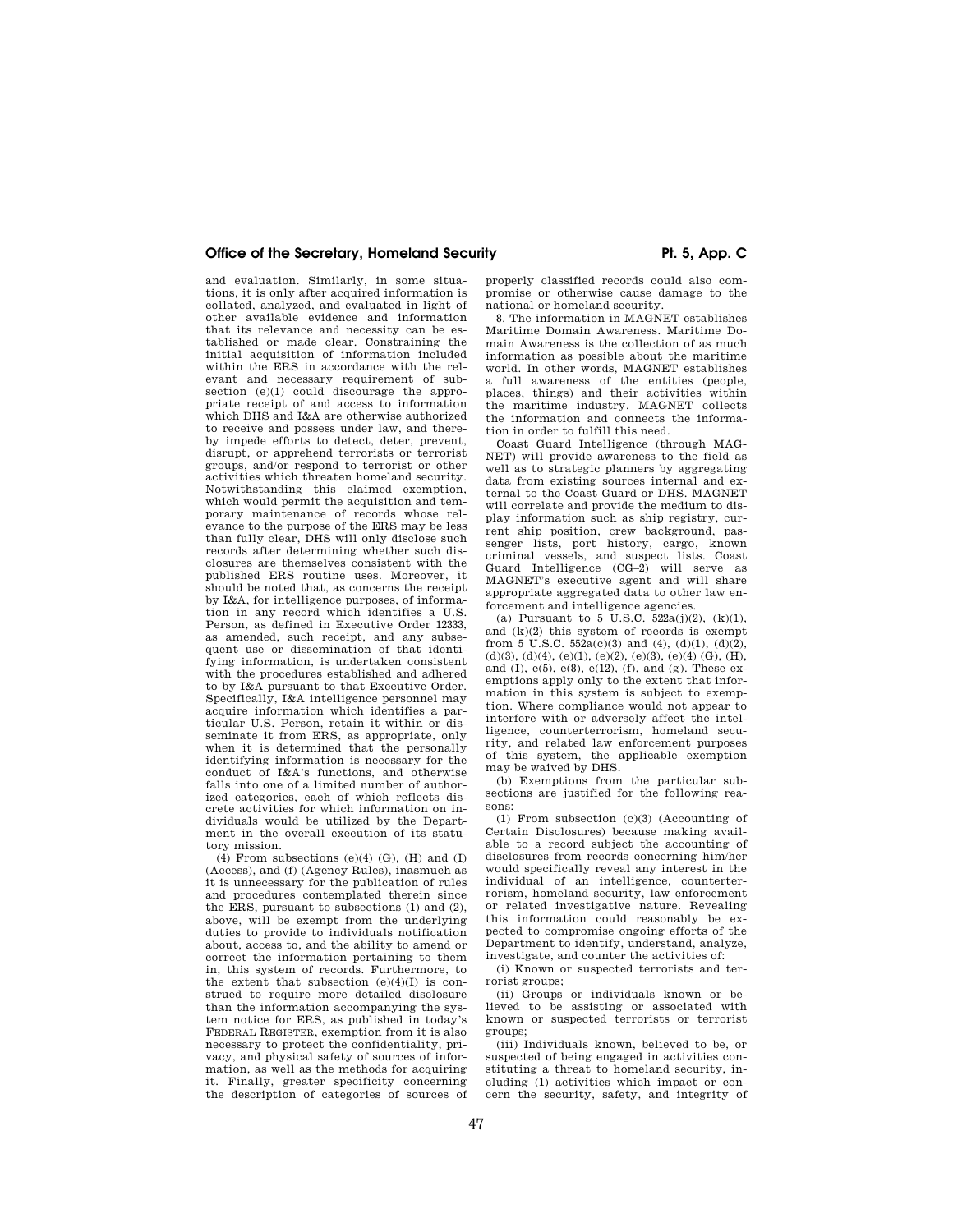our international borders, including any illegal activities that either cross our borders or are otherwise in violation of the immigration or customs laws and regulations of the United States; (2) activities which could reasonably be expected to assist in the development or use of a weapon of mass effect; (3) activities meant to identify, create, or exploit the vulnerabilities of, or undermine, the ''key resources'' (as defined in section 2(9) of the Homeland Security Act of 2002) and ''critical infrastructure'' (as defined in 42 U.S.C. 5195c(c)) of the United States, including the cyber and national telecommunications infrastructure and the availability of a viable national security and emergency preparedness communications infrastructure; (4) activities detrimental to the security of transportation and transportation systems; (5) activities which violate or are suspected of violating the laws relating to counterfeiting of obligations and securities of the United States and other financial crimes, including access device fraud, financial institution fraud, identity theft, computer fraud; and computer-based attacks on our nation's financial, banking, and telecommunications infrastructure; (6) activities, not wholly conducted within the United States, which violate or are suspected of violating the laws which prohibit the production, transfer, or sale of narcotics or substances controlled in accordance with Title 21 of the United States Code, or those associated activities otherwise prohibited by Titles 21 and 46 of the United States Code; (7) activities which impact, concern, or otherwise threaten the safety and security of the President and Vice President, their families, heads of state, and other designated individuals; the White House, Vice President's residence, foreign missions, and other designated buildings within the United States; (8) activities which impact, concern, or otherwise threaten domestic maritime safety and security, maritime mobility and navigation, or the integrity of the domestic maritime environment; (9) activities which impact, concern, or otherwise threaten the national operational capability of the Department to respond to natural and manmade major disasters and emergencies, including acts of terrorism; (10) activities involving the importation, possession, storage, development, or transportation of nuclear or radiological material without authorization or for use against the United States;

(iv) Foreign governments, organizations, or persons (foreign powers); and

(v) Individuals engaging in intelligence activities on behalf of a foreign power or terrorist group.

Thus, by notifying the record subject that he/she is the focus of such efforts or interest on the part of DHS, or other agencies with whom DHS is cooperating and to whom the disclosures were made, this information

## **Pt. 5, App. C 6 CFR Ch. I (1–1–19 Edition)**

could permit the record subject to take measures to impede or evade such efforts, including the taking of steps to deceive DHS personnel and deny them the ability to adequately assess relevant information and activities, and could inappropriately disclose to the record subject the sensitive methods and/or confidential sources used to acquire the relevant information against him/her. Moreover, where the record subject is the actual target of a law enforcement investigation, this information could permit him/her to take measures to impede the investigation, for example, by destroying evidence, intimidating potential witnesses, or avoiding detection or apprehension.

(2) From subsection (c)(4) (Accounting for Disclosure, notice of dispute) because certain records in this system are exempt from the access and amendment provisions of subsection (d), this requirement to inform any person or other agency about any correction or notation of dispute that the agency made with regard to those records, should not apply.

 $(3)$  From subsections  $(d)(1)$ ,  $(2)$ ,  $(3)$ , and  $(4)$ (Access to Records) because these provisions concern individual rights of access to and amendment of records (including the review of agency denials of either) contained in this system, which consists of intelligence, counterterrorism, homeland security, and related investigatory records concerning efforts of the Department, as described more fully in subsection (b)(1), above. Compliance with these provisions could inform or alert the subject of an intelligence, counterterrorism, homeland security, or investigatory effort undertaken on behalf of the Department, or by another agency with whom DHS is cooperating, of the fact and nature of such efforts, and/or the relevant intelligence, counterterrorism, homeland security, or investigatory interest of DHS and/or other intelligence, counterterrorism, or law enforcement agencies. Moreover, compliance could also compromise sensitive information either classified in the interest of national security, or which otherwise requires, as appropriate, safeguarding and protection from unauthorized disclosure; identify a confidential source or disclose information which would constitute an unwarranted invasion of another individual's personal privacy; reveal a sensitive intelligence or investigative technique or method, including interfering with intelligence or law enforcement investigative processes by permitting the destruction of evidence, improper influencing or intimidation of witnesses, fabrication of statements or testimony, and flight from detection or apprehension; or constitute a potential danger to the health or safety of intelligence, counterterrorism, homeland security, and law enforcement personnel, confidential sources and informants, and potential witnesses. Amendment of the records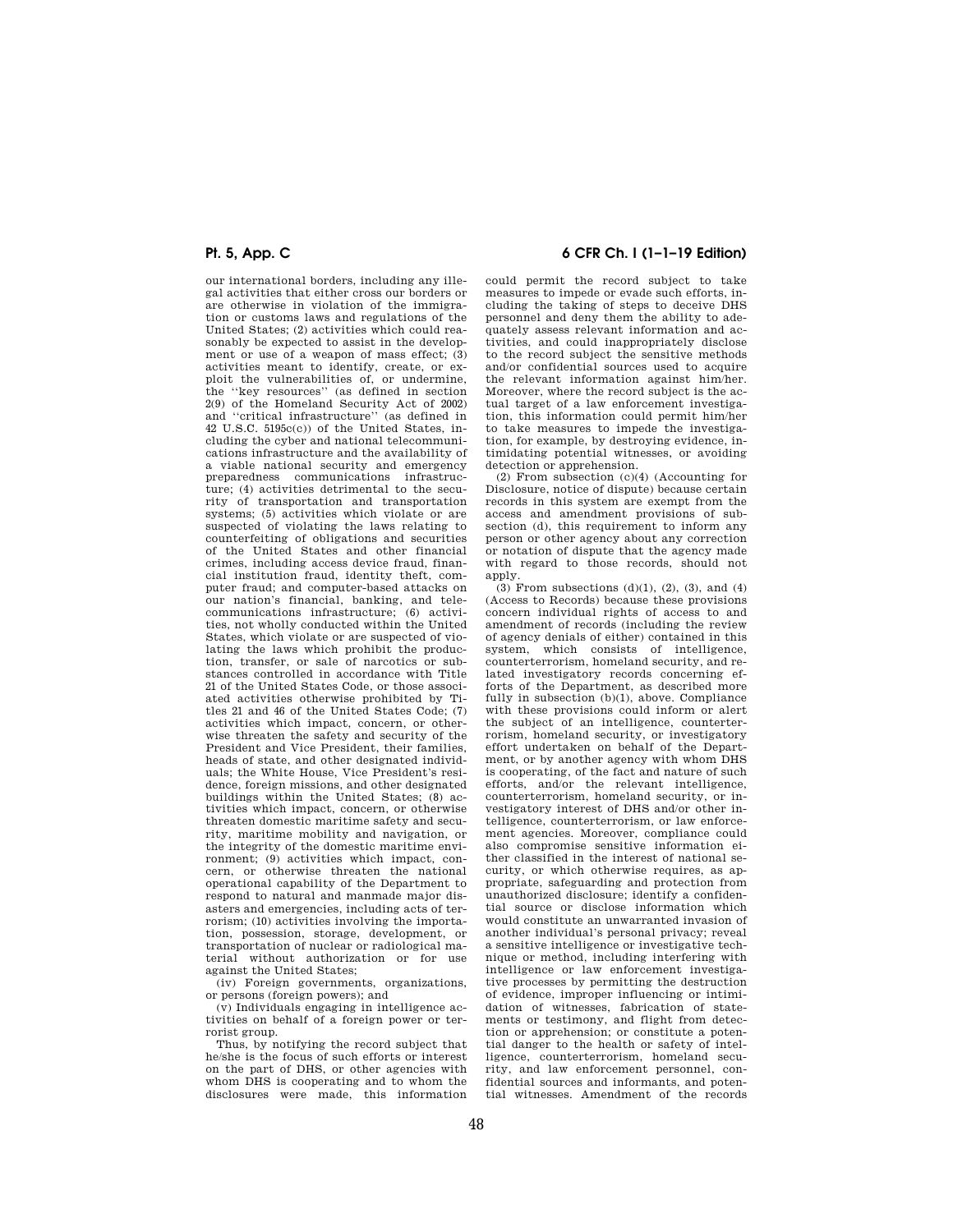would interfere with ongoing intelligence, counterterrorism, homeland security, and law enforcement investigations and activities, including incident reporting and analysis activities, and impose an impossible administrative burden by requiring investigations, reports, and analyses to be continuously reinvestigated and revised.

(4) From subsection (e)(1) (Relevant and Necessary) because it is not always possible for DHS to know in advance of its receipt the relevance and necessity of each piece of information it acquires in the course of an intelligence, counterterrorism, or investigatory effort undertaken on behalf of the Department, or by another agency with whom DHS is cooperating. In the context of the authorized intelligence, counterterrorism, and investigatory activities undertaken by DHS personnel, relevance and necessity are questions of analytic judgment and timing, such that what may appear relevant and necessary when acquired ultimately may be deemed unnecessary upon further analysis and evaluation. Similarly, in some situations, it is only after acquired information is collated, analyzed, and evaluated in light of other available evidence and information that its relevance and necessity can be established or made clear. Constraining the initial acquisition of information included within the MAGNET in accordance with the relevant and necessary requirement of subsection (e)(1) could discourage the appropriate receipt of and access to information which DHS and MAGNET are otherwise authorized to receive and possess under law, and thereby impede efforts to detect, deter, prevent, disrupt, or apprehend terrorists or terrorist groups, and/or respond to terrorist or other activities which threaten homeland security. Notwithstanding this claimed exemption, which would permit the acquisition and temporary maintenance of records whose relevance to the purpose of the MAGNET may be less than fully clear, DHS will only disclose such records after determining whether such disclosures are themselves consistent with the published MAGNET routine uses. Moreover, it should be noted that, as concerns the receipt by USCG, for intelligence purposes, of information in any record which identifies a U.S. Person, as defined in Executive Order 12333, as amended, such receipt, and any subsequent use or dissemination of that identifying information, is undertaken consistent with the procedures established and adhered to by USCG pursuant to that Executive Order. Specifically, USCG intelligence personnel may acquire information which identifies a particular U.S. Person, retain it within or disseminate it from MAGNET, as appropriate, only when it is determined that the personally identifying information is necessary for the conduct of USCG's functions, and otherwise falls into one of a limited number of authorized categories, each of which reflects discrete activities for which information on individuals would be utilized by the Department in the overall execution of its statutory mission.

(5) From subsection (e)(2) (Collection of Information from Individuals) because application of this provision could present a serious impediment to counterterrorism or law enforcement efforts in that it would put the subject of an investigation, study or analysis on notice of that fact, thereby permitting the subject to engage in conduct designed to frustrate or impede that activity. The nature of counterterrorism and law enforcement investigations is such that vital information about an individual frequently can be obtained only from other persons who are familiar with such individual and his/her activities. In such investigations it is not feasible to rely solely upon information furnished by the individual concerning his own activities.

(6) From subsection (e)(3) (Notice to Subjects), to the extent that this subsection is interpreted to require DHS to provide notice to an individual if DHS or another agency receives or collects information about that individual during an investigation or from a third party. Should the subsection be so interpreted, exemption from this provision is necessary to avoid impeding counterterrorism or law enforcement efforts by putting the subject of an investigation, study or analysis on notice of that fact, thereby permitting the subject to engage in conduct intended to frustrate or impede that activity.

(7) From subsections  $(e)(4)$   $(G)$ ,  $(H)$  and  $(I)$ (Access), and (f) (Agency Rules), inasmuch as it is unnecessary for the publication of rules and procedures contemplated therein since the MAGNET, pursuant to subsections (3), above, will be exempt from the underlying duties to provide to individuals notification about, access to, and the ability to amend or correct the information pertaining to them in, this system of records. Furthermore, to the extent that subsection (e)(4)(I) is construed to require more detailed disclosure than the information accompanying the system notice for MAGNET, as published in today's FEDERAL REGISTER, exemption from it is also necessary to protect the confidentiality, privacy, and physical safety of sources of information, as well as the methods for acquiring it. Finally, greater specificity concerning the description of categories of sources of properly classified records could also compromise or otherwise cause damage to the national or homeland security.

(8) From subsection (e)(5) (Collection of Information) because many of the records in this system coming from other system of records are derived from other domestic and foreign agency record systems and therefore it is not possible for DHS to vouch for their compliance with this provision; however, the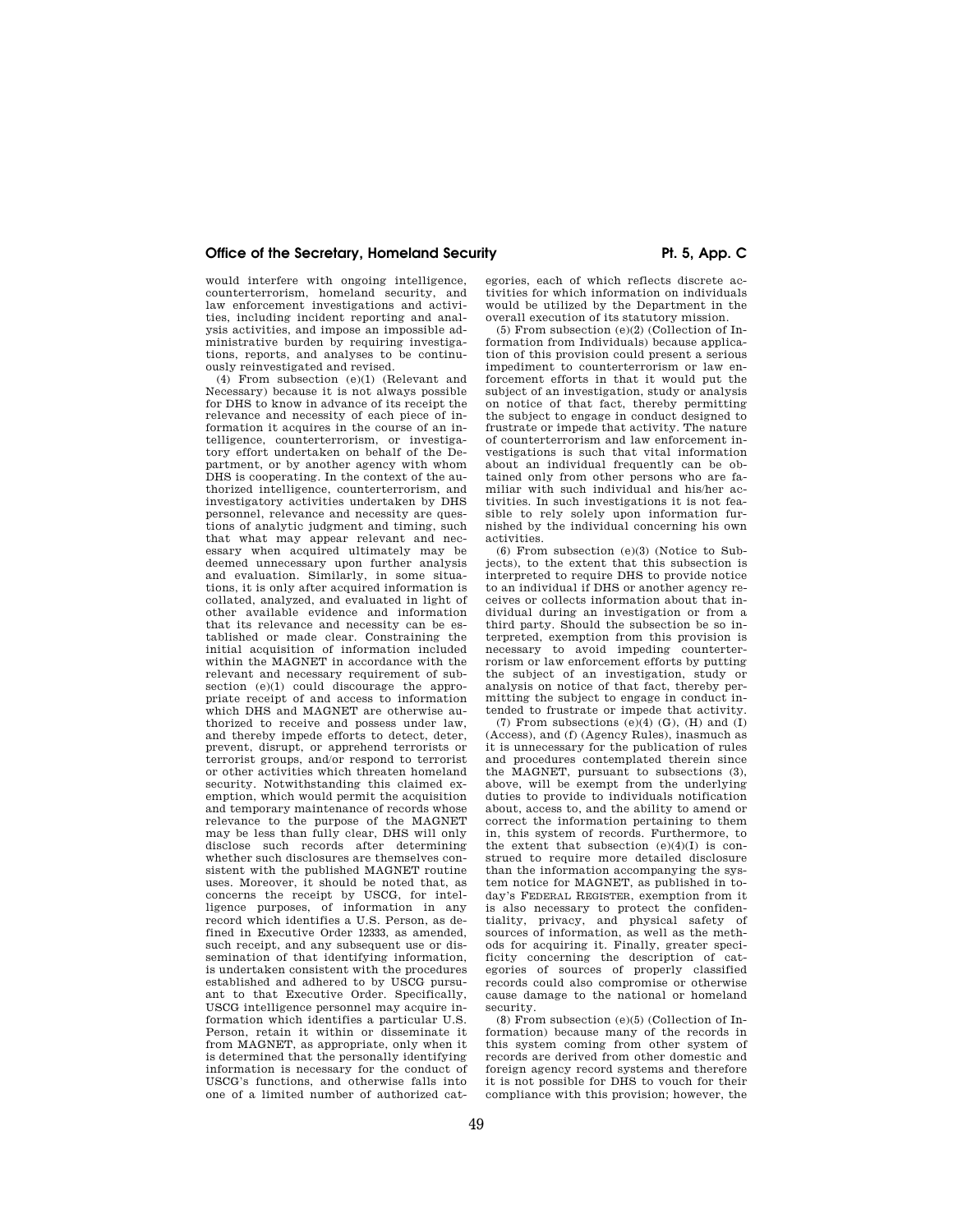DHS has implemented internal quality assurance procedures to ensure that data used in its screening processes is as complete, accurate, and current as possible. In addition, in the collection of information for law enforcement and counterterrorism purposes, it is impossible to determine in advance what information is accurate, relevant, timely, and complete. With the passage of time, seemingly irrelevant or untimely information may acquire new significance as further investigation brings new details to light. The restrictions imposed by (e)(5) would limit the ability of those agencies' trained investigators and intelligence analysts to exercise their judgment in conducting investigations and impede the development of intelligence necessary for effective law enforcement and counterterrorism efforts.

(9) From subsection (e)(8) (Notice on Individuals) because to require individual notice of disclosure of information due to compulsory legal process would pose an impossible administrative burden on DHS and other agencies and could alert the subjects of counterterrorism or law enforcement investigations to the fact of those investigations then not previously known.

(10) From subsection (e)(12) (Matching Agreements) because requiring DHS to provide notice of alterations to existing matching agreements would impair DHS operations by indicating which data elements and information are valuable to DHS's analytical functions, thereby providing harmful disclosure of information to individuals who would seek to circumvent or interfere with DHS's missions.

(11) From subsection (g) (Civil Remedies) to the extent that the system is exempt from other specific subsections of the Privacy Act.

9. The Law Enforcement Information Data Base (LEIDB)/Pathfinder is a historical repository of selected Coast Guard message traffic. LEIDB/Pathfinder supports law enforcement intelligence activities. LEIDB/ Pathfinder users can query archived message traffic and link relevant information across multiple data records within LEIDB/Pathfinder. Users have system tools enabling the user to identify potential relationships between information contained in otherwise unrelated documents. These tools allow the analysts to build high precision and low return queries, which minimize false hits and maximize analyst productivity while working with unstructured, unformatted, free test documents.

(a) Pursuant to 5 U.S.C.  $552a(j)(2)$ ,  $(k)(1)$ , and (k)(2) certain records or information in the above mentioned system of records are exempt from 5 U.S.C.  $552a(c)(3)$  and  $(4)$ ;  $(d)(1)$ , (2), (3), and (4); (e)(1), (2), (3), (4)(G) through  $(I), (e)(5), and (8); (f), and (g). These exemp$ tions apply only to the extent that information in this system is subject to exemption. Where compliance would not appear to inter-

**Pt. 5, App. C 6 CFR Ch. I (1–1–19 Edition)** 

fere with or adversely affect the intelligence, counterterrorism, homeland security, and related law enforcement purposes of this system, the applicable exemption may be waived by DHS.

(b) Exemptions from the particular subsections are justified for the following reasons:

(1) From subsection (c)(3) (Accounting for Disclosures) because making available to a record subject the accounting of disclosures from records concerning him/her would specifically reveal any interest in the individual of an intelligence, counterterrorism, homeland security, or related investigative nature. Revealing this information could reasonably be expected to compromise ongoing efforts of the Department to identify, understand, analyze, investigate, and counter the activities of:

(i) Known or suspected terrorists and terrorist groups;

(ii) Groups or individuals known or believed to be assisting or associated with known or suspected terrorists or terrorist groups;

(iii) Individuals known, believed to be, or suspected of being engaged in activities constituting a threat to homeland security, including (1) activities which impact or concern the security, safety, and integrity of our international borders, including any illegal activities that either cross our borders or are otherwise in violation of the immigration or customs laws and regulations of the United States; (2) activities which could reasonably be expected to assist in the development or use of a weapon of mass effect; (3) activities meant to identify, create, or exploit the vulnerabilities of, or undermine, the ''key resources'' (as defined in section 2(9) of the Homeland Security Act of 2002) and ''critical infrastructure'' (as defined in 42 U.S.C. 5195c(c)) of the United States, including the cyber and national telecommunications infrastructure and the availability of a viable national security and emergency preparedness communications infrastructure; (4) activities detrimental to the security of transportation and transportation systems; (5) activities which violate or are suspected of violating the laws relating to counterfeiting of obligations and securities of the United States and other financial crimes, including access device fraud, financial institution fraud, identity theft, computer fraud; and computer-based attacks on our nation's financial, banking, and telecommunications infrastructure; (6) activities, not wholly conducted within the United States, which violate or are suspected of violating the laws which prohibit the production, transfer, or sale of narcotics or substances controlled in accordance with Title 21 of the United States Code, or those associated activities otherwise prohibited by Titles 21 and 46 of the United States Code; (7)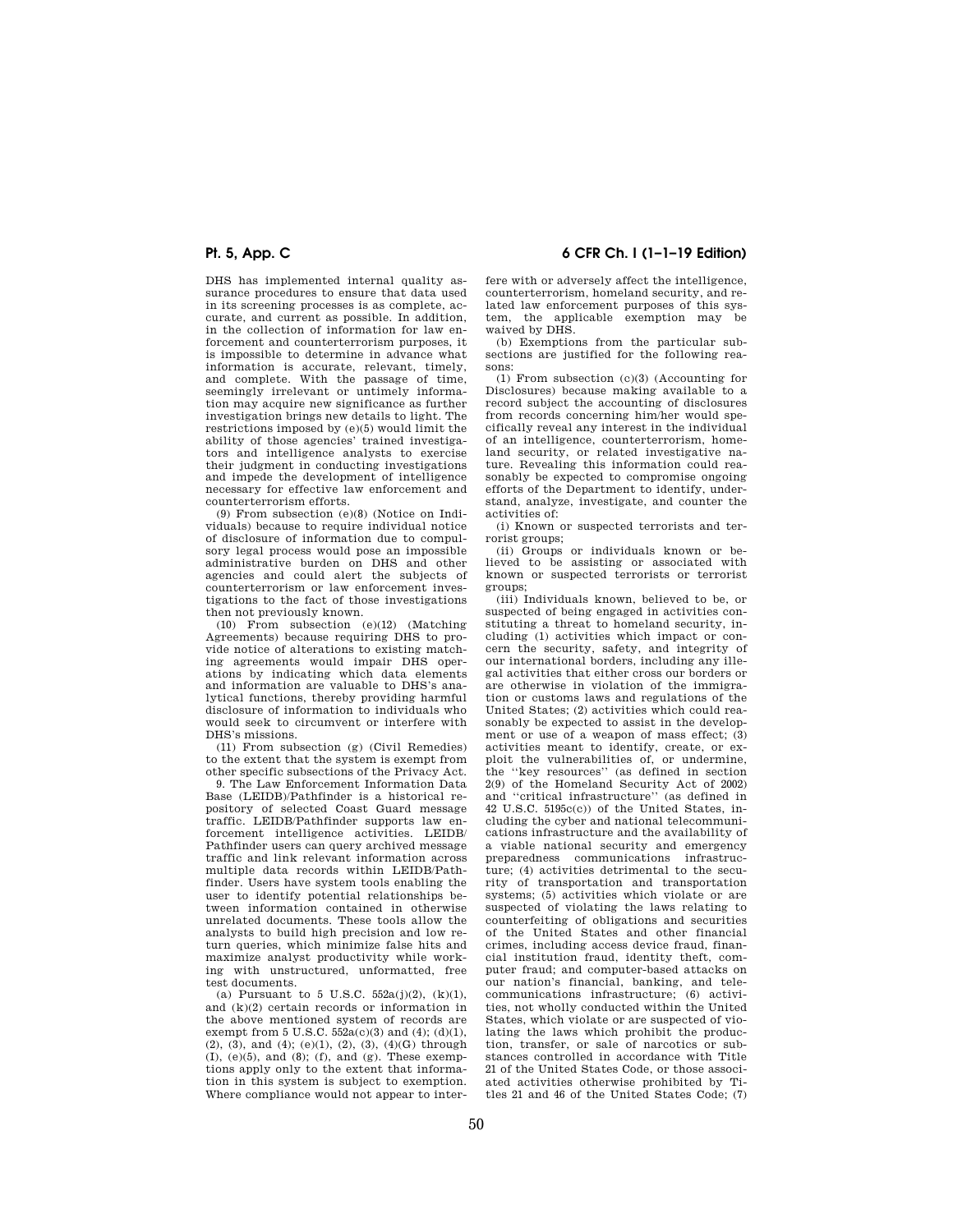activities which impact, concern, or otherwise threaten the safety and security of the President and Vice President, their families, heads of state, and other designated individuals; the White House, Vice President's residence, foreign missions, and other designated buildings within the United States; (8) activities which impact, concern, or otherwise threaten domestic maritime safety and security, maritime mobility and navigation, or the integrity of the domestic maritime environment; (9) activities which impact, concern, or otherwise threaten the national operational capability of the Department to respond to natural and manmade major disasters and emergencies, including acts of terrorism; (10) activities involving the importation, possession, storage, development, or transportation of nuclear or radiological material without authorization or for use against the United States;

(iv) Foreign governments, organizations, or persons (foreign powers); and

(v) Individuals engaging in intelligence activities on behalf of a foreign power or terrorist group.

Thus, by notifying the record subject that he/she is the focus of such efforts or interest on the part of DHS, or other agencies with whom DHS is cooperating and to whom the disclosures were made, this information could permit the record subject to take measures to impede or evade such efforts, including the taking of steps to deceive DHS personnel and deny them the ability to adequately assess relevant information and activities, and could inappropriately disclose to the record subject the sensitive methods and/or confidential sources used to acquire the relevant information against him/her. Moreover, where the record subject is the actual target of a law enforcement investigation, this information could permit him/her to take measures to impede the investigation, for example, by destroying evidence, intimidating potential witnesses, or avoiding detection or apprehension.

(2) From subsection (c)(4) (Accounting for Disclosure, notice of dispute) because certain records in this system are exempt from the access and amendment provisions of subsection (d), this requirement to inform any person or other agency about any correction or notation of dispute that the agency made with regard to those records, should not apply.

(3) From subsections  $(d)(1)$ ,  $(2)$ ,  $(3)$ , and  $(4)$ (Access to Records) because these provisions concern individual rights of access to and amendment of records (including the review of agency denials of either) contained in this system, which consists of intelligence, counterterrorism, homeland security, and related investigatory records concerning efforts of the Department, as described more fully in subsection (b)(1), above. Compliance with these provisions could inform or alert

the subject of an intelligence, counterterrorism, homeland security, or investigatory effort undertaken on behalf of the Department, or by another agency with whom DHS is cooperating, of the fact and nature of such efforts, and/or the relevant intelligence, counterterrorism, homeland security, or investigatory interest of DHS and/or other intelligence, counterterrorism, or law enforcement agencies. Moreover, compliance could also compromise sensitive information either classified in the interest of national security, or which otherwise requires, as appropriate, safeguarding and protection from unauthorized disclosure; identify a confidential source or disclose information which would constitute an unwarranted invasion of another individual's personal privacy; reveal a sensitive intelligence or investigative technique or method, including interfering with intelligence or law enforcement investigative processes by permitting the destruction of evidence, improper influencing or intimidation of witnesses, fabrication of statements or testimony, and flight from detection or apprehension; or constitute a potential danger to the health or safety of intelligence, counterterrorism, homeland security, and law enforcement personnel, confidential sources and informants, and potential witnesses. Amendment of the records would interfere with ongoing intelligence, counterterrorism, homeland security, and law enforcement investigations and activities, including incident reporting and analysis activities, and impose an impossible administrative burden by requiring investigations, reports, and analyses to be continuously reinvestigated and revised.

(4) From subsection (e)(1) (Relevant and Necessary) because it is not always possible for DHS to know in advance of its receipt the relevance and necessity of each piece of information it acquires in the course of an intelligence, counterterrorism, or investigatory effort undertaken on behalf of the Department, or by another agency with whom DHS is cooperating. In the context of the authorized intelligence, counterterrorism, and investigatory activities undertaken by DHS personnel, relevance and necessity are questions of analytic judgment and timing, such that what may appear relevant and necessary when acquired ultimately may be deemed unnecessary upon further analysis and evaluation. Similarly, in some situations, it is only after acquired information is collated, analyzed, and evaluated in light of other available evidence and information that its relevance and necessity can be established or made clear. Constraining the initial acquisition of information included within the LEIDB in accordance with the relevant and necessary requirement of subsection (e)(1) could discourage the appropriate receipt of and access to information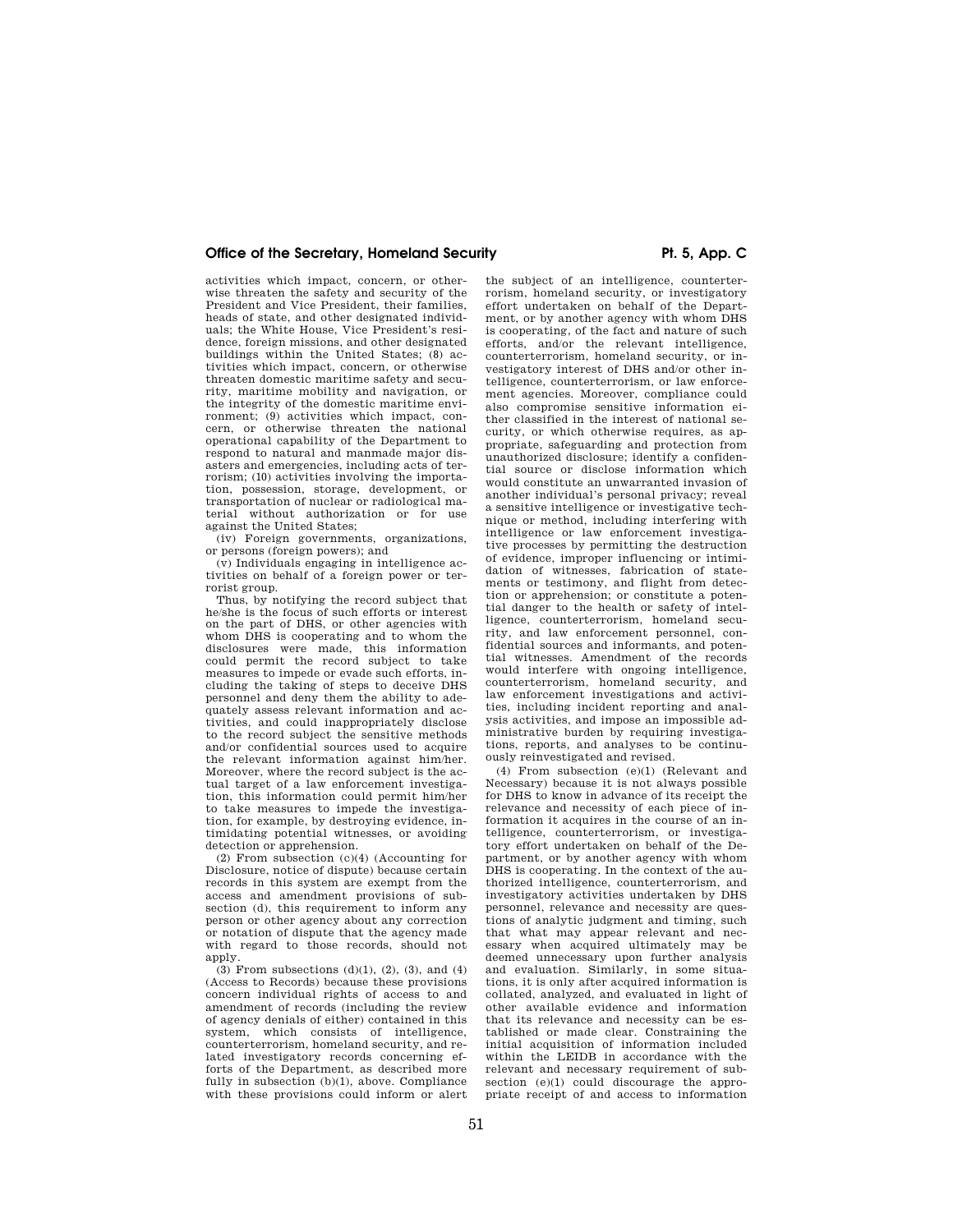which DHS and USCG are otherwise authorized to receive and possess under law, and thereby impede efforts to detect, deter, prevent, disrupt, or apprehend terrorists or terrorist groups, and/or respond to terrorist or other activities which threaten homeland security. Notwithstanding this claimed exemption, which would permit the acquisition and temporary maintenance of records whose relevance to the purpose of the LEIDB may be less than fully clear, DHS will only disclose such records after determining whether such disclosures are themselves consistent with the published LEIDB routine uses. Moreover, it should be noted that, as concerns the receipt by USCG, for intelligence purposes, of information in any record which identifies a U.S. Person, as defined in Executive Order 12333, as amended, such receipt, and any subsequent use or dissemination of that identifying information, is undertaken consistent with the procedures established and adhered to by USCG pursuant to that Executive Order. Specifically, USCG intelligence personnel may acquire information which identifies a particular U.S. Person, retain it within or disseminate it from LEIDB, as appropriate, only when it is determined that the personally identifying information is necessary for the conduct of USCG's functions, and otherwise falls into one of a limited number of authorized categories, each of which reflects discrete activities for which information on individuals would be utilized by the Department in the overall execution of its statutory mission.

(5) From subsection (e)(2) (Collection of Information from Individuals) because application of this provision could present a serious impediment to counterterrorism or law enforcement efforts in that it would put the subject of an investigation, study or analysis on notice of that fact, thereby permitting the subject to engage in conduct designed to frustrate or impede that activity. The nature of counterterrorism, and law enforcement investigations is such that vital information about an individual frequently can be obtained only from other persons who are familiar with such individual and his/her activities. In such investigations it is not feasible to rely solely upon information furnished by the individual concerning his own activities.

(6) From subsection (e)(3) (Notice to Subjects), to the extent that this subsection is interpreted to require DHS to provide notice to an individual if DHS or another agency receives or collects information about that individual during an investigation or from a third party. Should the subsection be so interpreted, exemption from this provision is necessary to avoid impeding counterterrorism or law enforcement efforts by putting the subject of an investigation, study or analysis on notice of that fact, thereby per-

## **Pt. 5, App. C 6 CFR Ch. I (1–1–19 Edition)**

mitting the subject to engage in conduct intended to frustrate or impede that activity.

 $(7)$  From subsections  $(e)(4)$   $(G)$ ,  $(H)$  and  $(I)$ (Access), inasmuch as it is unnecessary for the publication of rules and procedures contemplated therein since the LEIDB, pursuant to subsections (2) and (3), above, will be exempt from the underlying duties to provide to individuals notification about, access to, and the ability to amend or correct the information pertaining to them in, this system of records. Furthermore, to the extent that subsection  $(e)(4)(I)$  is construed to require more detailed disclosure than the information accompanying the system notice for LEIDB, as published in today's FEDERAL REGISTER, exemption from it is also necessary to protect the confidentiality, privacy, and physical safety of sources of information, as well as the methods for acquiring it. Finally, greater specificity concerning the description of categories of sources of properly classified records could also compromise or otherwise cause damage to the national or homeland security.

(8) From subsection (e)(5) (Collection of Information) because many of the records contained in this system are derived from other domestic and foreign sources, it is not possible for DHS to vouch for those records' compliance with this provision; however, the DHS has implemented internal quality assurance procedures to ensure that data used in its screening processes is as complete, accurate, and current as possible. In addition, in the collection of information for law enforcement and counterterrorism purposes, it is impossible to determine in advance what information is accurate, relevant, timely, and complete. With the passage of time, seemingly irrelevant or untimely information may acquire new significance as further investigation brings new details to light. The restrictions imposed by (e)(5) would limit the ability of those agencies' trained investigators and intelligence analysts to exercise their judgment in conducting investigations and impede the development of intelligence necessary for effective law enforcement and counterterrorism efforts.

(9) From subsection (e)(8) (Notice on Individuals) because to require individual notice of disclosure of information due to compulsory legal process would pose an impossible administrative burden on DHS and other agencies and could alert the subjects of counterterrorism or law enforcement investigations to the fact of those investigations then not previously known.

(10) From subsection (f) (Agency Rules) because portions of this system are exempt from the access and amendment provisions of subsection (d). Access to, and amendment of, system records that are not exempt or for which exemption is waived may be obtained under procedures described in the related SORN or subpart B of this part.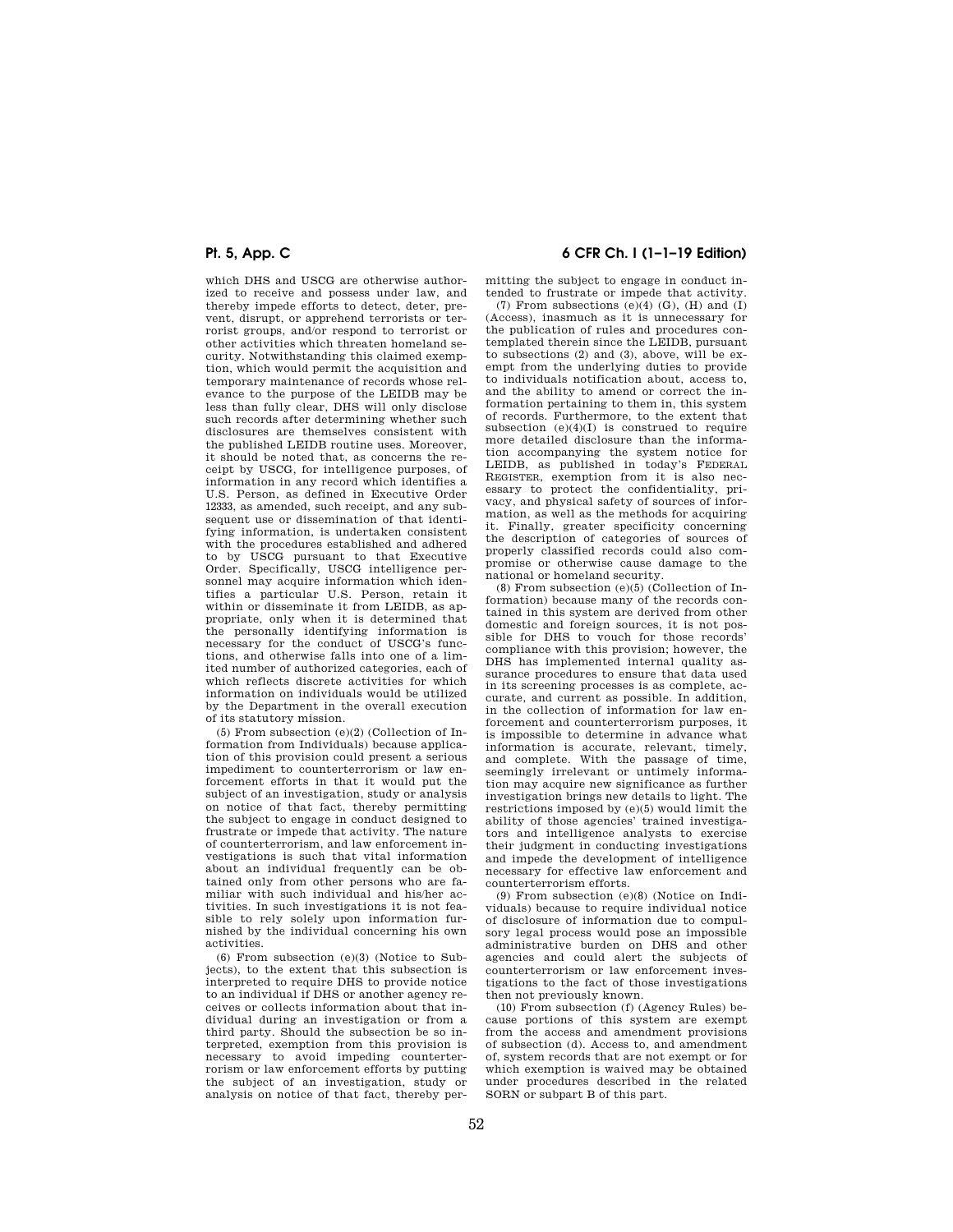### Office of the Secretary, Homeland Security **Pt. 5, App. C**

(11) From subsection (g) to the extent that the system is exempt from other specific subsections of the Privacy Act relating to individuals' rights to access and amend their records contained in the system. Therefore DHS is not required to establish rules or procedures pursuant to which individuals may seek a civil remedy for the agency's: Refusal to amend a record; refusal to comply with a request for access to records; failure to maintain accurate, relevant timely and complete records; or failure to otherwise comply with an individual's right to access or amend records.

10. DHS–ICE–001, The Immigration and Customs Enforcement (ICE) Student and Exchange Visitor Information System (SEVIS) collects and maintains pertinent information on nonimmigrant students and exchange visitors and the schools and exchange visitor program sponsors that host them while in the United States. The system permits DHS to monitor compliance by these individuals with the terms of their admission into the United States. Pursuant to exemptions (j)(2), (k)(1), (k)(2) and (k)(5) of the Privacy Act, portions of this system are exempt from 5 U.S.C. 552a(c)(3); (d); (e)(1); (e)(4)(G), (H) and (I). Exemptions from the particular subsections are justified, on a case by case basis, to be determined at the time a request is made, for the following reasons:

(a) From subsection  $(c)(3)$  (Accounting for Disclosures) because release of the accounting of disclosures could alert the subject of an investigation, of an actual or potential criminal, civil, or regulatory violation to the existence of the investigation and reveal investigative interest on the part of DHS as well as the recipient agency. Disclosure of the accounting would therefore present a serious impediment to law enforcement efforts and/or efforts to preserve national security. Disclosure of the accounting would also permit the individual who is the subject of a record to impede the investigation and avoid detection or apprehension, which undermines the entire system.

(b) From subsection (d) (Access to Records) because access to the records contained in this system of records could inform the subject of an investigation, of an actual or potential criminal, civil, or regulatory violation to the existence of the investigation and reveal investigative interest on the part of DHS or another agency. Access to the records could permit the individual who is the subject of a record to impede the investigation and avoid detection or apprehension. Amendment of the records could interfere with ongoing investigations and law enforcement activities and impose an impossible administrative burden by requiring investigations to be continuously reinvestigated. In addition, permitting access and amendment to such information also could

disclose security-sensitive information that could be detrimental to homeland security.

(c) From subsection (e)(1) (Relevancy and Necessity of Information) because in the course of investigations into potential violations of federal law, the accuracy of information obtained or introduced occasionally may be unclear or the information may not be strictly relevant or necessary to a specific investigation. In the interests of effective enforcement of federal laws, it is appropriate to retain all information that may aid in establishing patterns of unlawful activity.

(d) From subsections  $(e)(4)(G)$ ,  $(H)$  and  $(I)$ (Agency Requirements), and (f) (Agency Rules), because portions of this system are exempt from the access provisions of subsection (d).

11. The General Counsel Electronic Management System (GEMS) consists of records and information created or collected by attorneys for U.S. Immigration and Customs Enforcement, which will be used in the preparation and presentation of cases before a court or other adjudicative body. ICE attorneys work closely with ICE law enforcement personnel throughout the process of adjudicating immigration cases. GEMS allows ICE attorneys to store all the materials pertaining to immigration adjudications, including documents related to investigations, case notes and other hearing related information, and briefs and memoranda of law related to cases. Having this information in one system should not only facilitate the work of the ICE attorneys involved in the particular case, but also will provide a legal resource for other attorneys who are adjudicating similar cases. The system will also provide management capabilities for tracking time and effort expended in the preparation and presentation of cases. Pursuant to exemptions  $5 \text{ U.S.C. } 552a(i)(2)$  of the Privacy Act, portions of this system are exempt from 5 U.S.C. 552a(c)(3) and (4); (d); (e)(1), (e)(2), (e)(3), (e)(4)(G), (e)(4)(H), (e)(5) and (e)(8);  $(f)(2)$  through  $(5)$ ; and  $(g)$ . Pursuant to 5 U.S.C. 552a  $(k)(1)$  and  $(k)(2)$ , this system is exempt from the following provisions of the Privacy Act, subject to the limitations set forth in those subsections: 5 U.S.C. 552a  $(c)(3)$ ,  $(d)$ ,  $(e)(1)$ ,  $(e)(4)(G)$ ,  $(e)(4)(H)$ , and  $(f)$ . Exemptions from these particular subsections are justified, on a case-by-case basis to be determined at the time a request is made, for the following reasons:

(a) From subsection  $(c)(3)$  (Accounting for Disclosures) because release of the accounting of disclosures could alert the subject of an investigation of an actual or potential criminal, civil, or regulatory violation, to the existence of the investigation, which in some cases may be classified, and reveal investigative interest on the part of DHS or ICE. Disclosure of the accounting would therefore present a serious impediment to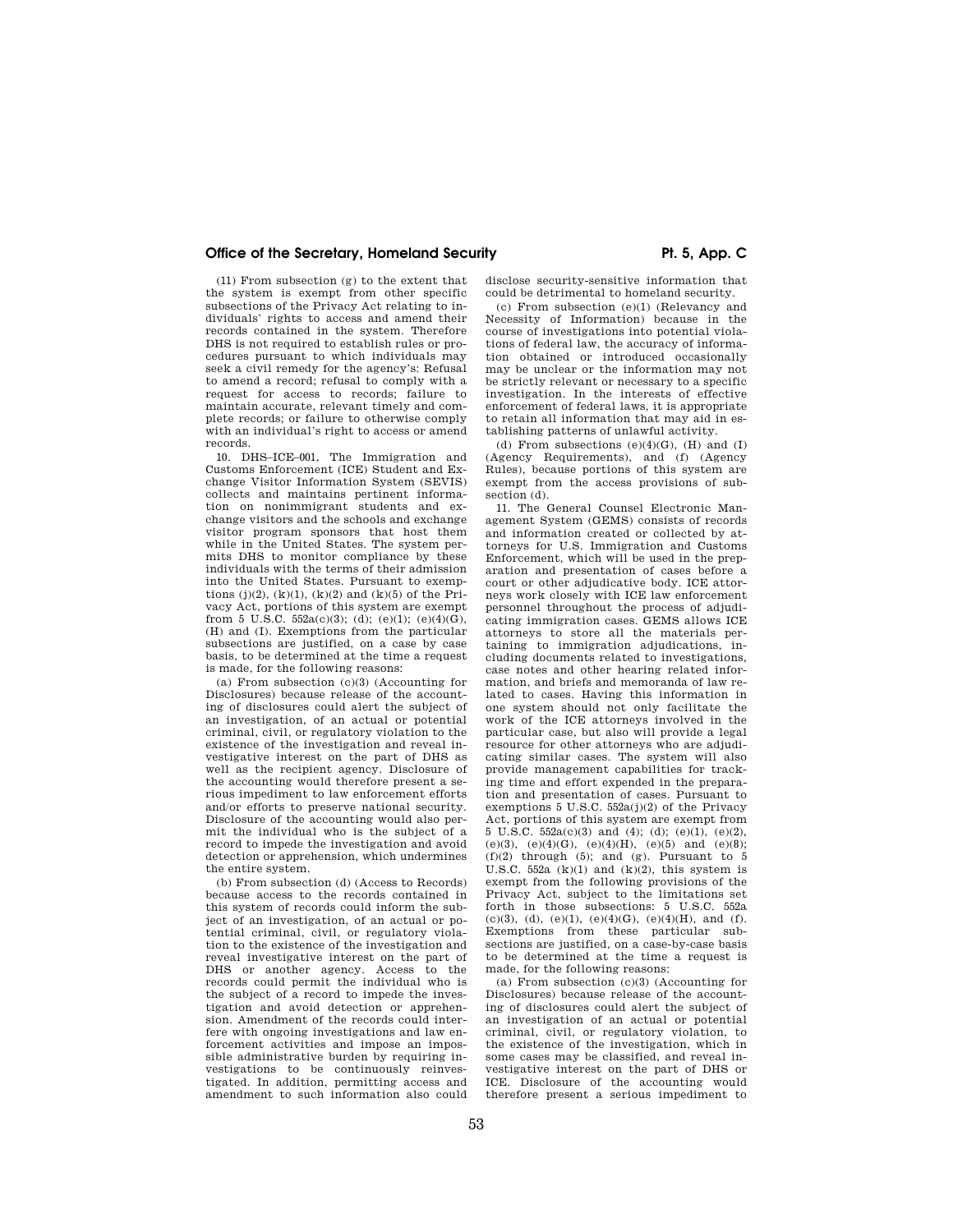law enforcement efforts and/or efforts to preserve national security. Disclosure of the accounting would also permit the individual who is the subject of a record to impede the investigation, tamper with witnesses or evidence, and avoid detection or apprehension, which would undermine the entire investigative process.

(b) From subsection (d) (Access to Records) because access to the records contained in this system of records could inform the subject of an investigation pertaining to an immigration matter, which in some cases may be classified, and prematurely reveal investigative interest on the part of DHS or another agency. Access to the records could permit the individual who is the subject of a record to impede the investigation, tamper with witnesses or evidence, and avoid detection or apprehension. Amendment of the records could interfere with ongoing investigations and law enforcement activities and would impose an impossible administrative burden by requiring investigations to be continuously reinvestigated. In addition, permitting access and amendment to such information could disclose security-sensitive information that could be detrimental to homeland security.

(c) From subsection (e)(1) (Relevancy and Necessity of Information) because in the course of investigations into potential violations of federal immigration law, the accuracy of information obtained or introduced occasionally may be unclear or the information may not be strictly relevant or necessary to a specific investigation. In the interests of effective law enforcement and for the protection of national security, it is appropriate to retain all information that may aid in establishing patterns of unlawful activity.

(d) From subsection (e)(2) (Collection of Information from Individuals) because requiring that information be collected from the subject of an investigation would alert the subject of the nature or existence of an investigation, which could cause interference with the investigation, a related inquiry or other law enforcement activities, some of which may be classified.

(e) From subsection (e)(3) (Notice to Subjects) because providing such detailed information would impede law enforcement in that it could compromise the existence of a confidential investigation or reveal the identity of witnesses or confidential informants.

(f) From subsections  $(e)(4)(G)$  and  $(H)$ (Agency Requirements), (f) (Agency Rules), and (g) (Civil Remedies) because portions of this system are exempt from the individual access provisions of subsection (d).

(g) From subsection (e)(5) (Collection of Information) because in the collection of information for law enforcement purposes it is impossible to determine in advance what in-

**Pt. 5, App. C 6 CFR Ch. I (1–1–19 Edition)** 

formation is accurate, relevant, timely, and complete.

(h) From subsection (e)(8) (Notice on Individuals) because compliance would interfere with ICE's ability to obtain, serve, and issue subpoenas, warrants and other law enforcement mechanisms that may be filed under seal, and could result in disclosure of investigative techniques, procedures, and evidence.

(i) From subsection (g) to the extent that the system is exempt from other specific subsections of the Privacy Act.

12. DHS/CBP–005, Advanced Passenger Information System. A portion of the following system of records is exempt from 5 U.S.C.  $\overline{552a(c)(3)}$  and (4); (d)(1), (2), (3), and (4); (e)(1), (2), (3), (4)(G) through (I), (5), and (8); (f), and (g); however, these exemptions apply only to the extent that information in this system records is recompiled or is created from information contained in other systems of records subject to such exemptions pursuant to 5 U.S.C.  $552a(j)(2)$ , and  $(k)(2)$ . Further, no exemption shall be asserted with respect to information submitted by and collected from the individual or the individual's representative in the course of any redress process associated with this system of records. After conferring with the appropriate component or agency, DHS may waive applicable exemptions in appropriate circumstances and where it would not appear to interfere with or adversely affect the law enforcement or national security purposes of the systems from which the information is recompiled or in which it is contained. Exemptions from the above particular subsections are justified, on a case-by-case basis to be determined at the time a request is made, when information in this system records is recompiled or is created from information contained in other systems of records subject to exemptions for the following reasons:

(a) From subsection (c)(3) (Accounting for Disclosure) because making available to a record subject the accounting of disclosures from records concerning him or her would specifically reveal any investigative interest in the individual. Revealing this information could reasonably be expected to compromise ongoing efforts to investigate a known or suspected terrorist by notifying the record subject that he or she is under investigation. This information could also permit the record subject to take measures to impede the investigation, e.g., destroy evidence, intimidate potential witnesses, or flee the area to avoid or impede the investigation.

(b) From subsection (c)(4) (Accounting for Disclosure, notice of dispute) because portions of this system are exempt from the access and amendment provisions of subsection (d).

 $(c)$  From subsections  $(d)(1), (2), (3),$  and  $(4)$ (Access to Records) because these provisions concern individual access to and amendment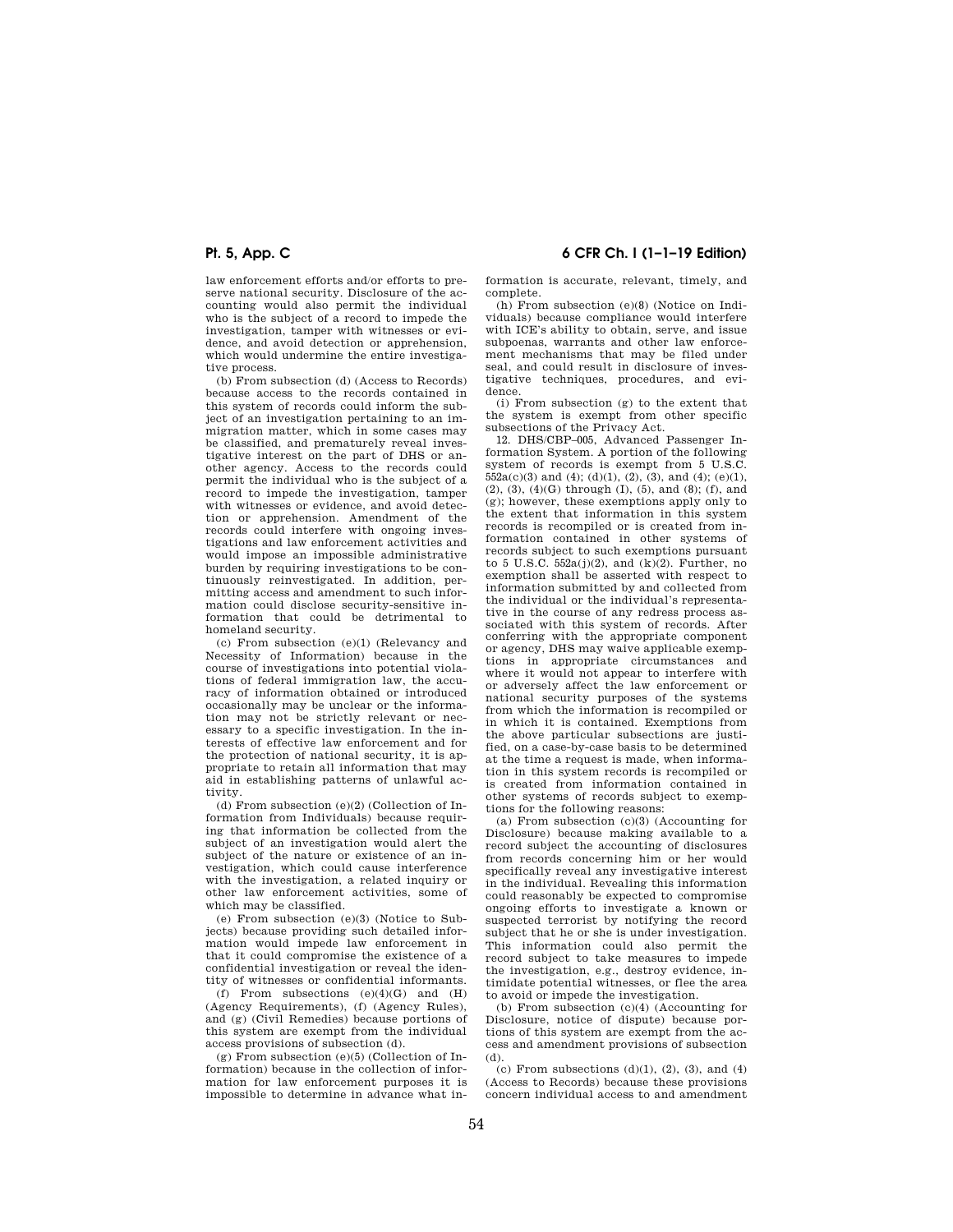of certain records contained in this system, including law enforcement counterterrorism, investigatory, and intelligence records. Compliance with these provisions could alert the subject of an investigation of the fact and nature of the investigation, and/or the investigative interest of intelligence or law enforcement agencies; compromise sensitive information related to national security; interfere with the overall law enforcement process by leading to the destruction of evidence, improper influencing of witnesses, fabrication of testimony, and/or flight of the subject; could identify a confidential source or disclose information which would constitute an unwarranted invasion of another's personal privacy; reveal a sensitive inves-tigative or intelligence technique; or constitute a potential danger to the health or safety of law enforcement personnel, confidential informants, and witnesses. Amendment of these records would interfere with ongoing counterterrorism, law enforcement, or intelligence investigations and analysis activities and impose an impossible administrative burden by requiring investigations, analyses, and reports to be continuously reinvestigated and revised.

(d) From subsection (e)(1) (Relevancy and Necessity of Information) because it is not always possible for DHS or other agencies to know in advance what information is relevant and necessary for it to complete an identity comparison between the individual seeking redress and a known or suspected terrorist. Also, because DHS and other agencies may not always know what information about an encounter with a known or suspected terrorist will be relevant to law enforcement for the purpose of conducting an operational response.

(e) From subsection (e)(2) (Collection of Information from Individuals) because application of this provision could present a serious impediment to counterterrorism, law enforcement, or intelligence efforts in that it would put the subject of an investigation, study, or analysis on notice of that fact, thereby permitting the subject to engage in conduct designed to frustrate or impede that activity. The nature of counterterrorism, law enforcement, or intelligence investigations is such that vital information about an individual frequently can be obtained only from other persons who are familiar with such individual and his/her activities. In such investigations it is not feasible to rely upon information furnished by the individual concerning his own activities.

(f) From subsection (e)(3) (Notice to Subjects), to the extent that this subsection is interpreted to require DHS to provide notice to an individual if DHS or another agency receives or collects information about that individual during an investigation or from a third party. Should the subsection be so interpreted, exemption from this provision is necessary to avoid impeding counterterrorism, law enforcement, or intelligence efforts by putting the subject of an investigation, study, or analysis on notice of that fact, thereby permitting the subject to engage in conduct intended to frustrate or impede that activity.

(g) From subsections  $(e)(4)(G)$ ,  $(H)$  and  $(I)$ (Agency Requirements) because portions of this system are exempt from the access and amendment provisions of subsection (d).

(h) From subsection (e)(5) (Collection of Information) because many of the records in this system coming from other system of records are derived from other domestic and foreign agency record systems and therefore it is not possible for DHS to vouch for their compliance with this provision; however, the DHS has implemented internal quality assurance procedures to ensure that data used in the redress process is as thorough, accurate, and current as possible. In addition, in the collection of information for law enforcement, counterterrorism, and intelligence purposes, it is impossible to determine in advance what information is accurate, relevant, timely, and complete. With the passage of time, seemingly irrelevant or untimely information may acquire new significance as further investigation brings new details to light. The restrictions imposed by (e)(5) would limit the ability of those agencies' trained investigators and intelligence analysts to exercise their judgment in conducting investigations and impede the development of intelligence necessary for effective law enforcement and counterterrorism efforts. The DHS has, however, implemented internal quality assurance procedures to ensure that the data used in the redress process is as thorough, accurate, and current as possible.

(i) From subsection (e)(8) (Notice on Individuals) because to require individual notice of disclosure of information due to compulsory legal process would pose an impossible administrative burden on DHS and other agencies and could alert the subjects of counterterrorism, law enforcement, or intelligence investigations to the fact of those investigations when not previously known.

(j) From subsection (f) (Agency Rules) because portions of this system are exempt from the access and amendment provisions of subsection (d).

(k) From subsection (g) (Civil Remedies) to the extent that the system is exempt from other specific subsections of the Privacy Act.

13. The Department of Homeland Security General Training Records system of records consists of electronic and paper records and will be used by DHS and its components. The Department of Homeland Security General Training Records system of records consists of electronic and paper records and will be used by DHS and its components and offices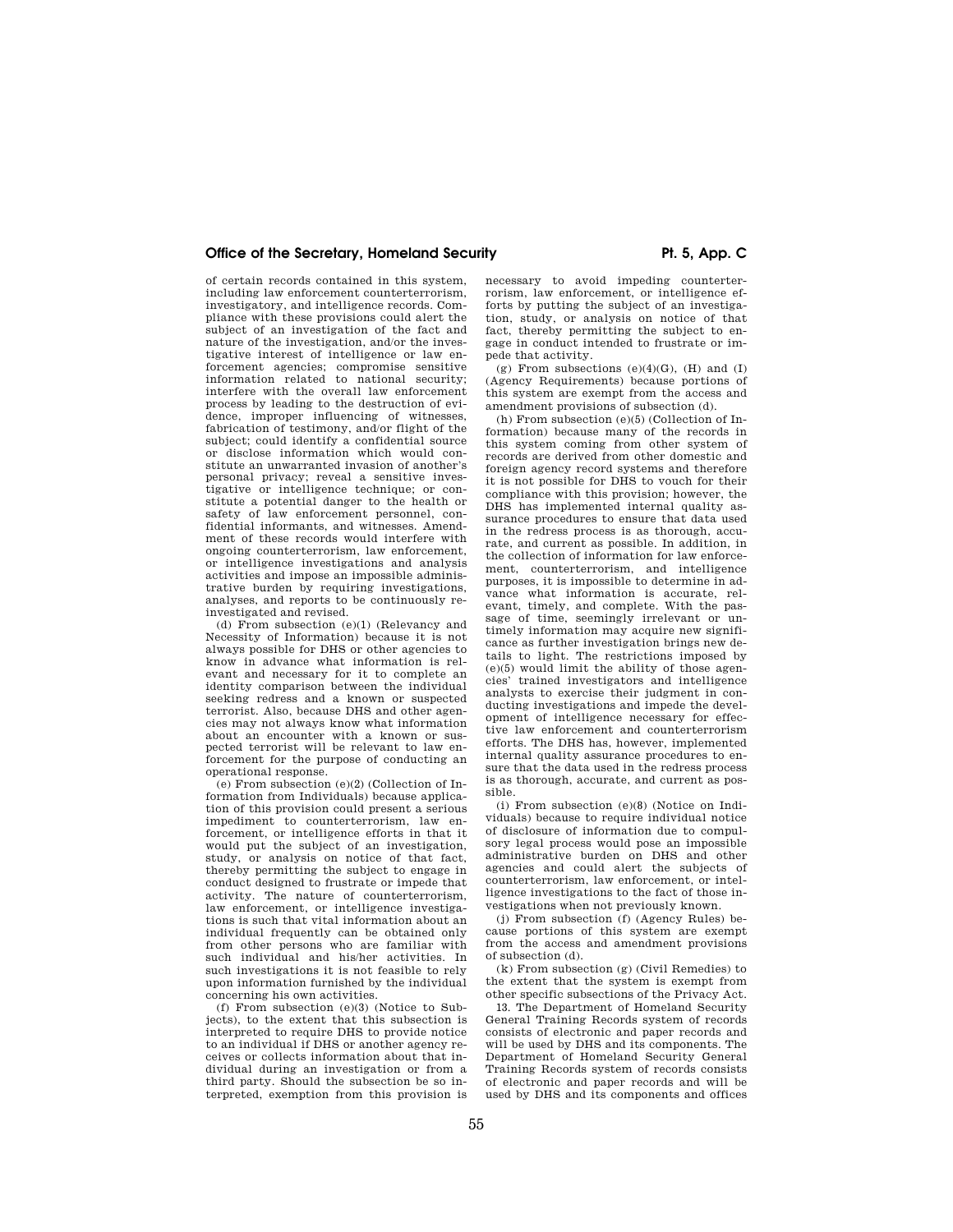to maintain records about individual training, including enrollment and participation information, information pertaining to class schedules, programs, and instructors, training trends and needs, testing and examination materials, and assessments of training efficacy. The data will be collected by employee name or other unique identifier. The collection and maintenance of this information will assist DHS in meeting its obligation to train its personnel and contractors in order to ensure that the agency mission can be successfully accomplished. Pursuant to exemptions 5 U.S.C.  $552a(k)(6)$  of the Privacy Act, portions of this system are exempt from 5 U.S.C. 552a(d) to the extent that records in this system relate to testing or examination materials used solely to determine individual qualifications for appointment in the Federal service. Access to or amendment of this information by the data subject would compromise the objectivity and fairness of the testing and examination process.

14. The U.S. ICE–005 Trade Transparency Analysis and Research (TTAR) System consists of electronic and paper records and will be used by the Department of Homeland Security (DHS). TTAR is a repository of information held by DHS in connection with its several and varied missions and functions, including, but not limited to: The enforcement of civil and criminal laws; investigations, inquiries, and proceedings there under; and national security and intelligence activities. TTAR contains information that is collected by other federal and foreign government agencies and may contain personally identifiable information. Pursuant to exemption 5 U.S.C. 552a(j)(2) of the Privacy Act, portions of this system are exempt from 5 U.S.C. 552a(c)(3) and (4); (d); (e)(1), (e)(2), (e)(3), (e)(4)(G), (e)(4)(H), (e)(5) and (e)(8); (f), and (g). Pursuant to  $5$  U.S.C.  $552a(k)(2)$ , this system is exempt from the following provisions of the Privacy Act, subject to the limitations set forth in those subsections: 5 U.S.C.  $552a(c)(3)$ , (d), (e)(1), (e)(4)(G), (e)(4)(H), and (f). Exemptions from these particular subsections are justified, on a case-by-case basis to be determined at the time a request is made, for the following reasons:

(a) From subsection  $(c)(3)$  and  $(4)$  (Accounting for Disclosures) because release of the accounting of disclosures could alert the subject of an investigation of an actual or potential criminal, civil, or regulatory violation to the existence of the investigation, and reveal investigative interest on the part of DHS as well as the recipient agency. Disclosure of the accounting would therefore present a serious impediment to law enforcement efforts and/or efforts to preserve national security. Disclosure of the accounting would also permit the individual who is the subject of a record to impede the investigation, to tamper with witnesses or evidence, and to avoid detection or apprehension,

## **Pt. 5, App. C 6 CFR Ch. I (1–1–19 Edition)**

which would undermine the entire investigative process.

(b) From subsection (d) (Access to Records) because access to the records contained in this system of records could inform the subject of an investigation of an actual or potential criminal, civil, or regulatory violation, to the existence of the investigation, and reveal investigative interest on the part of DHS or another agency. Access to the records could permit the individual who is the subject of a record to impede the investigation, to tamper with witnesses or evidence, and to avoid detection or apprehension. Amendment of the records could interfere with ongoing investigations and law enforcement activities and would impose an impossible administrative burden by requiring investigations to be continuously reinvestigated. In addition, permitting access and amendment to such information could disclose security-sensitive information that could be detrimental to homeland security.

(c) From subsection (e)(1) (Relevancy and Necessity of Information) because in the course of investigations into potential violations of Federal law, the accuracy of information obtained or introduced occasionally may be unclear or the information may not be strictly relevant or necessary to a specific investigation. In the interests of effective law enforcement, it is appropriate to retain all information that may aid in establishing patterns of unlawful activity.

(d) From subsection (e)(2) (Collection of Information from Individuals) because requiring that information be collected from the subject of an investigation would alert the subject to the nature or existence of an investigation, thereby interfering with the related investigation and law enforcement activities.

(e) From subsection (e)(3) (Notice to Subjects) because providing such detailed information would impede law enforcement in that it could compromise investigations by: Revealing the existence of an otherwise confidential investigation and thereby provide an opportunity for the subject of an investigation to conceal evidence, alter patterns of behavior, or take other actions that could thwart investigative efforts; reveal the identity of witnesses in investigations, thereby providing an opportunity for the subjects of the investigations or others to harass, intimidate, or otherwise interfere with the collection of evidence or other information from such witnesses; or reveal the identity of confidential informants, which would negatively affect the informant's usefulness in any ongoing or future investigations and discourage members of the public from cooperating as confidential informants in any future investigations.

(f) From subsections  $(e)(4)(G)$  and  $(H)$ (Agency Requirements), and (f) (Agency Rules) because portions of this system are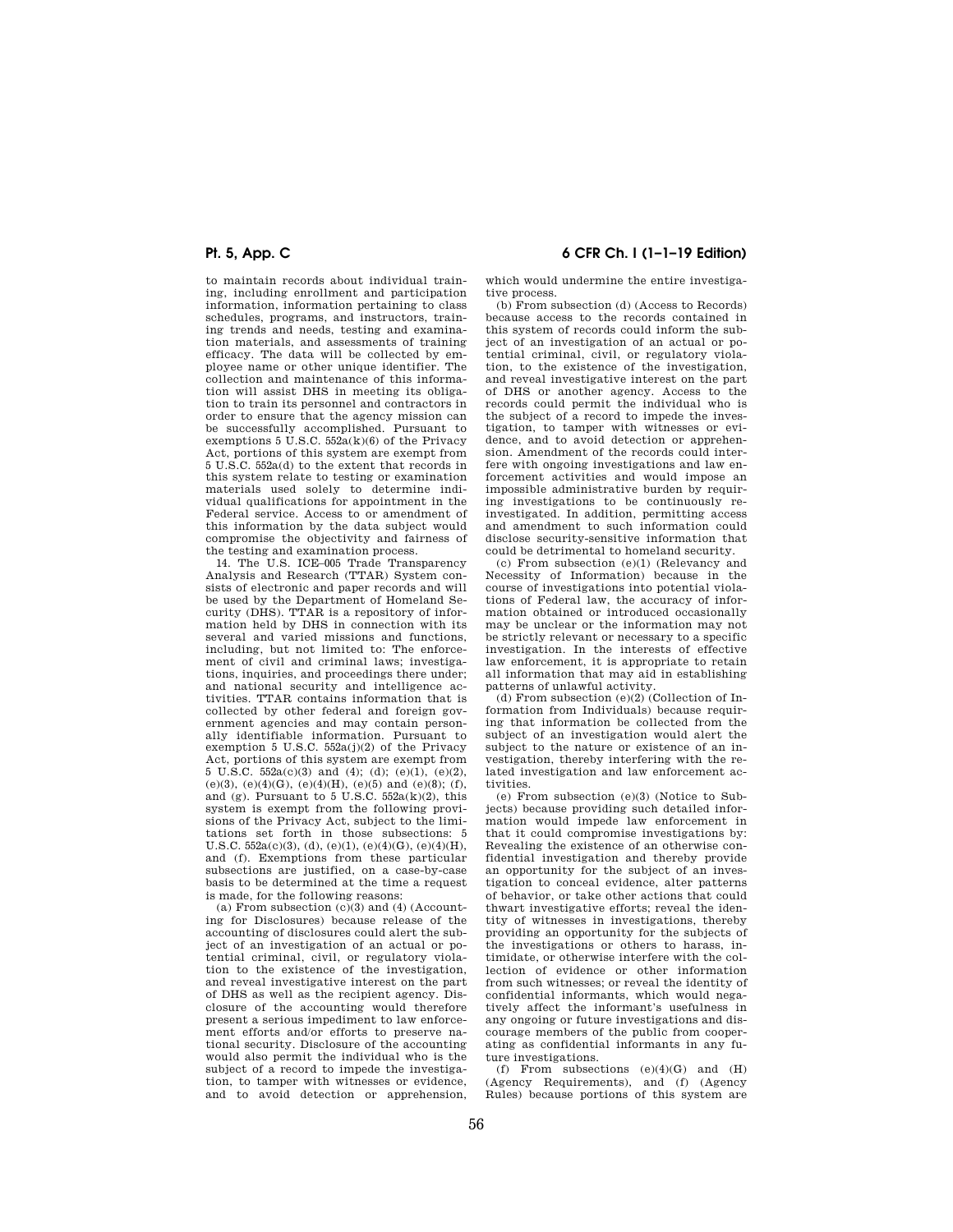exempt from the individual access provisions of subsection (d) for the reasons noted above, and therefore DHS is not required to establish requirements, rules, or procedures with respect to such access. Providing notice to individuals with respect to existence of records pertaining to them in the system of records or otherwise setting up procedures pursuant to which individuals may access and view records pertaining to themselves in the system would undermine investigative efforts and reveal the identities of witnesses, potential witnesses, and confidential informants.

 $(g)$  From subsection  $(e)(5)$  (Collection of Information) because in the collection of information for law enforcement purposes it is impossible to determine in advance what information is accurate, relevant, timely, and complete. Compliance with (e)(5) would preclude DHS agents from using their investigative training and exercise of good judgment to both conduct and report on investigations.

(h) From subsection (e)(8) (Notice on Individuals) because compliance would interfere with DHS's ability to obtain, serve, and issue subpoenas, warrants, and other law enforcement mechanisms that may be filed under seal, and could result in disclosure of investigative techniques, procedures, and evidence.

(i) From subsection (g) to the extent that the system is exempt from other specific subsections of the Privacy Act relating to individuals' rights to access and amend their records contained in the system. Therefore DHS is not required to establish rules or procedures pursuant to which individuals may seek a civil remedy for the agency's: Refusal to amend a record; refusal to comply with a request for access to records; failure to maintain accurate, relevant, timely and complete records; or failure to otherwise comply with an individual's right to access or amend records.

15. The DHS/ALL—013 Claims Records system of records consists of electronic and paper records and will be used by DHS and its components. The DHS/ALL—013 Claims Records system is a repository of information held by DHS in connection with its several and varied missions and functions, including, but not limited to: the enforcement of civil and criminal laws; investigations, inquiries, and proceedings there under; and national security, intelligence activities; and protection of the President of the United States or other individuals pursuant to section 3056 and 3056A of Title 18. The DHS/ ALL—013 Claims Records system contains information that is collected by, on behalf of, in support of, or in cooperation with DHS and its components and may contain personally identifiable information collected by other Federal, State, local, Tribal, foreign, or international government agencies. The

Secretary of Homeland Security has exempted this system from the following provisions of the Privacy Act, subject to limitations set forth in 5 U.S.C.  $552a(c)(3)$  and  $(4)$ ;  $(d)$ ;  $(e)(1)$ , (e)(2), (e)(3), (e)(4)(G), (e)(4)(H), (e)(4)(I), (e)(5) and (e)(8); (f), and (g) pursuant to  $5 \text{ U.S.C.}$  $552a(j)(2)$ . Additionally, the Secretary of Homeland Security has exempted this system from the following provisions of the Privacy Act, subject to limitations set forth in 5 U.S.C.  $552a(c)(3)$ , (d),  $(e)(1)$ ,  $(e)(4)(G)$ ,  $(e)(4)(H)$ , (I), and (f) pursuant to 5 U.S.C.  $552a(k)(1)$ ,  $(k)(2)$ , and  $(k)(3)$ . Exemptions from these particular subsections are justified, on a case-by-case basis to be determined at the time a request is made, for the following reasons:

(a) From subsection (c)(3) and (4) (Accounting for Disclosures) because release of the accounting of disclosures could alert the subject of an investigation of an actual or potential criminal, civil, or regulatory violation to the existence of the investigation, and reveal investigative interest on the part of DHS as well as the recipient agency. Disclosure of the accounting would therefore present a serious impediment to law enforcement efforts and/or efforts to preserve national security. Disclosure of the accounting would also permit the individual who is the subject of a record to impede the investigation, to tamper with witnesses or evidence, and to avoid detection or apprehension, which would undermine the entire investigative process.

(b) From subsection (d) (Access to Records) because access to the records contained in this system of records could inform the subject of an investigation of an actual or potential criminal, civil, or regulatory violation, to the existence of the investigation, and reveal investigative interest on the part of DHS or another agency. Access to the records could permit the individual who is the subject of a record to impede the investigation, to tamper with witnesses or evidence, and to avoid detection or apprehension. Amendment of the records could interfere with ongoing investigations and law enforcement activities and would impose an impossible administrative burden by requiring investigations to be continuously reinvestigated. In addition, permitting access and amendment to such information could disclose security-sensitive information that could be detrimental to homeland security.

(c) From subsection (e)(1) (Relevancy and Necessity of Information) because in the course of investigations into potential violations of Federal law, the accuracy of information obtained or introduced occasionally may be unclear or the information may not be strictly relevant or necessary to a specific investigation. In the interests of effective law enforcement, it is appropriate to retain all information that may aid in establishing patterns of unlawful activity.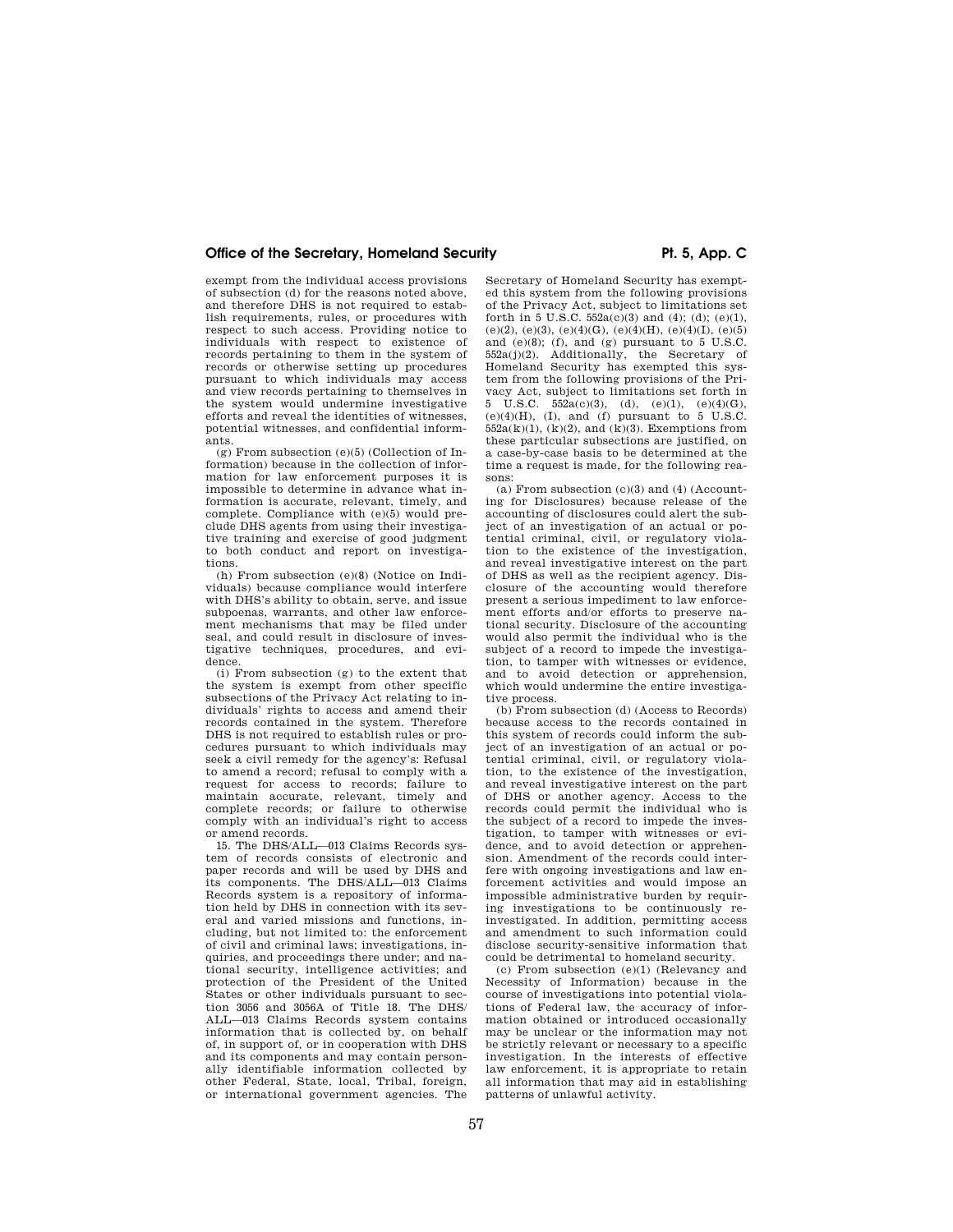(d) From subsection (e)(2) (Collection of Information from Individuals) because requiring that information be collected from the subject of an investigation would alert the subject to the nature or existence of an investigation, thereby interfering with the related investigation and law enforcement activities.

(e) From subsection (e)(3) (Notice to Subjects) because providing such detailed information would impede law enforcement in that it could compromise investigations by: revealing the existence of an otherwise confidential investigation and thereby provide an opportunity for the subject of an investigation to conceal evidence, alter patterns of behavior, or take other actions that could thwart investigative efforts; reveal the identity of witnesses in investigations, thereby providing an opportunity for the subjects of the investigations or others to harass, intimidate, or otherwise interfere with the collection of evidence or other information from such witnesses; or reveal the identity of confidential informants, which would negatively affect the informant's usefulness in any ongoing or future investigations and discourage members of the public from cooperating as confidential informants in any future investigations.

(f) From subsections  $(e)(4)(G)$ ,  $(H)$ , and  $(I)$ (Agency Requirements), and (f) (Agency Rules) because portions of this system are exempt from the individual access provisions of subsection (d) for the reasons noted above, and therefore DHS is not required to establish requirements, rules, or procedures with respect to such access. Providing notice to individuals with respect to existence of records pertaining to them in the system of records or otherwise setting up procedures pursuant to which individuals may access and view records pertaining to themselves in the system would undermine investigative efforts and reveal the identities of witnesses, and potential witnesses, and confidential informants.

(g) From subsection (e)(5) (Collection of Information) because in the collection of information for law enforcement purposes it is impossible to determine in advance what information is accurate, relevant, timely, and complete. Compliance with (e)(5) would preclude DHS agents from using their investigative training and exercise of good judgment to both conduct and report on investigations.

(h) From subsection (e)(8) (Notice on Individuals) because compliance would interfere with DHS' ability to obtain, serve, and issue subpoenas, warrants, and other law enforcement mechanisms that may be filed under seal, and could result in disclosure of investigative techniques, procedures, and evidence.

(i) From subsection (g) to the extent that the system is exempt from other specific

## **Pt. 5, App. C 6 CFR Ch. I (1–1–19 Edition)**

subsections of the Privacy Act relating to individuals' rights to access and amend their records contained in the system. Therefore DHS is not required to establish rules or procedures pursuant to which individuals may seek a civil remedy for the agency's: refusal to amend a record; refusal to comply with a request for access to records; failure to maintain accurate, relevant timely and complete records; or failure to otherwise comply with an individual's right to access or amend records.

16. The DHS/ALL—018 Grievances, Appeals and Disciplinary Action Records system of records consists of electronic and paper records and will be used by DHS and its components. The DHS/ALL—018 Grievances, Appeals and Disciplinary Action Records system is a repository of information held by DHS in connection with its several and varied missions and functions, including, but not limited to: the enforcement of civil and criminal laws; investigations, inquiries, and proceedings there under; national security and intelligence activities; and protection of the President of the United States or other individuals pursuant to section 3056 and 3056A of Title 18. The DHS/ALL—018 Grievances, Appeals and Disciplinary Action Records system contains information that is collected by, on behalf of, in support of, or in cooperation with DHS and its components and may contain personally identifiable information collected by other Federal, State, local, tribal, foreign, or international government agencies. The Secretary of Homeland Security has exempted this system from the following provisions of the Privacy Act, subject to the limitations set forth in 5 U.S.C.  $552a(c)(3)$  and (4); (d); (e)(1), (e)(2), (e)(3), (e)(4)(G), (e)(4)(H), (e)(4)(I), (e)(5) and (e)(8); (f), and (g) pursuant to 5 U.S.C. 552a(j)(2). Additionally, the Secretary of Homeland Security has exempted this system from the following provisions of the Privacy Act, subject to the limitations set forth in 5 U.S.C.  $552a(c)(3)$ , (d), (e)(1), (e)(4)(G),  $(e)(4)(H)$ ,  $(e)(4)(I)$ , and  $(f)$  pursuant to 5 U.S.C. 552a(k)(1), (k)(2), (k)(3), and (k)(5). Exemptions from these particular subsections are justified, on a case-by-case basis to be determined at the time a request is made, for the following reasons:

(a) From subsection  $(c)(3)$  and  $(4)$  (Accounting for Disclosures) because release of the accounting of disclosures could alert the subject of an investigation of an actual or potential criminal, civil, or regulatory violation to the existence of the investigation, and reveal investigative interest on the part of DHS as well as the recipient agency. Disclosure of the accounting would therefore present a serious impediment to law enforcement efforts and/or efforts to preserve national security. Disclosure of the accounting would also permit the individual who is the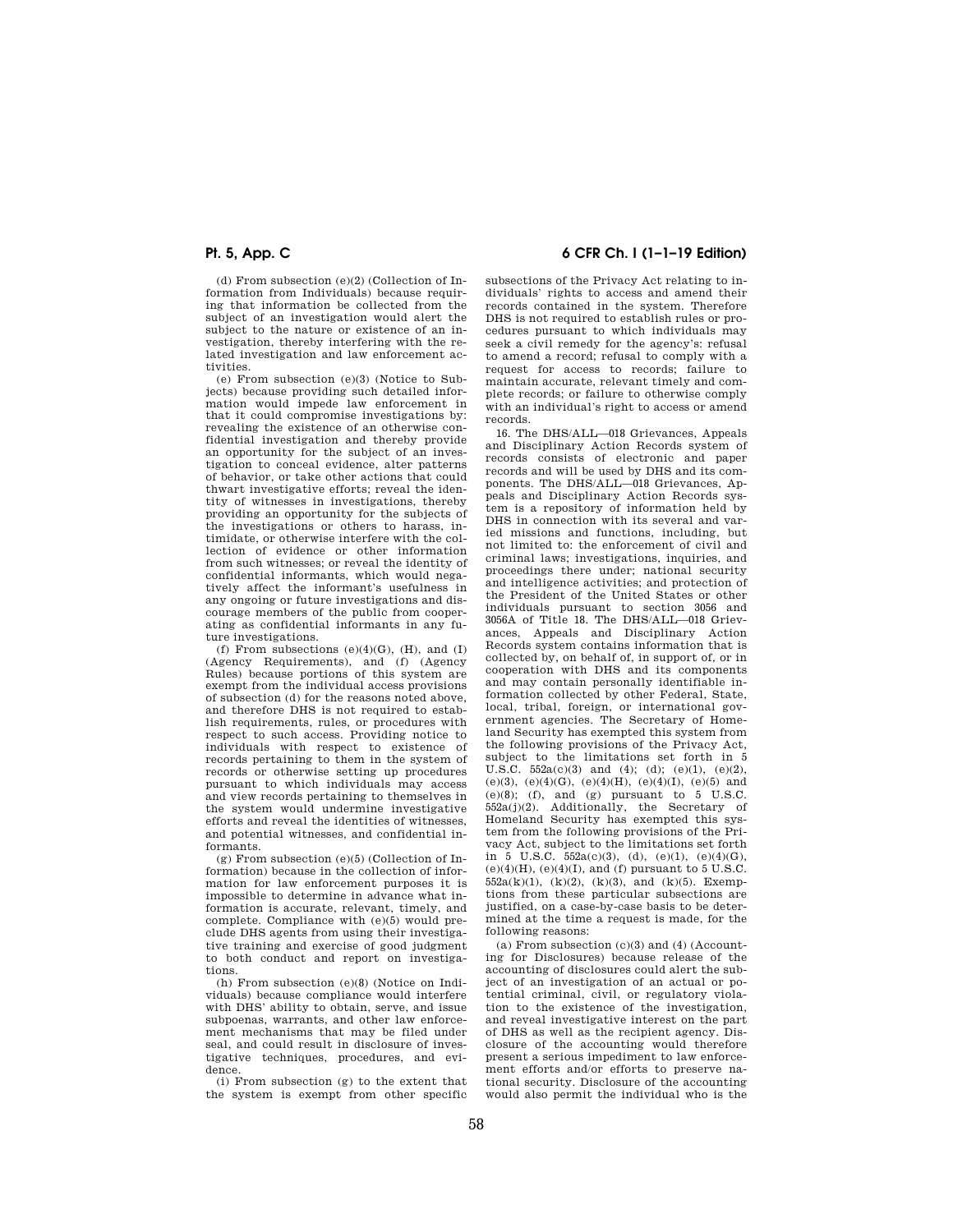subject of a record to impede the investigation, to tamper with witnesses or evidence, and to avoid detection or apprehension. which would undermine the entire investigative process.

(b) From subsection (d) (Access to Records) because access to the records contained in this system of records could inform the subject of an investigation of an actual or potential criminal, civil, or regulatory violation, to the existence of the investigation, and reveal investigative interest on the part of DHS or another agency. Access to the records could permit the individual who is the subject of a record to impede the investigation, to tamper with witnesses or evidence, and to avoid detection or apprehension. Amendment of the records could interfere with ongoing investigations and law enforcement activities and would impose an impossible administrative burden by requiring investigations to be continuously reinvestigated. In addition, permitting access and amendment to such information could disclose security-sensitive information that could be detrimental to homeland security.

(c) From subsection (e)(1) (Relevancy and Necessity of Information) because in the course of investigations into potential violations of Federal law, the accuracy of information obtained or introduced occasionally may be unclear or the information may not be strictly relevant or necessary to a specific investigation. In the interests of effective law enforcement, it is appropriate to retain all information that may aid in establishing patterns of unlawful activity.

(d) From subsection (e)(2) (Collection of Information from Individuals) because requiring that information be collected from the subject of an investigation would alert the subject to the nature or existence of an investigation, thereby interfering with the related investigation and law enforcement activities.

(e) From subsection (e)(3) (Notice to Subjects) because providing such detailed information would impede law enforcement in that it could compromise investigations by: revealing the existence of an otherwise confidential investigation and thereby provide an opportunity for the subject of an investigation to conceal evidence, alter patterns of behavior, or take other actions that could thwart investigative efforts; reveal the identity of witnesses in investigations, thereby providing an opportunity for the subjects of the investigations or others to harass, intimidate, or otherwise interfere with the collection of evidence or other information from such witnesses; or reveal the identity of confidential informants, which would negatively affect the informant's usefulness in any ongoing or future investigations and discourage members of the public from cooperating as confidential informants in any future investigations.

(f) From subsections  $(e)(4)(G)$ ,  $(H)$ , and  $(I)$ (Agency Requirements), and (f) (Agency Rules) because portions of this system are exempt from the individual access provisions of subsection (d) for the reasons noted above, and therefore DHS is not required to establish requirements, rules, or procedures with respect to such access. Providing notice to individuals with respect to existence of records pertaining to them in the system of records or otherwise setting up procedures pursuant to which individuals may access and view records pertaining to themselves in the system would undermine investigative efforts and reveal the identities of witnesses, and potential witnesses, and confidential informants.

(g) From subsection (e)(5) (Collection of Information) because in the collection of information for law enforcement purposes it is impossible to determine in advance what information is accurate, relevant, timely, and complete. Compliance with (e)(5) would preclude DHS agents from using their investigative training and exercise of good judgment to both conduct and report on investigations.

(h) From subsection (e)(8) (Notice on Individuals) because compliance would interfere with DHS' ability to obtain, serve, and issue subpoenas, warrants, and other law enforcement mechanisms that may be filed under seal, and could result in disclosure of investigative techniques, procedures, and evidence.

(i) From subsection (g) to the extent that the system is exempt from other specific subsections of the Privacy Act relating to individuals' rights to access and amend their records contained in the system. Therefore DHS is not required to establish rules or procedures pursuant to which individuals may seek a civil remedy for the agency's: Refusal to amend a record; refusal to comply with a request for access to records; failure to maintain accurate, relevant timely and complete records; or failure to otherwise comply with an individual's right to access or amend records.

17. The DHS/ALL—006 Accident Records system of records consists of electronic and paper records and will be used by DHS and its components. The DHS/ALL—006 Accident Records system is a repository of information held by DHS in connection with its several and varied missions and functions, including, but not limited to: the enforcement of civil and criminal laws; investigations, inquiries, and proceedings thereunder; national security and intelligence activities; and protection of the President of the United States or other individuals pursuant to section 3056 and 3056A of Title 18. The DHS/ALL—006 Accident Records system contains information that is collected by, on behalf of, in support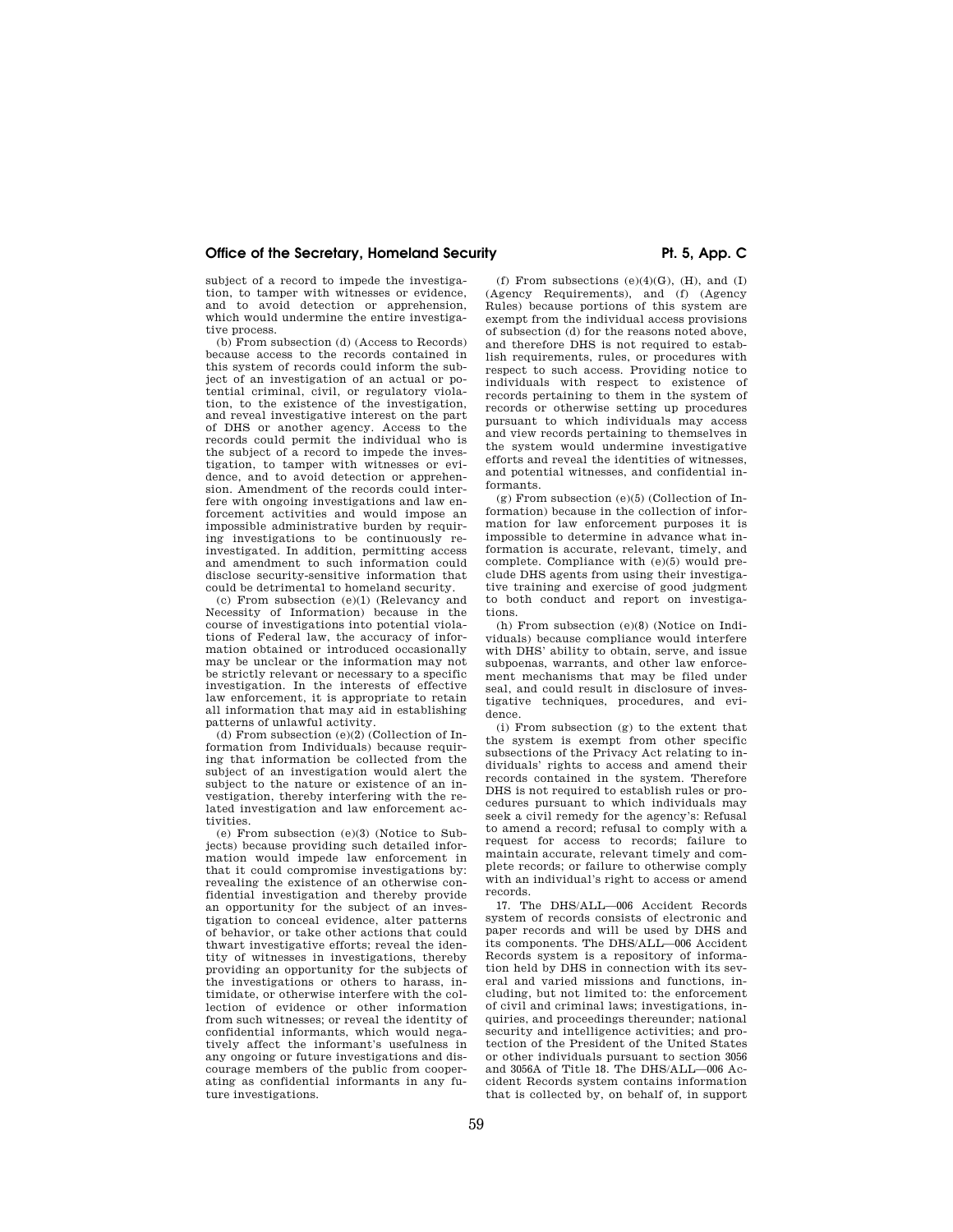of, or in cooperation with DHS and its components and may contain personally identifiable information collected by other Federal, State, local, tribal, foreign, or international government agencies. The Secretary of Homeland Security has exempted this system from the following provisions of the Privacy Act, subject to the limitations set forth in 5 U.S.C. 552a(d) pursuant to 5 U.S.C. 552a(k)(3). Exemptions from these particular subsections are justified, on a case-by-case basis to be determined at the time a request is made, for the following reasons: From subsection (d) (Access to Records) because access to the records contained in this system of records could inform the subject of information related to the protection of a President of the United States or other individuals pursuant to section 3056 and 3056A of Title 18. Permitting access and amendment to such information could disclose securitysensitive information that could be detrimental to homeland security.

18. The DHS/ALL—020 Internal Affairs Records system of records consists of electronic and paper records and will be used by DHS and its components. The DHS/ALL—020 Internal Affairs Records system is a repository of information held by DHS in connection with its several and varied missions and functions, including, but not limited to: The enforcement of civil and criminal laws; investigations, inquiries, and proceedings thereunder; national security and intelligence activities; and protection of the President of the United States or other individuals pursuant to section 3056 and 3056A of Title 18. The DHS/ALL—020 Internal Affairs Records system contains information that is collected by, on behalf of, in support of, or in cooperation with DHS and its components and may contain personally identifiable information collected by other Federal, State, local, tribal, foreign, or international government agencies. The Secretary of Homeland Security has exempted this system from the following provisions of the Privacy Act, subject to the limitations set forth in 5 U.S.C.  $552a(c)(3)$  and  $(4)$ ;  $(d)$ ;  $(e)(1)$ ,  $(e)(2)$ , (e)(3), (e)(4)(G), (e)(4)(H), (e)(4)(I), (e)(5) and  $(e)(8)$ ; (f), and (g) pursuant to  $5$  U.S.C. 552a(j)(2). Additionally, the Secretary of Homeland Security has exempted this system from the following provisions of the Privacy Act, subject to the limitations set forth in  $\bar{5}$  U.S.C.  $\bar{5}2a$  (c)(3), (d), (e)(1), (e)(4)(G),  $(e)(4)(H)$ ,  $(e)(4)(I)$ , and  $(f)$  pursuant to 5 U.S.C.  $552a(k)(1)$ ,  $(k)(2)$ ,  $(k)(3)$ , and  $(k)(5)$ . Exemptions from these particular subsections are justified, on a case-by-case basis to be determined at the time a request is made, for the following reasons:

(a) From subsection  $(c)(3)$  and  $(4)$  (Accounting for Disclosures) because release of the accounting of disclosures could alert the subject of an investigation of an actual or potential criminal, civil, or regulatory viola-

## **Pt. 5, App. C 6 CFR Ch. I (1–1–19 Edition)**

tion to the existence of the investigation, and reveal investigative interest on the part of DHS as well as the recipient agency. Disclosure of the accounting would therefore present a serious impediment to law enforcement efforts and/or efforts to preserve national security. Disclosure of the accounting would also permit the individual who is the subject of a record to impede the investigation, to tamper with witnesses or evidence, and to avoid detection or apprehension which would undermine the entire investigative process.

(b) From subsection (d) (Access to Records) because access to the records contained in this system of records could inform the subject of an investigation of an actual or potential criminal, civil, or regulatory violation, to the existence of the investigation, and reveal investigative interest on the part of DHS or another agency. Access to the records could permit the individual who is the subject of a record to impede the investigation, to tamper with witnesses or evidence, and to avoid detection or apprehension. Amendment of the records could interfere with ongoing investigations and law enforcement activities and would impose an impossible administrative burden by requiring investigations to be continuously reinvestigated. In addition, permitting access and amendment to such information could disclose security-sensitive information that could be detrimental to homeland security.

(c) From subsection (e)(1) (Relevancy and Necessity of Information) because in the course of investigations into potential violations of Federal law, the accuracy of information obtained or introduced occasionally may be unclear or the information may not be strictly relevant or necessary to a specific investigation. In the interests of effective law enforcement, it is appropriate to retain all information that may aid in establishing patterns of unlawful activity.

(d) From subsection (e)(2) (Collection of Information from Individuals) because requiring that information be collected from the subject of an investigation would alert the subject to the nature or existence of an investigation, thereby interfering with the related investigation and law enforcement activities.

(e) From subsection (e)(3) (Notice to Subjects) because providing such detailed information would impede law enforcement in that it could compromise investigations by: revealing the existence of an otherwise confidential investigation and thereby provide an opportunity for the subject of an investigation to conceal evidence, alter patterns of behavior, or take other actions that could thwart investigative efforts; reveal the identity of witnesses in investigations, thereby providing an opportunity for the subjects of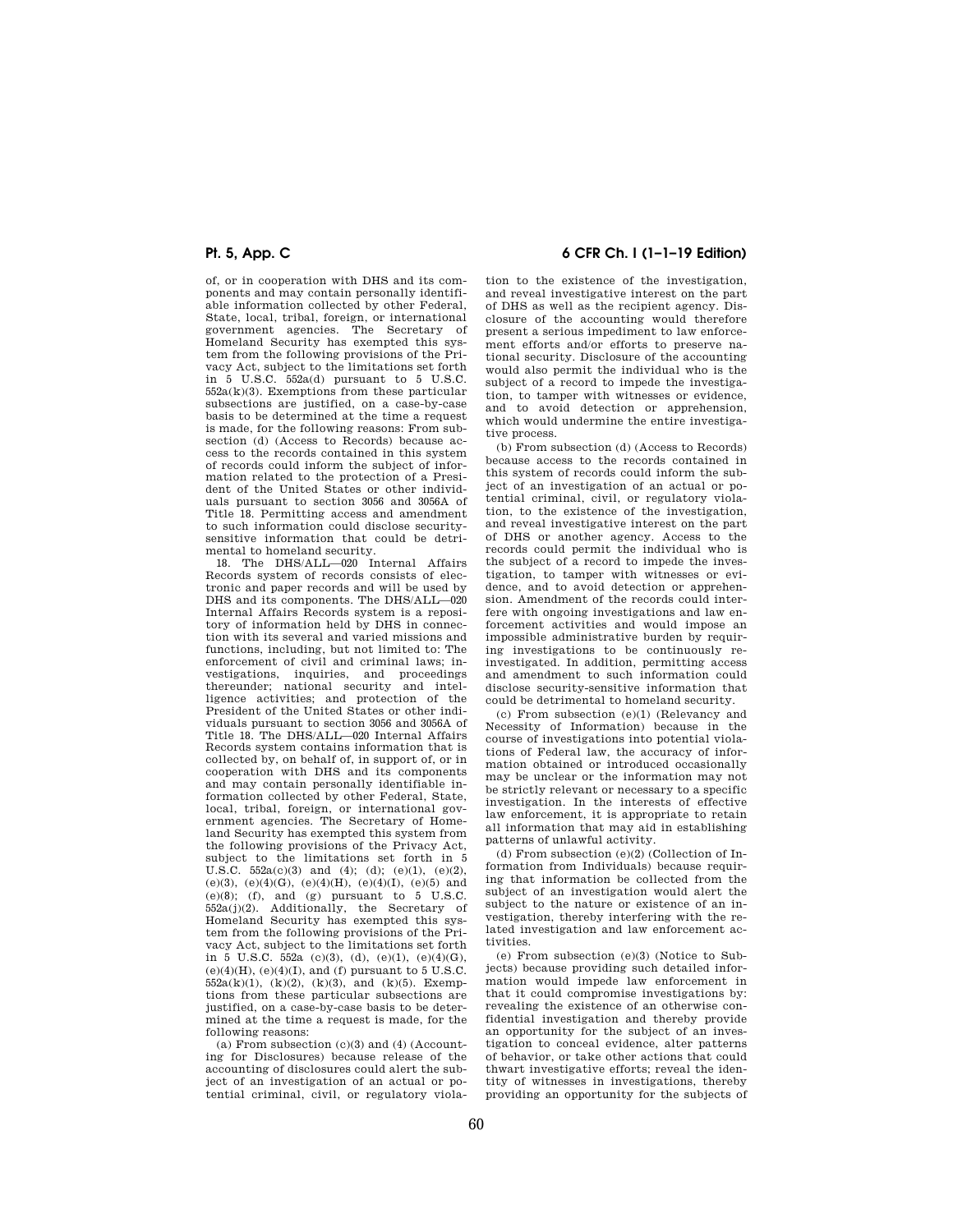the investigations or others to harass, intimidate, or otherwise interfere with the collection of evidence or other information from such witnesses; or reveal the identity of confidential informants, which would negatively affect the informant's usefulness in any ongoing or future investigations and discourage members of the public from cooperating as confidential informants in any future investigations.

(f) From subsections  $(e)(4)(G)$ ,  $(H)$ , and  $(I)$ (Agency Requirements), and (f) (Agency Rules) because portions of this system are exempt from the individual access provisions of subsection (d) for the reasons noted above, and therefore DHS is not required to establish requirements, rules, or procedures with respect to such access. Providing notice to individuals with respect to existence of records pertaining to them in the system of records or otherwise setting up procedures pursuant to which individuals may access and view records pertaining to themselves in the system would undermine investigative efforts and reveal the identities of witnesses, and potential witnesses, and confidential informants.

(g) From subsection (e)(5) (Collection of Information) because in the collection of information for law enforcement purposes it is impossible to determine in advance what information is accurate, relevant, timely, and complete. Compliance with (e)(5) would preclude DHS agents from using their investigative training, and exercise of good judgment to both conduct and report on investigations.

(h) From subsection (e)(8) (Notice on Individuals) because compliance would interfere with DHS' ability to obtain, serve, and issue subpoenas, warrants, and other law enforcement mechanisms that may be filed under seal, and could result in disclosure of investigative techniques, procedures, and evidence.

(i) From subsection (g) to the extent that the system is exempt from other specific subsections of the Privacy Act relating to individuals' rights to access and amend their records contained in the system. Therefore DHS is not required to establish rules or procedures pursuant to which individuals may seek a civil remedy for the agency's: refusal to amend a record; refusal to comply with a request for access to records; failure to maintain accurate, relevant timely and complete records; or failure to otherwise comply with an individual's right to access or amend records.

19. The DHS/ALL—024 Facility and Perimeter Access Control and Visitor Management system of records consists of electronic and paper records and will be used by DHS and its components. The DHS/ALL—024 Facility and Perimeter Access Control and Visitor Management system is a repository of information held by DHS in connection with its

several and varied missions and functions, including, but not limited to: the enforcement of civil and criminal laws; investigations, inquiries, and proceedings there under; and national security and intelligence ac-tivities. The DHS/ALL—024 Facility and Perimeter Access Control and Visitor Management system contains information that is collected by, on behalf of, in support of, or in cooperation with DHS and its components and may contain personally identifiable information collected by other Federal, State, local, tribal, foreign, or international government agencies. The Secretary of Homeland Security has exempted this system from the following provisions of the Privacy Act, subject to the limitations set forth in 5 U.S.C. 552a (c)(3), (d), (e)(1), (e)(4)(G), (e)(4)(H), (e)(4)(I), and (f) pursuant to 5 U.S.C.  $552a(k)(1)$ ,  $(k)(2)$ , and  $(k)(5)$ . Exemptions from these particular subsections are justified, on a case-by-case basis to be determined at the time a request is made, for the following reasons:

(a) From subsection (c)(3) (Accounting for Disclosures) because release of the accounting of disclosures could alert the subject of an investigation of an actual or potential criminal, civil, or regulatory violation to the existence of the investigation, and reveal investigative interest on the part of DHS as well as the recipient agency. Disclosure of the accounting would therefore present a serious impediment to law enforcement efforts and/or efforts to preserve national security. Disclosure of the accounting would also permit the individual who is the subject of a record to impede the investigation, to tamper with witnesses or evidence, and to avoid detection or apprehension, which would undermine the entire investigative process.

(b) From subsection (d) (Access to Records) because access to the records contained in this system of records could inform the subject of an investigation of an actual or potential criminal, civil, or regulatory violation, to the existence of the investigation, and reveal investigative interest on the part of DHS or another agency. Access to the records could permit the individual who is the subject of a record to impede the investigation, to tamper with witnesses or evidence, and to avoid detection or apprehension. Amendment of the records could interfere with ongoing investigations and law enforcement activities and would impose an impossible administrative burden by requiring investigations to be continuously reinvestigated. In addition, permitting access and amendment to such information could disclose security-sensitive information that could be detrimental to homeland security.

(c) From subsection (e)(1) (Relevancy and Necessity of Information) because in the course of investigations into potential violations of Federal law, the accuracy of information obtained or introduced occasionally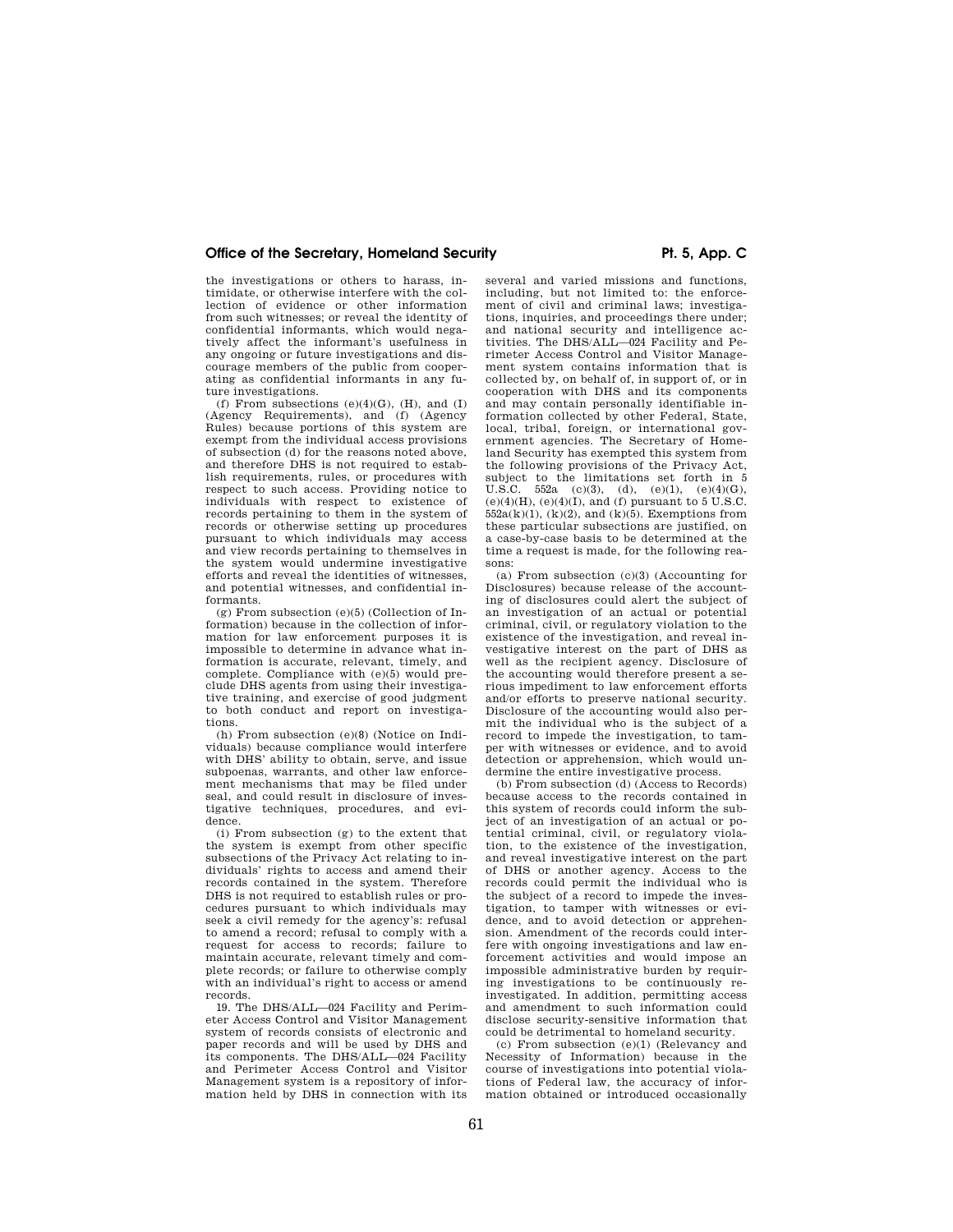may be unclear or the information may not be strictly relevant or necessary to a specific investigation. In the interests of effective law enforcement, it is appropriate to retain all information that may aid in establishing patterns of unlawful activity.

(d) From subsections  $(e)(4)(G)$ ,  $(e)(4)(H)$ , and (e)(4)(I) (Agency Requirements), and (f) (Agency Rules) because portions of this system are exempt from the individual access provisions of subsection (d) for the reasons noted above, and therefore DHS is not required to establish requirements, rules, or procedures with respect to such access. Providing notice to individuals with respect to existence of records pertaining to them in the system of records or otherwise setting up procedures pursuant to which individuals may access and view records pertaining to themselves in the system would undermine investigative efforts and reveal the identities of witnesses, and potential witnesses, and confidential informants.

20. The DHS/CBP—009 Electronic System for Travel Authorization system of records consists of electronic and paper records and will be used by DHS and it's Components. The DHS/CBP—009 Electronic System for Travel Authorization system is a repository of information held by DHS in connection with its several and varied missions and functions, including, but not limited to: The enforcement of civil and criminal laws; investigations, inquiries, and proceedings thereunder; and national security and intelligence activities. The DHS/CBP—009 Electronic System for Travel Authorization system contains information that is collected by, on behalf of, in support of, or in cooperation with DHS and its components and may contain personally identifiable information collected by other Federal, State, local, tribal, foreign, or international government agencies. The Secretary of Homeland Security has exempted this system from the following provisions of the Privacy Act, subject to the limitations set forth in 5 U.S.C.  $552a(c)(3)$ , (e)(8), and (g) pursuant to 5 U.S.C.  $552a(j)(2)$ , and  $(k)(2)$ . Further, no exemption shall be asserted with respect to information maintained in the system as it relates to data submitted by or on behalf of a person who travels to visit the United States and crosses the border, nor shall an exemption be asserted with respect to the resulting determination (approval or denial). After conferring with the appropriate component or agency, DHS may waive applicable exemptions in appropriate circumstances and where it would not appear to interfere with or adversely affect the law enforcement purposes of the systems from which the information is recompiled or in which it is contained. Exemptions from the above particular subsections are justified, on a caseby-case basis to be determined at the time a request is made, when information in this

## **Pt. 5, App. C 6 CFR Ch. I (1–1–19 Edition)**

system of records may impede a law enforcement or national security investigation:

(a) From subsection (c)(3) (Accounting for Disclosure) because making available to a record subject the accounting of disclosures from records concerning him or her would specifically reveal any investigative interest in the individual. Revealing this information could reasonably be expected to compromise ongoing efforts to investigate a violation of U.S. law, including investigations of a known or suspected terrorist, by notifying the record subject that he or she is under investigation. This information could also permit the record subject to take measures to impede the investigation, e.g., destroy evidence, intimidate potential witnesses, or flee the area to avoid or impede the investigation.

(b) From subsection (e)(8) (Notice on Individuals) because to require individual notice of disclosure of information due to compulsory legal process would pose an impossible administrative burden on DHS and other agencies and could alert the subjects of counterterrorism or law enforcement investigations to the fact of those investigations when not previously known.

(c) From subsection (g) (Civil Remedies) to the extent that the system is exempt from other specific subsections of the Privacy Act.

21. The DHS/CBP—010 Persons Engaged in International Trade in CBP Licensed/Regulated Activities system of records consists of electronic and paper records and will be used by DHS and its components. The DHS/CBP— 010 Persons Engaged in International Trade in CBP Licensed/Regulated Activities is a repository of information held by DHS in connection with its several and varied missions and functions, including, but not limited to: The enforcement of civil and criminal laws; investigations, inquiries, and proceedings thereunder; and national security and intelligence activities. The DHS/CBP—010 Persons Engaged in International Trade in CBP Licensed/Regulated Activities contains information that is collected by, on behalf of, in support of, or in cooperation with DHS and its components and may contain personally identifiable information collected by other Federal, State, local, tribal, foreign, or international government agencies. The Secretary of Homeland Security has exempted this system from the following provisions of the Privacy Act, subject to the limitations set forth in 5 U.S.C.  $552a(c)(3)$  and (4); (d); (e)(1), (e)(2), (e)(3), (e)(4)(G), (e)(4)(H),  $(e)(4)(I), (e)(5)$  and  $(e)(8)$ ; (f), and (g) pursuant to 5 U.S.C. 552a(j)(2). Additionally, the Secretary of Homeland Security has exempted this system from the following provisions of the Privacy Act, subject to the limitations set forth in 5 U.S.C. 552a (c)(3), (d), (e)(1),  $(e)(4)(G)$ ,  $(e)(4)(H)$ ,  $(e)(4)(I)$ , and  $(f)$  pursuant to 5 U.S.C.  $552a(k)(2)$ . Exemptions from these particular subsections are justified, on a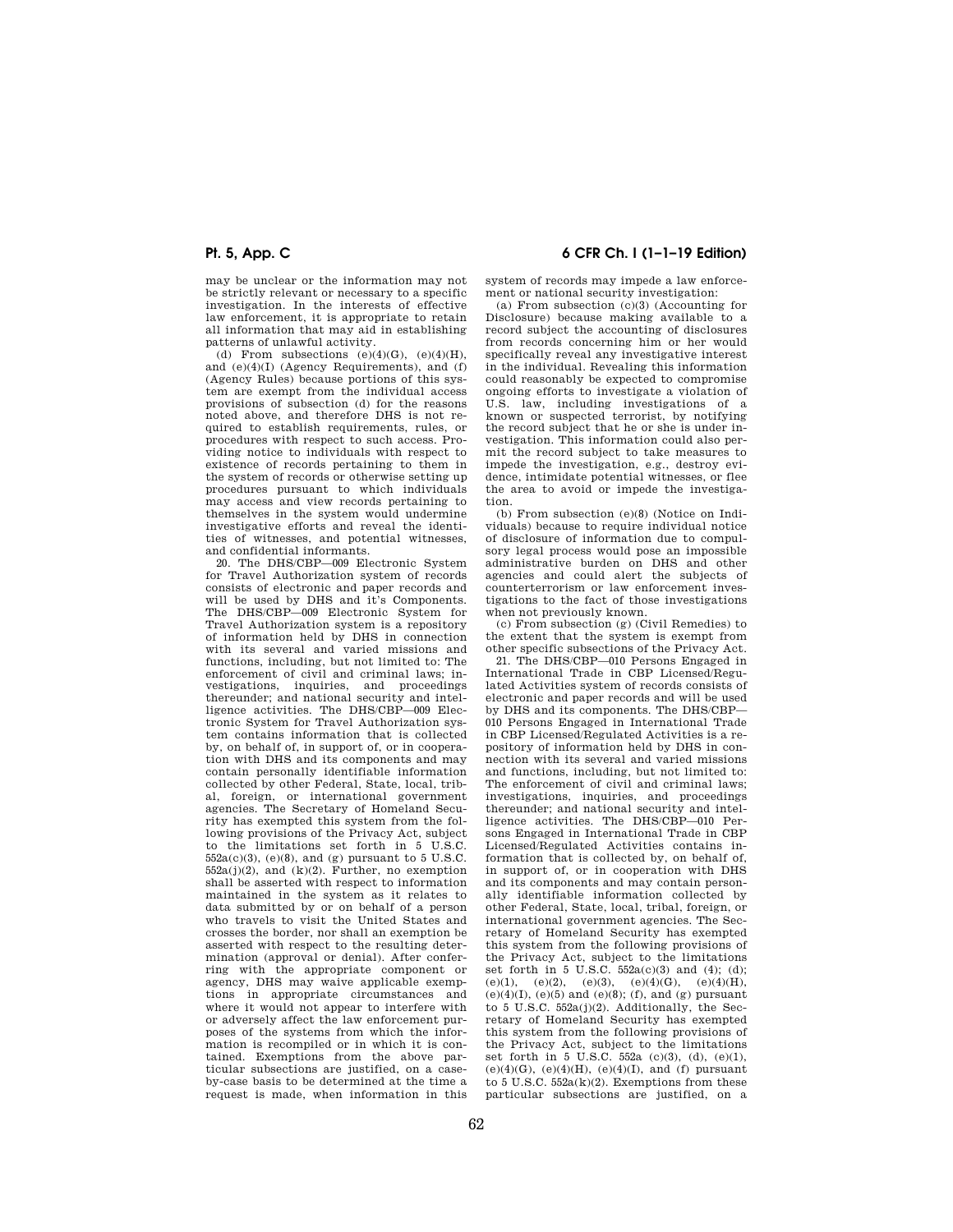case-by-case basis to be determined at the time a request is made, for the following reasons:

 $(a)$  From subsection  $(c)(3)$  and  $(4)$  (Accounting for Disclosures) because release of the accounting of disclosures could alert the subject of an investigation of an actual or potential criminal, civil, or regulatory violation to the existence of the investigation, and reveal investigative interest on the part of DHS as well as the recipient agency. Disclosure of the accounting would therefore present a serious impediment to law enforcement efforts and/or efforts to preserve national security. Disclosure of the accounting would also permit the individual who is the subject of a record to impede the investigation, to tamper with witnesses or evidence, and to avoid detection or apprehension, which would undermine the entire investigative process.

(b) From subsection (d) (Access to Records) because access to the records contained in this system of records could inform the subject of an investigation of an actual or potential criminal, civil, or regulatory violation, to the existence of the investigation, and reveal investigative interest on the part of DHS or another agency. Access to the records could permit the individual who is the subject of a record to impede the investigation, to tamper with witnesses or evidence, and to avoid detection or apprehension. Amendment of the records could interfere with ongoing investigations and law enforcement activities and would impose an impossible administrative burden by requiring investigations to be continuously reinvestigated. In addition, permitting access and amendment to such information could disclose security-sensitive information that could be detrimental to national security.

(c) From subsection (e)(1) (Relevancy and Necessity of Information) because in the course of investigations into potential violations of Federal law, the accuracy of information obtained or introduced occasionally may be unclear or the information may not be strictly relevant or necessary to a specific investigation. In the interests of effective law enforcement, it is appropriate to retain all information that may aid in establishing patterns of unlawful activity.

(d) From subsection  $(e)(2)$  (Collection of Information from Individuals) because requiring that information be collected from the subject of an investigation would alert the subject to the nature or existence of an investigation, thereby interfering with the related investigation and law enforcement activities.

(e) From subsection (e)(3) (Notice to Subjects) because providing such detailed information would impede law enforcement in that it could compromise investigations by: Revealing the existence of an otherwise confidential investigation and thereby provide

an opportunity for the subject of an inves-

tigation to conceal evidence, alter patterns of behavior, or take other actions that could thwart investigative efforts; reveal the identity of witnesses in investigations, thereby providing an opportunity for the subjects of the investigations or others to harass, intimidate, or otherwise interfere with the collection of evidence or other information from such witnesses; or reveal the identity of confidential informants, which would negatively affect the informant's usefulness in any ongoing or future investigations and discourage members of the public from cooperating as confidential informants in any future investigations.

(f) From subsections  $(e)(4)(G)$ ,  $(H)$ , and  $(I)$ (Agency Requirements), and (f) (Agency Rules) because portions of this system are exempt from the individual access provisions of subsection (d) for the reasons noted above, and therefore DHS is not required to establish requirements, rules, or procedures with respect to such access. Providing notice to individuals with respect to existence of records pertaining to them in the system of records or otherwise setting up procedures pursuant to which individuals may access and view records pertaining to themselves in the system would undermine investigative efforts and reveal the identities of witnesses, and potential witnesses, and confidential informants.

 $(g)$  From subsection  $(e)(5)$  (Collection of Information) because in the collection of information for law enforcement purposes it is impossible to determine in advance what information is accurate, relevant, timely, and complete. Compliance with (e)(5) would preclude DHS agents from using their investigative training and exercise of good judgment to both conduct and report on investigations.

(h) From subsection (e)(8) (Notice on Individuals) because compliance would interfere with DHS' ability to obtain, serve, and issue subpoenas, warrants, and other law enforcement mechanisms that may be filed under seal, and could result in disclosure of investigative techniques, procedures, and evidence.

(i) From subsection (g) to the extent that the system is exempt from other specific subsections of the Privacy Act relating to individuals' rights to access and amend their records contained in the system. Therefore DHS is not required to establish rules or procedures pursuant to which individuals may seek a civil remedy for the agency's: Refusal to amend a record; refusal to comply with a request for access to records; failure to maintain accurate, relevant, timely and complete records; or failure to otherwise comply with an individual's right to access or amend records.

22. The DHS/CBP—011 TECS system of records consists of electronic and paper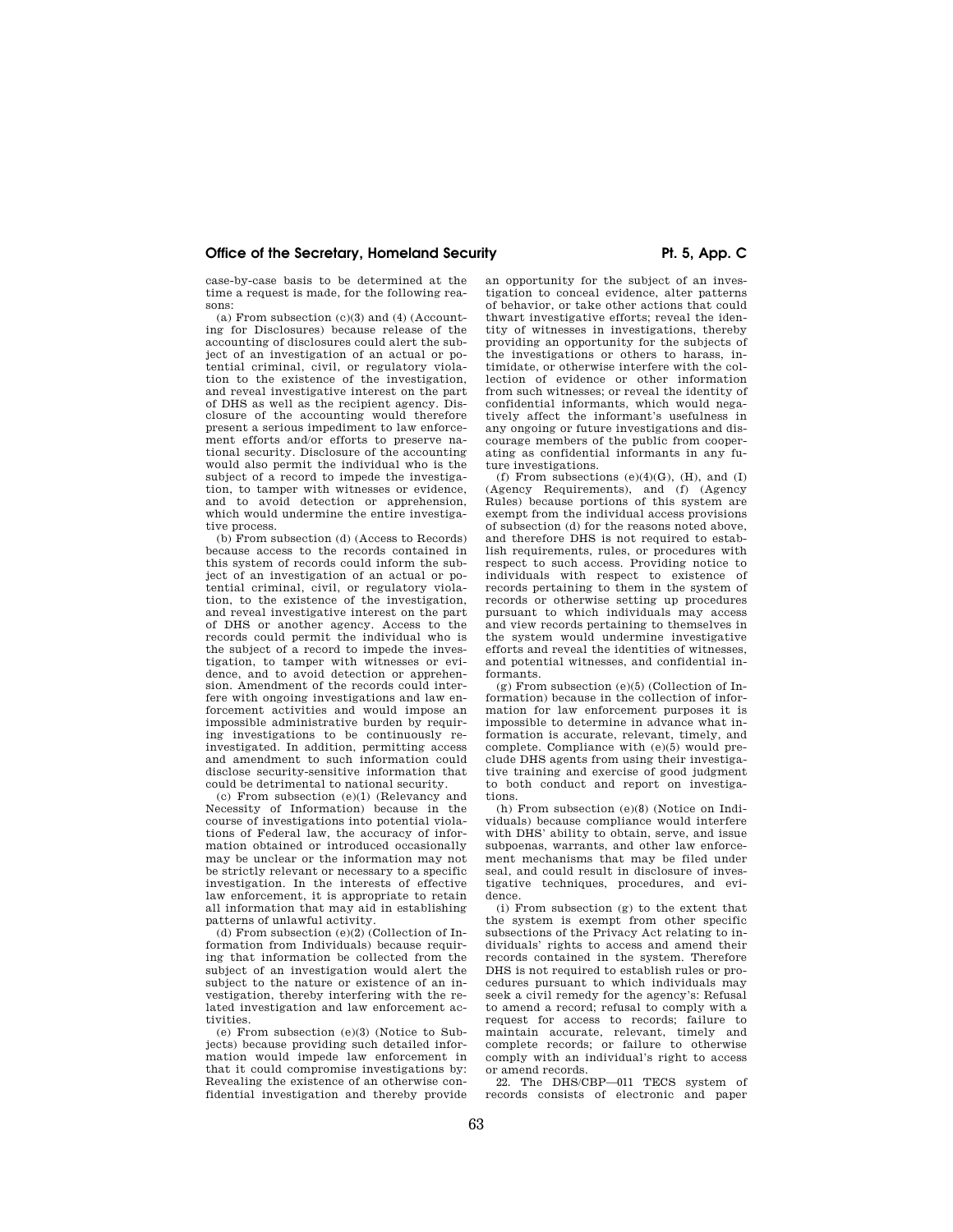records and will be used by DHS, its Components, and other Federal agencies. The DHS/ CBP–011 TECS is a repository of information held by DHS in connection with its several and varied missions and functions, including, but not limited to: The enforcement of civil and criminal laws; investigations, inquiries, and proceedings thereunder; and national security and intelligence activities. The DHS/ CBP–011 TECS contains information that is collected by, on behalf of, in support of, or in cooperation with DHS and its components and may contain personally identifiable information collected by other Federal, State, local, Tribal, foreign, or international government agencies. The Secretary of Homeland Security has exempted this system from the following provisions of the Privacy Act, subject to the limitations set forth in 5 U.S.C.  $552a(c)(3)$  and  $(4)$ ;  $(d)$ ;  $(e)(1)$ ,  $(e)(2)$ , (e)(3), (e)(4)(G), (e)(4)(H), (e)(4)(I), (e)(5) and (e)(8); (f), and (g) pursuant to 5 U.S.C. 552a(j)(2). Additionally, the Secretary of Homeland Security has exempted this system from the following provisions of the Privacy Act, subject to the limitations set forth in  $\bar{5}$  U.S.C.  $\bar{5}52a$  (c)(3), (d), (e)(1), (e)(4)(G),  $(e)(4)(H)$ ,  $(e)(4)(I)$ , and (f) pursuant to 5 U.S.C.  $552a(k)(2)$ . Exemptions from these particular subsections are justified, on a case-by-case basis to be determined at the time a request is made, for the following reasons:

(a) From subsection  $(c)(3)$  and  $(4)$  (Accounting for Disclosures) because release of the accounting of disclosures could alert the subject of an investigation of an actual or potential criminal, civil, or regulatory violation to the existence of the investigation, and reveal investigative interest on the part of DHS as well as the recipient agency. Disclosure of the accounting would therefore present a serious impediment to law enforcement efforts and/or efforts to preserve national security. Disclosure of the accounting would also permit the individual who is the subject of a record to impede the investigation, to tamper with witnesses or evidence, and to avoid detection or apprehension, which would undermine the entire investigative process.

(b) From subsection (d) (Access to Records) because access to the records contained in this system of records could inform the subject of an investigation of an actual or potential criminal, civil, or regulatory violation, to the existence of the investigation, and reveal investigative interest on the part of DHS or another agency. Access to the records could permit the individual who is the subject of a record to impede the investigation, to tamper with witnesses or evidence, and to avoid detection or apprehension. Amendment of the records could interfere with ongoing investigations and law enforcement activities and would impose an impossible administrative burden by requiring investigations to be continuously re-

## **Pt. 5, App. C 6 CFR Ch. I (1–1–19 Edition)**

investigated. In addition, permitting access and amendment to such information could disclose security-sensitive information that could be detrimental to national security.

(c) From subsection (e)(1) (Relevancy and Necessity of Information) because in the course of investigations into potential violations of Federal law, the accuracy of information obtained or introduced occasionally may be unclear or the information may not be strictly relevant or necessary to a specific investigation. In the interests of effective law enforcement, it is appropriate to retain all information that may aid in establishing patterns of unlawful activity.

(d) From subsection (e)(2) (Collection of Information from Individuals) because requiring that information be collected from the subject of an investigation or subject of interest would alert the subject to the nature or existence of an investigation, thereby interfering with the related investigation and law enforcement activities or national security matter.

(e) From subsection (e)(3) (Notice to Subjects) because providing such detailed information would impede law enforcement in that it could compromise investigations by: Revealing the existence of an otherwise confidential investigation and thereby provide an opportunity for the subject of an investigation to conceal evidence, alter patterns of behavior, or take other actions that could thwart investigative efforts; reveal the identity of witnesses in investigations, thereby providing an opportunity for the subjects of the investigations or others to harass, intimidate, or otherwise interfere with the collection of evidence or other information from such witnesses; or reveal the identity of confidential informants, which would negatively affect the informant's usefulness in any ongoing or future investigations and discourage members of the public from cooperating as confidential informants in any future investigations.

(f) From subsections  $(e)(4)(G)$ ,  $(H)$ , and  $(I)$ (Agency Requirements), and (f) (Agency Rules) because portions of this system are exempt from the individual access provisions of subsection (d) for the reasons noted above, and therefore DHS is not required to establish requirements, rules, or procedures with respect to such access. Providing notice to individuals with respect to existence of records pertaining to them in the system of records or otherwise setting up procedures pursuant to which individuals may access and view records pertaining to themselves in the system would undermine investigative efforts and reveal the identities of witnesses, and potential witnesses, and confidential informants.

 $(g)$  From subsection  $(e)(5)$  (Collection of Information) because in the collection of information for law enforcement purposes it is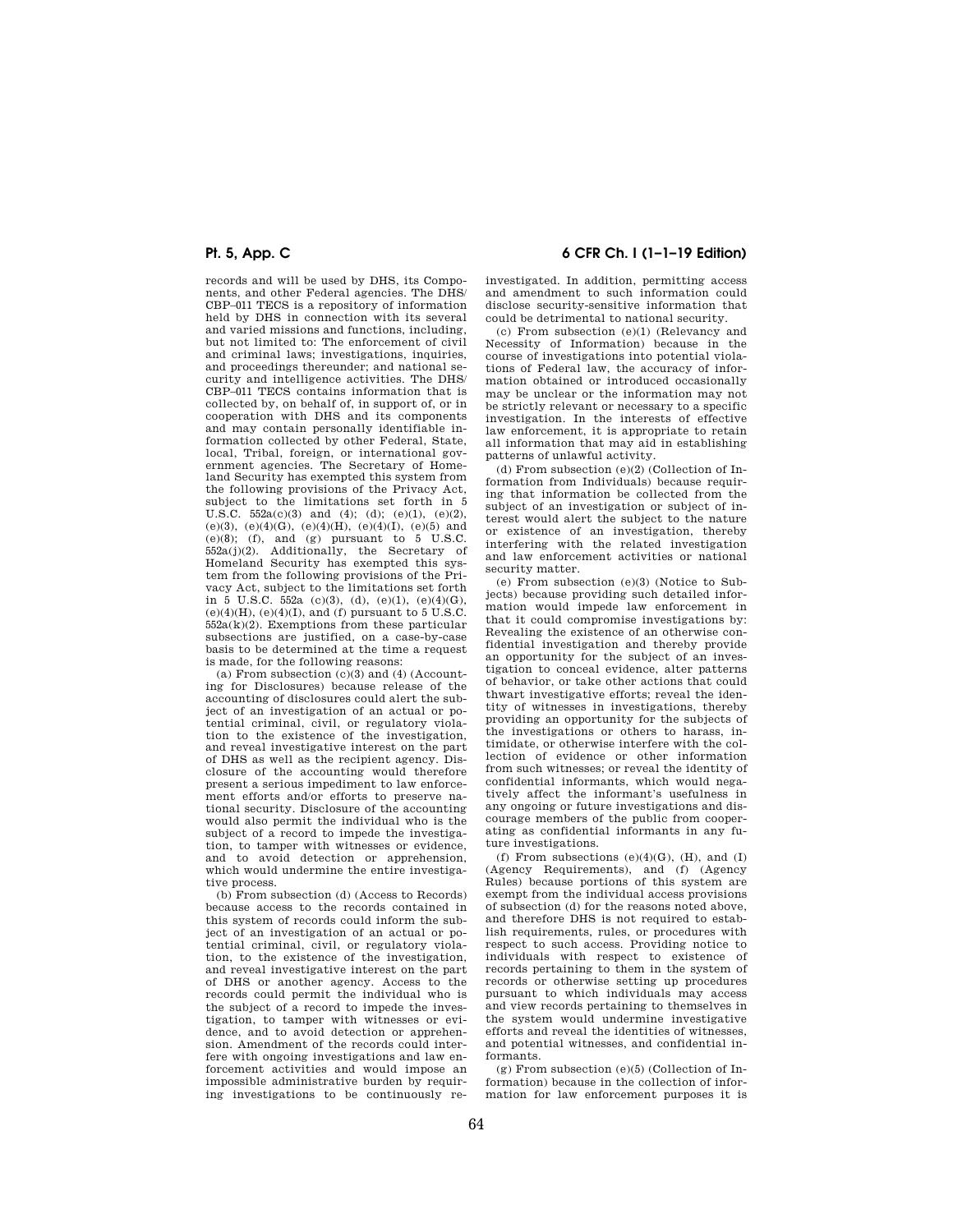## Office of the Secretary, Homeland Security **Pt. 5, App. C**

impossible to determine in advance what information is accurate, relevant, timely, and complete. Compliance with (e)(5) would preclude DHS agents from using their investigative training and exercise of good judgment to both conduct and report on investigations.

(h) From subsection (e)(8) (Notice on Individuals) because compliance would interfere with DHS' ability to obtain, serve, and issue subpoenas, warrants, and other law enforcement mechanisms that may be filed under seal, and could result in disclosure of investigative techniques, procedures, and evidence.

(i) From subsection (g) to the extent that the system is exempt from other specific subsections of the Privacy Act relating to individuals' rights to access and amend their records contained in the system. Therefore DHS is not required to establish rules or procedures pursuant to which individuals may seek a civil remedy for the agency's: Refusal to amend a record; refusal to comply with a request for access to records; failure to maintain accurate, relevant, timely and complete records; or failure to otherwise comply with an individual's right to access or amend records.

23. The DHS/CBP—012 Closed Circuit Television system of records consists of electronic and paper records and will be used by DHS and its components. The DHS/CBP—012 Closed Circuit Television system is a repository of information held by DHS in connection with its several and varied missions and functions, including, but not limited to: The enforcement of civil and criminal laws; investigations, inquiries, and proceedings thereunder; and national security and intelligence activities. The DHS/CBP—012 Closed Circuit Television system contains information that is collected by, on behalf of, in support of, or in cooperation with DHS and its components and may contain personally identifiable information collected by other Federal, State, local, tribal, foreign, or international government agencies. The Secretary of Homeland Security has exempted this system from the following provisions of the Privacy Act, subject to the limitations set forth in 5 U.S.C. 552a(c)(3) and (4); (d); (e)(1), (e)(2), (e)(3), (e)(4)(G), (e)(4)(H), (e)(4)(I), (e)(5) and (e)(8); (f), and (g) pursuant to 5 U.S.C. 552a(j)(2). Additionally, the Secretary of Homeland Security has exempted this system from the following provisions of the Privacy Act, subject to the limitations set forth in 5 U.S.C.  $552a(c)(3)$ , (d), (e)(1),  $(e)(4)(G)$ ,  $(e)(4)(H)$ ,  $(e)(4)(I)$ , and  $(f)$  pursuant to 5 U.S.C.  $552a(k)(2)$ . Exemptions from these particular subsections are justified, on a case-by-case basis to be determined at the time a request is made, for the following reasons:

(a) From subsection  $(c)(3)$  and  $(4)$  (Accounting for Disclosures) because release of the

accounting of disclosures could alert the subject of an investigation of an actual or potential criminal, civil, or regulatory violation to the existence of the investigation, and reveal investigative interest on the part of DHS as well as the recipient agency. Disclosure of the accounting would therefore present a serious impediment to law enforcement efforts and/or efforts to preserve national security. Disclosure of the accounting would also permit the individual who is the subject of a record to impede the investigation, to tamper with witnesses or evidence, and to avoid detection or apprehension, which would undermine the entire investigative process.

(b) From subsection (d) (Access to Records) because access to the records contained in this system of records could inform the subject of an investigation of an actual or potential criminal, civil, or regulatory violation, to the existence of the investigation, and reveal investigative interest on the part of DHS or another agency. Access to the records could permit the individual who is the subject of a record to impede the investigation, to tamper with witnesses or evidence, and to avoid detection or apprehension. Amendment of the records could interfere with ongoing investigations and law enforcement activities and would impose an impossible administrative burden by requiring investigations to be continuously reinvestigated. In addition, permitting access and amendment to such information could disclose security-sensitive information that could be detrimental to homeland security.

(c) From subsection (e)(1) (Relevancy and Necessity of Information) because in the course of investigations into potential violations of Federal law, the accuracy of information obtained or introduced occasionally may be unclear or the information may not be strictly relevant or necessary to a specific investigation. In the interests of effective law enforcement, it is appropriate to retain all information that may aid in establishing patterns of unlawful activity.

(d) From subsection (e)(2) (Collection of Information from Individuals) because requiring that information be collected from the subject of an investigation would alert the subject to the nature or existence of an investigation, thereby interfering with the related investigation and law enforcement activities.

(e) From subsection (e)(3) (Notice to Subjects) because providing such detailed information would impede law enforcement in that it could compromise investigations by: Revealing the existence of an otherwise confidential investigation and thereby provide an opportunity for the subject of an investigation to conceal evidence, alter patterns of behavior, or take other actions that could thwart investigative efforts; reveal the identity of witnesses in investigations, thereby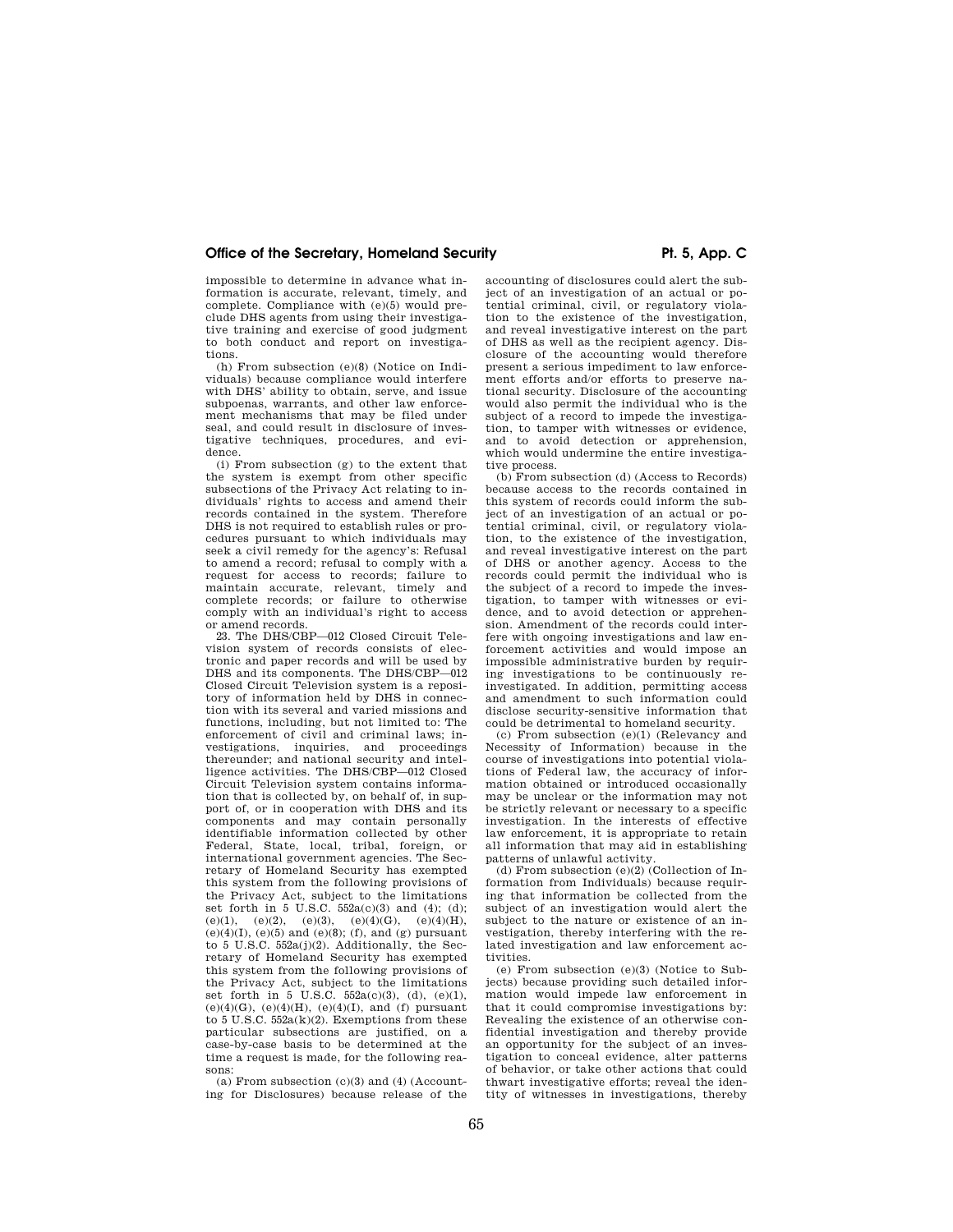providing an opportunity for the subjects of the investigations or others to harass, intimidate, or otherwise interfere with the collection of evidence or other information from such witnesses; or reveal the identity of confidential informants, which would negatively affect the informant's usefulness in any ongoing or future investigations and discourage members of the public from cooperating as confidential informants in any future investigations.

(f) From subsections  $(e)(4)(G)$ ,  $(H)$ , and  $(I)$ (Agency Requirements), and (f) (Agency Rules) because portions of this system are exempt from the individual access provisions of subsection (d) for the reasons noted above, and therefore DHS is not required to establish requirements, rules, or procedures with respect to such access. Providing notice to individuals with respect to existence of records pertaining to them in the system of records or otherwise setting up procedures pursuant to which individuals may access and view records pertaining to themselves in the system would undermine investigative efforts and reveal the identities of witnesses, and potential witnesses, and confidential informants.

(g) From subsection (e)(5) (Collection of Information) because in the collection of information for law enforcement purposes it is impossible to determine in advance what information is accurate, relevant, timely, and complete. Compliance with (e)(5) would preclude DHS agents from using their investigative training and exercise of good judgment to both conduct and report on investigations.

(h) From subsection (e)(8) (Notice on Individuals) because compliance would interfere with DHS' ability to obtain, serve, and issue subpoenas, warrants, and other law enforcement mechanisms that may be filed under seal, and could result in disclosure of investigative techniques, procedures, and evidence.

(i) From subsection (g) to the extent that the system is exempt from other specific subsections of the Privacy Act relating to individuals' rights to access and amend their records contained in the system. Therefore DHS is not required to establish rules or procedures pursuant to which individuals may seek a civil remedy for the agency's: Refusal to amend a record; refusal to comply with a request for access to records; failure to maintain accurate, relevant, timely and complete records; or failure to otherwise comply with an individual's right to access or amend records.

24. The DHS/CBP—013 Seized Assets and Case Tracking System (SEACATS) consists of electronic and paper records and will be used by DHS and its components. The DHS/ CBP—013 Seized Assets and Case Tracking System is a repository of information held by DHS in connection with its several and

## **Pt. 5, App. C 6 CFR Ch. I (1–1–19 Edition)**

varied missions and functions, including, but not limited to: The enforcement of civil and criminal laws; investigations, inquiries, and proceedings thereunder; and national security and intelligence activities. The DHS/ CBP—013 Seized Assets and Case Tracking System contains information that is collected by, on behalf of, in support of, or in cooperation with DHS and its components and may contain personally identifiable information collected by other Federal, State, local, tribal, foreign, or international government agencies. The Secretary of Homeland Security has exempted this system from the following provisions of the Privacy Act, subject to the limitations set forth in 5 U.S.C.  $552a(c)(3)$  and (4); (d); (e)(1), (e)(2), (e)(3), (e)(4)(G), (e)(4)(H), (e)(4)(I), (e)(5) and (e)(8); (f), and (g) pursuant to  $5$  U.S.C. 552a(j)(2). Additionally, the Secretary of Homeland Security has exempted this system from the following provisions of the Privacy Act, subject to the limitations set forth in 5 U.S.C. 552a (c)(3), (d), (e)(1), (e)(4)(G),  $(e)(4)(H)$ ,  $(I)$ , and  $(f)$  pursuant to 5 U.S.C. 552a(k)(2). Exemptions from these particular subsections are justified, on a case-by-case basis to be determined at the time a request is made, for the following reasons:

(a) From subsection  $(c)(3)$  and  $(4)$  (Accounting for Disclosures) because release of the accounting of disclosures could alert the subject of an investigation of an actual or potential criminal, civil, or regulatory violation to the existence of the investigation, and reveal investigative interest on the part of DHS as well as the recipient agency. Disclosure of the accounting would therefore present a serious impediment to law enforcement efforts and/or efforts to preserve national security. Disclosure of the accounting would also permit the individual who is the subject of a record to impede the investigation, to tamper with witnesses or evidence, and to avoid detection or apprehension, which would undermine the entire investigative process.

(b) From subsection (d) (Access to Records) because access to the records contained in this system of records could inform the subject of an investigation of an actual or potential criminal, civil, or regulatory violation, to the existence of the investigation, and reveal investigative interest on the part of DHS or another agency. Access to the records could permit the individual who is the subject of a record to impede the investigation, to tamper with witnesses or evidence, and to avoid detection or apprehension. Amendment of the records could interfere with ongoing investigations and law enforcement activities and would impose an impossible administrative burden by requiring investigations to be continuously reinvestigated. In addition, permitting access and amendment to such information could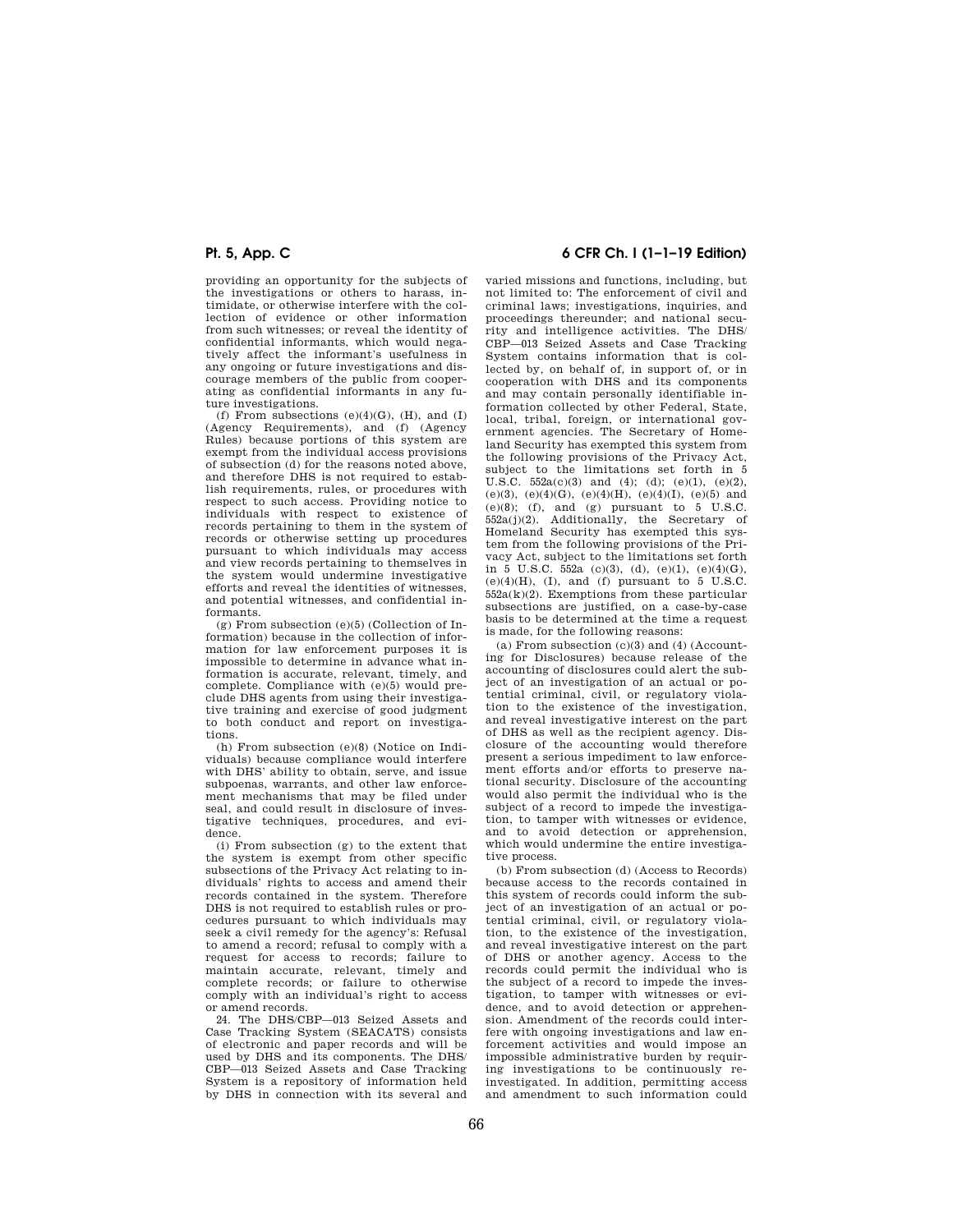disclose security-sensitive information that could be detrimental to national security.

(c) From subsection (e)(1) (Relevancy and Necessity of Information) because in the course of investigations into potential violations of Federal law, the accuracy of information obtained or introduced occasionally may be unclear or the information may not be strictly relevant or necessary to a specific investigation. In the interests of effective law enforcement, it is appropriate to retain all information that may aid in establishing patterns of unlawful activity.

(d) From subsection  $(e)(2)$  (Collection of Information from Individuals) because requiring that information be collected from the subject of an investigation would alert the subject to the nature or existence of an investigation, thereby interfering with the related investigation and law enforcement activities.

(e) From subsection (e)(3) (Notice to Subjects) because providing such detailed information would impede law enforcement in that it could compromise investigations by: Revealing the existence of an otherwise confidential investigation and thereby provide an opportunity for the subject of an investigation to conceal evidence, alter patterns of behavior, or take other actions that could thwart investigative efforts; reveal the identity of witnesses in investigations, thereby providing an opportunity for the subjects of the investigations or others to harass, intimidate, or otherwise interfere with the collection of evidence or other information from such witnesses; or reveal the identity of confidential informants, which would negatively affect the informant's usefulness in any ongoing or future investigations and discourage members of the public from cooperating as confidential informants in any future investigations.

(f) From subsections  $(e)(4)(G)$ ,  $(H)$ , and  $(I)$ (Agency Requirements), and (f) (Agency Rules) because portions of this system are exempt from the individual access provisions of subsection (d) for the reasons noted above, and therefore DHS is not required to establish requirements, rules, or procedures with respect to such access. Providing notice to individuals with respect to existence of records pertaining to them in the system of records or otherwise setting up procedures pursuant to which individuals may access and view records pertaining to themselves in the system would undermine investigative efforts and reveal the identities of witnesses, and potential witnesses, and confidential informants.

 $(g)$  From subsection  $(e)(5)$  (Collection of Information) because in the collection of information for law enforcement purposes it is impossible to determine in advance what information is accurate, relevant, timely, and complete. Compliance with (e)(5) would preclude the officers and agents of DHS components' from using their investigative training and exercise of good judgment to both conduct and report on investigations.

(h) From subsection (e)(8) (Notice on Individuals) because compliance would interfere with DHS' ability to obtain, serve, and issue subpoenas, warrants, and other law enforcement mechanisms that may be filed under seal, and could result in disclosure of investigative techniques, procedures, and evidence.

(i) From subsection (g) to the extent that the system is exempt from other specific subsections of the Privacy Act relating to individuals' rights to access and amend their records contained in the system. Therefore DHS is not required to establish rules or procedures pursuant to which individuals may seek a civil remedy for the agency's: Refusal to amend a record; refusal to comply with a request for access to records; failure to maintain accurate, relevant timely and complete records; or failure to otherwise comply with an individual's right to access or amend records.

25. The Department of Homeland Security (DHS)/U.S. Customs and Border Protection-014 Regulatory Audit Archive System (RAAS) System of Records consists of electronic and paper records and will be used by DHS and its Components. The DHS/CBP–014 RAAS System of Records is a repository of information held by DHS in connection with its several and varied missions and functions, including, but not limited to: the enforcement of civil and criminal laws; investigations; inquiries; and proceedings there under. The DHS/CBP–014 RAAS System of Records contains information that is collected by, on behalf of, in support of, or in cooperation with DHS and its Components and may contain personally identifiable information collected by other Federal, State, local, tribal, foreign, or international government agencies. The Secretary of Homeland Security, pursuant to 5 U.S.C. 552a(k)(2), has exempted this system from the following provisions of the Privacy Act: 5 U.S.C. 552a(c)(3). Exemptions from these particular subsections are justified, on a case-by-case basis to be determined at the time a request is made, for the following reasons:

(a) From subsection (c)(3) (Accounting for Disclosures) because release of the accounting of disclosures could alert the subject of an investigation of an actual or potential criminal, civil, or regulatory violation to the existence of that investigation and reveal investigative interest on the part of DHS as well as the recipient agency. Disclosure of the accounting would therefore present a serious impediment to law enforcement efforts and/or efforts to preserve national security. Disclosure of the accounting would also permit the individual who is the subject of a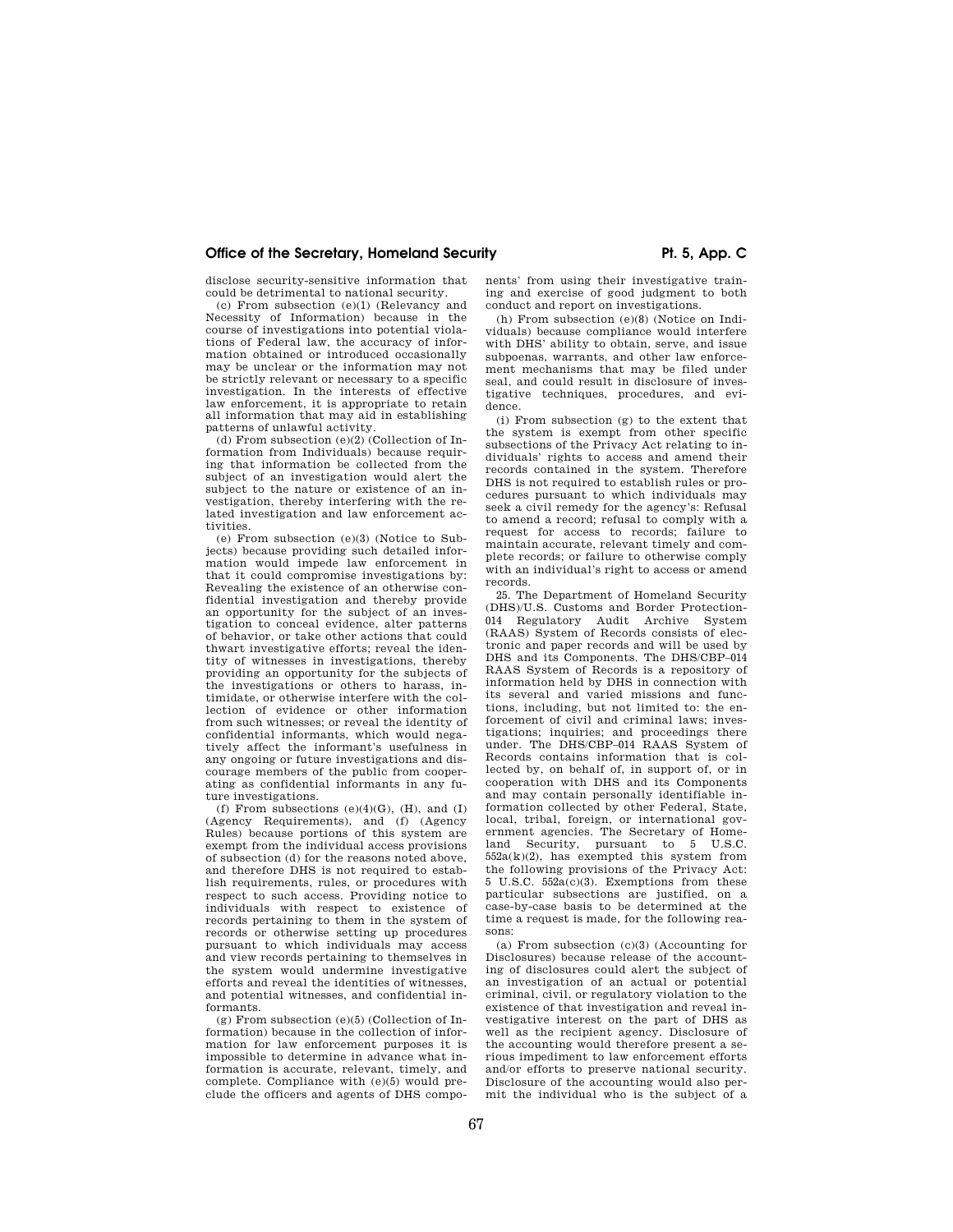record to impede the investigation, to tamper with witnesses or evidence, and to avoid detection or apprehension, which would undermine the entire investigative process.

(b) From subsection (d) (Access to Records) because access to the records contained in this system of records could inform the subject of an investigation of an actual or potential criminal, civil, or regulatory violation, to the existence of the investigation, and reveal investigative interest on the part of DHS or another agency. Access to the records could permit the individual who is the subject of a record to impede the investigation, to tamper with witnesses or evidence, and to avoid detection or apprehension. Amendment of the records could interfere with ongoing investigations and law enforcement activities and would impose an impossible administrative burden by requiring investigations to be continuously reinvestigated. In addition, permitting access and amendment to such information could disclose security-sensitive information that could be detrimental to homeland security.

(c) From subsection (e)(1) (Relevancy and Necessity of Information) because in the course of investigations into potential violations of Federal law, the accuracy of information obtained or introduced occasionally may be unclear or the information may not be strictly relevant or necessary to a specific investigation. In the interests of effective law enforcement, it is appropriate to retain all information that may aid in establishing patterns of unlawful activity.

(d) From subsections  $(e)(4)(G)$ ,  $(H)$ , and  $(I)$ (Agency Requirements), and (f) (Agency Rules) because portions of this system are exempt from the individual access provisions of subsection (d) for the reasons noted above, and therefore DHS is not required to establish requirements, rules, or procedures with respect to such access. Providing notice to individuals with respect to existence of records pertaining to them in the system of records or otherwise setting up procedures pursuant to which individuals may access and view records pertaining to themselves in the system would undermine investigative efforts and reveal the identities of witnesses, and potential witnesses, and confidential informants.

26. DHS/CBP–001, Import Information System (IIS). A portion of the following system of records is exempt from  $5 \text{ U.S.C. } 552a(c)(3)$ ,  $(e)(8)$ , and  $(g)(1)$  pursuant to 5 U.S.C.  $552a(j)(2)$ , and from 5 U.S.C.  $552a(c)(3)$  pursuant to  $5$  U.S.C.  $552a(k)(2)$ . Further, no exemption shall be asserted with respect to information maintained in the system as it relates to data submitted by or on behalf of a person who travels to visit the United States and crosses the border, nor shall an exemption be asserted with respect to the resulting determination (approval or denial). After conferring with the appropriate component

# **Pt. 5, App. C 6 CFR Ch. I (1–1–19 Edition)**

or agency, DHS may waive applicable exemptions in appropriate circumstances and where it would not appear to interfere with or adversely affect the law enforcement purposes of the systems from which the information is recompiled or in which it is contained. Exemptions from the above particular subsections are justified, on a caseby-case basis to be determined at the time a request is made, when information in this system of records is may impede a law enforcement, intelligence activities and national security investigation:

(a) From subsection (c)(3) (Accounting for Disclosure) because making available to a record subject the accounting of disclosures from records concerning him or her would specifically reveal any investigative interest in the individual. Revealing this information could reasonably be expected to compromise ongoing efforts to investigate a violation of U.S. law, including investigations of a known or suspected terrorist, by notifying the record subject that he or she is under investigation. This information could also permit the record subject to take measures to impede the investigation, *e.g.,* destroy evidence, intimidate potential witnesses, or flee the area to avoid or impede the investigation.

(b) From subsection (e)(8) (Notice on Individuals) because to require individual notice of disclosure of information due to compulsory legal process would pose an impossible administrative burden on DHS and other agencies and could alert the subjects of counterterrorism or law enforcement investigations to the fact of those investigations when not previously known.

(c) From subsection (g)(1) (Civil Remedies) to the extent that the system is exempt from other specific subsections of the Privacy Act.

27. The DHS/CBP–009 Nonimmigrant Information system of records consists of electronic and paper records and will be used by DHS and it's Components. The DHS/CBP–009 Nonimmigrant Information System is a repository of information held by DHS in connection with its several and varied missions and functions, including, but not limited to: The enforcement of civil and criminal laws; Investigations, inquiries, and proceedings thereunder; and national security and intelligence activities. The DHS/CBP–009 Nonimmigrant Information System contains information that is collected by, on behalf of, in support of, or in cooperation with DHS and its components and may contain personally identifiable information collected by other Federal, State, local, Tribal, foreign, or international government agencies. This system may contain records or information pertaining to the accounting of disclosures made from the Nonimmigrant Information System to other law enforcement and counterterrorism agencies (Federal, State, Local, Foreign, International or Tribal) in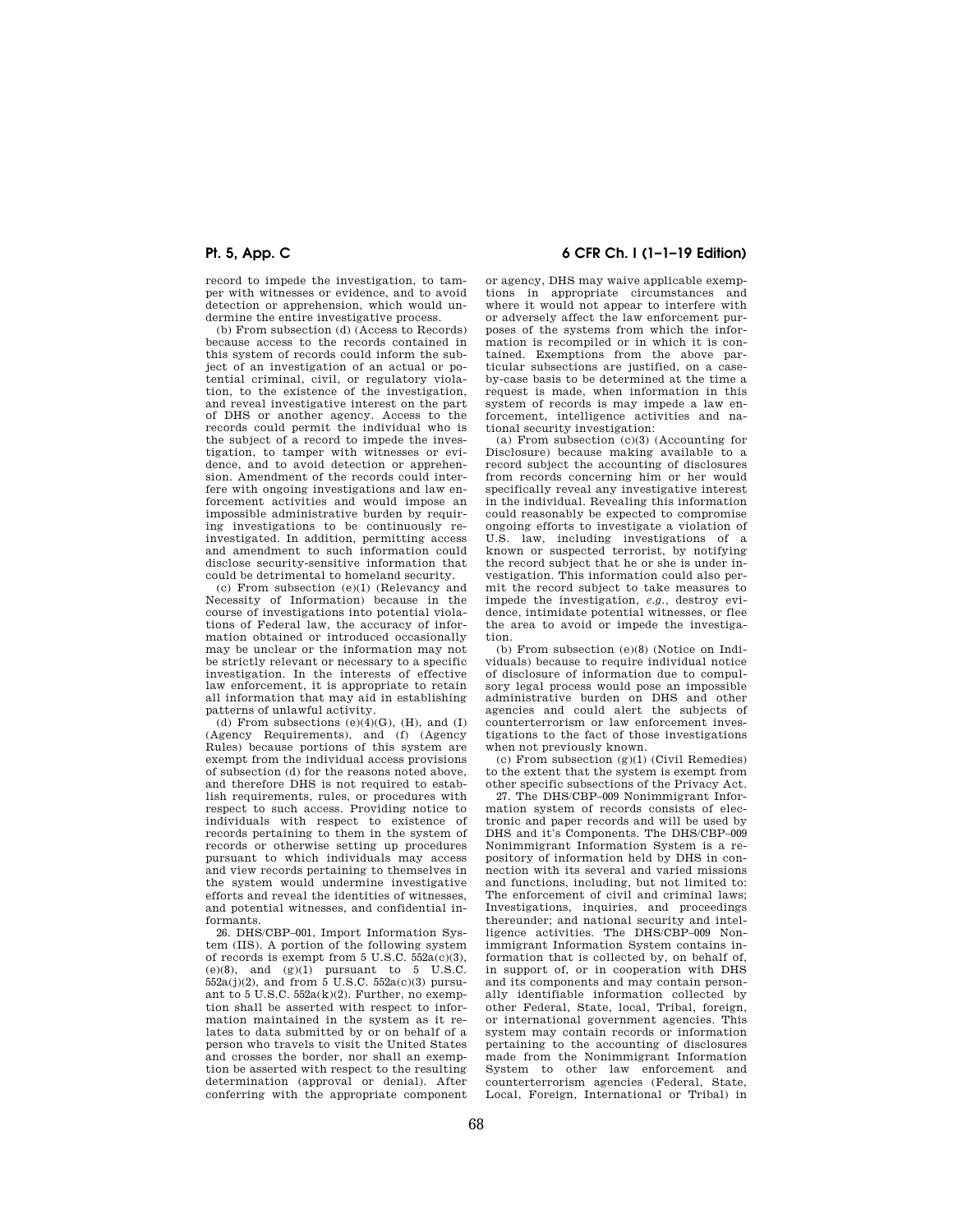accordance with the published routine uses. The Secretary of Homeland Security has exempted this system from the following provisions of the Privacy Act, subject to the limitations set forth in  $5 \text{ U.S.C. } 522(c)(3)$ , (e)  $(8)$ , and (g) of the Privacy Act of 1974, as amended, as necessary and appropriate to protect accounting of these disclosures only, pursuant to 5 U.S.C. 552a (j)(2), and  $(k)(2)$ . Further, no exemption shall be asserted with respect to biographical or travel information submitted by, and collected from, a person's travel documents or submitted from a government computer system to support or to validate those travel documents. After conferring with the appropriate component or agency, DHS may waive applicable exemptions in appropriate circumstances and where it would not appear to interfere with or adversely affect the law enforcement purposes of the systems from which the information is recompiled or in which it is contained. Exemptions from the above particular subsections are justified, on a caseby-case basis to be determined at the time a request is made, when information in this system of records is recompiled or is created from information contained in other systems of records subject to exemptions for the following reasons:

(a) From subsection  $(c)(3)$  (Accounting for Disclosure) because making available to a record subject the accounting of disclosures from records concerning him or her would specifically reveal any investigative interest in the individual. Revealing this information could reasonably be expected to compromise ongoing efforts to investigate a violation of U.S. law, including investigations of a known or suspected terrorist, by notifying the record subject that he or she is under investigation. This information could also permit the record subject to take measures to impede the investigation, e.g., destroy evidence, intimidate potential witnesses, or flee the area to avoid or impede the investigation.

(b) From subsection (e)(8) (Notice on Individuals) because to require individual notice of disclosure of information due to compulsory legal process would pose an impossible administrative burden on DHS and other agencies and could alert the subjects of counterterrorism or law enforcement investigations to the fact of those investigations when not previously known.

(c) From subsection (g) (Civil Remedies) to the extent that the system is exempt from other specific subsections of the Privacy Act.

28. The DHS/ICE—007 Law Enforcement Support Center (LESC) Alien Criminal Response Information Management (ACRIMe) system of records consists of electronic and paper records and will be used by DHS and its components. The DHS/ICE—007 Law Enforcement Support Center Alien Criminal Response Information Management system

is a repository of information held by DHS in connection with its several and varied missions and functions, including, but not limited to: The enforcement of civil and criminal laws; investigations, inquiries, and proceedings thereunder; and national security and intelligence activities. The DHS/ICE— 007 Law Enforcement Support Center Alien Criminal Response Information Management system contains information that is collected by, on behalf of, in support of, or in cooperation with DHS and its components and may contain personally identifiable information collected by other Federal, State, local, tribal, foreign, or international government agencies. The Secretary of Homeland Security has exempted this system of records from the following provisions of the Privacy Act, subject to the limitations set forth in 5 U.S.C.  $552a(c)(3)$  and  $(4)$ ;  $(d)$ ;  $(e)(1)$ , (e)(2), (e)(3), (e)(4)(G), (e)(4)(H), and (e)(5) and (e)(8); (f), and (g) pursuant to 5 U.S.C. 552a(j)(2). Additionally, the Secretary of Homeland Security has exempted this system from the following provisions of the Privacy Act, subject to the limitations set forth in 5 U.S.C. 552a (c)(3), (d), (e)(1), (e)(4)(G),  $(e)(4)(H)$ , and  $(f)$  pursuant to 5 U.S.C.  $552a(k)(2)$ . Exemptions from these particular subsections are justified, on a case-by-case basis to be determined at the time a request is made, for the following reasons:

(a) From subsection (c)(3) and (4) (Accounting for Disclosures) because release of the accounting of disclosures could alert the subject of an investigation of an actual or potential criminal, civil, or regulatory violation to the existence of the investigation, and reveal investigative interest on the part of DHS as well as the recipient agency. Disclosure of the accounting would therefore present a serious impediment to law enforcement efforts and/or efforts to preserve national security. Disclosure of the accounting would also permit the individual who is the subject of a record to impede the investigation, to tamper with witnesses or evidence, and to avoid detection or apprehension, which would undermine the entire investigative process.

(b) From subsection (d) (Access to Records) because access to the records contained in this system of records could inform the subject of an investigation of an actual or potential criminal, civil, or regulatory violation, to the existence of the investigation, and reveal investigative interest on the part of DHS or another agency. Access to the records could permit the individual who is the subject of a record to impede the investigation, to tamper with witnesses or evidence, and to avoid detection or apprehension. Amendment of the records could interfere with ongoing investigations and law enforcement activities and would impose an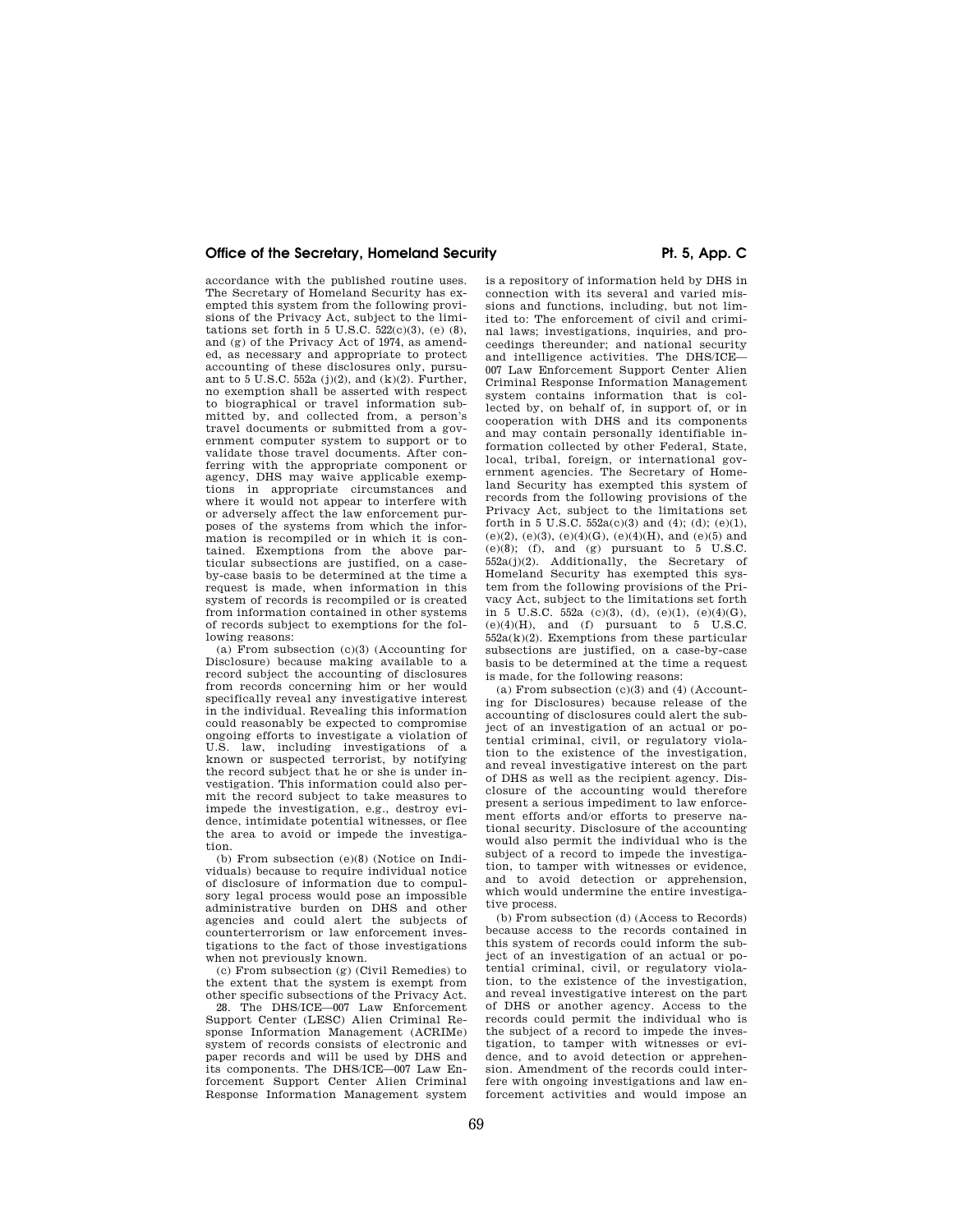impossible administrative burden by requiring investigations to be continuously reinvestigated. In addition, permitting access and amendment to such information could disclose security-sensitive information that could be detrimental to homeland security.

(c) From subsection (e)(1) (Relevancy and Necessity of Information) because in the course of investigations into potential violations of Federal law, the accuracy of information obtained or introduced occasionally may be unclear or the information may not be strictly relevant or necessary to a specific investigation. In the interests of effective law enforcement, it is appropriate to retain all information that may aid in identifying or establishing patterns of unlawful activity.

(d) From subsection (e)(2) (Collection of Information from Individuals) because requiring that information be collected from the subject of an investigation would alert the subject to the nature or existence of an investigation, thereby interfering with the related investigation and law enforcement activities.

(e) From subsection (e)(3) (Notice to Subjects) because providing such detailed information would impede law enforcement in that it could compromise investigations by: Revealing the existence of an otherwise confidential investigation and thereby provide an opportunity for the subject of an investigation to conceal evidence, alter patterns of behavior, or take other actions that could thwart investigative efforts; reveal the identity of witnesses in investigations, thereby providing an opportunity for the subjects of the investigations or others to harass, intimidate, or otherwise interfere with the collection of evidence or other information from such witnesses; or reveal the identity of confidential informants, which would negatively affect the informant's usefulness in any ongoing or future investigations and discourage members of the public from cooperating as confidential informants in any future investigations.

(f) From subsections  $(e)(4)(G)$ ,  $(H)$  (Agency Requirements), and (f) (Agency Rules) because portions of this system are exempt from the individual access provisions of subsection (d) for the reasons noted above, and therefore DHS is not required to establish requirements, rules, or procedures with respect to such access. Providing notice to individuals with respect to existence of records pertaining to them in the system of records or otherwise setting up procedures pursuant to which individuals may access and view records pertaining to themselves in the system would undermine investigative efforts and reveal the identities of witnesses, and potential witnesses, and confidential informants.

 $(g)$  From subsection  $(e)(5)$  (Collection of Information) because in the collection of information for law enforcement purposes it is

# **Pt. 5, App. C 6 CFR Ch. I (1–1–19 Edition)**

impossible to determine in advance what information is accurate, relevant, timely, and complete. Compliance with (e)(5) would preclude DHS agents from using their investigative training and exercise of good judgment to both conduct and report on investigations.

(h) From subsection (e)(8) (Notice on Individuals) because compliance would interfere with DHS' ability to obtain, serve, and issue subpoenas, warrants, and other law enforcement mechanisms that may be filed under seal, and could result in disclosure of investigative techniques, procedures, and evidence.

(i) From subsection (g) to the extent that the system is exempt from other specific subsections of the Privacy Act relating to individuals' rights to access and amend their records contained in the system. Therefore DHS is not required to establish rules or procedures pursuant to which individuals may seek a civil remedy for the agency's: Refusal to amend a record; refusal to comply with a request for access to records; failure to maintain accurate, relevant, timely and complete records; or failure to otherwise comply with an individual's right to access or amend records.

29. The DHS/ICE—008 Search, Arrest, and Seizure system of records consists of electronic and paper records and will be used by DHS and its components. The DHS/ICE—008 Search, Arrest, and Seizure system is a repository of information held by DHS in connection with its several and varied missions and functions, including, but not limited to: The enforcement of civil and criminal laws; investigations, inquiries, and proceedings thereunder; and national security and intelligence activities. The DHS/ICE—008 Search, Arrest, and Seizure system contains information that is collected by, on behalf of, in support of, or in cooperation with DHS and its components and may contain personally identifiable information collected by other Federal, State, local, tribal, foreign, or international government agencies. The Secretary of Homeland Security has exempted this system from the following provisions of the Privacy Act, subject to the limitations set forth in 5 U.S.C. 552a(c)(3) and (4); (d); (e)(1), (e)(2), (e)(3), (e)(4)(G), (e)(4)(H), (e)(5) and  $(e)(8)$ ; (f), and  $(g)$  pursuant to 5 U.S.C. 552a(j)(2). Additionally, the Secretary of Homeland Security has exempted this system from the following provisions of the Privacy Act, subject to the limitations set forth in 5 U.S.C.  $552a(c)(3)$ , (d),  $(e)(1)$ ,  $(e)(4)(G)$ ,  $(e)(4)(H)$ , and  $(f)$  pursuant to  $5$  U.S.C.  $552a(k)(2)$ . Exemptions from these particular subsections are justified, on a case-by-case basis to be determined at the time a request is made, for the following reasons:

(a) From subsection  $(c)(3)$  and  $(4)$  (Accounting for Disclosures) because release of the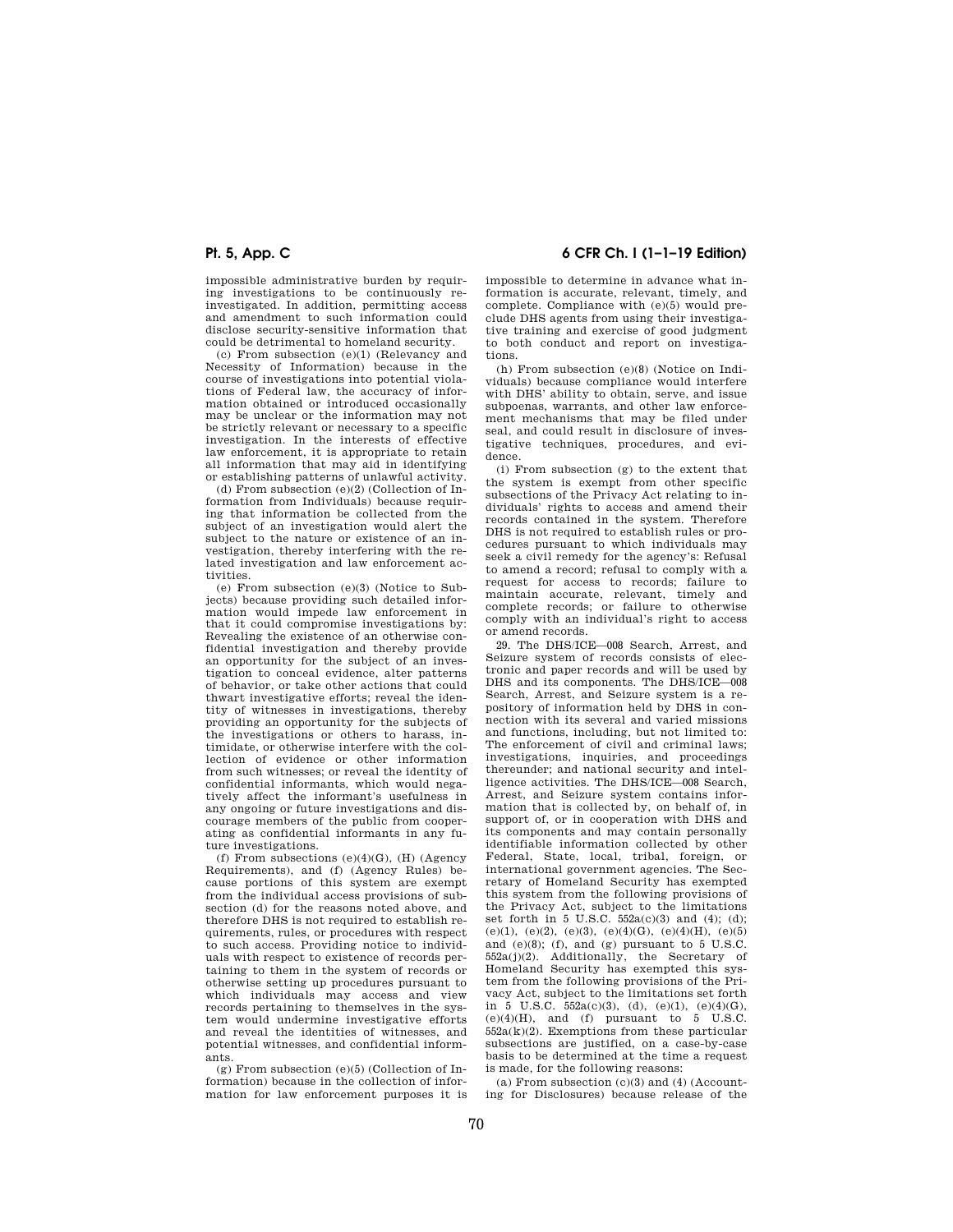accounting of disclosures could alert the subject of an investigation of an actual or potential criminal, civil, or regulatory violation to the existence of the investigation, and reveal investigative interest on the part of DHS as well as the recipient agency. Disclosure of the accounting would therefore present a serious impediment to law enforcement efforts and/or efforts to preserve national security. Disclosure of the accounting would also permit the individual who is the subject of a record to impede the investigation, to tamper with witnesses or evidence, and to avoid detection or apprehension, which would undermine the entire investigative process.

(b) From subsection (d) (Access to Records) because access to the records contained in this system of records could inform the subject of an investigation of an actual or potential criminal, civil, or regulatory violation, to the existence of the investigation, and reveal investigative interest on the part of DHS or another agency. Access to the records could permit the individual who is the subject of a record to impede the investigation, to tamper with witnesses or evidence, and to avoid detection or apprehension. Amendment of the records could interfere with ongoing investigations and law enforcement activities and would impose an impossible administrative burden by requiring investigations to be continuously reinvestigated. In addition, permitting access and amendment to such information could disclose security-sensitive information that could be detrimental to homeland security.

(c) From subsection (e)(1) (Relevancy and Necessity of Information) because in the course of investigations into potential violations of Federal law, the accuracy of information obtained or introduced occasionally may be unclear or the information may not be strictly relevant or necessary to a specific investigation. In the interests of effective law enforcement, it is appropriate to retain all information that may aid in establishing patterns of unlawful activity.

(d) From subsection (e)(2) (Collection of Information from Individuals) because requiring that information be collected from the subject of an investigation would alert the subject to the nature or existence of an investigation, thereby interfering with the related investigation and law enforcement activities.

(e) From subsection (e)(3) (Notice to Subjects) because providing such detailed information would impede law enforcement in that it could compromise investigations by: Revealing the existence of an otherwise confidential investigation and thereby provide an opportunity for the subject of an investigation to conceal evidence, alter patterns of behavior, or take other actions that could thwart investigative efforts; reveal the identity of witnesses in investigations, thereby

providing an opportunity for the subjects of the investigations or others to harass, intimidate, or otherwise interfere with the collection of evidence or other information from such witnesses; or reveal the identity of confidential informants, which would negatively affect the informant's usefulness in any ongoing or future investigations and discourage members of the public from cooperating as confidential informants in any future investigations.

(f) From subsections  $(e)(4)(G)$  and  $(H)$ (Agency Requirements), and (f) (Agency Rules) because portions of this system are exempt from the individual access provisions of subsection (d) for the reasons noted above, and therefore DHS is not required to establish requirements, rules, or procedures with respect to such access. Providing notice to individuals with respect to existence of records pertaining to them in the system of records or otherwise setting up procedures pursuant to which individuals may access and view records pertaining to themselves in the system would undermine investigative efforts and reveal the identities of witnesses, and potential witnesses, and confidential informants.

(g) From subsection (e)(5) (Collection of Information) because in the collection of information for law enforcement purposes it is impossible to determine in advance what information is accurate, relevant, timely, and complete. Compliance with (e)(5) would preclude DHS agents from using their investigative training and exercise of good judgment to both conduct and report on investigations.

(h) From subsection (e)(8) (Notice on Individuals) because compliance would interfere with DHS' ability to obtain, serve, and issue subpoenas, warrants, and other law enforcement mechanisms that may be filed under seal, and could result in disclosure of investigative techniques, procedures, and evidence.

(i) From subsection (g) to the extent that the system is exempt from other specific subsections of the Privacy Act relating to individuals' rights to access and amend their records contained in the system. Therefore DHS is not required to establish rules or procedures pursuant to which individuals may seek a civil remedy for the agency's: Refusal to amend a record; refusal to comply with a request for access to records; failure to maintain accurate, relevant, timely and complete records; or failure to otherwise comply with an individual's right to access or amend records.

30. The DHS/ICE—009 External Investigations system of records consists of electronic and paper records and will be used by DHS and its components. The DHS/ICE—009 External Investigations system is a repository of information held by DHS in connection with its several and varied missions and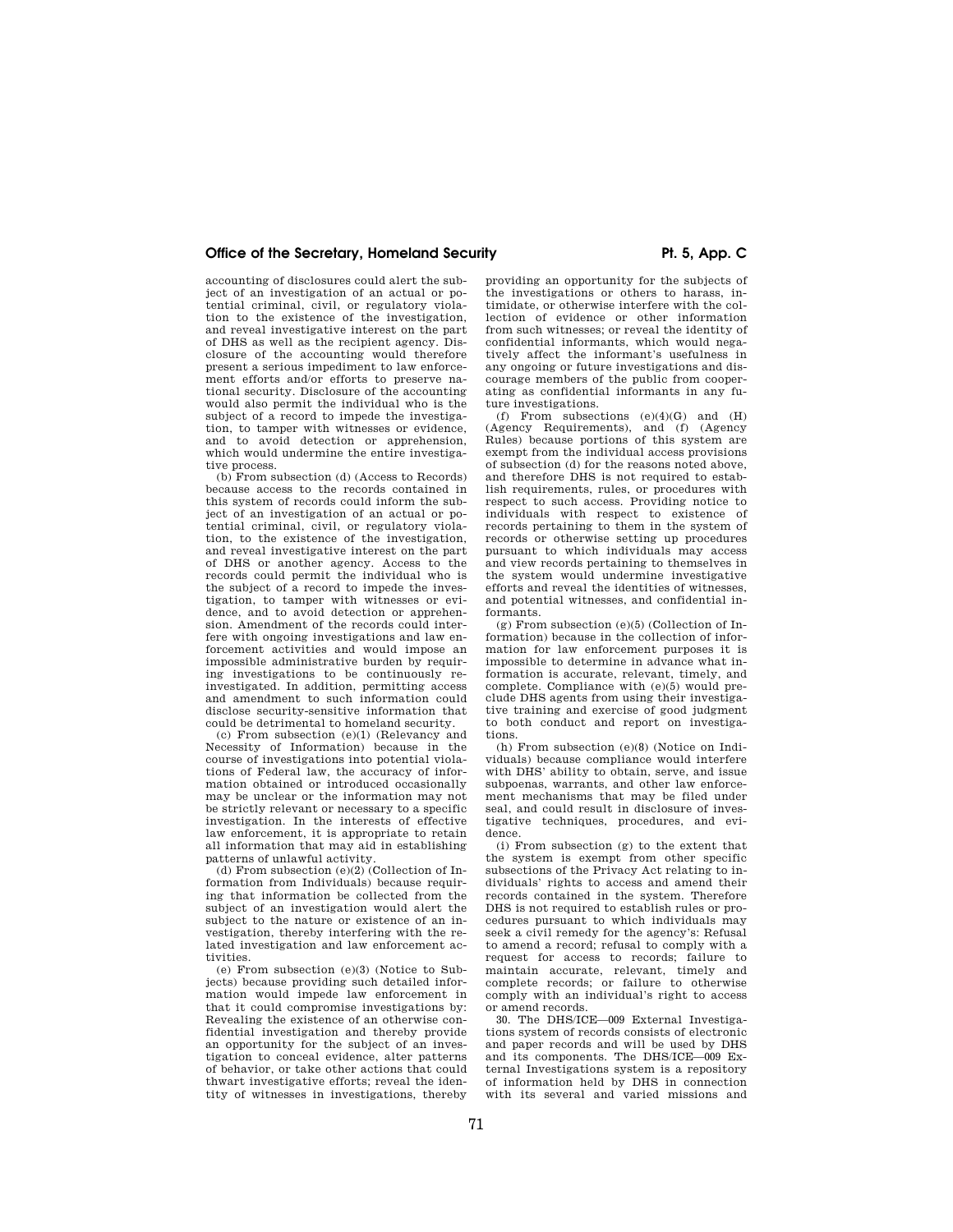functions, including, but not limited to: The enforcement of civil and criminal laws; investigations, inquiries, and proceedings there under; and national security and intelligence activities. The DHS/ICE—009 External Investigations system contains information that is collected by, on behalf of, in support of, or in cooperation with DHS and its components and may contain personally identifiable information collected by other Federal, State, local, tribal, foreign, or international government agencies. The Secretary of Homeland Security has exempted this system from the following provisions of the Privacy Act, subject to the limitations set forth in 5 U.S.C.  $552a(c)(3)$  and (4); (d); (e)(1), (e)(2), (e)(3), (e)(4)(G), (e)(4)(H), and  $(e)(5)$  and  $(e)(8)$ ; (f), and (g) pursuant to 5 U.S.C. 552a(j)(2). Additionally, the Secretary of Homeland Security has exempted this system from the following provisions of the Privacy Act, subject to the limitations set forth in 5 U.S.C.  $552a(c)(3)$ , (d),  $(e)(1)$ ,  $(e)(4)(G)$ ,  $(e)(4)(H)$ , and  $(f)$  pursuant to 5 U.S.C.  $552a(k)(2)$ . Exemptions from these particular subsections are justified, on a case-by-case basis to be determined at the time a request is made, for the following reasons:

(a) From subsection  $(c)(3)$  and  $(4)$  (Accounting for Disclosures) because release of the accounting of disclosures could alert the subject of an investigation of an actual or potential criminal, civil, or regulatory violation to the existence of the investigation, and reveal investigative interest on the part of DHS as well as the recipient agency. Disclosure of the accounting would therefore present a serious impediment to law enforcement efforts and/or efforts to preserve national security. Disclosure of the accounting would also permit the individual who is the subject of a record to impede the investigation, to tamper with witnesses or evidence, and to avoid detection or apprehension, which would undermine the entire investigative process.

(b) From subsection (d) (Access to Records) because access to the records contained in this system of records could inform the subject of an investigation of an actual or potential criminal, civil, or regulatory violation, to the existence of the investigation, and reveal investigative interest on the part of DHS or another agency. Access to the records could permit the individual who is the subject of a record to impede the investigation, to tamper with witnesses or evidence, and to avoid detection or apprehension. Amendment of the records could interfere with ongoing investigations and law enforcement activities and would impose an impossible administrative burden by requiring investigations to be continuously reinvestigated. In addition, permitting access and amendment to such information could disclose security-sensitive information that could be detrimental to homeland security.

## **Pt. 5, App. C 6 CFR Ch. I (1–1–19 Edition)**

(c) From subsection (e)(1) (Relevancy and Necessity of Information) because in the course of investigations into potential violations of Federal law, the accuracy of information obtained or introduced occasionally may be unclear or the information may not be strictly relevant or necessary to a specific investigation. In the interests of effective law enforcement, it is appropriate to retain all information that may aid in establishing patterns of unlawful activity.

(d) From subsection (e)(2) (Collection of Information from Individuals) because requiring that information be collected from the subject of an investigation would alert the subject to the nature or existence of an investigation, thereby interfering with the related investigation and law enforcement activities.

(e) From subsection (e)(3) (Notice to Subjects) because providing such detailed information would impede law enforcement in that it could compromise investigations by: Revealing the existence of an otherwise confidential investigation and thereby provide an opportunity for the subject of an investigation to conceal evidence, alter patterns of behavior, or take other actions that could thwart investigative efforts; reveal the identity of witnesses in investigations, thereby providing an opportunity for the subjects of the investigations or others to harass, intimidate, or otherwise interfere with the collection of evidence or other information from such witnesses; or reveal the identity of confidential informants, which would negatively affect the informant's usefulness in any ongoing or future investigations and discourage members of the public from cooperating as confidential informants in any future investigations.

(f) From subsections  $(e)(4)(G)$  and  $(H)$ (Agency Requirements), and (f) (Agency Rules) because portions of this system are exempt from the individual access provisions of subsection (d) for the reasons noted above, and therefore DHS is not required to establish requirements, rules, or procedures with respect to such access. Providing notice to individuals with respect to existence of records pertaining to them in the system of records or otherwise setting up procedures pursuant to which individuals may access and view records pertaining to themselves in the system would undermine investigative efforts and reveal the identities of witnesses, and potential witnesses, and confidential informants.

 $(g)$  From subsection  $(e)(5)$  (Collection of Information) because in the collection of information for law enforcement purposes it is impossible to determine in advance what information is accurate, relevant, timely, and complete. Compliance with (e)(5) would preclude DHS agents from using their investigative training and exercise of good judgment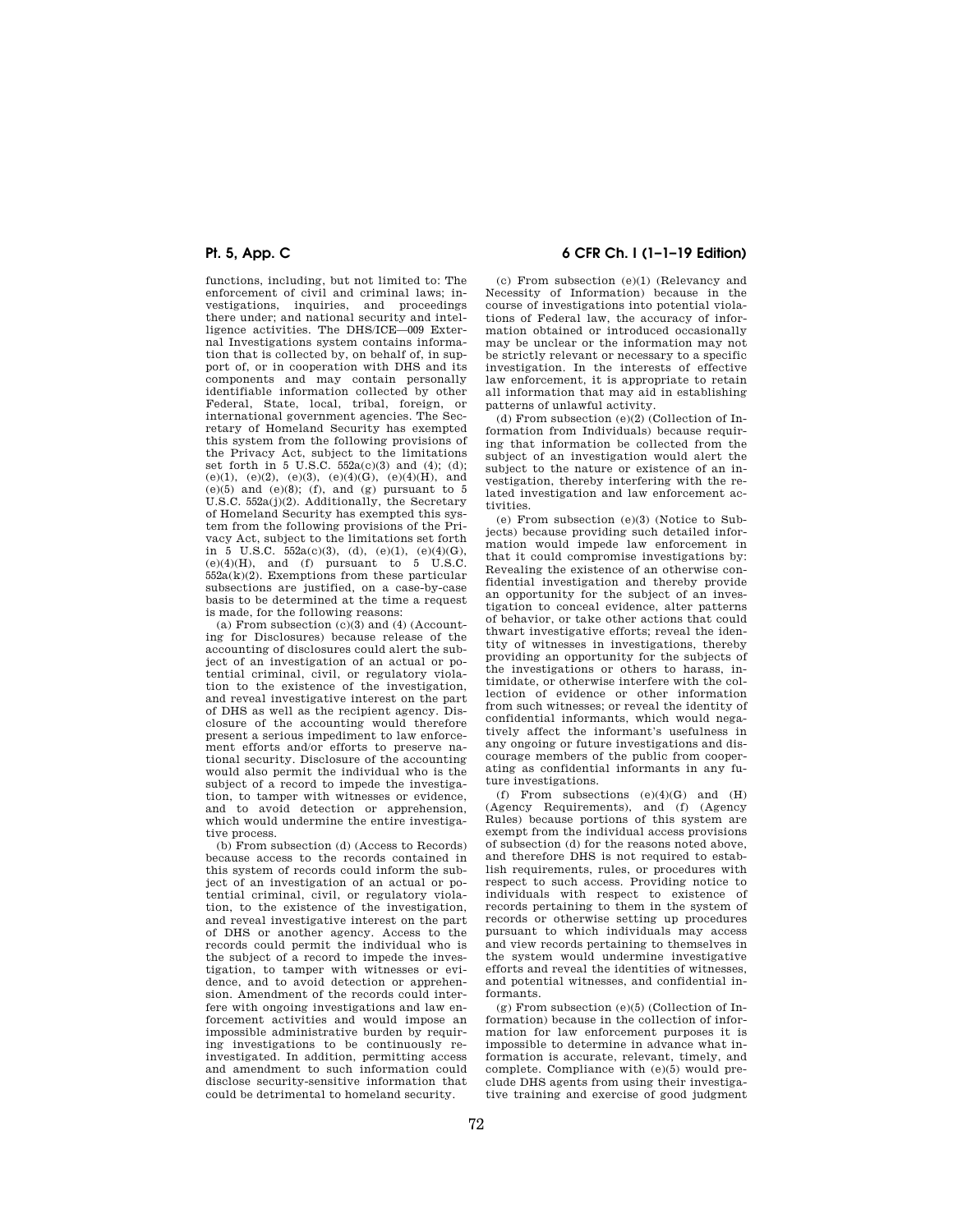to both conduct and report on investigations.

(h) From subsection (e)(8) (Notice on Individuals) because compliance would interfere with DHS' ability to obtain, serve, and issue subpoenas, warrants, and other law enforcement mechanisms that may be filed under seal, and could result in disclosure of investigative techniques, procedures, and evidence.

(i) From subsection (g) to the extent that the system is exempt from other specific subsections of the Privacy Act relating to individuals' rights to access and amend their records contained in the system. Therefore DHS is not required to establish rules or procedures pursuant to which individuals may seek a civil remedy for the agency's: Refusal to amend a record; refusal to comply with a request for access to records; failure to maintain accurate, relevant, timely and complete records; or failure to otherwise comply with an individual's right to access or amend records.

31. The DHS/ICE—010 Confidential and Other Sources of Information (COSI) system of records consists of electronic and paper records and will be used by DHS and its components. The DHS/ICE—010 Confidential and Other Sources of Information system is a repository of information held by DHS in connection with its several and varied missions and functions, including, but not limited to: the enforcement of civil and criminal laws; and investigations, inquiries, and pro-ceedings there under; and national security and intelligence activities. The DHS/ICE— 010 Confidential and Other Sources of Information system contains information that is collected by, on behalf of, in support of, or in cooperation with DHS and its components and may contain personally identifiable information collected by other Federal, State, local, tribal, foreign, or international government agencies. The Secretary of Homeland Security has exempted this system from the following provisions of the Privacy Act, subject to the limitations set forth in 5 U.S.C.  $552a(c)(3)$  and  $(4)$ ;  $(d)$ ;  $(e)(1)$ ,  $(e)(2)$ , (e)(3), (e)(4)(G), (e)(4)(H), (e)(5) and (e)(8); (f), and (g) pursuant to  $5 \text{ U.S.C. } 552a(j)(2)$ . Additionally, the Secretary of Homeland Security has exempted this system from the following provisions of the Privacy Act, subject to the limitations set forth in 5 U.S.C. 552a (c)(3), (d), (e)(1), (e)(4)(G), (e)(4)(H), and (f) pursuant to 5 U.S.C.  $552a(k)(2)$ . Exemptions from these particular subsections are justified, on a case-by-case basis to be determined at the time a request is made, for the following reasons:

(a) From subsection  $(c)(3)$  and  $(4)$  (Accounting for Disclosures) because release of the accounting of disclosures could alert the subject of an investigation of an actual or potential criminal, civil, or regulatory violation to the existence of the investigation, and reveal investigative interest on the part of DHS as well as the recipient agency. Disclosure of the accounting would therefore present a serious impediment to law enforcement efforts and/or efforts to preserve national security. Disclosure of the accounting would also permit the individual who is the subject of a record to impede the investigation, to tamper with witnesses or evidence, and to avoid detection or apprehension. which would undermine the entire investigative process.

(b) From subsection (d) (Access to Records) because access to the records contained in this system of records could inform the subject of an investigation of an actual or potential criminal, civil, or regulatory violation, to the existence of the investigation, and reveal investigative interest on the part of DHS or another agency. Access to the records could permit the individual who is the subject of a record to impede the investigation, to tamper with witnesses or evidence, and to avoid detection or apprehension. Amendment of the records could interfere with ongoing investigations and law enforcement activities and would impose an impossible administrative burden by requiring investigations to be continuously reinvestigated. In addition, permitting access and amendment to such information could disclose security-sensitive information that could be detrimental to homeland security.

(c) From subsection (e)(1) (Relevancy and Necessity of Information) because in the course of investigations into potential violations of Federal law, the accuracy of information obtained or introduced occasionally may be unclear or the information may not be strictly relevant or necessary to a specific investigation. In the interests of effective law enforcement, it is appropriate to retain all information that may aid in establishing patterns of unlawful activity.

(d) From subsection (e)(2) (Collection of Information from Individuals) because requiring that information be collected from the subject of an investigation would alert the subject to the nature or existence of an investigation, thereby interfering with the related investigation and law enforcement activities.

(e) From subsection (e)(3) (Notice to Subjects) because providing such detailed information would impede law enforcement in that it could compromise investigations by: Revealing the existence of an otherwise confidential investigation and thereby provide an opportunity for the subject of an investigation to conceal evidence, alter patterns of behavior, or take other actions that could thwart investigative efforts; reveal the identity of witnesses in investigations, thereby providing an opportunity for the subjects of the investigations or others to harass, intimidate, or otherwise interfere with the collection of evidence or other information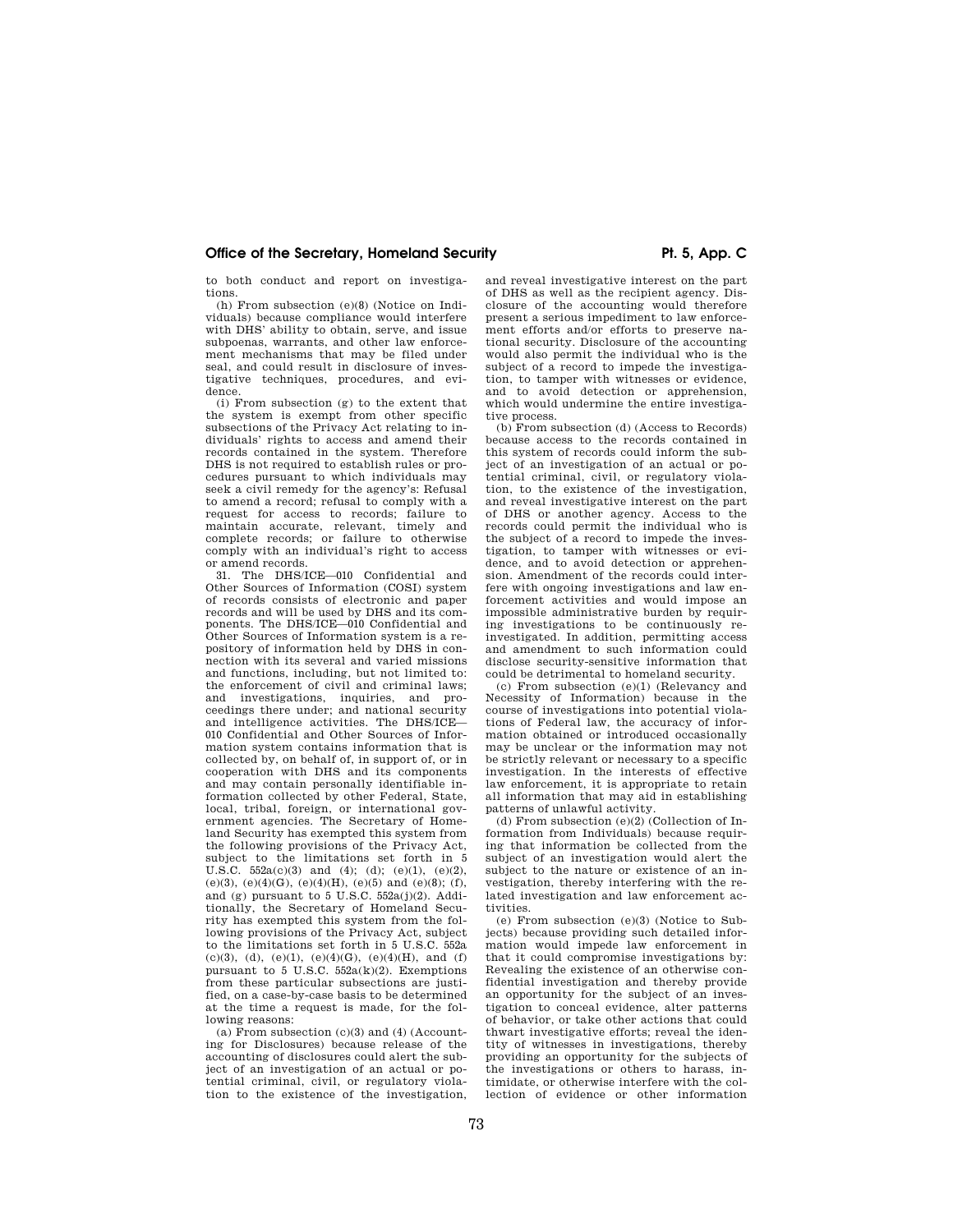from such witnesses; or reveal the identity of confidential informants, which would negatively affect the informant's usefulness in any ongoing or future investigations and discourage members of the public from cooperating as confidential informants in any future investigations.

(f) From subsections  $(e)(4)(\mathrm{G})$  and  $(\mathrm{H})$ (Agency Requirements), and (f) (Agency Rules) because portions of this system are exempt from the individual access provisions of subsection (d) for the reasons noted above, and therefore DHS is not required to establish requirements, rules, or procedures with respect to such access. Providing notice to individuals with respect to existence of records pertaining to them in the system of records or otherwise setting up procedures pursuant to which individuals may access and view records pertaining to themselves in the system would undermine investigative efforts and reveal the identities of witnesses, and potential witnesses, and confidential informants.

(g) From subsection (e)(5) (Collection of Information) because in the collection of information for law enforcement purposes it is impossible to determine in advance what information is accurate, relevant, timely, and complete. Compliance with (e)(5) would preclude DHS agents from using their investigative training and exercise of good judgment to both conduct and report on investigations.

(h) From subsection (e)(8) (Notice on Individuals) because compliance would interfere with DHS' ability to obtain, serve, and issue subpoenas, warrants, and other law enforcement mechanisms that may be filed under seal, and could result in disclosure of investigative techniques, procedures, and evidence.

(i) From subsection (g) to the extent that the system is exempt from other specific subsections of the Privacy Act relating to individuals' rights to access and amend their records contained in the system. Therefore DHS is not required to establish rules or procedures pursuant to which individuals may seek a civil remedy for the agency's: Refusal to amend a record; refusal to comply with a request for access to records; failure to maintain accurate, relevant, timely and complete records; or failure to otherwise comply with an individual's right to access or amend records.

32. The DHS/USCIS—006 Fraud Detection and National Security Data System (FDNS– DS) system of records consists of a stand alone database and paper files that will be used by DHS and its components. The DHS/ USCIS—006 Fraud Detection and National Security Data System is a case management system used to record, track, and manage immigration inquiries, investigative referrals, law enforcement requests, and case determinations involving benefit fraud, crimi-

# **Pt. 5, App. C 6 CFR Ch. I (1–1–19 Edition)**

nal activity, public safety and national security concerns. The Secretary of Homeland Security has exempted this system from the following provisions of the Privacy Act, subject to the limitations set forth in 5 U.S.C.  $552a(c)(3)$ ; (d); (e)(1), (e)(4)(G), (e)(4)(H), (e)(4)(I), and (f) pursuant to 5 U.S.C. 552a (k)(2). These exemptions apply only to the extent that records in the system are subject to exemption pursuant to 5 U.S.C. 552a (k)(2). Exemptions from these particular subsections are justified, on a case-by-case basis to be determined at the time a request is made, for the following reasons:

(a) From subsection (c)(3) (Accounting for Disclosures) because release of the accounting of disclosures could alert the subject of an investigation of an actual or potential criminal, civil, or regulatory violation to the existence of the investigation; and reveal investigative interest on the part of DHS as well as the recipient agency. Disclosure of the accounting would therefore present a serious impediment to law enforcement efforts and/or efforts to preserve national security. Disclosure of the accounting would also permit the individual who is the subject of a record to impede the investigation, to tamper with witnesses or evidence, and to avoid detection or apprehension, which would undermine the entire investigative process.

(b) From subsection (d) (Access to Records) because access to the records contained in this system of records could inform the subject of an investigation of an actual or potential criminal, civil, or regulatory violation, to the existence of the investigation, and reveal investigative interest on the part of DHS or another agency. Access to the records could permit the individual who is the subject of a record to impede the investigation, to tamper with witnesses or evidence, and to avoid detection or apprehension. Amendment of the records could interfere with ongoing investigations and law enforcement activities and would impose an impossible administrative burden by requiring investigations to be continuously reinvestigated. In addition, permitting access and amendment to such information could disclose security-sensitive information that could be detrimental to homeland security.

(c) From subsection (e)(1) (Relevancy and Necessity of Information) because in the course of investigations into potential violations of Federal law, the accuracy of information obtained or introduced occasionally may be unclear or the information may not be strictly relevant or necessary to a specific investigation. In the interests of effective law enforcement, it is appropriate to retain all information that may aid in establishing patterns of unlawful activity.

(d) From subsections  $(e)(4)(G)$  and  $(e)(4)(H)$ (Agency Requirements) because portions of this system are exempt from the individual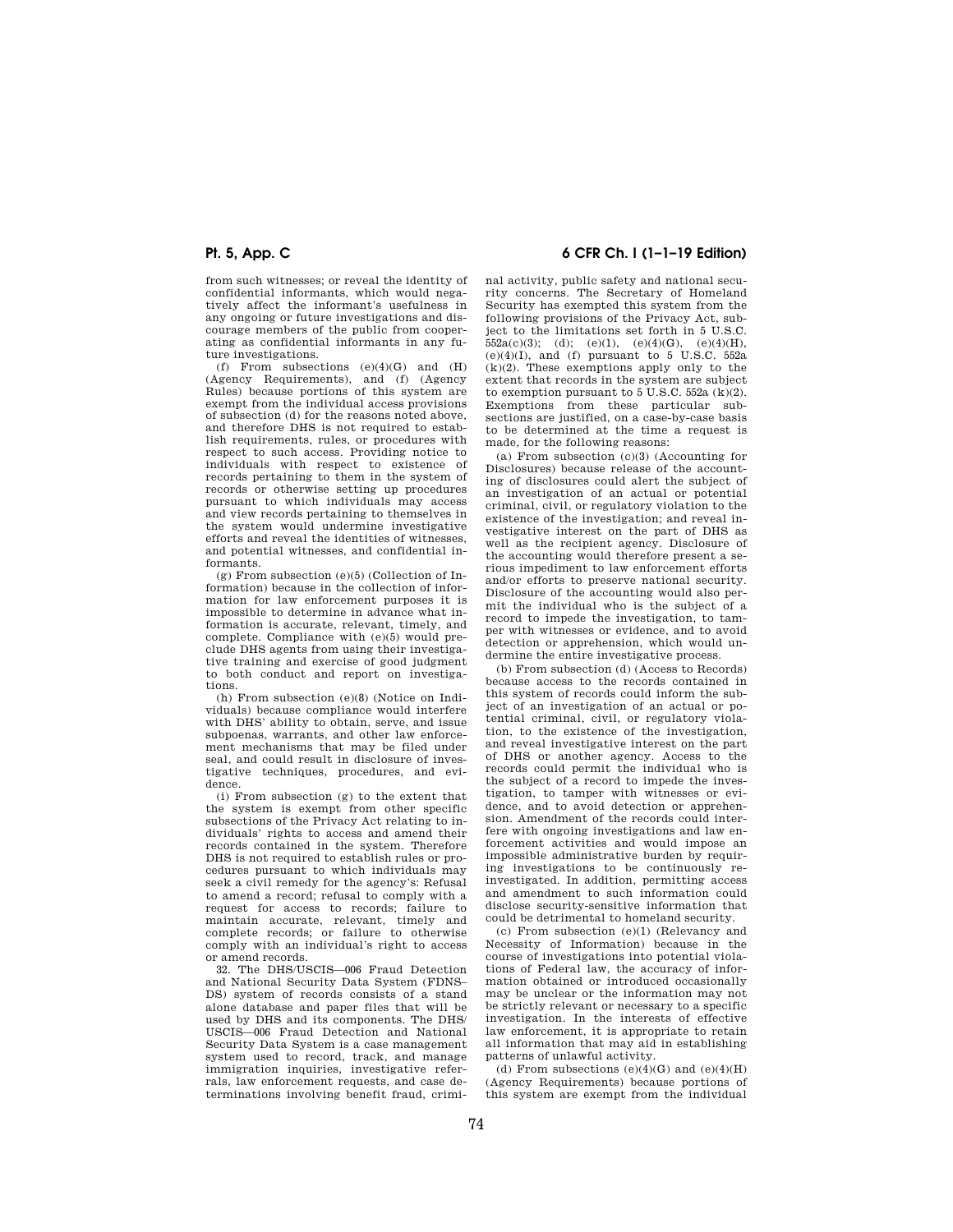access provisions of subsection (d) which exempts providing access because it could alert a subject to the nature or existence of an investigation, and thus there could be no procedures for that particular data. Procedures do exist for access for those portions of the system that are not exempted.

(e) From subsection  $(e)(4)(I)$  (Agency Requirements) because providing such source information would impede law enforcement or intelligence by compromising the nature or existence of a confidential investigation.

(f) From subsection (f) (Agency Rules) because portions of this system are exempt from the access and amendment provisions of subsection (d).

33. The DHS/USCG—028 Family Advocacy Case Records system of records consists of electronic and paper records and will be used by DHS and its components. The DHS/ USCG—028 Family Advocacy Case Records is a repository of information held by DHS in connection with its several and varied missions and functions, including, but not limited to: the enforcement of civil and criminal laws; investigations, inquiries, and pro-ceedings there under. The DHS/USCG—028 Family Advocacy Case Records contains information that is collected by, on behalf of, in support of, or in cooperation with DHS and its components and may contain personally identifiable information collected by other Federal, State, local, tribal, foreign, or international government agencies. The Secretary of Homeland Security has exempted this system from the following provisions of the Privacy Act, subject to the limitations set forth in 5 U.S.C.  $552a$  (c)(3), (d), (e)(1),  $(e)(4)(G)$ ,  $(e)(4)(H)$ ,  $(e)(4)(I)$ , and (f) pursuant to 5 U.S.C. 552a(k)(2). Exemptions from these particular subsections are justified, on a case-by-case basis to be determined at the time a request is made, for the following reasons:

(a) From subsection (c)(3) (Accounting for Disclosures) because release of the accounting of disclosures could alert the subject of an investigation of an actual or potential criminal, civil, or regulatory violation to the existence of the investigation, and reveal investigative interest on the part of DHS as well as the recipient agency. Disclosure of the accounting would therefore present a serious impediment to law enforcement efforts and/or efforts to preserve national security. Disclosure of the accounting would also permit the individual who is the subject of a record to impede the investigation, to tamper with witnesses or evidence, and to avoid detection or apprehension, which would undermine the entire investigative process.

(b) From subsection (d) (Access to Records) because access to the records contained in this system of records could inform the subject of an investigation of an actual or potential criminal, civil, or regulatory violation, to the existence of the investigation, and reveal investigative interest on the part of DHS or another agency. Access to the records could permit the individual who is the subject of a record to impede the investigation, to tamper with witnesses or evidence, and to avoid detection or apprehension. Amendment of the records could interfere with ongoing investigations and law enforcement activities and would impose an impossible administrative burden by requiring investigations to be continuously reinvestigated. In addition, permitting access and amendment to such information could disclose security-sensitive information that could be detrimental to homeland security.

(c) From subsection (e)(1) (Relevancy and Necessity of Information) because in the course of investigations into potential violations of Federal law, the accuracy of information obtained or introduced occasionally may be unclear or the information may not be strictly relevant or necessary to a specific investigation. In the interests of effective law enforcement, it is appropriate to retain all information that may aid in establishing patterns of unlawful activity.

(d) From subsections  $(e)(4)(G)$ ,  $(H)$ , and  $(I)$ (Agency Requirements), and (f) (Agency Rules) because portions of this system are exempt from the individual access provisions of subsection (d) for the reasons noted above, and therefore DHS is not required to establish requirements, rules, or procedures with respect to such access. Providing notice to individuals with respect to existence of records pertaining to them in the system of records or otherwise setting up procedures pursuant to which individuals may access and view records pertaining to themselves in the system would undermine investigative efforts and reveal the identities of witnesses, and potential witnesses, and confidential informants.

34. The DHS/USCG–029 Notice of Arrival and Departure System of Records consists of electronic and paper records and will be used by DHS and its components. The DHS/USCG– 029 Notice of Arrival and Departure System of Records is a repository of information held by DHS in connection with its several and varied missions and functions, including, but not limited to the enforcement of civil and criminal laws; investigations, inquiries, and proceedings there under. The DHS/ USCG–029 Notice of Arrival and Departure System of Records contains information that is collected by, on behalf of, in support of, or in cooperation with DHS and its components and may contain personally identifiable information collected by other federal, state, local, tribal, foreign, or international government agencies.

The Secretary of Homeland Security, pursuant to 5 U.S.C.  $552a(j)(2)$ , exempted this system from the following provisions of the Privacy Act: Sections  $(c)(3)$ ,  $(e)(8)$ , and  $(g)$  of the Privacy Act of 1974, as amended, as is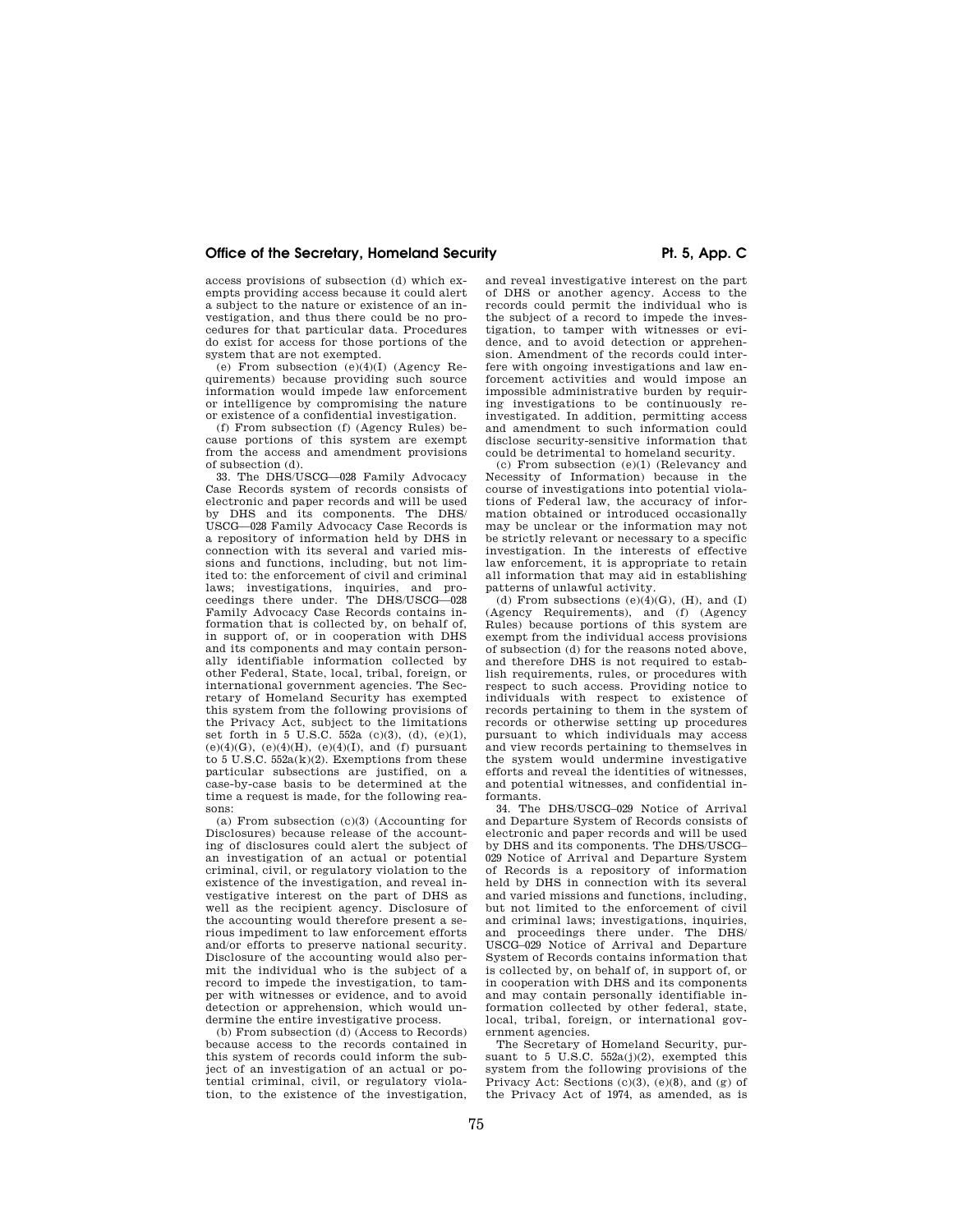necessary and appropriate to protect this information. Further, DHS has exempted sec-tion (c)(3) of the Privacy Act of 1974, as amended, pursuant to 5 U.S.C. 552a(k)(2), as is necessary and appropriate to protect this information.

Exemptions from these particular subsections are justified, on a case-by-case basis to be determined at the time a request is made, for the following reasons:

(a) From subsection  $(c)(3)$  (Accounting for Disclosures) because release of the accounting of disclosures could alert the subject of an investigation of an actual or potential criminal, civil, or regulatory violation to the existence of that investigation and reveal investigative interest on the part of DHS as well as the recipient agency. Disclosure of the accounting would therefore present a serious impediment to law enforcement efforts and/or efforts to preserve national security. Disclosure of the accounting would also permit the individual who is the subject of a record to impede the investigation, to tamper with witnesses or evidence, and to avoid detection or apprehension, which would undermine the entire investigative process. When an investigation has been completed, information on disclosures made may continue to be exempted if the fact that an investigation occurred remains sensitive after completion.

(b) From subsection (e)(8) (Notice on Individuals) because compliance would interfere with DHS's ability to obtain, serve, and issue subpoenas, warrants, and other law enforcement mechanisms that may be filed under seal and could result in disclosure of investigative techniques, procedures, and evidence.

(c) From subsection (g)(1) (Civil Remedies) to the extent that the system is exempt from other specific subsections of the Privacy Act.

35. The DHS/Secret Service—001 Criminal Investigation Information system of records consists of electronic and paper records and will be used by DHS and its components. The DHS/Secret Service—001 Criminal Investigation Information system is a repository of information held by DHS in connection with its several and varied missions and functions, including, but not limited to: The enforcement of civil and criminal laws; investigations, inquiries, and proceedings there under; the protection of the President of the United States or other individuals and locations pursuant to section 3056 and 3056A of Title 18. The DHS/Secret Service—001 Criminal Investigation Information system contains information that is collected by, on behalf of, in support of, or in cooperation with DHS and its components and may contain personally identifiable information collected by other Federal, State, local, tribal, foreign, international government agencies, as well as private corporate, education and other entities. The Secretary of Homeland

# **Pt. 5, App. C 6 CFR Ch. I (1–1–19 Edition)**

Security has exempted this system from the following provisions of the Privacy Act, subject to the limitations set forth in 5 U.S.C.  $552a(c)(3)$  and  $(4)$ ;  $(d)$ ;  $(e)(1)$ ,  $(e)(2)$ ,  $(e)(3)$ , (e)(4)(G), (e)(4)(H), (e)(4)(I), (e)(5) and (e)(8); (f), and (g) pursuant to 5 U.S.C.  $552a(j)(2)$ . Additionally, the Secretary of Homeland Security has exempted this system from the following provisions of the Privacy Act, subject to the limitations set forth in 5 U.S.C.  $552a(c)(3)$ , (d), (e)(1), (e)(4)(G), (e)(4)(H), (I), and (f) pursuant to  $5 \text{ U.S.C. } 552a(k)(1), (k)(2),$ and (k)(3). Exemptions from these particular subsections are justified, on a case-by-case basis to be determined at the time a request is made, for the following reasons:

(a) From subsection  $(c)(3)$  and  $(4)$  (Accounting for Disclosures) because release of the accounting of disclosures could alert the subject of an investigation of an actual or potential criminal, civil, or regulatory violation to the existence of the investigation, or protective inquiry, and reveal investigative interest on the part of DHS as well as the recipient agency. Disclosure of the accounting would therefore present a serious impediment to law enforcement efforts and/or the Secret Service's protective mission. Disclosure of the accounting would also permit the individual who is the subject of a record to impede the investigation, or inquiry, to tamper with witnesses or evidence, and to avoid detection or apprehension, which would undermine the entire investigative or inquiry process.

(b) From subsection (d) (Access to Records) because access to the records contained in this system of records could inform the subject of an investigation of an actual or potential criminal, civil, or regulatory violation, or protective inquiry to the existence of the investigation or inquiry, and reveal investigative interest on the part of DHS or another agency. Access to the records could permit the individual who is the subject of a record to impede the investigation or inquiry, to tamper with witnesses or evidence, and to avoid detection or apprehension. Amendment of the records could interfere with ongoing investigations and law enforcement or protective activities and/or could disclose security-sensitive information that could be detrimental to homeland security or the protective mission of the Secret Service.

(c) From subsection (e)(1) (Relevancy and Necessity of Information) because in the course of investigations into potential violations of Federal law or protective inquiries, the accuracy of information obtained or introduced occasionally may be unclear or the information may not be strictly relevant or necessary to a specific investigation or protective inquiry. In the interests of effective law enforcement, and/or the protective mission of the Secret Service, it is appropriate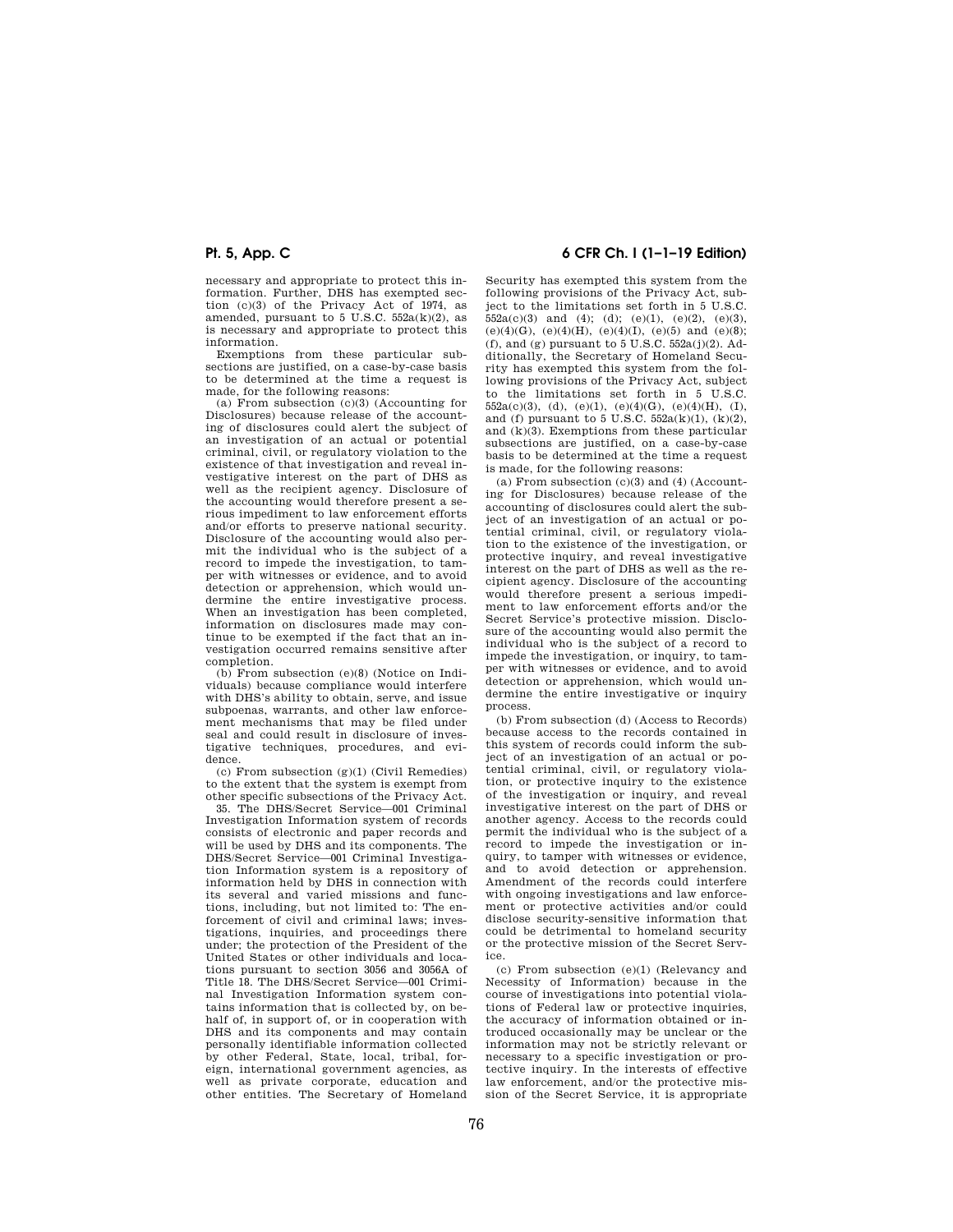to retain all information that may aid in establishing patterns of unlawful activity, or a threat to an individual, location or event protected or secured by the Secret Service.

(d) From subsection (e)(2) (Collection of Information from Individuals) because requiring that information be collected from the subject of an investigation or protective inquiry would alert the subject to the nature or existence of an investigation or inquiry, thereby interfering with the related investigation or inquiry and law enforcement or protective activities.

(e) From subsection (e)(3) (Notice to Individuals Providing Information) because providing such detailed information would impede law enforcement or protective activities in that it could compromise investigations or inquires by: Revealing the existence of an otherwise confidential investigation or inquiry and thereby provide an opportunity for the subject of an investigation or inquiry to conceal evidence, alter patterns of behavior, or take other actions that could thwart investigative or protective efforts; reveal the identity of witnesses in investigations or inquiries, thereby providing an opportunity for the subjects of the investigations or inquiries or others to harass, intimidate, or otherwise interfere with the collection of evidence or other information from such witnesses; or reveal the identity of confidential informants, which would negatively affect the informant's usefulness in any ongoing or future investigations or protective activities and discourage members of the public from cooperating as confidential informants in any future investigations or protective activities.

(f) From subsections  $(e)(4)(G)$ ,  $(H)$ , and  $(I)$ (Agency Requirements), and (f) (Agency Rules) because portions of this system are exempt from the individual access provisions of subsection (d) for the reasons noted above, and therefore DHS is not required to establish requirements, rules, or procedures with respect to such access. Providing notice to individuals with respect to the existence of records pertaining to them in the system of records or otherwise setting up procedures pursuant to which individuals may access and view records pertaining to themselves in the system would undermine investigative or protective efforts and reveal the identities of witnesses, and potential witnesses, and confidential informants.

(g) From subsection (e)(5) (Maintenance of Information Used in Making any Determination) because in the collection of information for law enforcement and protective purposes it is impossible to determine in advance what information is accurate, relevant, timely, and complete. Compliance with (e)(5) would preclude Secret Service DHS agents from using their investigative and protective training and exercising good

judgment to both conduct and report on investigations or other protective activities.

(h) From subsection (e)(8) (Notice on Individuals) because compliance would interfere with DHS' ability to obtain, serve, and issue subpoenas, warrants, and other law enforcement mechanisms that may be filed under seal, or/and could result in disclosure of investigative or protective techniques, procedures, and evidence.

(i) From subsection (g) (Civil Remedies) to the extent that the system is exempt from other specific subsections of the Privacy Act relating to individuals' rights to access and amend their records contained in the system. Therefore DHS is not required to establish rules or procedures pursuant to which individuals may seek a civil remedy for the agency's: Refusal to amend a record; refusal to comply with a request for access to records; failure to maintain accurate, relevant, timely and complete records; or failure to otherwise comply with an individual's right to access or amend records.

36. The DHS/Secret Service—003 Non-Criminal Investigation Information system of records consists of electronic and paper records and will be used by DHS and its components. The DHS/Secret Service—003 Non-Criminal Investigation Information system is a repository of information held by DHS in connection with its several and varied missions and functions, including, but not limited to: The enforcement of civil and criminal laws; criminal, civil, protective and background investigations and inquiries, and proceedings thereunder; the protection of the President of the United States or other individuals and locations pursuant to section 3056 and 3056A of Title 18; and the hiring of employees through an application process which includes the use of polygraph examinations. The DHS/Secret Service—003 Non-Criminal Investigation Information system contains information that is collected by, on behalf of, in support of, or in cooperation with DHS and its components and may contain personally identifiable information collected by other Federal, State, local, tribal, foreign, or international government agencies, as well as private corporate, educational and other entities. The Secretary of Homeland Security has exempted this system from the following provisions of the Privacy Act, subject to the limitations set forth in  $5 \text{ U.S.C. } 552a(c)(3)$  and (4); (d); (e)(1), (e)(2),  $(e)(3)$ ,  $(e)(4)(G)$ ,  $(e)(4)(H)$ ,  $(e)(4)(I)$ ,  $(e)(5)$  and  $(e)(8)$ ; (f), and (g) pursuant to 5 U.S.C.  $552a(j)(2)$ . Additionally, the Secretary of Homeland Security has exempted this system from the following provisions of the Privacy Act, subject to the limitations set forth in 5 U.S.C.  $552a(c)(3)$ , (d),  $(e)(1)$ ,  $(e)(4)(G)$ ,  $(e)(4)(H)$ ,  $(e)(4)(I)$ , and  $(f)$  pursuant to 5 U.S.C.  $552a(k)(1)$ ,  $(k)(2)$ ,  $(k)(3)$ ,  $(k)(5)$ , and  $(k)(6)$ . Exemptions from these particular subsections are justified, on a case-by-case basis to be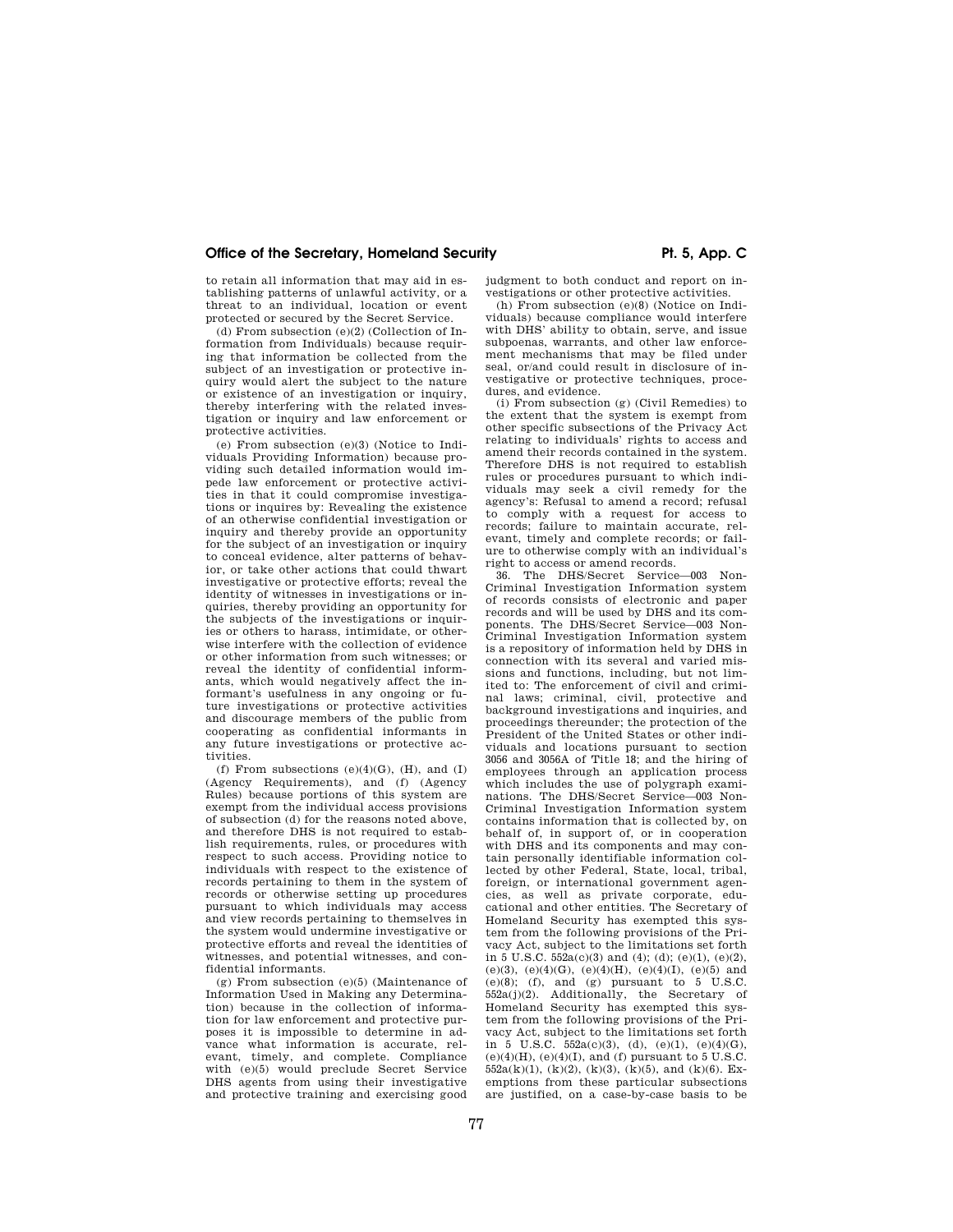determined at the time a request is made, for the following reasons:

(a) From subsection  $(c)(3)$  and  $(4)$  (Accounting for Disclosures) because release of the accounting of disclosures could alert the subject of an investigation of an actual or potential criminal, civil, or regulatory violation to the existence of the investigation, or protective inquiry, and reveal investigative interest on the part of DHS as well as the recipient agency. Disclosure of the accounting would therefore present a serious impediment to law enforcement efforts and/or the Secret Service's protective mission. Disclosure of the accounting would also permit the individual who is the subject of a record to impede the investigation or inquiry, to tamper with witnesses or evidence, and to avoid detection or apprehension, which would undermine the entire investigative or inquiry process.

(b) From subsection (d) (Access to Records) because access to the records contained in this system of records could inform the subject of an investigation of an actual or potential criminal, civil, or regulatory violation, or protective inquiry to the existence of the investigation or inquiry, and reveal investigative interest on the part of DHS or another agency. Access to the records could permit the individual who is the subject of a record to impede the investigation or inquiry, to tamper with witnesses or evidence, and to avoid detection or apprehension. Amendment of the records could interfere with ongoing investigations and law enforcement or protective activities and/or could disclose security-sensitive information that could be detrimental to homeland security or the protective mission of the Secret Service.

(c) From subsection (e)(1) (Relevancy and Necessity of Information) because in the course of investigations into potential violations of Federal law or protective inquiries, the accuracy of information obtained or introduced occasionally may be unclear or the information may not be strictly relevant or necessary to a specific investigation or protective inquiry. In the interests of effective law enforcement and/or the protective mission of the Secret Service, it is appropriate to retain all information that may aid in establishing patterns of unlawful activity, or a threat to an individual, location or event protected or secured by the Secret Service.

(d) From subsection (e)(2) (Collection of Information from Individuals) because requiring that information be collected from the subject of an investigation or protective inquiry would alert the subject to the nature or existence of an investigation or inquiry, thereby interfering with the related investigation or inquiry and law enforcement or protective activities.

(e) From subsection (e)(3) (Notice to Individuals Providing Information) because pro-

# **Pt. 5, App. C 6 CFR Ch. I (1–1–19 Edition)**

viding such detailed information would impede law enforcement or protective activities in that it could compromise investigations or inquiries by: Revealing the existence of an otherwise confidential investigation or inquiry and thereby provide an opportunity for the subject of an investigation or inquiry to conceal evidence, alter patterns of behavior, or take other actions that could thwart investigative or protective efforts; reveal the identity of witnesses in investigations or inquiries, thereby providing an opportunity for the subjects of the investigations or inquiries or others to harass, intimidate, or otherwise interfere with the collection of evidence or other information from such witnesses; or reveal the identity of confidential informants, which would negatively affect the informant's usefulness in any ongoing or future investigations or protective activities and discourage members of the public from cooperating as confidential informants in any future investigations or protective activities.

(f) From subsections  $(e)(4)(G)$ ,  $(H)$ , and  $(I)$ (Agency Requirements), and (f) (Agency Rules) because portions of this system are exempt from the individual access provisions of subsection (d) for the reasons noted above, and therefore DHS is not required to establish requirements, rules, or procedures with respect to such access. Providing notice to individuals with respect to the existence of records pertaining to them in the system of records or otherwise setting up procedures pursuant to which individuals may access and view records pertaining to themselves in the system would undermine investigative or protective efforts and reveal the identities of witnesses, and potential witnesses, and confidential informants.

(g) From subsection (e)(5) (Maintenance of Information Used in Making any Determination) because in the collection of information for law enforcement and protective purposes it is impossible to determine in advance what information is accurate, relevant, timely, and complete. Compliance with (e)(5) would preclude Secret Service agents from using their investigative and protective training, and exercising good judgment to both conduct and report on investigations or other protective activities.

(h) From subsection (e)(8) (Notice on Individuals) because compliance would interfere with DHS' ability to obtain, serve, and issue subpoenas, warrants, and other law enforcement mechanisms that may be filed under seal, or could result in disclosure of investigative or protective techniques, procedures, and evidence.

(i) From subsection (g) (Civil Remedies) to the extent that the system is exempt from other specific subsections of the Privacy Act relating to individuals' rights to access and amend their records contained in the system. Therefore DHS is not required to establish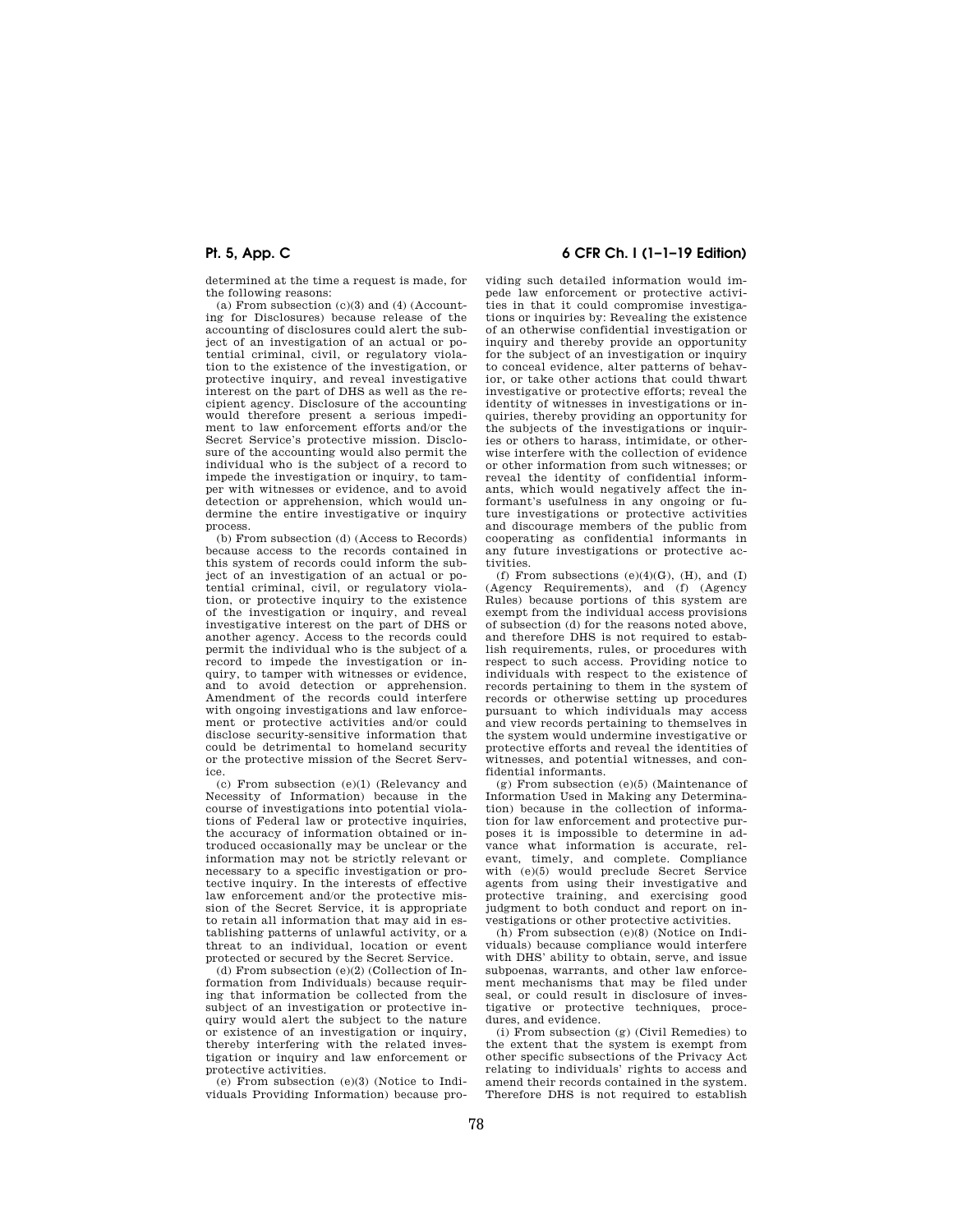rules or procedures pursuant to which individuals may seek a civil remedy for the agency's: Refusal to amend a record; refusal to comply with a request for access to records; failure to maintain accurate, relevant, timely and complete records; or failure to otherwise comply with an individual's right to access or amend records.

37. The DHS/Secret Service—004 Protection Information system of records consists of electronic and paper records and will be used by DHS and its components. The DHS/Secret Service—004 Protection Information system is a repository of information held by DHS in connection with its several and varied missions and functions, including, but not limited to: the enforcement of civil and criminal laws; investigations, inquiries, and pro-ceedings thereunder; and the protection of the President of the United States or other individuals and locations pursuant to Sec-tions 3056 and 3056A of Title 18. The DHS/Secret Service—004 Protection Information system contains information that is collected by, on behalf of, in support of, or in cooperation with DHS and its components and may contain personally identifiable information collected by other Federal, State, local, Tribal, foreign, or international government agencies, as well as private corporate or other entities. The Secretary of Homeland Security has exempted this system from the following provisions of the Privacy Act, subject to the limitations set forth in 5 U.S.C.  $552a(c)(3)$  and  $(4)$ ;  $(d)$ ;  $(e)(1)$ ,  $(e)(2)$ , (e)(3), (e)(4)(G), (e)(4)(H), (e)(4)(I), (e)(5) and  $(e)(8)$ ; (f), and (g) pursuant to 5 U.S.C. 552a(j)(2). Additionally, the Secretary of Homeland Security has exempted this system from the following provisions of the Privacy Act, subject to the limitations set forth in 5 U.S.C. 552a (c)(3), (d), (e)(1), (e)(4)(G),  $(e)(4)(H)$ ,  $(e)(4)(I)$ , and  $(f)$  pursuant to 5 U.S.C.  $552a(k)(1)$ ,  $(k)(2)$ , and  $(k)(3)$ . Exemptions from these particular subsections are justified, on a case-by-case basis to be determined at the time a request is made, for the following reasons:

(a) From subsection  $(c)(3)$  and  $(4)$  (Accounting for Disclosures) because release of the accounting of disclosures could alert the subject of an investigation of an actual or potential criminal, civil, or regulatory violation or a protective inquiry to the existence of the investigation or inquiry, and reveal investigative interest on the part of DHS as well as the recipient agency. Disclosure of the accounting would therefore present a serious impediment to law enforcement efforts and/or the Secret Service's protective mission. Disclosure of the accounting would also permit the individual who is the subject of a record to impede the investigation or inquiry, to tamper with witnesses or evidence, and to avoid detection or apprehension, which would undermine the entire investigative or inquiry process.

(b) From subsection (d) (Access to Records) because access to the records contained in this system of records could inform the subject of an investigation of an actual or potential criminal, civil, or regulatory violation, or protective inquiry to the existence of the investigation or inquiry, and reveal investigative interest on the part of DHS or another agency. Access to the records could permit the individual who is the subject of a record to impede the investigation, or inquiry to tamper with witnesses or evidence, and to avoid detection or apprehension. Amendment of the records could interfere with ongoing investigations, law enforcement or protective activities and/or could disclose security-sensitive information that could be detrimental to homeland security or the protective mission of the Secret Service.

(c) From subsection (e)(1) (Relevancy and Necessity of Information) because in the course of investigations into potential violations of Federal law or protective inquiries, the accuracy of information obtained or introduced occasionally may be unclear or the information may not be strictly relevant or necessary to a specific investigation or protective inquiry. In the interests of effective law enforcement and/or the protective mission of the Secret Service, it is appropriate to retain all information that may aid in establishing patterns of unlawful activity, or a possible threat to an individual, location or event protected or secured by the Secret Service.

(d) From subsection (e)(2) (Collection of Information from Individuals) because requiring that information be collected from the subject of an investigation or protective inquiry would alert the subject to the nature or existence of an investigation or inquiry, thereby interfering with the related investigation or inquiry and law enforcement or protective activities.

(e) From subsection (e)(3) (Notice to Individuals Providing Information) because providing such detailed information would impede law enforcement or protective activities in that it could compromise investigations or inquiries by: Revealing the existence of an otherwise confidential investigation or inquiry and thereby provide an opportunity for the subject of an investigation or inquiry to conceal evidence, alter patterns of behavior, or take other actions that could thwart investigative or protective efforts; reveal the identity of witnesses, thereby providing an opportunity for the subjects of the investigations or inquiries or others to harass, intimidate, or otherwise interfere with the collection of evidence or other information from such witnesses; or reveal the identity of confidential informants, which would negatively affect the informant's usefulness in any ongoing or future investigations or protective activities and discourage members of the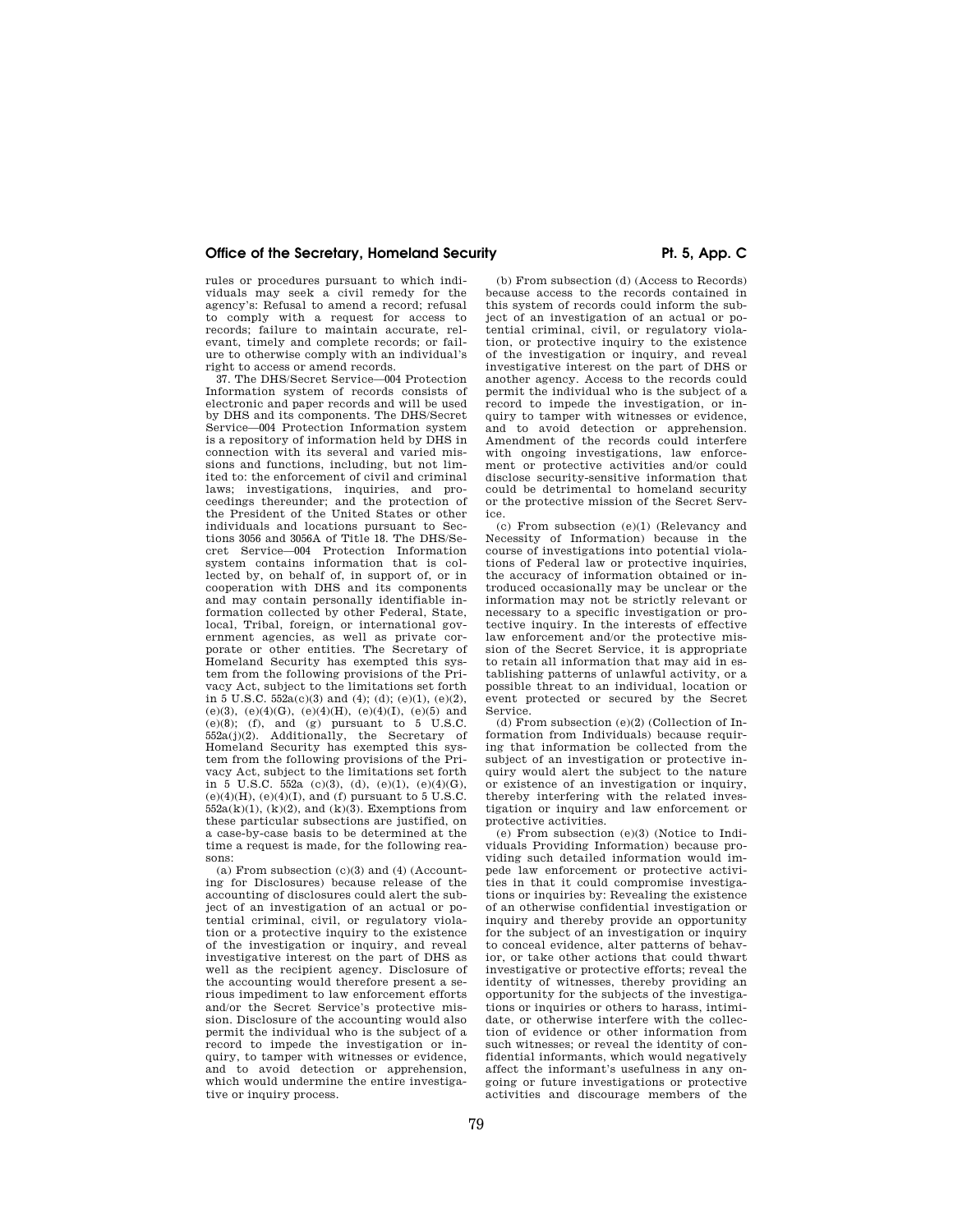public from cooperating as confidential informants in any future investigations or protective activities.

(f) From subsections  $(e)(4)(G)$ ,  $(H)$ , and  $(I)$ (Agency Requirements), and (f) (Agency Rules) because portions of this system are exempt from the individual access provisions of subsection (d) for the reasons noted above, and therefore DHS is not required to establish requirements, rules, or procedures with respect to such access. Providing notice to individuals with respect to the existence of records pertaining to them in the system of records or otherwise setting up procedures pursuant to which individuals may access and view records pertaining to themselves in the system would undermine investigative and protective efforts and reveal the identities of witnesses, and potential witnesses, and confidential informants.

(g) From subsection (e)(5) (Maintenance of Information Used in Making any Determination) because in the collection of information for law enforcement and protective purposes it is impossible to determine in advance what information is accurate, relevant, timely, and complete. Compliance with (e)(5) would preclude Secret Service agents from using their investigative and protective training and exercising good judgment to both conduct and report on investigations or other protective activities.

(h) From subsection (e)(8) (Notice on Individuals) because compliance would interfere with DHS' ability to obtain, serve, and issue subpoenas, warrants, and other law enforcement mechanisms that may be filed under seal, and could result in disclosure of investigative or protective techniques, procedures, and evidence.

(i) From subsection (g) (Civil Remedies) to the extent that the system is exempt from other specific subsections of the Privacy Act relating to individuals' rights to access and amend their records contained in the system. Therefore DHS is not required to establish rules or procedures pursuant to which individuals may seek a civil remedy for the agency's: refusal to amend a record; refusal to comply with a request for access to records; failure to maintain accurate, relevant, timely and complete records; or failure to otherwise comply with an individual's right to access or amend records.

38. The DHS/ALL—025 Law Enforcement Authority in Support of the Protection of Property Owned or Occupied by the Department of Homeland Security system of records consists of electronic and paper records and will be used by DHS and its components. The DHS/ALL—025 Law Enforcement Authority in Support of the Protection of Property Owned or Occupied by the Department of Homeland Security system is a repository of information held by DHS in connection with its several and varied missions and functions, including, but not lim-

# **Pt. 5, App. C 6 CFR Ch. I (1–1–19 Edition)**

ited to: The enforcement of civil and criminal laws; investigations, inquiries, and proceedings there under; and national security and intelligence activities. The DHS/ALL— 025 Law Enforcement Authority in Support of the Protection of Property Owned or Occupied by the Department of Homeland Security system contains information that is collected by, on behalf of, in support of, or in cooperation with DHS and its components and may contain personally identifiable information collected by other Federal, State, local, tribal, foreign, or international government agencies. The Secretary of Homeland Security has exempted this system from the following provisions of the Privacy Act, subject to the limitations set forth in 5 U.S.C. 552a (c)(3), (d), (e)(1), (e)(4)(G), (e)(4)(H), (e)(4)(I), and (f) pursuant to 5 U.S.C.  $552a(k)(1)$ ,  $(k)(2)$ , and  $(k)(5)$ . Exemptions from these particular subsections are justified, on a case-by-case basis to be determined at the time a request is made, for the following reasons:

(a) From subsection (c)(3) (Accounting for Disclosures) because release of the accounting of disclosures could alert the subject of an investigation of an actual or potential criminal, civil, or regulatory violation to the existence of the investigation, and reveal investigative interest on the part of DHS as well as the recipient agency. Disclosure of the accounting would therefore present a serious impediment to law enforcement efforts and/or efforts to preserve national security. Disclosure of the accounting would also permit the individual who is the subject of a record to impede the investigation, to tamper with witnesses or evidence, and to avoid detection or apprehension, which would undermine the entire investigative process.

(b) From subsection (d) (Access to Records) because access to the records contained in this system of records could inform the subject of an investigation of an actual or potential criminal, civil, or regulatory violation, to the existence of the investigation, and reveal investigative interest on the part of DHS or another agency. Access to the records could permit the individual who is the subject of a record to impede the investigation, to tamper with witnesses or evidence, and to avoid detection or apprehension. Amendment of the records could interfere with ongoing investigations and law enforcement activities and would impose an impossible administrative burden by requiring investigations to be continuously reinvestigated. In addition, permitting access and amendment to such information could disclose security-sensitive information that could be detrimental to homeland security.

(c) From subsection (e)(1) (Relevancy and Necessity of Information) because in the course of investigations into potential violations of Federal law, the accuracy of information obtained or introduced occasionally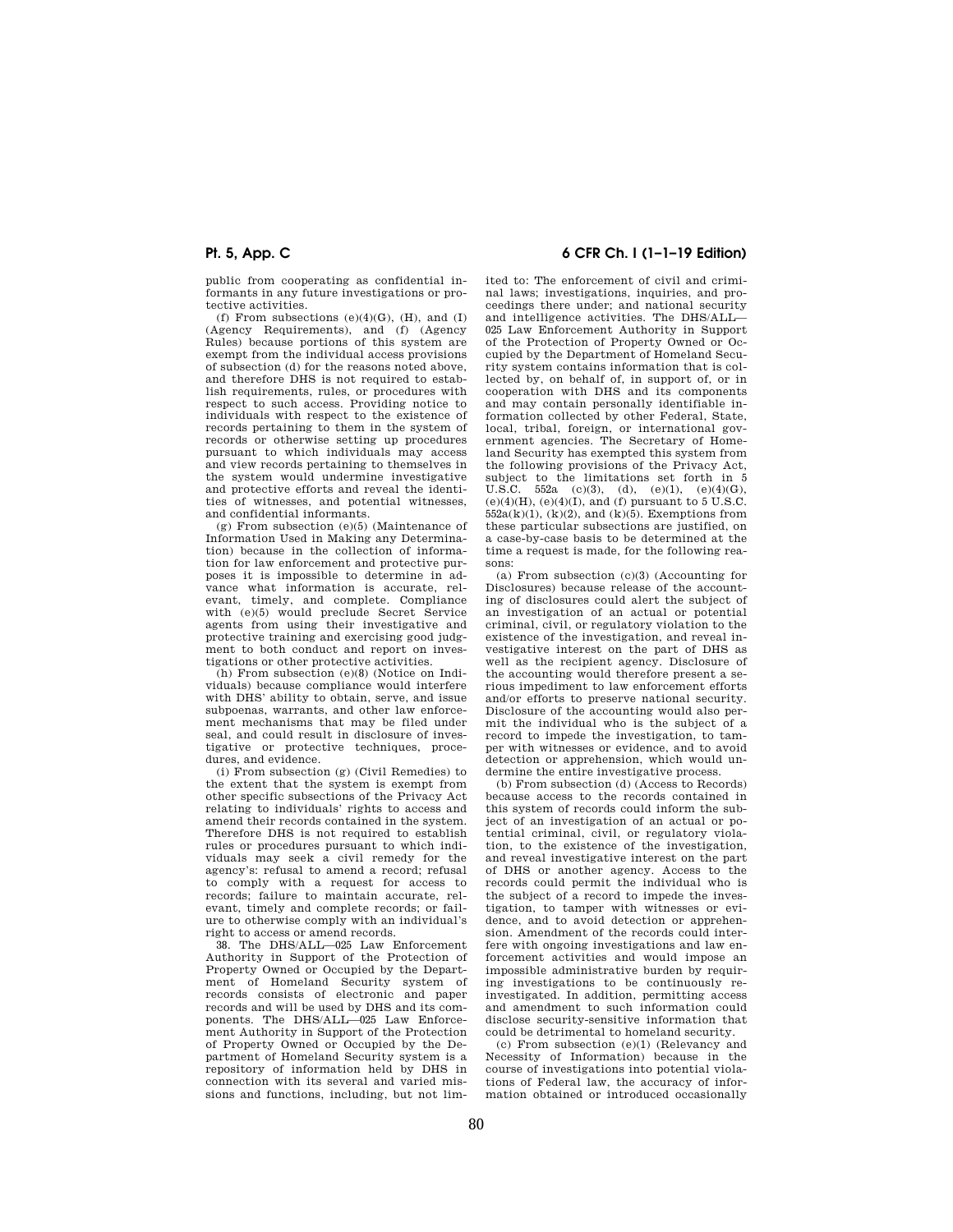may be unclear or the information may not be strictly relevant or necessary to a specific investigation. In the interests of effective law enforcement, it is appropriate to retain all information that may aid in establishing patterns of unlawful activity.

(d) From subsections  $(e)(4)(G)$ ,  $(e)(4)(H)$ , and (e)(4)(I) (Agency Requirements), and (f) (Agency Rules) because portions of this system are exempt from the individual access provisions of subsection (d) for the reasons noted above, and therefore DHS is not required to establish requirements, rules, or procedures with respect to such access. Providing notice to individuals with respect to existence of records pertaining to them in the system of records or otherwise setting up procedures pursuant to which individuals may access and view records pertaining to themselves in the system would undermine investigative efforts and reveal the identities of witnesses, and potential witnesses, and confidential informants.

39. The DHS/ALL—017 General Legal Records system of records consists of electronic and paper records and will be used by DHS and its components. The DHS/ALL—017 General Legal Records system of records is a repository of information held by DHS in connection with its several and varied missions and functions, including, but not limited to: The enforcement of civil and criminal laws; investigations, inquiries, and proceedings thereunder; national security and intelligence activities; and protection of the President of the United States or other individuals pursuant to section 3056 and 3056A of Title 18. The DHS/ALL—017 General Legal Records system of records contains information that is collected by, on behalf of, in support of, or in cooperation with DHS and its components and may contain personally identifiable information collected by other Federal, State, local, tribal, foreign, or international government agencies. The Secretary of Homeland Security has exempted this system from the following provisions of the Privacy Act, subject to the limitations set forth in 5 U.S.C.  $552a(c)(3)$  and (4); (d); (e)(1), (e)(2), (e)(3), (e)(4)(G), (e)(4)(H),  $(e)(4)(I), (e)(5)$  and  $(e)(8)$ ; (f), and (g), pursuant to exemption 5 U.S.C.  $552a(j)(2)$ . Additionally, the Secretary of Homeland Security has exempted this system from the following provisions of the Privacy Act, subject to the limitations set forth in 5 U.S.C. 552a (c)(3), (d), (e)(1), (e)(4)(G), (e)(4)(H), (I), and (f), pursuant to 5 U.S.C.  $552a(k)(1)$ ,  $(k)(2)$ ,  $(k)(3)$  and  $(k)(5)$ . Exemptions from these particular subsections are justified, on a case-by-case basis to be determined at the time a request is made, for the following reasons:

(a) From subsection  $(c)(3)$  and (4) (Accounting for Disclosures) because release of the accounting of disclosures could alert the subject of an investigation of an actual or potential criminal, civil, or regulatory violation to the existence of the investigation, and reveal investigative interest on the part of DHS as well as the recipient agency. Disclosure of the accounting would therefore present a serious impediment to law enforcement efforts and/or efforts to preserve national security. Disclosure of the accounting would also permit the individual who is the subject of a record to impede the investigation, to tamper with witnesses or evidence, and to avoid detection or apprehension which would undermine the entire investigative process.

(b) From subsection (d) (Access to Records) because access to the records contained in this system of records could inform the subject of an investigation of an actual or potential criminal, civil, or regulatory violation, to the existence of the investigation, and reveal investigative interest on the part of DHS or another agency. Access to the records could permit the individual who is the subject of a record to impede the investigation, to tamper with witnesses or evidence, and to avoid detection or apprehension. Amendment of the records could interfere with ongoing investigations and law enforcement activities and would impose an impossible administrative burden by requiring investigations to be continuously reinvestigated. In addition, permitting access and amendment to such information could disclose security-sensitive information that could be detrimental to homeland security.

(c) From subsection (e)(1) (Relevancy and Necessity of Information) because in the course of investigations into potential violations of Federal law, the accuracy of information obtained or introduced occasionally may be unclear or the information may not be strictly relevant or necessary to a specific investigation. In the interests of effective law enforcement, it is appropriate to retain all information that may aid in establishing patterns of unlawful activity.

(d) From subsection (e)(2) (Collection of Information from Individuals) because requiring that information be collected from the subject of an investigation would alert the subject to the nature or existence of an investigation, thereby interfering with the related investigation and law enforcement activities.

(e) From subsection (e)(3) (Notice to Subjects) because providing such detailed information would impede law enforcement in that it could compromise investigations by: Revealing the existence of an otherwise confidential investigation and thereby provide an opportunity for the subject of an investigation to conceal evidence, alter patterns of behavior, or take other actions that could thwart investigative efforts; reveal the identity of witnesses in investigations, thereby providing an opportunity for the subjects of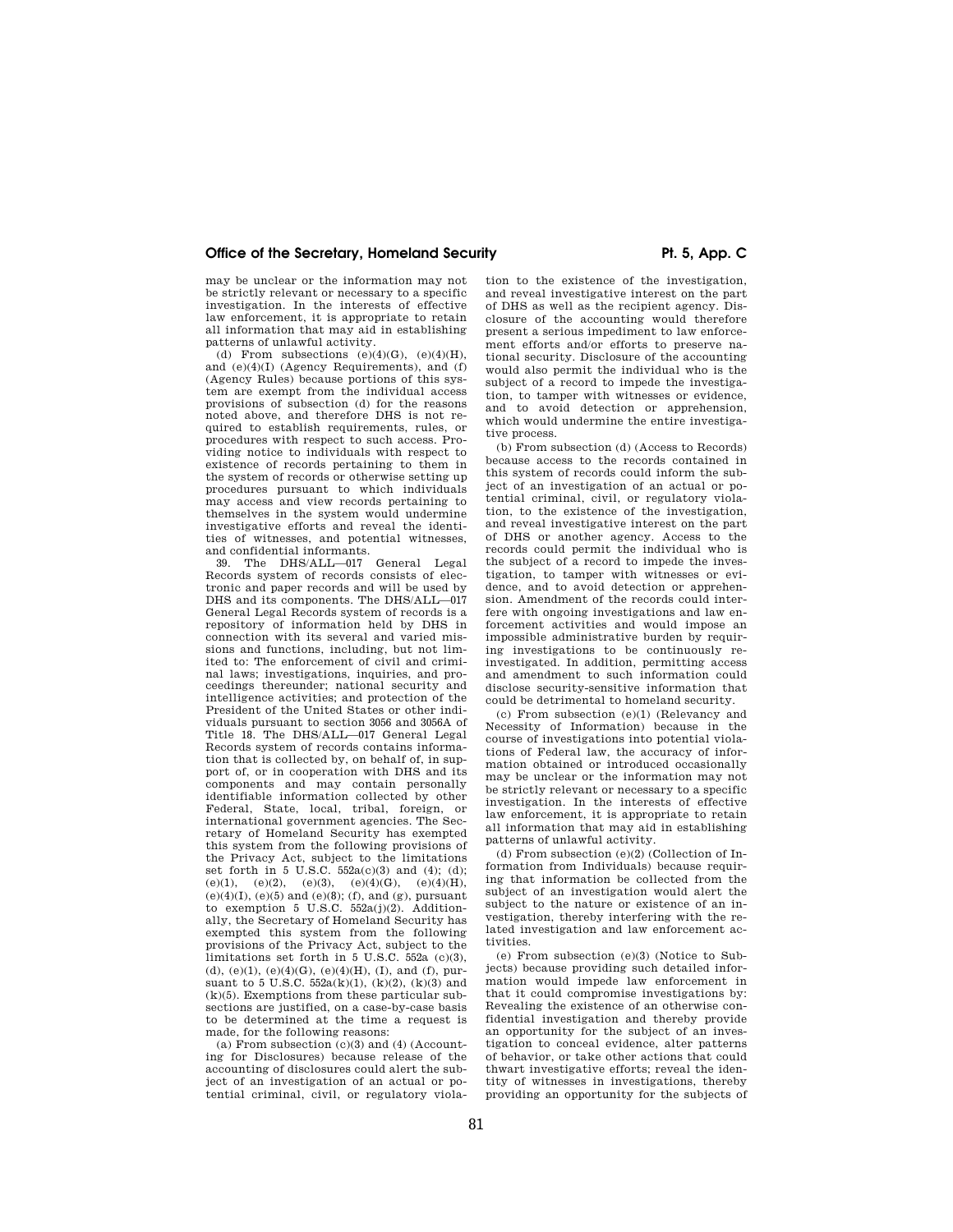the investigations or others to harass, intimidate, or otherwise interfere with the collection of evidence or other information from such witnesses; or reveal the identity of confidential informants, which would negatively affect the informant's usefulness in any ongoing or future investigations and discourage members of the public from cooperating as confidential informants in any future investigations.

(f) From subsections  $(e)(4)(G)$ ,  $(H)$ , and  $(I)$ (Agency Requirements), and (f) (Agency Rules) because portions of this system are exempt from the individual access provisions of subsection (d) for the reasons noted above, and therefore DHS is not required to establish requirements, rules, or procedures with respect to such access. Providing notice to individuals with respect to existence of records pertaining to them in the system of records or otherwise setting up procedures pursuant to which individuals may access and view records pertaining to themselves in the system would undermine investigative efforts and reveal the identities of witnesses, and potential witnesses, and confidential informants.

(g) From subsection (e)(5) (Collection of Information) because in the collection of information for law enforcement purposes it is impossible to determine in advance what information is accurate, relevant, timely, and complete. Compliance with (e)(5) would preclude DHS agents from using their investigative training and exercise of good judgment to both conduct and report on investigations.

(h) From subsection (e)(8) (Notice on Individuals) because compliance would interfere with DHS' ability to obtain, serve, and issue subpoenas, warrants, and other law enforcement mechanisms that may be filed under seal, and could result in disclosure of investigative techniques, procedures, and evidence.

(i) From subsection (g) to the extent that the system is exempt from other specific subsections of the Privacy Act relating to individuals' rights to access and amend their records contained in the system. Therefore DHS is not required to establish rules or procedures pursuant to which individuals may seek a civil remedy for the agency's: Refusal to amend a record; refusal to comply with a request for access to records; failure to maintain accurate, relevant, timely and complete records; or failure to otherwise comply with an individual's right to access or amend records.

40. The DHS/ALL—023 Personnel Security Management system of records consists of electronic and paper records and will be used by DHS and its components. The DHS/ALL— 023 Personnel Security Management system is a repository of information held by DHS in connection with its several and varied missions and functions, including, but not lim-

# **Pt. 5, App. C 6 CFR Ch. I (1–1–19 Edition)**

ited to: The enforcement of civil and criminal laws; investigations, inquiries, and proceedings thereunder; national security and intelligence activities; and protection of the President of the United States or other individuals pursuant to section 3056 and 3056A of Title 18. The DHS/ALL—023 Personnel Security Management system contains information that is collected by, on behalf of, in support of, or in cooperation with DHS and its components and may contain personally identifiable information collected by other Federal, State, local, tribal, foreign, or international government agencies. The Secretary of Homeland Security has exempted this system from the following provisions of the Privacy Act, subject to the limitations set forth in 5 U.S.C. 552a (c)(3), (d), (e)(1), (e)(4)(G), (e)(4)(H), (e)(4)(I), and (f) pursuant to 5 U.S.C.  $552a(k)(1)$ , (k)(2), (k)(3), and (k)(5). Exemptions from these particular subsections are justified, on a case-by-case basis to be determined at the time a request is made, for the following reasons:

(a) From subsection  $(c)(3)$  (Accounting for Disclosures) because release of the accounting of disclosures could alert the subject of an investigation of an actual or potential criminal, civil, or regulatory violation to the existence of the investigation, and reveal investigative interest on the part of DHS as well as the recipient agency. Disclosure of the accounting would therefore present a serious impediment to law enforcement efforts and/or efforts to preserve national security. Disclosure of the accounting would also permit the individual who is the subject of a record to impede the investigation, to tamper with witnesses or evidence, and to avoid detection or apprehension, which would undermine the entire investigative process.

(b) From subsection (d) (Access to Records) because access to the records contained in this system of records could inform the subject of an investigation of an actual or potential criminal, civil, or regulatory violation, to the existence of the investigation, and reveal investigative interest on the part of DHS or another agency. Access to the records could permit the individual who is the subject of a record to impede the investigation, to tamper with witnesses or evidence, and to avoid detection or apprehension. Amendment of the records could interfere with ongoing investigations and law enforcement activities and would impose an impossible administrative burden by requiring investigations to be continuously reinvestigated. In addition, permitting access and amendment to such information could disclose security-sensitive information that could be detrimental to homeland security.

(c) From subsection (e)(1) (Relevancy and Necessity of Information) because in the course of investigations into potential violations of Federal law, the accuracy of information obtained or introduced occasionally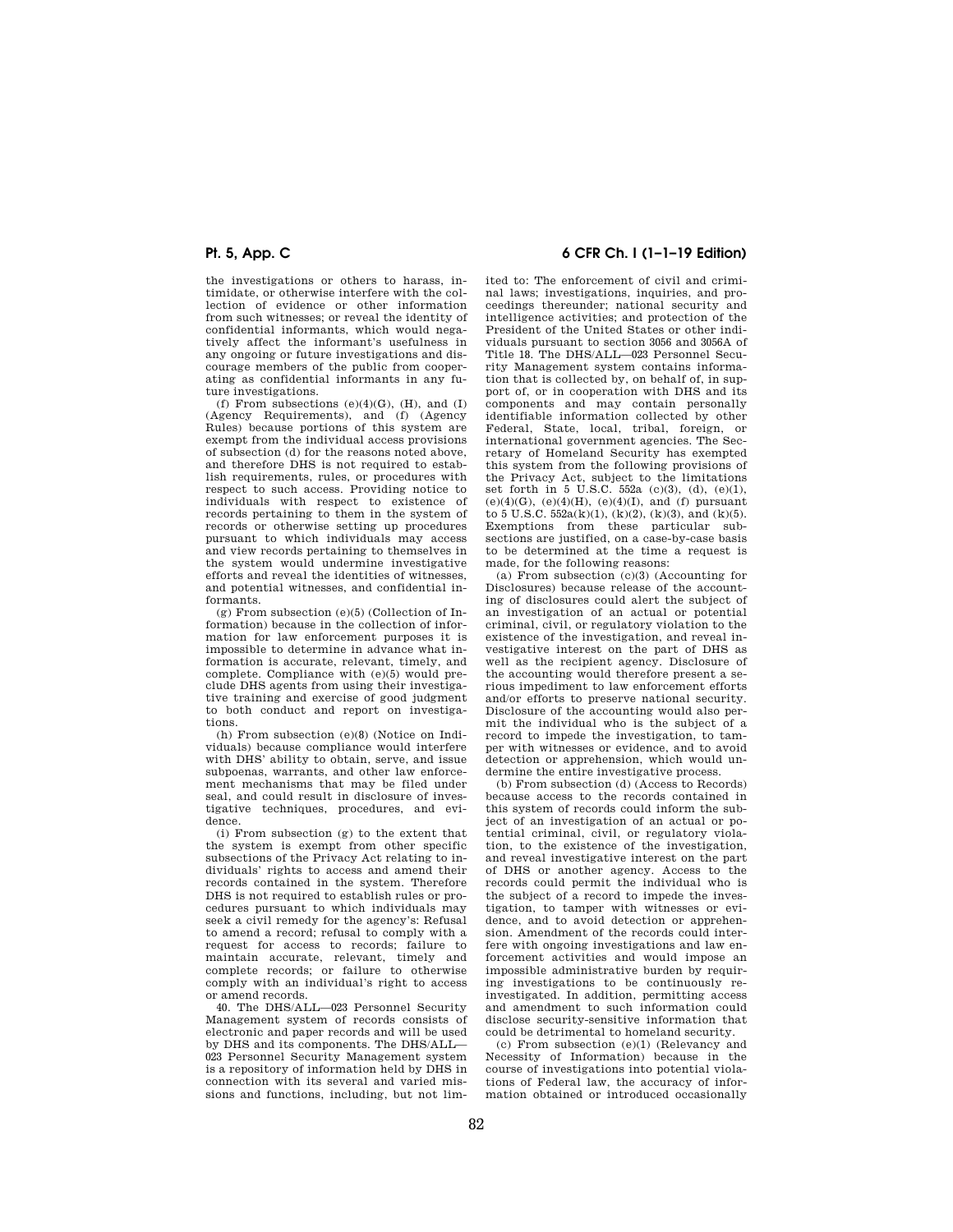### Office of the Secretary, Homeland Security **Pt. 5, App. C**

may be unclear or the information may not be strictly relevant or necessary to a specific investigation. In the interests of effective law enforcement, it is appropriate to retain all information that may aid in establishing patterns of unlawful activity.

(d) From subsections  $(e)(4)(G)$ ,  $(H)$ , and  $(I)$ (Agency Requirements), and (f) (Agency Rules) because portions of this system are exempt from the individual access provisions of subsection (d) for the reasons noted above, and therefore DHS is not required to establish requirements, rules, or procedures with respect to such access. Providing notice to individuals with respect to existence of records pertaining to them in the system of records or otherwise setting up procedures pursuant to which individuals may access and view records pertaining to themselves in the system would undermine investigative efforts and reveal the identities of witnesses, and potential witnesses, and confidential informants.

41. The DHS/NPPD/US–VISIT—001 Arrival and Departure Information system of records notice is a system for the storage and use of biographic, biometric indicator, and encounter data consolidated from various systems regarding aliens who have applied for entry, entered, or departed the United States. Information in the DHS/NPPD/US–VISIT—001 Arrival and Departure Information system of records notice is used primarily to facilitate the investigation of subjects of interest who may have violated their immigration status by remaining in the United States beyond their authorized stay; thereby supporting the several and varied missions and functions of DHS, including but not limited to: the enforcement of civil and criminal laws (including the immigration law); investigations, inquiries; national security and intelligence activities in support of the DHS mission to identify and prevent acts of terrorism against the United States. The information is collected by, on behalf of, in support of, or in cooperation with DHS and its components and may contain personally identifiable information collected by other Federal, State, local, tribal, foreign, or international government agencies. The Secretary of Homeland Security has exempted this system from the following provisions of the Privacy Act, subject to the limitations set forth in 5 U.S.C.  $552a(c)(3)$  and  $(4)$ ;  $(d)$ ;  $(e)(1)$ ,  $(e)(2)$ , (e)(3), (e)(4)(G), (e)(4)(H), (e)(5) and (e)(8); (f); and (g) pursuant to 5 U.S.C. 552a(j)(2). Additionally, the Secretary of Homeland Security has exempted this system from the following provisions of the Privacy Act, subject to the limitations set forth in 5 U.S.C.  $552a(c)(3)$ ; (d); (e)(1), (e)(4)(G), (e)(4)(H); and (f) pursuant to  $5$  U.S.C.  $552a(k)(1)$ ,  $(k)(2)$ ,  $(k)(3)$  and  $(k)(5)$ . Exemptions from these particular subsections are justified, on a caseby-case basis to be determined at the time a request is made, for the following reasons:

(a) From subsection  $(c)(3)$  and  $(4)$  (Accounting for Disclosures) because release of the accounting of disclosures could alert the subject of an investigation of an actual or potential criminal, civil, or regulatory violation to the existence of the investigation; and reveal investigative interest on the part of DHS as well as the recipient agency. Disclosure of the accounting would therefore present a serious impediment to law enforcement efforts and/or efforts to preserve national security. Disclosure of the accounting would also permit the individual who is the subject of a record to impede the investigation, to tamper with witnesses or evidence, and to avoid detection or apprehension, which would undermine the entire investigative process.

(b) From subsection (d) (Access to Records) because access to the records contained in this system of records could inform the subject of an investigation of an actual or potential criminal, civil, or regulatory violation, to the existence of the investigation, and reveal investigative interest on the part of DHS or another agency. Access to the records could permit the individual who is the subject of a record to impede the investigation, to tamper with witnesses or evidence, and to avoid detection or apprehension. Amendment of the records could interfere with ongoing investigations and law enforcement activities and would impose an impossible administrative burden by requiring investigations to be continuously reinvestigated. In addition, permitting access and amendment to such information could disclose security-sensitive information that could be detrimental to homeland security.

(c) From subsection (e)(1) (Relevancy and Necessity of Information) because in the course of investigations into potential violations of Federal law, the accuracy of information obtained or introduced occasionally may be unclear or the information may not be strictly relevant or necessary to a specific investigation. In the interests of effective law enforcement, it is appropriate to retain all information that may aid in establishing patterns of unlawful activity.

(d) From subsection (e)(2) (Collection of Information from Individuals) because requiring that information be collected from the subject of an investigation would alert the subject to the nature or existence of an investigation, thereby interfering with the related investigation and law enforcement activities.

(e) From subsection (e)(3) (Notice to Subjects) because providing such detailed information would impede law enforcement in that it could compromise investigations by: revealing the existence of an otherwise confidential investigation and thereby provide an opportunity for the subject of an investigation to conceal evidence, alter patterns of behavior, or take other actions that could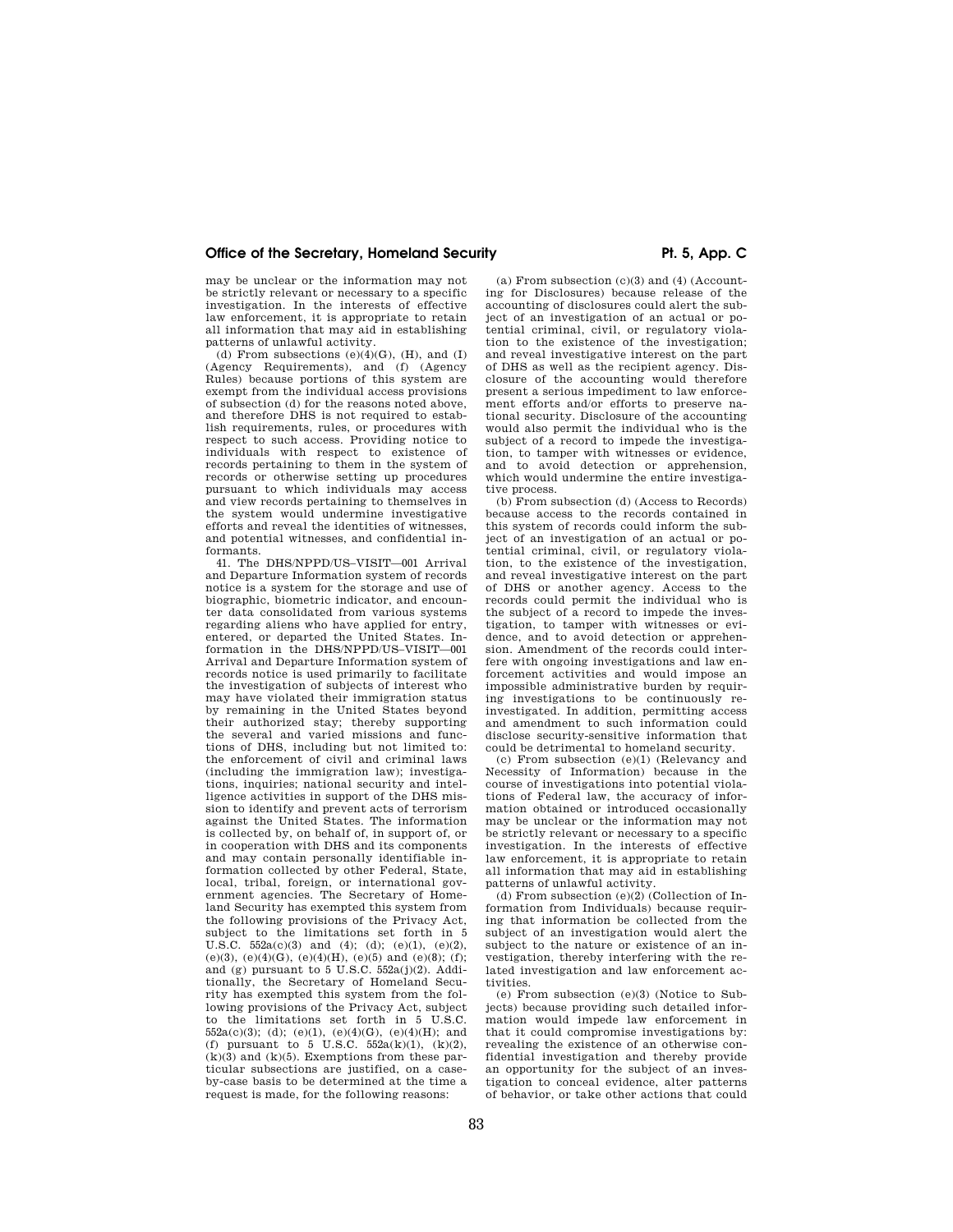thwart investigative efforts; reveal the identities of witnesses in investigations, thereby providing an opportunity for the subjects of the investigations or others to harass, intimidate, or otherwise interfere with the collection of evidence or other information from such witnesses; or reveal the identity of confidential informants, which would negatively affect the informant's usefulness in any ongoing or future investigations and discourage members of the public from cooperating as confidential informants in any future investigations.

(f) From subsections  $(e)(4)(G)$  and  $(H)$ (Agency Requirements), and (f) (Agency Requirements) because portions of this system are exempt from the individual access provisions of subsection (d) for the reasons noted above, and therefore DHS is not required to establish requirements, rules, or procedures with respect to such access. Providing notice to individuals with respect to existence of records pertaining to them in the system of records or otherwise setting up procedures pursuant to which individuals may access and view records pertaining to themselves in the system would undermine investigative efforts and reveal the identities of witnesses, and potential witnesses, and confidential informants.

(g) From subsection (e)(5) (Collection of Information) because in the collection of information for law enforcement purposes it is impossible to determine in advance what information is accurate, relevant, timely, and complete. Compliance with (e)(5) would preclude DHS agents from using their investigative training and exercise of good judgment to both conduct and report on investigations.

(h) From subsection (e)(8) (Notice on Individuals) because compliance would interfere with DHS' ability to obtain, serve, and issue subpoenas, warrants, and other law enforcement mechanisms that may be filed under seal, and could result in disclosure of investigative techniques, procedures, and evidence.

(i) From subsection (g) (Civil Remedies) to the extent that the system is exempt from other specific subsections of the Privacy Act relating to individuals' rights to access and amend their records contained in the system. Therefore DHS is not required to establish rules or procedures pursuant to which individuals may seek a civil remedy for the agency's: refusal to amend a record; refusal to comply with a request for access to records; failure to maintain accurate, relevant, timely and complete records; or failure to otherwise comply with an individual's right to access or amend records.

42. The DHS/NPPD/US–VISIT—003 Technical Reconciliation Analysis Classification system of records (TRACS) consists of stand alone database and paper files that will be used by DHS and its components. This sys-

# **Pt. 5, App. C 6 CFR Ch. I (1–1–19 Edition)**

tem of records will be used to perform a range of information management and analytic functions involving collecting, verifying, and resolving tracking of data primarily on individuals who are not United States citizens or legal permanent residents (LPRs). However, it will contain data on: (1.) U.S. citizens or LPRs who have a connection to the DHS mission (e.g., individuals who have submitted a visa application to the UK, or have made requests for a license or credential as part of a background check or security screening in connection with their hiring or retention, performance of a job function or the issuance of a license or credential for employment at  $DHS$ ;  $(2)$  U.S. citizens and LPRs who have an incidental connection to the DHS mission (e.g., individuals living at the same address as individuals who have remained in this country beyond their authorized stays); and (3.) individuals who have, over time, changed their status and became U.S. citizens or LPRs. The DHS/ NPPD/US–VISIT—003 Technical Reconciliation Analysis Classification system of records is managed and maintained by the US–VISIT Program. The data contained in the DHS/NPPD/US–VISIT—003 Technical Reconciliation Analysis Classification system of records is primarily derived from DHS/NPPD/U.S–VISIT—001 Arrival and Departure Information System (ADIS); DHS/ CBP—011 TECS; DHS/ICE—001 Student and Exchange Visitor Information System (SEVIS); DHS/ICE/CBP/USCIS—001—03 Enforcement Operational Immigration Records (ENFORCE/IDENT); DHS/ICE—011 Removable Alien Records System (RARS); DHS/ USCIS—001 Alien File (A–File) and Central Index System (CIS); DHS/USCIS—007 Benefits Information System covering Computer Linked Application Information Management System 3 (Claims 3) and Computer Linked Application Information Management System 4 (Claims 4); DHS/USCIS Refugees, Asylum & Parole System (RAPS); and from the Department of State's Consolidated Consular Database (CCD). The DHS/NPPD/ US–VISIT—003 Technical Reconciliation Analysis Classification system of records also contains data from web searches for addresses and phone numbers. This data is collected by, on behalf of, in support of, or in cooperation with DHS and its components. The Secretary of Homeland Security has exempted this system from the following provisions of the Privacy Act, subject to the limitations set forth in  $5 \text{ U.S.C. } 552a(c)(3)$  and (4); (d); (e)(1), (e)(2), (e)(3), (e)(4)(G), (e)(4)(H),  $(e)(4)(I)$ ,  $(e)(5)$  and  $(e)(8)$ ; (f); and (g) pursuant to 5 U.S.C. 552a(j)(2). Additionally, the Secretary of Homeland Security has exempted this system from the following provisions of the Privacy Act, subject to the limitations set forth in 5 U.S.C.  $552a(c)(3)$ ; (d); (e)(1), (e)(4)(G), (e)(4)(H), (e)(4)(I); and (f) pursuant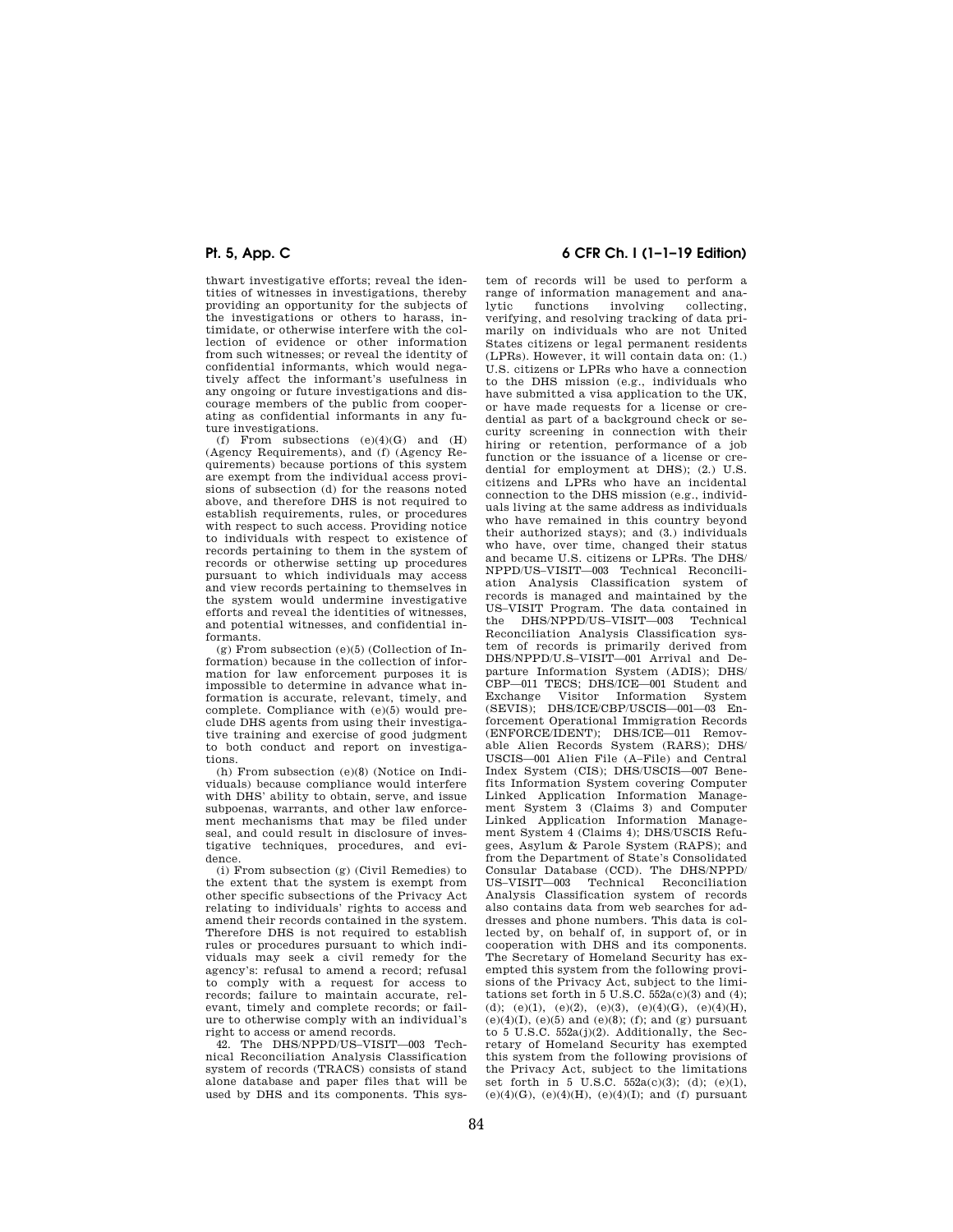to 5 U.S.C. 552a(k)(1),  $(k)(2)$ , and  $(k)(5)$ . Exemptions from these particular subsections are justified, on a case-by-case basis to be determined at the time a request is made, for the following reasons:

(a) From subsection (c)(3) and (4) (Accounting for Disclosures) because release of the accounting of disclosures could alert the subject of an investigation of an actual or potential criminal, civil, or regulatory violation to the existence of the investigation, and reveal investigative interest on the part of DHS as well as the recipient agency. Disclosure of the accounting would therefore present a serious impediment to law enforcement efforts and/or efforts to preserve national security. Disclosure of the accounting would also permit the individual who is the subject of a record to impede the investigation, to tamper with witnesses or evidence, and to avoid detection or apprehension, which would undermine the entire investigative process.

(b) From subsection (d) (Access to Records) because access to the records contained in this system of records could inform the subject of an investigation of an actual or potential criminal, civil, or regulatory violation, to the existence of the investigation, and reveal investigative interest on the part of DHS or another agency. Access to the records could permit the individual who is the subject of a record to impede the investigation, to tamper with witnesses or evidence, and to avoid detection or apprehension. Amendment of the records could interfere with ongoing investigations and law enforcement activities and would impose an impossible administrative burden by requiring investigations to be continuously reinvestigated. In addition, permitting access and amendment to such information could disclose security-sensitive information that could be detrimental to homeland security.

(c) From subsection (e)(1) (Relevancy and Necessity of Information) because in the course of investigations into potential violations of Federal law, the accuracy of information obtained or introduced occasionally may be unclear or the information may not be strictly relevant or necessary to a specific investigation. In the interests of effective law enforcement, it is appropriate to retain all information that may aid in establishing patterns of unlawful activity.

(d) From subsection  $(e)(2)$  (Collection of Information from Individuals) because requiring that information be collected from the subject of an investigation would alert the subject to the nature or existence of an investigation, thereby interfering with the related investigation and law enforcement activities.

(e) From subsection (e)(3) (Notice to Subjects) because providing such detailed information would impede law enforcement in that it could compromise investigations by:

revealing the existence of an otherwise confidential investigation and thereby provide an opportunity for the subject of an investigation to conceal evidence, alter patterns of behavior, or take other actions that could thwart investigative efforts; reveal the identity of witnesses in investigations, thereby providing an opportunity for the subjects of the investigations or others to harass, intimidate, or otherwise interfere with the collection of evidence or other information from such witnesses; or reveal the identity of confidential informants, which would negatively affect the informant's usefulness in any ongoing or future investigations and discourage members of the public from cooperating as confidential informants in any future investigations.

(f) From subsections  $(e)(4)(G)$ , and  $(e)(4)(H)$ (Agency Requirements) because portions of this system are exempt from the individual access provisions of subsection (d) which exempts providing access because it could alert a subject to the nature or existence of an investigation, and thus there could be no procedures for that particular data. Procedures do exist for access for those portions of the system that are not exempted.

(g) From subsection  $(e)(4)(I)$  (Agency Requirements) because providing such source information would impede enforcement or intelligence by compromising the nature or existence of a confidential investigation.

(h) From subsection (e)(5) (Collection of Information) because in the collection of information for law enforcement purposes it is impossible to determine in advance what information is accurate, relevant, timely, and complete. Compliance with (e)(5) would preclude DHS agents from using their investigative training and exercise of good judgment to both conduct and report on investigations.

(i) From subsection (e)(8) (Notice on Individuals) because compliance would interfere with DHS' ability to obtain, serve, and issue subpoenas, warrants, and other law enforcement mechanisms that may be filed under seal, and could result in disclosure of investigative techniques, procedures and evidence.

(j) From subsection (f) (Agency Rules) because portions of this system are exempt from the access and amendment provisions of subsection (d).

(k) From subsection (g) to the extent that the system is exempt from other specific subsections of the Privacy Act.

43. The DHS/USCG—013 Marine Information for Safety and Law Enforcement system of records consists of electronic and paper records and will be used by DHS and its components. The DHS/USCG—013 Marine Information for Safety and Law Enforcement system of records is a repository of information held by DHS in connection with its several and varied missions and functions, including,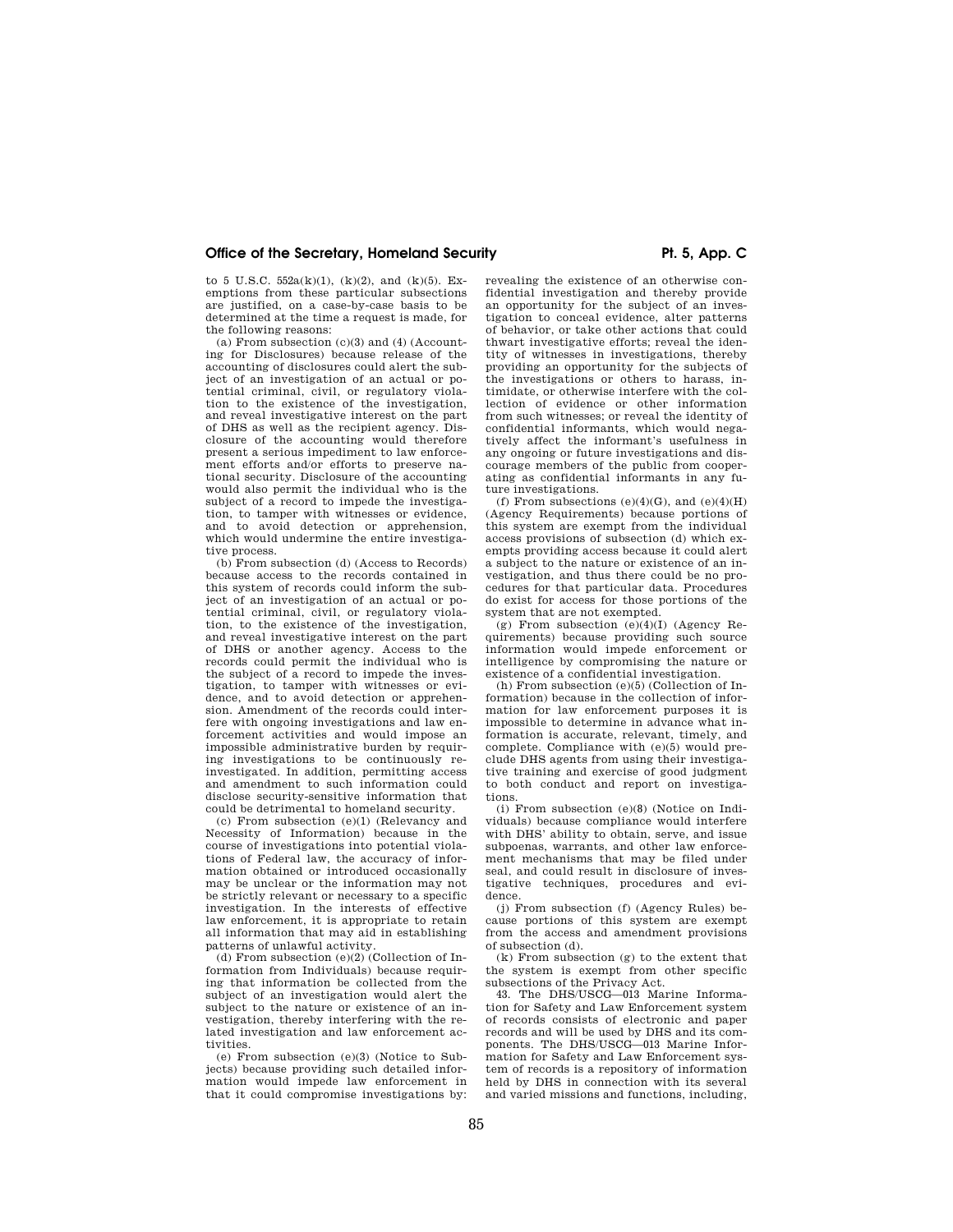but not limited to: the enforcement of civil and criminal laws; investigations, inquiries, and proceedings there under; national security and intelligence activities. The DHS/ USCG—013 Marine Information for Safety and Law Enforcement system of records contains information that is collected by, on behalf of, in support of, or in cooperation with DHS and its components and may contain personally identifiable information collected by other Federal, State, local, tribal, foreign, or international government agencies. The Secretary of Homeland Security has exempted this system from the following provisions of the Privacy Act, subject to the limitations set forth in  $5 \text{ U.S.C. } 552a(c)(3)$  and (4); (d); (e)(1), (e)(2), (e)(3), (e)(4)(G), (e)(4)(H), (e)(4)(I), (e)(5) and (e)(8); (f); and (g) pursuant to 5 U.S.C. 552a(j)(2). Additionally, the Sec-retary of Homeland Security has exempted this system from the following provisions of the Privacy Act, subject to the limitations set forth in 5 U.S.C.  $552a(c)(3)$ ; (d); (e)(1), (e)(4)(G), (e)(4)(H); (I); and (f) pursuant to 5  $U.S.C. 552a(k)(2)$ . Exemptions from these particular subsections are justified, on a caseby-case basis to be determined at the time a request is made, for the following reasons:

(a) From subsection  $(c)(3)$  and  $(4)$  (Accounting for Disclosures) because release of the accounting of disclosures could alert the subject of an investigation of an actual or potential criminal, civil, or regulatory violation to the existence of the investigation, and reveal investigative interest on the part of DHS as well as the recipient agency. Disclosure of the accounting would therefore present a serious impediment to law enforcement efforts and/or efforts to preserve national security. Disclosure of the accounting would also permit the individual who is the subject of a record to impede the investigation, to tamper with witnesses or evidence, and to avoid detection or apprehension, which would undermine the entire investigative process.

(b) From subsection (d) (Access to Records) because access to the records contained in this system of records could inform the subject of an investigation of an actual or potential criminal, civil, or regulatory violation, to the existence of the investigation, and reveal investigative interest on the part of DHS or another agency. Access to the records could permit the individual who is the subject of a record to impede the investigation, to tamper with witnesses or evidence, and to avoid detection or apprehension. Amendment of the records could interfere with ongoing investigations and law enforcement activities and would impose an impossible administrative burden by requiring investigations to be continuously reinvestigated. In addition, permitting access and amendment to such information could disclose security-sensitive information that could be detrimental to homeland security.

# **Pt. 5, App. C 6 CFR Ch. I (1–1–19 Edition)**

(c) From subsection (e)(1) (Relevancy and Necessity of Information) because in the course of investigations into potential violations of Federal law, the accuracy of information obtained or introduced occasionally may be unclear or the information may not be strictly relevant or necessary to a specific investigation. In the interests of effective law enforcement, it is appropriate to retain all information that may aid in establishing patterns of unlawful activity.

(d) From subsection (e)(2) (Collection of Information from Individuals) because requiring that information be collected from the subject of an investigation would alert the subject to the nature or existence of an investigation, thereby interfering with the related investigation and law enforcement activities.

(e) From subsection (e)(3) (Notice to Subjects) because providing such detailed information would impede law enforcement in that it could compromise investigations by: revealing the existence of an otherwise confidential investigation and thereby provide an opportunity for the subject of an investigation to conceal evidence, alter patterns of behavior, or take other actions that could thwart investigative efforts; reveal the identity of witnesses in investigations, thereby providing an opportunity for the subjects of the investigations or others to harass, intimidate, or otherwise interfere with the collection of evidence or other information from such witnesses; or reveal the identity of confidential informants, which would negatively affect the informant's usefulness in any ongoing or future investigations and discourage members of the public from cooperating as confidential informants in any future investigations.

(f) From subsections  $(e)(4)(G)$ ,  $(H)$ , and  $(I)$ (Agency Requirements), and (f) (Agency Rules) because portions of this system are exempt from the individual access provisions of subsection (d) for the reasons noted above, and therefore DHS is not required to establish requirements, rules, or procedures with respect to such access. Providing notice to individuals with respect to existence of records pertaining to them in the system of records or otherwise setting up procedures pursuant to which individuals may access and view records pertaining to themselves in the system would undermine investigative efforts and reveal the identities of witnesses, and potential witnesses, and confidential informants.

 $(g)$  From subsection  $(e)(5)$  (Collection of Information) because in the collection of information for law enforcement purposes it is impossible to determine in advance what information is accurate, relevant, timely, and complete. Compliance with (e)(5) would preclude DHS agents from using their investigative training and exercise of good judgment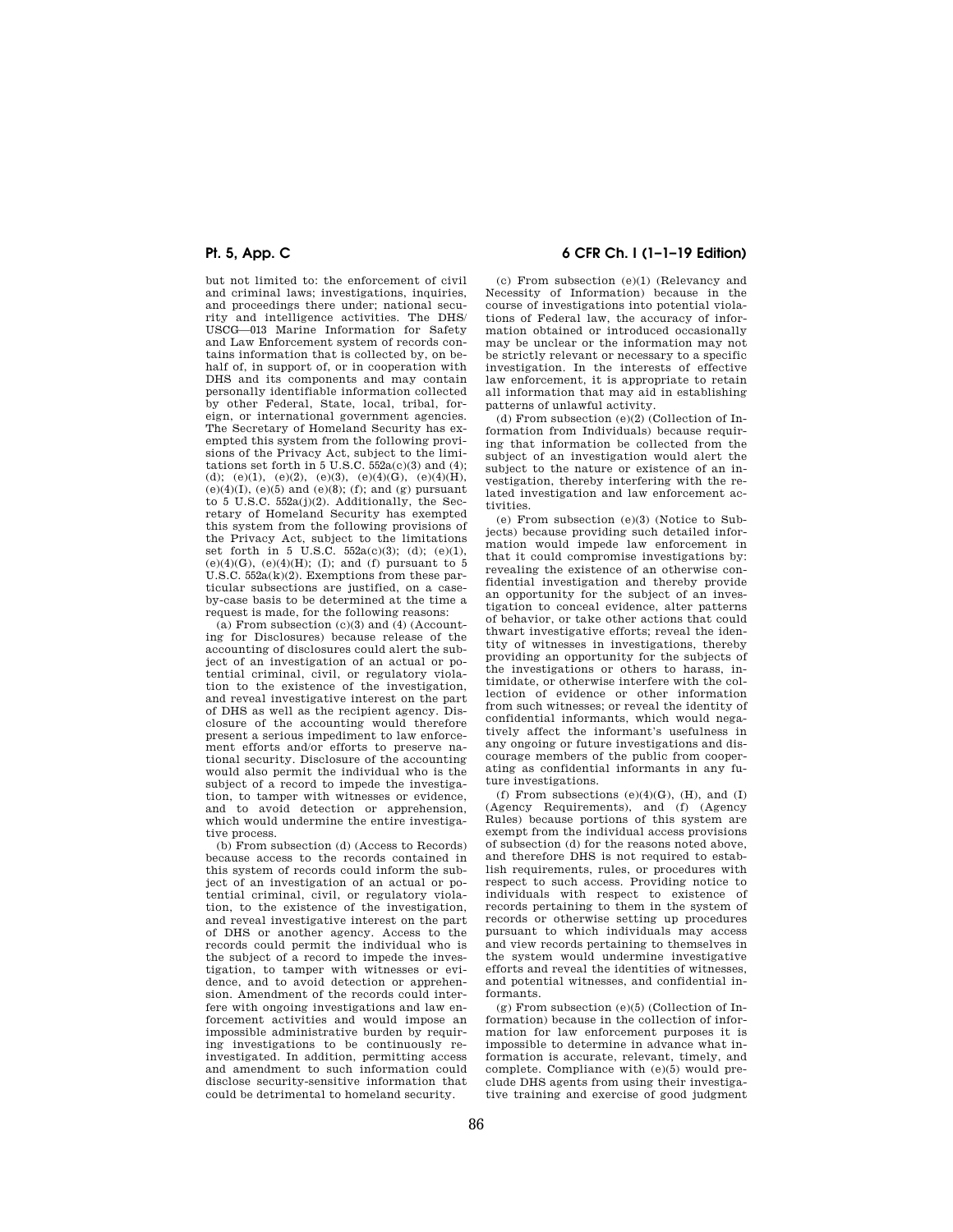### Office of the Secretary, Homeland Security **Pt. 5, App. C**

to both conduct and report on investigations.

(h) From subsection (e)(8) (Notice on Individuals) because compliance would interfere with DHS' ability to obtain, serve, and issue subpoenas, warrants, and other law enforcement mechanisms that may be filed under seal, and could result in disclosure of investigative techniques, procedures, and evidence.

(i) From subsection (g) to the extent that the system is exempt from other specific subsections of the Privacy Act relating to individuals' rights to access and amend their records contained in the system. Therefore DHS is not required to establish rules or procedures pursuant to which individuals may seek a civil remedy for the agency's: refusal to amend a record; refusal to comply with a request for access to records; failure to maintain accurate, relevant timely and complete records; or failure to otherwise comply with an individual's right to access or amend records.

44. The DHS/USCG—030 Merchant Seaman's Records system of records consists of electronic and paper records and will be used by DHS and its components. The DHS/ USCG—030 Merchant Seaman's Records system of records is a repository of information held by DHS in connection with its several and varied missions and functions, including, but not limited to: the enforcement of civil and criminal laws; investigations, inquiries, and proceedings there under. The DHS/ USCG—030 Merchant Seaman's Records system of records contains information that is collected by, on behalf of, in support of, or in cooperation with DHS and its components and may contain personally identifiable information collected by other Federal, State, local, tribal, foreign, or international government agencies. The Secretary of Homeland Security has exempted this system from the following provisions of the Privacy Act, subject to the limitations set forth in 5 U.S.C.  $552a(c)(3)$ ; (d); (e)(1), (e)(4)(G), (e)(4)(H),  $(e)(4)(I)$ ; and  $(f)$  pursuant to 5 U.S.C.  $552a(k)(2)$ . Exemptions from these particular subsections are justified, on a case-by-case basis to be determined at the time a request is made, for the following reasons:

(a) From subsection (c)(3) (Accounting for Disclosures) because release of the accounting of disclosures could alert the subject of an investigation of an actual or potential criminal, civil, or regulatory violation to the existence of the investigation, and reveal investigative interest on the part of DHS as well as the recipient agency. Disclosure of the accounting would therefore present a serious impediment to law enforcement efforts and/or efforts to preserve national security. Disclosure of the accounting would also permit the individual who is the subject of a record to impede the investigation, to tamper with witnesses or evidence, and to avoid

detection or apprehension, which would undermine the entire investigative process.

(b) From subsection (d) (Access to Records) because access to the records contained in this system of records could inform the subject of an investigation of an actual or potential criminal, civil, or regulatory violation, to the existence of the investigation, and reveal investigative interest on the part of DHS or another agency. Access to the records could permit the individual who is the subject of a record to impede the investigation, to tamper with witnesses or evidence, and to avoid detection or apprehension. Amendment of the records could interfere with ongoing investigations and law enforcement activities and would impose an impossible administrative burden by requiring investigations to be continuously reinvestigated. In addition, permitting access and amendment to such information could disclose security-sensitive information that could be detrimental to homeland security.

(c) From subsection (e)(1) (Relevancy and Necessity of Information) because in the course of investigations into potential violations of Federal law, the accuracy of information obtained or introduced occasionally may be unclear or the information may not be strictly relevant or necessary to a specific investigation. In the interests of effective law enforcement, it is appropriate to retain all information that may aid in establishing patterns of unlawful activity.

(d) From subsections  $(e)(4)(G)$ ,  $(e)(4)(H)$ , and (e)(4)(I) (Agency Requirements), and (f) (Agency Rules) because portions of this system are exempt from the individual access provisions of subsection (d) for the reasons noted above, and therefore DHS is not required to establish requirements, rules, or procedures with respect to such access. Providing notice to individuals with respect to existence of records pertaining to them in the system of records or otherwise setting up procedures pursuant to which individuals may access and view records pertaining to themselves in the system would undermine investigative efforts and reveal the identities of witnesses, and potential witnesses, and confidential informants.

45. The DHS/CBP—006 Automated Targeting system of records performs screening of both inbound and outbound cargo, travelers, and conveyances. As part of this screening function and to facilitate DHS's border enforcement mission, the DHS/CBP— 006 Automated Targeting system of records compares information received with CBP's law enforcement databases, the Federal Bureau of Investigation Terrorist Screening Center's Terrorist Screening (TSDB), information on outstanding wants or warrants, information from other government agencies regarding high-risk parties, and risk-based rules developed by analysts using law enforcement data, intelligence,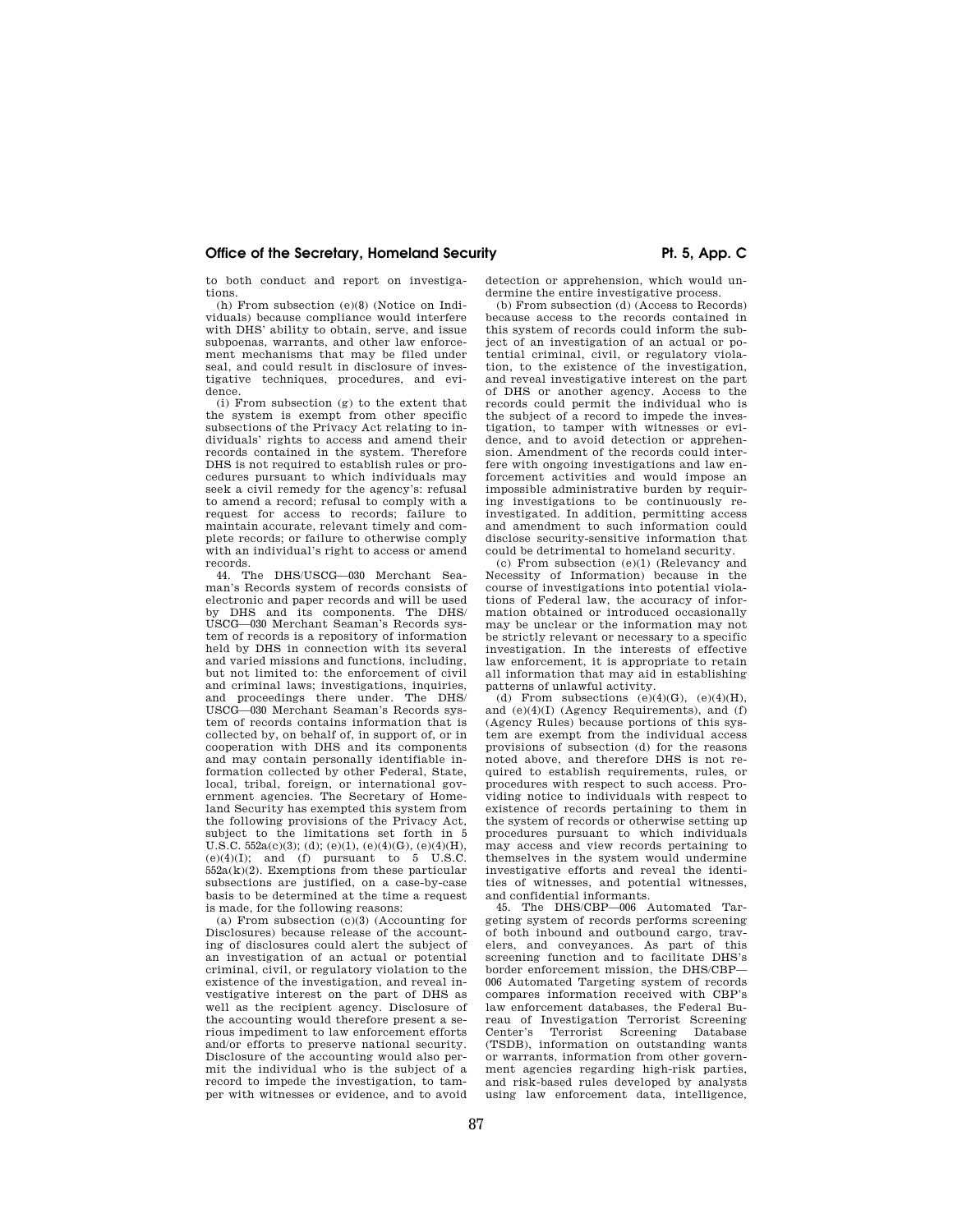and past case experience. The modules also facilitate analysis of the screening results of these comparisons. This supports the several and varied missions and functions of DHS, including but not limited to: The enforcement of civil and criminal laws (including the immigration law); investigations, inquiries; national security and intelligence activities in support of the DHS mission to identify and prevent acts of terrorism against the United States. The information is collected by, on behalf of, in support of, or in cooperation with DHS and its components and may contain personally identifiable information collected by other Federal, State, local, tribal, foreign, or international government agencies. Certain records or information in DHS/CBP—006 Automated Targeting system of records are exempt from the Privacy Act. With respect to the ATS–P module, exempt records are the targeting rule sets, risk assessment analyses, and business confidential information contained in the PNR that relates to the air and vessel carriers. No exemption shall be asserted regarding PNR data about the requester, provided by either the requester or a booking agent, brokers, or another person on the requester's behalf. This information, upon request, may be provided to the requester in the form in which it was collected from the respective carrier, but may not include certain business confidential information of the air carrier that is also contained in the record, such as use and application of frequent flier miles, internal annotations to the air fare, etc. For other DHS/CBP—006 Automated Targeting system of records modules the only information maintained in the system is the targeting rule sets, risk assessment analyses, and a pointer to the data from the source system of records. The Secretary of Homeland Security has exempted this system from the following provisions of the Privacy Act, subject to the limitations set forth in 5 U.S.C. 552a(c)(3) and (4); (d)(1), (2), (3), and (4); (e)(1), (2), (3), (4)(G) through  $(I), (e)(5),$  and  $(8), (f),$  and  $(g)$  pursuant to 5 U.S.C. 552a(j)(2). Additionally, the Secretary of Homeland Security has exempted this system from the following provisions of the Privacy Act, subject to the limitations set forth in 5 U.S.C.  $552a(c)(3)$  and  $(4)$ ;  $(d)(1)$ ,  $(2)$ ,  $(3)$ , and (4); (e)(1), (2), (3), (4)(G) through (I),  $(e)(5)$ , and  $(8)$ ; (f); and  $(g)$  pursuant to 5 U.S.C.  $552a(k)(2)$ . These exemptions also apply to the extent that information in this system of records is recompiled or is created from information contained in other systems of records. After conferring with the appropriate component or agency, DHS may waive applicable exemptions in appropriate circumstances and where it would not appear to interfere with or adversely affect the law enforcement purposes of the systems from which the information is recompiled or in which it is contained. Exemptions from these

## **Pt. 5, App. C 6 CFR Ch. I (1–1–19 Edition)**

particular subsections are justified, on a case-by-case basis to be determined at the time a request is made, for the following reasons:

(a) From subsection (c)(3) and (4) (Accounting for Disclosure) because making available to a record subject the accounting of disclosures from records concerning him or her would specifically reveal any investigative interest in the individual. Revealing this information could reasonably be expected to compromise ongoing efforts to investigate a known or suspected criminal or terrorist, or other person of interest, by notifying the record subject that he or she is under investigation. This information could also permit the record subject to take measures to impede the investigation, e.g., destroy evidence, intimidate potential witnesses, or flee the area to avoid or impede the investigation. Exemptions from these particular subsections are justified, on a case-by-case basis to be determined at the time a request is made, for the following reasons: (a) From subsection (c)(3) (Accounting for Disclosure) because making available to a record subject the accounting of disclosures from records concerning him or her would specifically reveal any investigative interest in the individual. Revealing this information could reasonably be expected to compromise ongoing efforts to investigate a known or suspected terrorist by notifying the record subject that he or she is under investigation. This information could also permit the record subject to take measures to impede the investigation, e.g., destroy evidence, intimidate potential witnesses, or flee the area to avoid or impede the investigation.

(b) From subsection (c)(4) (Accounting for Disclosure, notice of dispute) because certain records in this system are exempt from the access and amendment provisions of subsection (d), this requirement to inform any person or other agency about any correction or notation of dispute that the agency made with regard to those records, should not apply.

(c) From subsections  $(d)(1)$ ,  $(2)$ ,  $(3)$ , and  $(4)$ (Access to Records) because these provisions concern individual access to and amendment of certain records contained in this system, including law enforcement, counterterrorism, and investigatory records. Compliance with these provisions could alert the subject of an investigation to the fact and nature of the investigation, and/or the investigative interest of intelligence or law enforcement agencies; compromise sensitive information related to law enforcement, including matters bearing on national security; interfere with the overall law enforcement process by leading to the destruction of evidence, improper influencing of witnesses, fabrication of testimony, and/or flight of the subject; could identify a confidential source;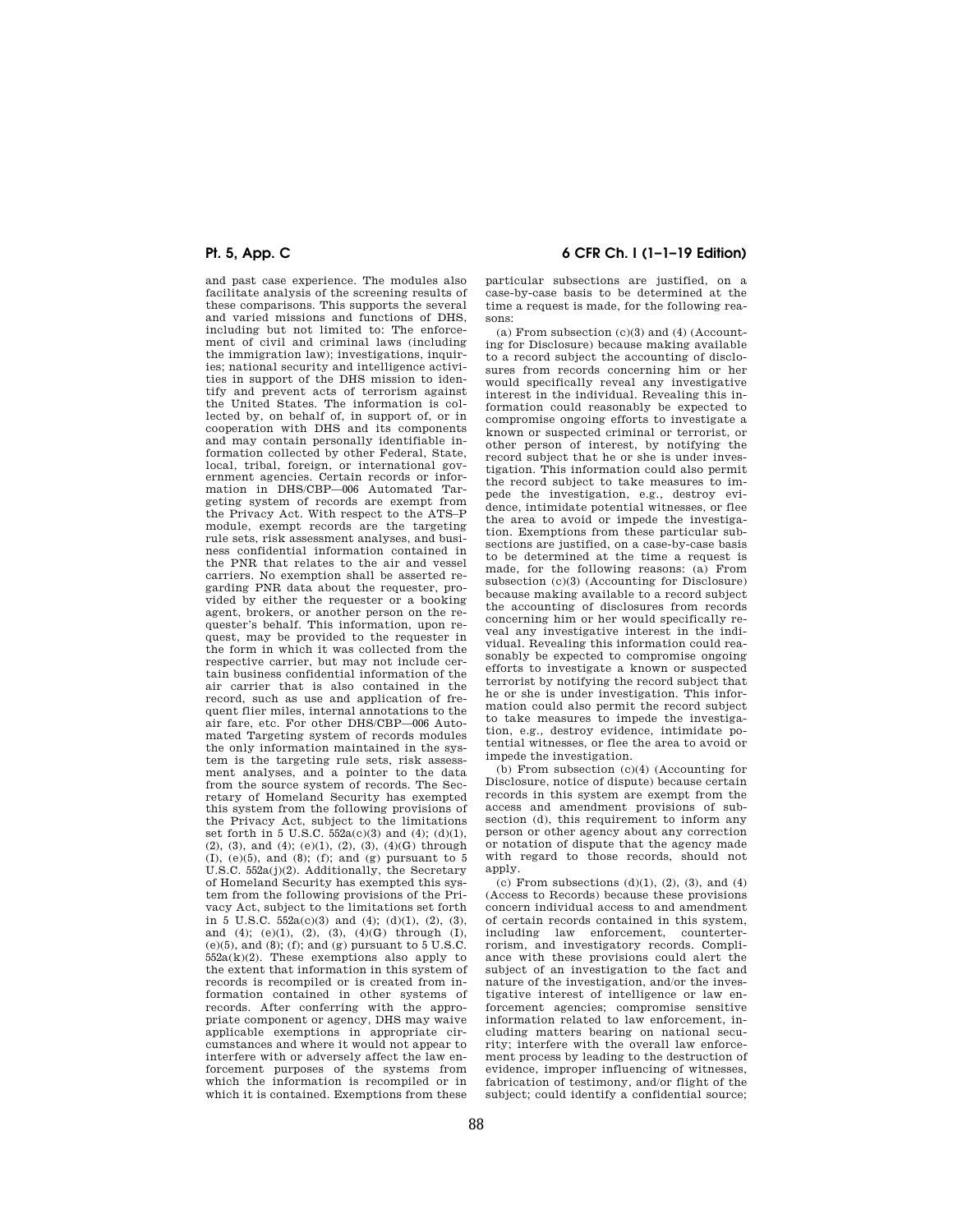reveal a sensitive investigative or intelligence technique; or constitute a potential danger to the health or safety of law enforcement personnel, confidential informants, and witnesses. Amendment of these records would interfere with ongoing counterterrorism or law enforcement investigations and analysis activities and impose an impossible administrative burden by requiring investigations, analyses, and reports to be continuously reinvestigated and revised.

(d) From subsection (e)(1) (Relevancy and Necessity of Information) because it is not always possible for DHS or other agencies to know in advance what information is relevant and necessary for it to complete screening of cargo, conveyances, and passengers. Information relating to known or suspected criminals or terrorists or other persons of interest, is not always collected in a manner that permits immediate verification or determination of relevancy to a DHS purpose. For example, during the early stages of an investigation, it may not be possible to determine the immediate relevancy of information that is collected only upon later evaluation or association with further information, obtained subsequently, may it be possible to establish particular relevance to a law enforcement program. Lastly, this exemption is required because DHS and other agencies may not always know what information about an encounter with a known or suspected criminal or terrorist or other person of interest will be relevant to law enforcement for the purpose of conducting an operational response.

(e) From subsection (e)(2) (Collection of Information from Individuals) because application of this provision could present a serious impediment to counterterrorism or other law enforcement efforts in that it would put the subject of an investigation, study or analysis on notice of that fact, thereby permitting the subject to engage in conduct designed to frustrate or impede that activity. The nature of counterterrorism, and law enforcement investigations is such that vital information about an individual frequently can be obtained only from other persons who are familiar with such individual and his/her activities. In such investigations it is not feasible to rely solely upon information furnished by the individual concerning his own activities.

(f) From subsection (e)(3) (Notice to Subjects), to the extent that this subsection is interpreted to require DHS to provide notice to an individual if DHS or another agency receives or collects information about that individual during an investigation or from a third party. Should the subsection be so interpreted, exemption from this provision is necessary to avoid impeding counterterrorism or other law enforcement efforts by putting the subject of an investigation, study or analysis on notice of that fact,

thereby permitting the subject to engage in conduct intended to frustrate or impede that activity.

(g) From subsections  $(e)(4)(G)$ ,  $(H)$  and  $(I)$ (Agency Requirements) because portions of this system are exempt from the access and amendment provisions of subsection (d).

(h) From subsection (e)(5) (Collection of Information) because many of the records in this system coming from other systems of records are derived from other domestic and foreign agency record systems and therefore it is not possible for DHS to vouch for their compliance with this provision; however, the DHS has implemented internal quality assurance procedures to ensure that data used in its screening processes is as complete, accurate, and current as possible. In addition, in the collection of information for law enforcement and counterterrorism purposes, it is impossible to determine in advance what information is accurate, relevant, timely, and complete. With the passage of time, seemingly irrelevant or untimely information may acquire new significance as further investigation brings new details to light. The restrictions imposed by (e)(5) would limit the ability of those agencies' trained investigators and intelligence analysts to exercise their judgment in conducting investigations and impede the development of intelligence necessary for effective law enforcement and counterterrorism efforts.

(i) From subsection (e)(8) (Notice on Individuals) because to require individual notice of disclosure of information due to compulsory legal process would pose an impossible administrative burden on DHS and other agencies and could alert the subjects of counterterrorism or law enforcement investigations to the fact of those investigations when not previously known.

(j) From subsection (f) (Agency Rules) because portions of this system are exempt from the access and amendment provisions of subsection (d). Access to, and amendment of, system records that are not exempt or for which exemption is waived may be obtained under procedures described in the related SORN or subpart B of this part.

(k) From subsection (g) (Civil Remedies) to the extent that the system is exempt from other specific subsections of the Privacy Act.

46. The DHS/CBP–007 Border Crossing Information System of Records consists of electronic and paper records and will be used by DHS and its Components. The DHS/CBP– 007 Border Crossing Information System of Records is a repository of information held by DHS in connection with its several and varied missions and functions including, but not limited to the enforcement of civil and criminal laws; investigations, inquiries, and proceedings thereunder; and law enforcement, border security, and intelligence activities. The DHS/CBP–007 Border Crossing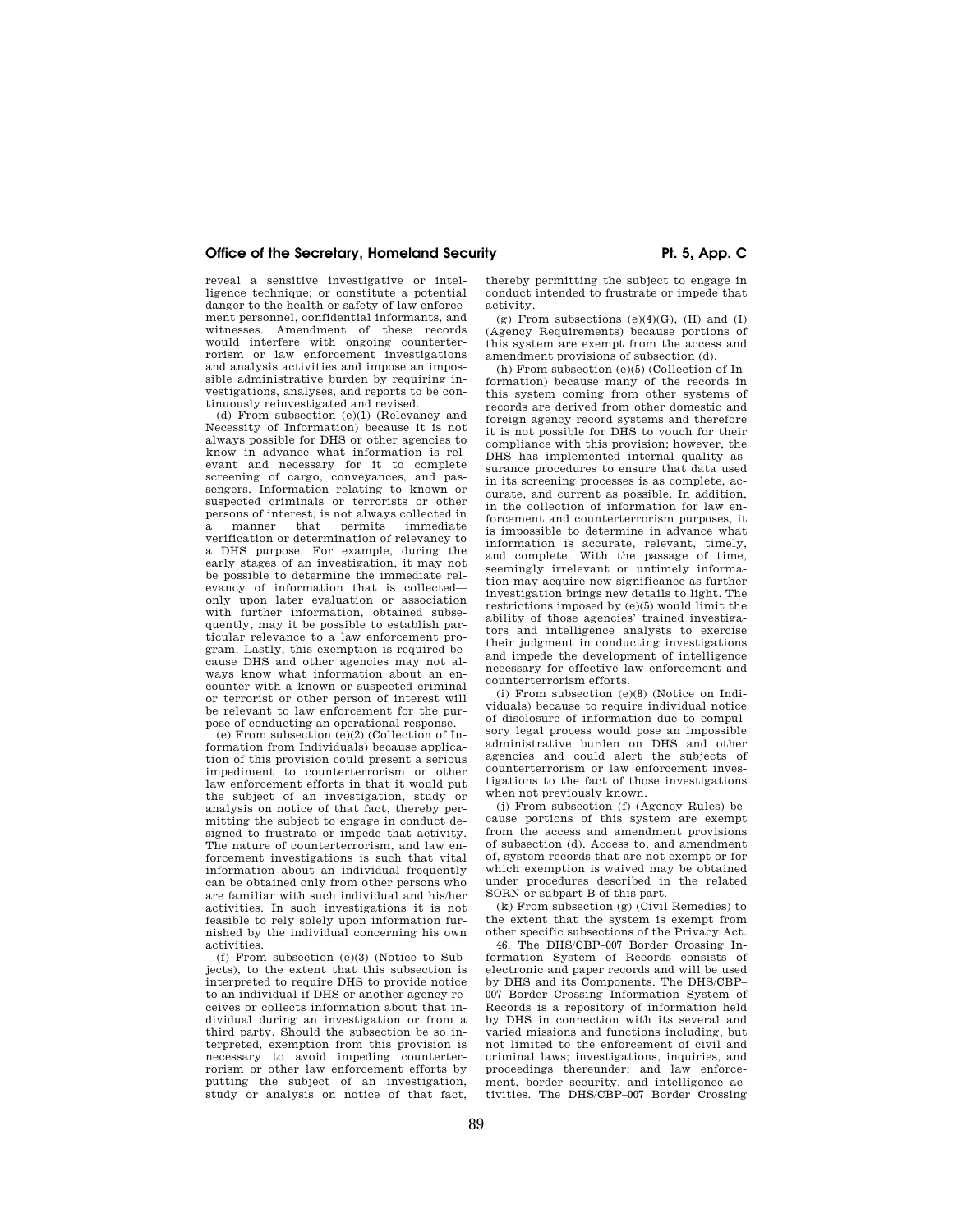Information System of Records contains information that is collected by, on behalf of, in support of, or in cooperation with DHS and its Components and may contain personally identifiable information collected by other Federal, State, local, tribal, foreign, or international government agencies. At the time of border crossing and during the process of determining admissibility, CBP collects two types of data for which it claims different exemptions.

(a) CBP will not assert any exemption to limit an individual from accessing or amending his or her record with respect to information maintained in the system that is collected from a person at the time of crossing and submitted by that person's air, sea, bus, or rail carriers. The Privacy Act requires DHS to maintain an accounting of the disclosures made pursuant to all routine uses. Pursuant to 5 U.S.C. 552a(j)(2), CBP will not disclose the fact that a law enforcement or intelligence agency has sought particular records because it may affect ongoing law enforcement activities. The Secretary of Homeland Security has exempted this system from subsections  $(c)(3)$ ,  $(e)(8)$ , and  $(g)$  of the Privacy Act of 1974, as amended, as is necessary and appropriate to protect this information. Further, DHS will claim exemption from subsection (c)(3) of the Privacy Act of 1974, as amended, pursuant to 5 U.S.C.  $552a(k)(2)$  as is necessary and appropriate to protect this information. Exemptions from these particular subsections are justified, on a case-by-case basis to be determined at the time a request is made, for the following reasons:

(i) From subsection (c)(3) (Accounting for Disclosures) because release of the accounting of disclosures could alert the subject of an investigation of an actual or potential criminal, civil, or regulatory violation to the existence of that investigation and reveal investigative interest on the part of DHS as well as the recipient agency. Disclosure of the accounting would therefore present a serious impediment to law enforcement efforts and/or efforts to preserve national security. Disclosure of the accounting would also permit the individual who is the subject of a record to impede the investigation, to tamper with witnesses or evidence, and to avoid detection or apprehension, which would undermine the entire investigative process.

(ii) From subsection (e)(8) (Notice on Individuals) because compliance would interfere with DHS's ability to obtain, serve, and issue subpoenas, warrants, and other law enforcement mechanisms that may be filed under seal and could result in disclosure of investigative techniques, procedures, and evidence.

(iii) From subsection  $(g)$  (Civil Remedies) to the extent that the system is exempt from other specific subsections of the Privacy Act.

# **Pt. 5, App. C 6 CFR Ch. I (1–1–19 Edition)**

(b) Additionally, this system contains records or information recompiled from or created from information contained in other systems of records that are exempt from certain provisions of the Privacy Act. For these records or information only, the Secretary of Homeland Security, pursuant to 5 U.S.C. 552a(j)(2), has exempted this system from the following provisions of the Privacy Act: 5 U.S.C.  $552a(c)(3)$ , (c)(4); (d)(1)–(4); (e)(1), (e)(2), (e)(3), (e)(4)(G), (e)(4)(H), (e)(4)(I), (e)(5) and  $(e)(8)$ ; (f); and (g). Additionally, the Secretary of Homeland Security, pursuant to 5 U.S.C.  $552a(k)(2)$ , has exempted this system from the following provisions of the Privacy Act, 5 U.S.C.  $552a(c)(3)$ ; (d)(1)–(4); (e)(1), (e)(4)(G), (e)(4)(H), (e)(4)(I); and (f). Exemptions from these particular subsections are justified, on a case-by-case basis to be determined at the time a request is made, for the following reasons:

(i) From subsection  $(c)(3)$  and  $(c)(4)$  (Accounting for Disclosures) because release of the accounting of disclosures could alert the subject of an investigation of an actual or potential criminal, civil, or regulatory violation to the existence of that investigation and reveal investigative interest on the part of DHS as well as the recipient agency. Disclosure of the accounting would therefore present a serious impediment to law enforcement efforts and/or efforts to preserve national security. Disclosure of the accounting would also permit the individual who is the subject of a record to impede the investigation, to tamper with witnesses or evidence, and to avoid detection or apprehension, which would undermine the entire investigative process.<br>(ii) From

subsection (d) (Access to Records) because access to the 6records contained in this system of records could inform the subject of an investigation of an actual or potential criminal, civil, or regulatory violation to the existence of that investigation and reveal investigative interest on the part of DHS or another agency. Access to the records could permit the individual who is the subject of a record to impede the investigation, and to avoid detection or apprehension. Amendment of the records could interfere with ongoing investigations and law enforcement activities and would impose an unreasonable administrative burden by requiring investigations to be continually reinvestigated. In addition, permitting access and amendment to such information could disclose security-sensitive information that could be detrimental to homeland security.

(iii) From subsection (e)(1) (Relevancy and Necessity of Information) because in the course of investigations into potential violations of federal law, the accuracy of information obtained or introduced occasionally may be unclear, or the information may not be strictly relevant or necessary to a specific investigation. In the interests of effective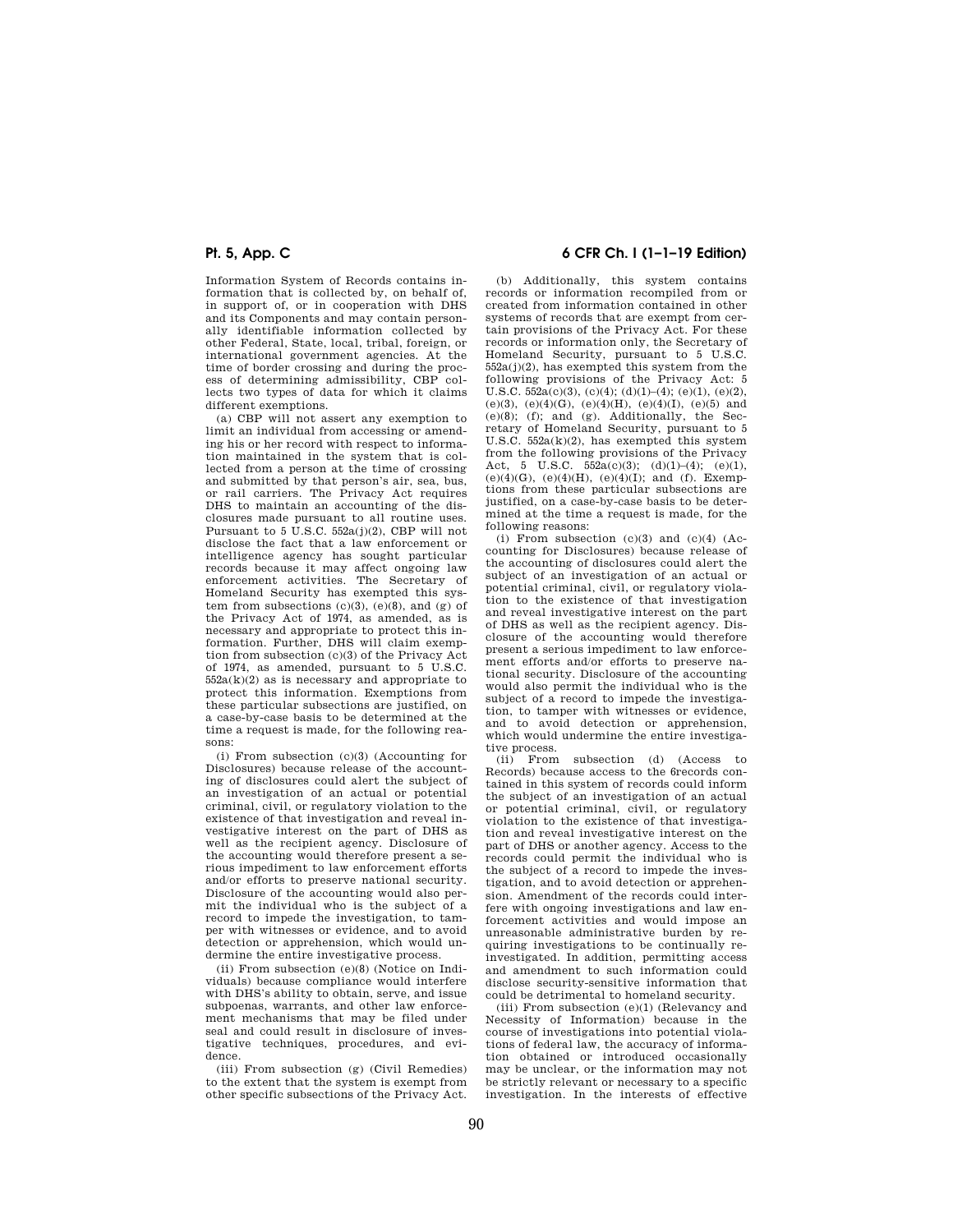law enforcement, it is appropriate to retain all information that may aid in establishing patterns of unlawful activity.

(iv) From subsection  $(e)(2)$  (Collection of Information from Individuals) because requiring that information be collected from the subject of an investigation would alert the subject to the nature or existence of the investigation, thereby interfering with that investigation and related law enforcement activities.

(v) From subsection (e)(3) (Notice to Subjects) because providing such detailed information could impede law enforcement by compromising the existence of a confidential investigation or reveal the identity of witnesses or confidential informants.

(vi) From subsections  $(e)(4)(G)$ ,  $(e)(4)(H)$ , and (e)(4)(I) (Agency Requirements) and (f) (Agency Rules), because portions of this system are exempt from the individual access provisions of subsection (d) for the reasons noted above, and therefore DHS is not required to establish requirements, rules, or procedures with respect to such access. Providing notice to individuals with respect to existence of records pertaining to them in the system of records or otherwise setting up procedures pursuant to which individuals may access and view records pertaining to themselves in the system would undermine investigative efforts and reveal the identities of witnesses, potential witnesses, and confidential informants.

(vii) From subsection (e)(5) (Collection of Information) because with the collection of information for law enforcement purposes, it is impossible to determine in advance what information is accurate, relevant, timely, and complete. Compliance with subsection (e)(5) would preclude DHS agents from using their investigative training and exercise of good judgment to both conduct and report on investigations.

(viii) From subsection (e)(8) (Notice on Individuals) because compliance would interfere with DHS's ability to obtain, serve, and issue subpoenas, warrants, and other law enforcement mechanisms that may be filed under seal and could result in disclosure of investigative techniques, procedures, and evidence.

(ix) From subsection (g) (Civil Remedies) to the extent that the system is exempt from other specific subsections of the Privacy Act.

47. The Visa Security Program Records (VSPR) system of records consists of electronic and paper records and will be used by the Department of Homeland Security (DHS) U.S. Immigration and Customs Enforcement (ICE). VSPR consists of information created in support of the Visa Security Program, the purpose of which is to identify persons who may be ineligible for a U.S. visa because of criminal history, terrorism association, or other factors and convey that information to the State Department, which decides whether to issue the visa. VSPR contains records on visa applicants for whom a visa security review is conducted. VSPR contains information that is collected by, on behalf of, in support of, or in cooperation with DHS and its components and may contain personally identifiable information collected by other Federal, State, local, Tribal, foreign, or international government agencies. Pursuant to exemption 5 U.S.C. 552a(j)(2) of the Privacy Act, portions of this system are exempt from  $5 \text{ U.S.C. } 552a(c)(3)$  and (4); (d);  $(e)(1)$ ,  $(e)(2)$ ,  $(e)(3)$ ,  $(e)(4)(G)$ , and  $(e)(4)(H)$ ,  $(e)(5)$  and  $(e)(8)$ ; (f); and (g). Pursuant to 5 U.S.C.  $552a(k)(1)$  and  $(k)(2)$ , this system is exempt from the following provisions of the Privacy Act, subject to the limitations set forth in those subsections:  $5 \text{ U.S. C. } 552a(c)(3)$ , (d), (e)(1), (e)(4)(G), (e)(4)(H), and (f). Exemptions from these particular subsections are justified, on a case-by-case basis to be determined at the time a request is made, for the following reasons:

(a) From subsection  $(c)(3)$  and  $(4)$  (Accounting for Disclosures) because release of the accounting of disclosures could alert the individual to the existence of an investigation in the form of a visa security review predicated on classified, national security, law enforcement, foreign government, or other sensitive information. Disclosure of the accounting would therefore present a serious impediment to ICE's Visa Security Program, immigration enforcement efforts and/or efforts to preserve national security. Disclosure of the accounting would also permit the individual who is the subject of a record to impede the investigation, thereby undermining the entire investigative process.

(b) From subsection (d) (Access to Records) because access to the records contained in this system of records could alert the individual to the existence of an investigation in the form of a visa security review predicated on classified, national security, law enforcement, foreign government, or other sensitive information. Revealing the existence of an otherwise confidential investigation could also provide the visa applicant an opportunity to conceal adverse information or take other actions that could thwart investigative efforts; and reveal the identity of other individuals with information pertinent to the visa security review, thereby providing an opportunity for the applicant to interfere with the collection of adverse or other relevant information from such individuals. Access to the records would therefore present a serious impediment to the enforcement of Federal immigration laws, law enforcement efforts and/or efforts to preserve national security. Amendment of the records could interfere with ICE's ongoing investigations and law enforcement activities and would impose an impossible administrative burden by requiring investigations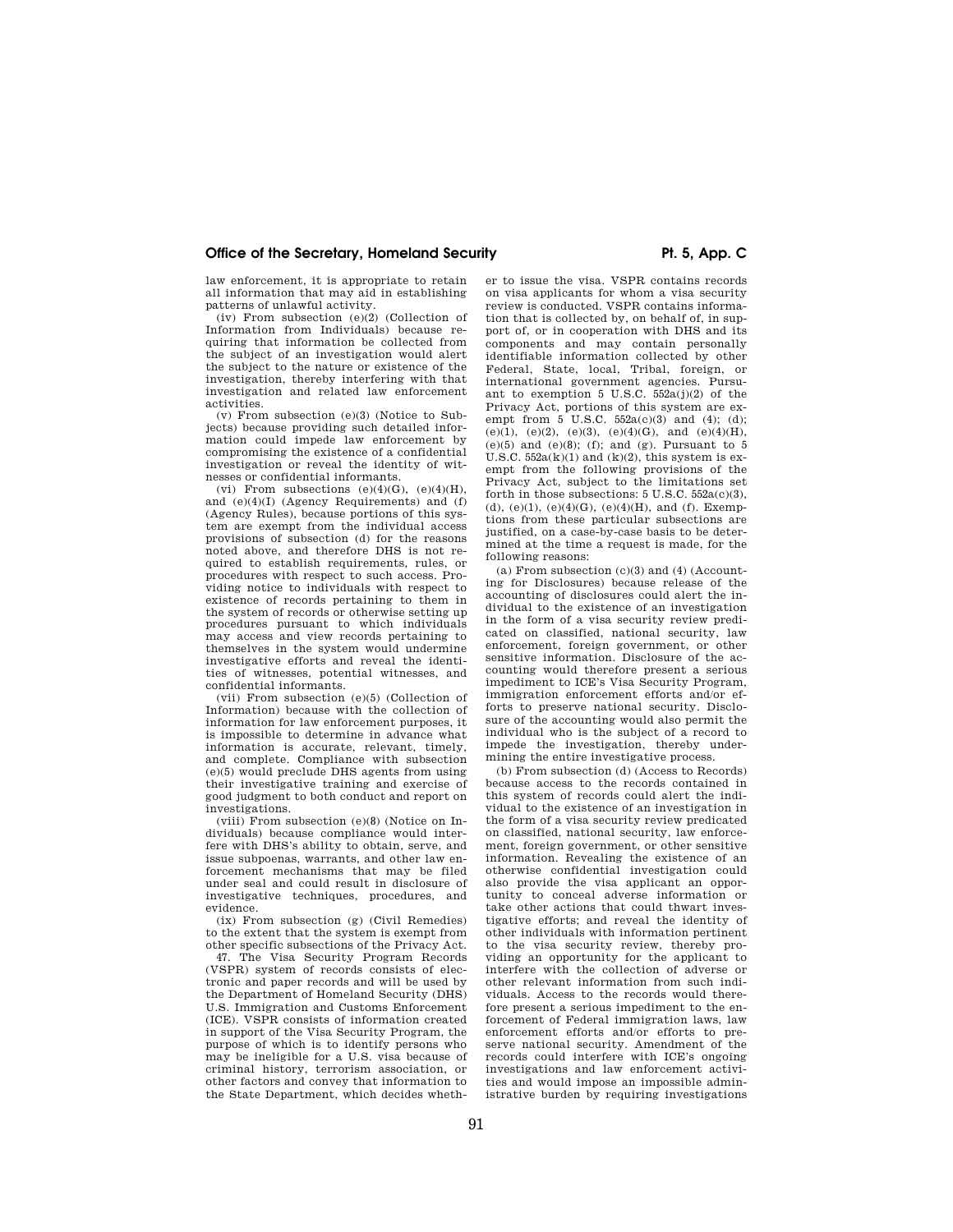to be continuously reinvestigated. In addition, permitting access and amendment to such information could disclose classified and other security-sensitive information that could be detrimental to national or homeland security.

(c) From subsection (e)(1) (Relevancy and Necessity of Information) because in the course of investigations of visa applications, the accuracy of information obtained or introduced occasionally may be unclear or the information may not be strictly relevant or necessary to a specific investigation. In the interest of effective enforcement of Federal immigration laws, it is appropriate to retain all information that may be relevant to the determination whether an individual is eligible for a U.S. visa.

(d) From subsection (e)(2) (Collection of Information From Individuals) because requiring that information be collected from the visa applicant would alert the subject to the fact of an investigation in the form of a visa security review, and to the existence of adverse information about the individual, thereby interfering with the related investigation and law enforcement activities.

(e) From subsection (e)(3) (Notice to Subjects) because providing such detailed information would impede immigration enforcement activities in that it could compromise investigations by: Revealing the existence of an otherwise confidential investigation and thereby provide an opportunity for the visa applicant to conceal adverse information, or take other actions that could thwart investigative efforts; Reveal the identity of other individuals with information pertinent to the visa security review, thereby providing an opportunity for the applicant to interfere with the collection of adverse or other relevant information from such individuals; or reveal the identity of confidential informants, which would negatively affect the informant's usefulness in any ongoing or future investigations and discourage members of the public from cooperating as confidential informants in any future investigations.

(f) From subsections  $(e)(4)(G)$  and  $(H)$ (Agency Requirements), and (f) (Agency Rules) because portions of this system are exempt from the individual access provisions of subsection (d) for the reasons noted above, and therefore DHS is not required to establish requirements, rules, or procedures with respect to such access. Providing notice to individuals with respect to existence of records pertaining to them in the system of records or otherwise setting up procedures pursuant to which individuals may access and view records pertaining to themselves in the system would undermine investigative and immigration enforcement efforts as described above.

 $(g)$  From subsection  $(e)(5)$  (Collection of Information) because in the collection of information for law enforcement purposes it is

# **Pt. 5, App. C 6 CFR Ch. I (1–1–19 Edition)**

impossible to determine in advance what information is accurate, relevant, timely, and complete. Compliance with (e)(5) would preclude DHS agents from using their investigative training and exercise of good judgment to both conduct and report on investigations.

(h) From subsection (e)(8) because to require individual notice of disclosure of information due to compulsory legal process would pose an impossible administrative burden on DHS and other agencies and could alert the subjects of counterterrorism, law enforcement, or intelligence investigations to the fact of those investigations when not previously known.

(i) From subsection (g) to the extent that the system is exempt from other specific subsections of the Privacy Act relating to individuals' rights to access and amend their records contained in the system. Therefore DHS is not required to establish rules or procedures pursuant to which individuals may seek a civil remedy for the agency's: Refusal to amend a record; refusal to comply with a request for access to records; failure to maintain accurate, relevant, timely and complete records; or failure to otherwise comply with an individual's right to access or amend records.

48. The DHS/ICE–011 Immigration and Enforcement Operational Records system of records consists of electronic and paper records and will be used by DHS and its components. The DHS/ICE–011 Immigration and Enforcement Operational Records system of records is a repository of information held by DHS in connection with its several and varied missions and functions, including, but not limited to: The enforcement of civil and criminal laws; investigations, inquiries, and proceedings there under; and national security and intelligence activities. The DHS/ ICE–011 Immigration and Enforcement Operational Records system of records contains information that is collected by, on behalf of, in support of, or in cooperation with DHS and its components and may contain personally identifiable information collected by other federal, state, local, tribal, foreign, or international government agencies. The Secretary of Homeland Security has exempted this system from the following provisions of the Privacy Act, subject to the limitations set forth in 5 U.S.C.  $552a(c)(3)$  and  $(4)$ ;  $(d)$ ; (e)(1), (e)(2), (e)(3), (e)(4)(G), (e)(4)(H), (e)(5), and (e)(8); (f); and (g) pursuant to  $5 \text{ U.S.C.}$  $552a(j)(2)$ . Additionally, the Secretary of Homeland Security has exempted this system from the following provisions of the Privacy Act, subject to the limitations set forth in 5 U.S.C.  $552a(c)(3)$ ; (d); (e)(1), (e)(4)(G),  $(e)(4)(H)$ ; and  $(f)$  pursuant to 5 U.S.C. 552a(k)(2). Exemptions from these particular subsections are justified, on a case-by-case basis to be determined at the time a request is made, for the following reasons: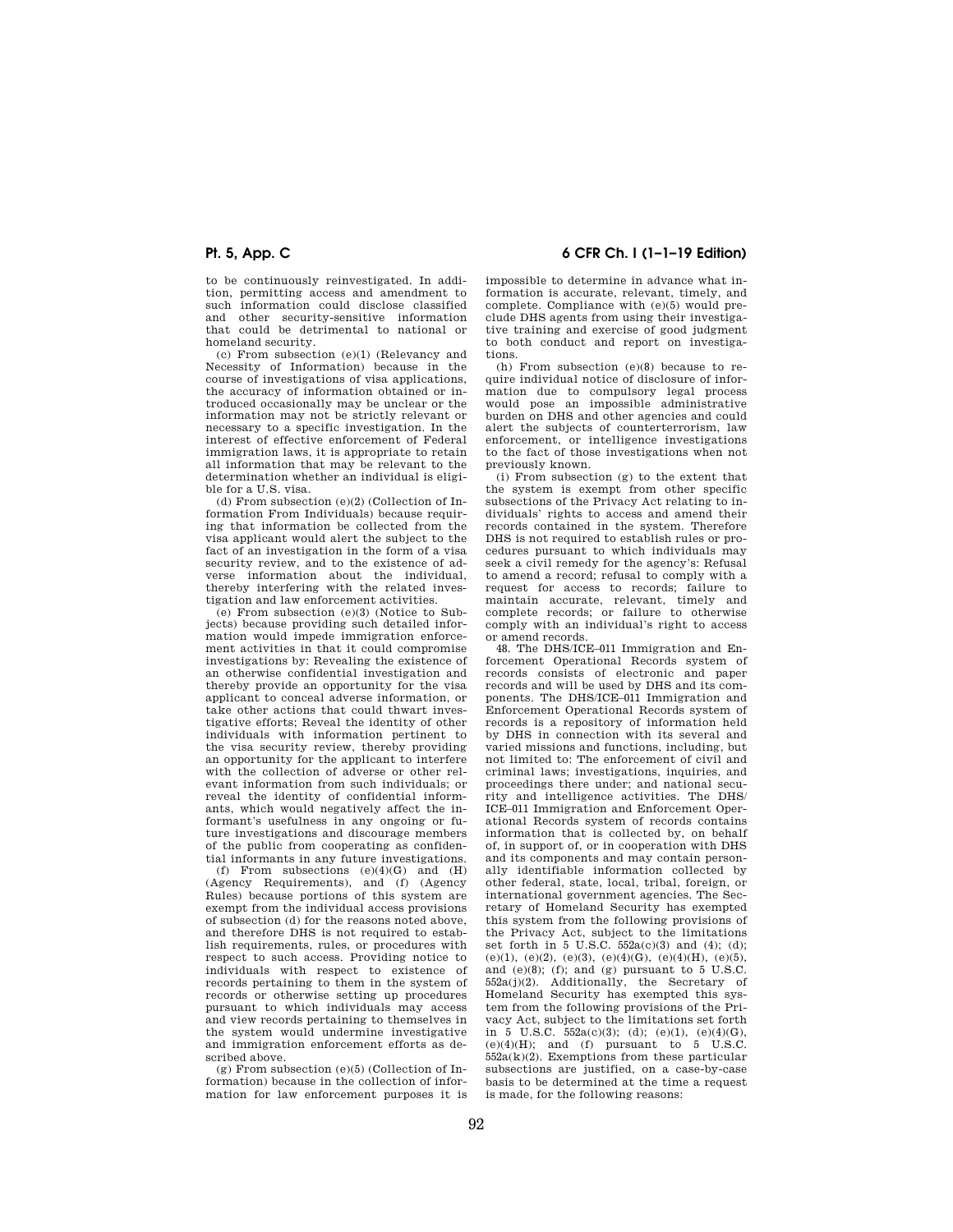(a) From subsection  $(c)(3)$  and  $(4)$  (Accounting for Disclosures) because release of the accounting of disclosures could alert the subject of an investigation of an actual or potential criminal, civil, or regulatory violation to the existence of the investigation, and reveal investigative interest on the part of DHS as well as the recipient agency. Disclosure of the accounting would therefore present a serious impediment to law enforcement efforts and/or efforts to preserve national security. Disclosure of the accounting would also permit the individual who is the subject of a record to impede the investigation, to tamper with witnesses or evidence, and to avoid detection or apprehension, which would undermine the entire investigative process.

(b) From subsection (d) (Access to Records) because access to the records contained in this system of records could inform the subject of an investigation of an actual or potential criminal, civil, or regulatory violation, to the existence of the investigation, and reveal investigative interest on the part of DHS or another agency. Access to the records could permit the individual who is the subject of a record to impede the investigation, to tamper with witnesses or evidence, and to avoid detection or apprehension. Amendment of the records could interfere with ongoing investigations and law enforcement activities and would impose an impossible administrative burden by requiring investigations to be continuously reinvestigated. In addition, permitting access and amendment to such information could disclose security-sensitive information that could be detrimental to homeland security.

(c) From subsection (e)(1) (Relevancy and Necessity of Information) because in the course of investigations into potential violations of Federal law, the accuracy of information obtained or introduced occasionally may be unclear or the information may not be strictly relevant or necessary to a specific investigation. In the interests of effective law enforcement, it is appropriate to retain all information that may aid in establishing patterns of unlawful activity.

(d) From subsection (e)(2) (Collection of Information from Individuals) because requiring that information be collected from the subject of an investigation would alert the subject to the nature or existence of an investigation, thereby interfering with the related investigation and law enforcement activities.

(e) From subsection (e)(3) (Notice to Subjects) because providing such detailed information would impede law enforcement in that it could compromise investigations by: Revealing the existence of an otherwise confidential investigation and thereby provide an opportunity for the subject of an investigation to conceal evidence, alter patterns of behavior, or take other actions that could

thwart investigative efforts; reveal the identity of witnesses in investigations, thereby providing an opportunity for the subjects of the investigations or others to harass, intimidate, or otherwise interfere with the collection of evidence or other information from such witnesses; or reveal the identity of confidential informants, which would negatively affect the informant's usefulness in any ongoing or future investigations and discourage members of the public from cooperating as confidential informants in any future investigations.

(f) From subsections  $(e)(4)(G)$  and  $(H)$ (Agency Requirements), and (f) (Agency Rules) because portions of this system are exempt from the individual access provisions of subsection (d) for the reasons noted above, and therefore DHS is not required to establish requirements, rules, or procedures with respect to such access. Providing notice to individuals with respect to existence of records pertaining to them in the system of records or otherwise setting up procedures pursuant to which individuals may access and view records pertaining to themselves in the system would undermine investigative efforts and reveal the identities of witnesses, and potential witnesses, and confidential informants.

(g) From subsection (e)(5) (Collection of Information) because in the collection of information for law enforcement purposes it is impossible to determine in advance what information is accurate, relevant, timely, and complete. Compliance with (e)(5) would preclude DHS agents from using their investigative training and exercise of good judgment to both conduct and report on investigations.

(h) From subsection (e)(8) (Notice on Individuals) because compliance would interfere with DHS' ability to obtain, serve, and issue subpoenas, warrants, and other law enforcement mechanisms that may be filed under seal, and could result in disclosure of investigative techniques, procedures, and evidence.

(i) From subsection (g) to the extent that the system is exempt from other specific subsections of the Privacy Act relating to individuals' rights to access and amend their records contained in the system. Therefore DHS is not required to establish rules or procedures pursuant to which individuals may seek a civil remedy for the agency's: Refusal to amend a record; refusal to comply with a request for access to records; failure to maintain accurate, relevant timely and complete records; or failure to otherwise comply with an individual's right to access or amend records.<br>49. The

49. The DHS/USCIS—009 Compliance Tracking and Management System of Records consists of electronic and paper files that will be used by DHS and its components. This system of records will be used to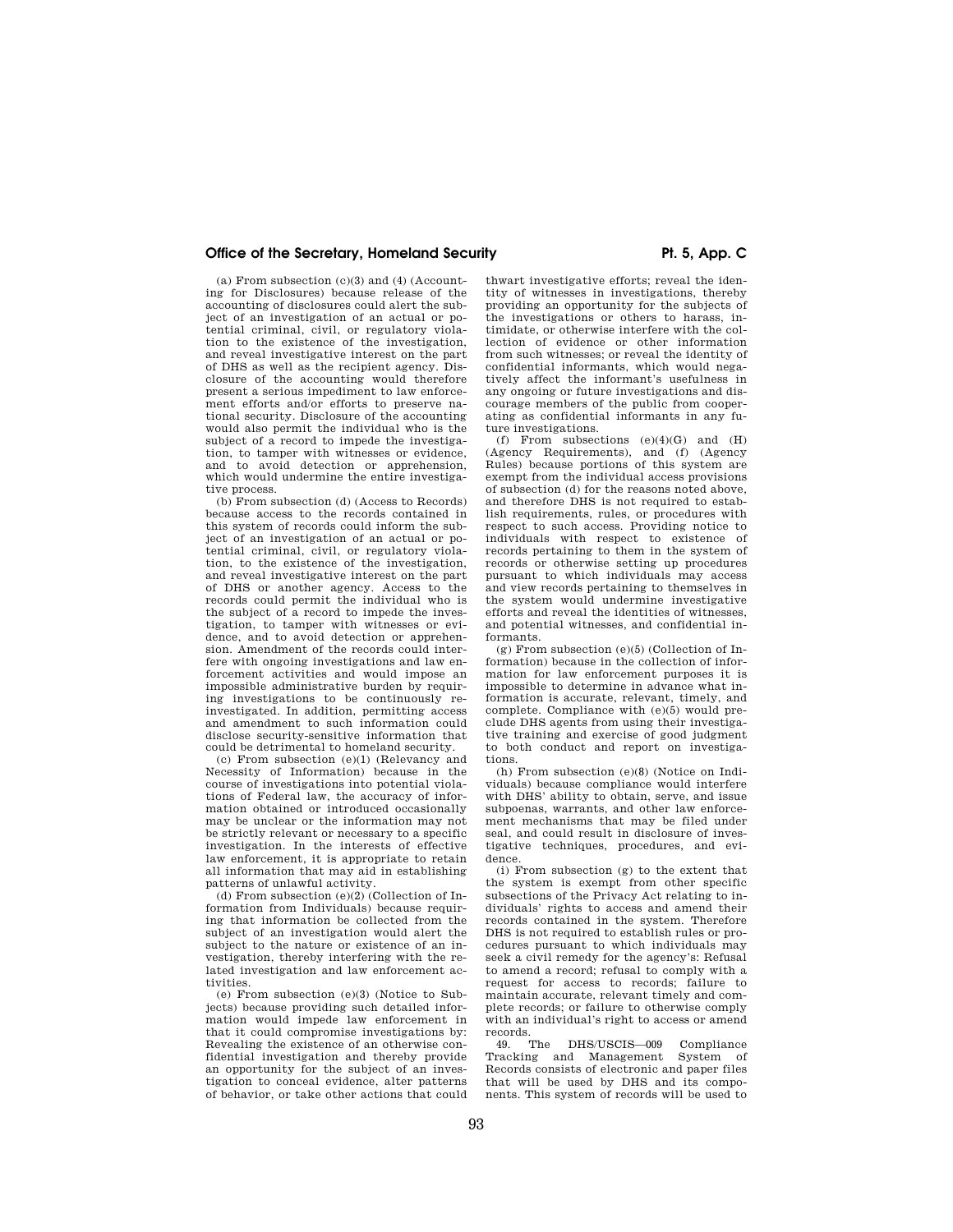perform a range of information management and analytic functions involving minimizing misuse, abuse, discrimination, breach of privacy, and fraudulent use of SAVE and E-Verify. The Secretary of Homeland Security has exempted this system from the following provisions of the Privacy Act, subject to the limitation set forth in 5 U.S.C. 552a(c)(3), (d),  $(e)(1)$ ,  $(e)(4)(G)$ ,  $(e)(4)(H)$ ,  $(e)(4)(T)$ , and (f) pursuant to 5 U.S.C.  $552a(k)(2)$ . Exemptions from these particular subsections are justified, on a case-by-case basis to be determined at the time a request is made, for the following reasons:

(a) From subsection  $(c)(3)$  (Accounting for Disclosures) because release of the accounting of disclosures could alert the subject of an investigation of an actual or potential criminal, civil, or regulatory violation to the existence of the investigation, and reveal investigative interest on the part of DHS as well as the recipient agency. Disclosure of the accounting would therefore present a serious impediment to law enforcement efforts and/or efforts to preserve national security. Disclosure of the accounting would also permit the individual who is the subject of a record to impede the investigation, to tamper with witnesses or evidence, and to avoid detection or apprehension, which would undermine the entire investigative process.

(b) From subsection (d) (Access to Records) because access to the records contained in this system of records could inform the subject of an investigation of an actual or potential criminal, civil, or regulatory violation, to the existence of the investigation, and reveal investigative interest on the part of DHS or another agency. Access to the records could permit the individual who is the subject of a record to impede the investigation, to tamper with witnesses or evidence, and to avoid detection or apprehension. Amendment of the records could interfere with ongoing investigations and law enforcement activities and would impose an impossible administrative burden by requiring investigations to be continuously reinvestigated. In addition, permitting access and amendment to such information could disclose security-sensitive information that could be detrimental to homeland security.

(c) From subsection (e)(1) (Relevancy and Necessity of Information) because in the course of investigations into potential violations of Federal law, the accuracy of information obtained or introduced occasionally may be unclear or the information may not be strictly relevant or necessary to a specific investigation. In the interest of effective law enforcement, it is appropriate to retain all information that may aid in establishing patterns of unlawful activity.

(d) From subsections  $(e)(4)(G)$ ,  $(H)$ , and  $(I)$ (Agency Requirements), and (f) (Agency Rules) because portions of this system are exempt from the individual access provisions

# **Pt. 5, App. C 6 CFR Ch. I (1–1–19 Edition)**

of subsection (d) for the reasons noted above, and therefore DHS is not required to establish requirements, rules, or procedures with respect to such access. Providing notice to individuals with respect to existence of records pertaining to them in the system of records or otherwise setting up procedures pursuant to which individuals may access and view records pertaining to themselves in the system would undermine investigative efforts and reveal the identities of witnesses, and potential witnesses, and confidential informants.

50. The Immigration and Customs Enforcement (ICE)—006 Intelligence Records System (IIRS) consists of electronic and paper records and will be used by the Department of Homeland Security (DHS). IIRS is a repository of information held by DHS in connection with its several and varied missions and functions, including, but not limited to: the enforcement of civil and criminal laws; investigations, inquiries, and proceedings thereunder; and national security and intelligence activities. IIRS contains information that is collected by other federal and foreign government agencies and may contain personally identifiable information. Pursuant to exemption 5 U.S.C.  $552a(j)(2)$  of the Privacy Act, portions of this system are exempt from 5 U.S.C.  $552a(c)(3)$  and  $(4)$ ;  $(d)$ ;  $(e)(1)$ , (e)(2), (e)(3), (e)(4)(G), (e)(4)(H), (e)(5) and  $(e)(8)$ ; (f), and (g). Pursuant to  $5$  U.S.C.  $552a(k)(2)$ , this system is exempt from the following provisions of the Privacy Act, subject to the limitations set forth in those subsections:  $5 \text{ U.S.C. } 552a(c)(3), (d), (e)(1),$  $(e)(4)(G)$ ,  $(e)(4)(H)$ , and  $(f)$ . Exemptions from these particular subsections are justified, on a case-by-case basis to be determined at the time a request is made, for the following reasons:

(a) From subsection (c)(3) and (4) (Accounting for Disclosures) because release of the accounting of disclosures could alert the subject of an investigation of an actual or potential criminal, civil, or regulatory violation to the existence of the investigation, and reveal investigative interest on the part of DHS as well as the recipient agency. Disclosure of the accounting would therefore present a serious impediment to law enforcement efforts and/or efforts to preserve national security. Disclosure of the accounting would also permit the individual who is the subject of a record to impede the investigation, to tamper with witnesses or evidence, and to avoid detection or apprehension, which would undermine the entire investigative process.

(b) From subsection (d) (Access to Records) because access to the records contained in this system of records could inform the subject of an investigation of an actual or potential criminal, civil, or regulatory violation, to the existence of the investigation, and reveal investigative interest on the part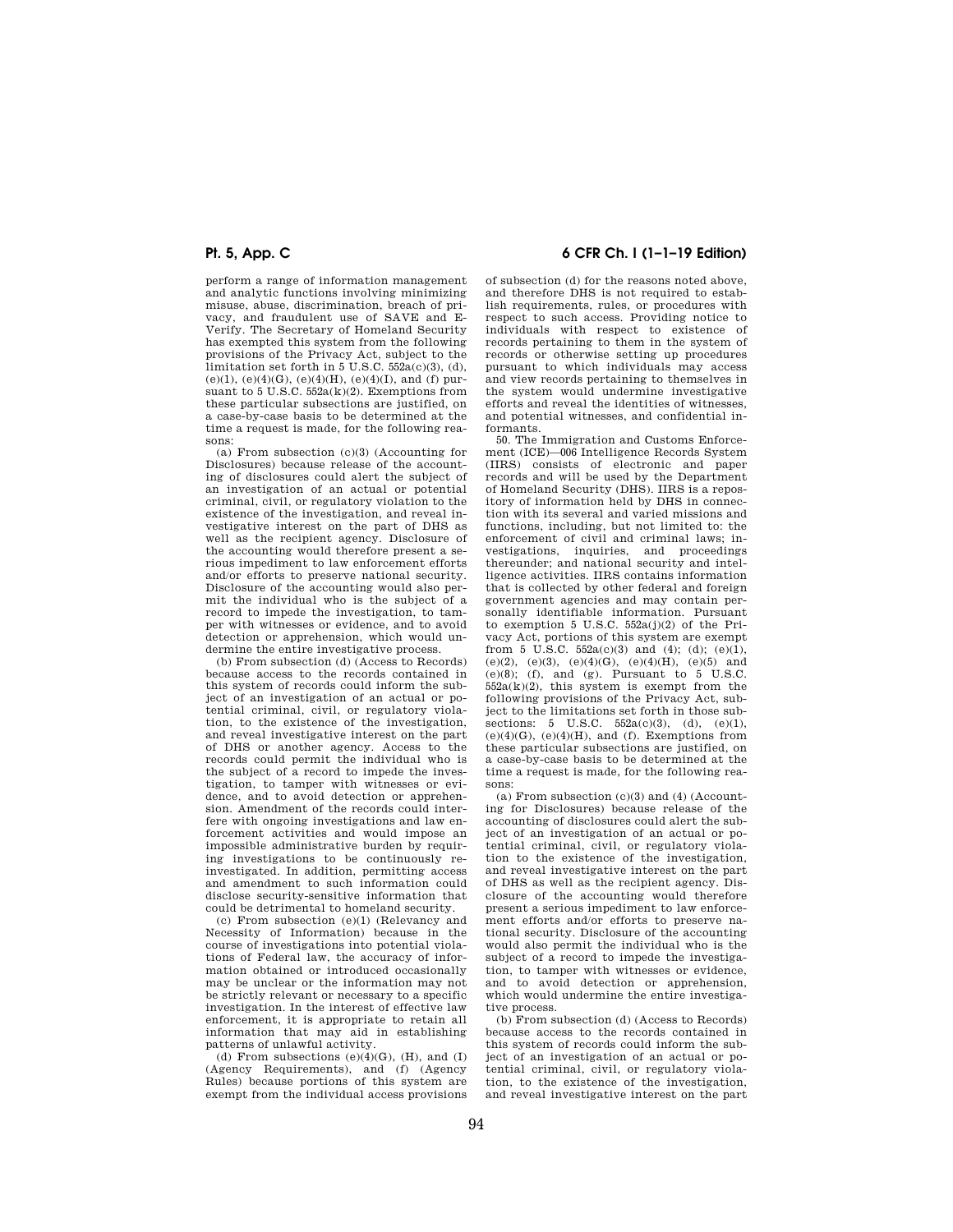of DHS or another agency. Access to the records could permit the individual who is the subject of a record to impede the investigation, to tamper with witnesses or evidence, and to avoid detection or apprehension. Amendment of the records could interfere with ongoing investigations and law enforcement activities and would impose an impossible administrative burden by requiring investigations to be continuously reinvestigated. In addition, permitting access and amendment to such information could disclose security-sensitive information that could be detrimental to homeland security.

(c) From subsection (e)(1) (Relevancy and Necessity of Information) because in the course of investigations into potential violations of Federal law, the accuracy of information obtained or introduced occasionally may be unclear or the information may not be strictly relevant or necessary to a specific investigation. In the interests of effective law enforcement, it is appropriate to retain all information that may aid in establishing patterns of unlawful activity.

(d) From subsection (e)(2) (Collection of Information from Individuals) because requiring that information be collected from the subject of an investigation would alert the subject to the nature or existence of an investigation, thereby interfering with the related investigation and law enforcement activities.

(e) From subsection (e)(3) (Notice to Subjects) because providing such detailed information would impede law enforcement in that it could compromise investigations by: revealing the existence of an otherwise confidential investigation and thereby provide an opportunity for the subject of an investigation to conceal evidence, alter patterns of behavior, or take other actions that could thwart investigative efforts; reveal the identity of witnesses in investigations, thereby providing an opportunity for the subjects of the investigations or others to harass, intimidate, or otherwise interfere with the collection of evidence or other information from such witnesses; or reveal the identity of confidential informants, which would negatively affect the informant's usefulness in any ongoing or future investigations and discourage members of the public from cooperating as confidential informants in any future investigations.

(f) From subsections  $(e)(4)(G)$  and  $(H)$ (Agency Requirements), and (f) (Agency Rules) because portions of this system are exempt from the individual access provisions of subsection (d) for the reasons noted above, and therefore DHS is not required to establish requirements, rules, or procedures with respect to such access. Providing notice to individuals with respect to existence of records pertaining to them in the system of records or otherwise setting up procedures pursuant to which individuals may access and view records pertaining to themselves in the system would undermine investigative efforts and reveal the identities of witnesses, and potential witnesses, and confidential informants.

(g) From subsection (e)(5) (Collection of Information) because in the collection of information for law enforcement purposes it is impossible to determine in advance what information is accurate, relevant, timely, and complete. Compliance with (e)(5) would preclude DHS agents from using their investigative training and exercise of good judgment to both conduct and report on investigations.

(h) From subsection (e)(8) (Notice on Individuals) because compliance would interfere with DHS' ability to obtain, serve, and issue subpoenas, warrants, and other law enforcement mechanisms that may be filed under seal, and could result in disclosure of investigative techniques, procedures, and evidence.

(i) From subsection (g) to the extent that the system is exempt from other specific subsections of the Privacy Act relating to individuals' rights to access and amend their records contained in the system. Therefore DHS is not required to establish rules or procedures pursuant to which individuals may seek a civil remedy for the agency's: refusal to amend a record; refusal to comply with a request for access to records; failure to maintain accurate, relevant timely and complete records; or failure to otherwise comply with an individual's right to access or amend records.

51. The DHS/ALL—027 The History of the Department of Homeland Security System of Records consists of electronic and paper records and will be used by DHS and its components. The DHS/ALL—027 The History of the Department of Homeland Security System of Records is a repository of information held by DHS in connection with its several and varied missions and functions, including, but not limited to the enforcement of civil and criminal laws; investigations, inquiries, and proceedings thereunder; national security and intelligence activities; and protection of the President of the United States or other individuals pursuant to section 3056 and 3056A of Title 18. The DHS/ALL—027 The History of the Department of Homeland Security System of Records contain information that is collected by, on behalf of, in support of, or in cooperation with DHS and its components and may contain personally identifiable information collected by other federal, state, local, tribal, foreign, or international government agencies. The Secretary of Homeland Security has exempted this system from the following provisions of the Privacy Act, subject to limitations set forth in 5 U.S.C.  $552a(c)(3)$  and (4); (d); (e)(1), (e)(2), (e)(3), (e)(4)(G), (e)(4)(H), (e)(4)(I),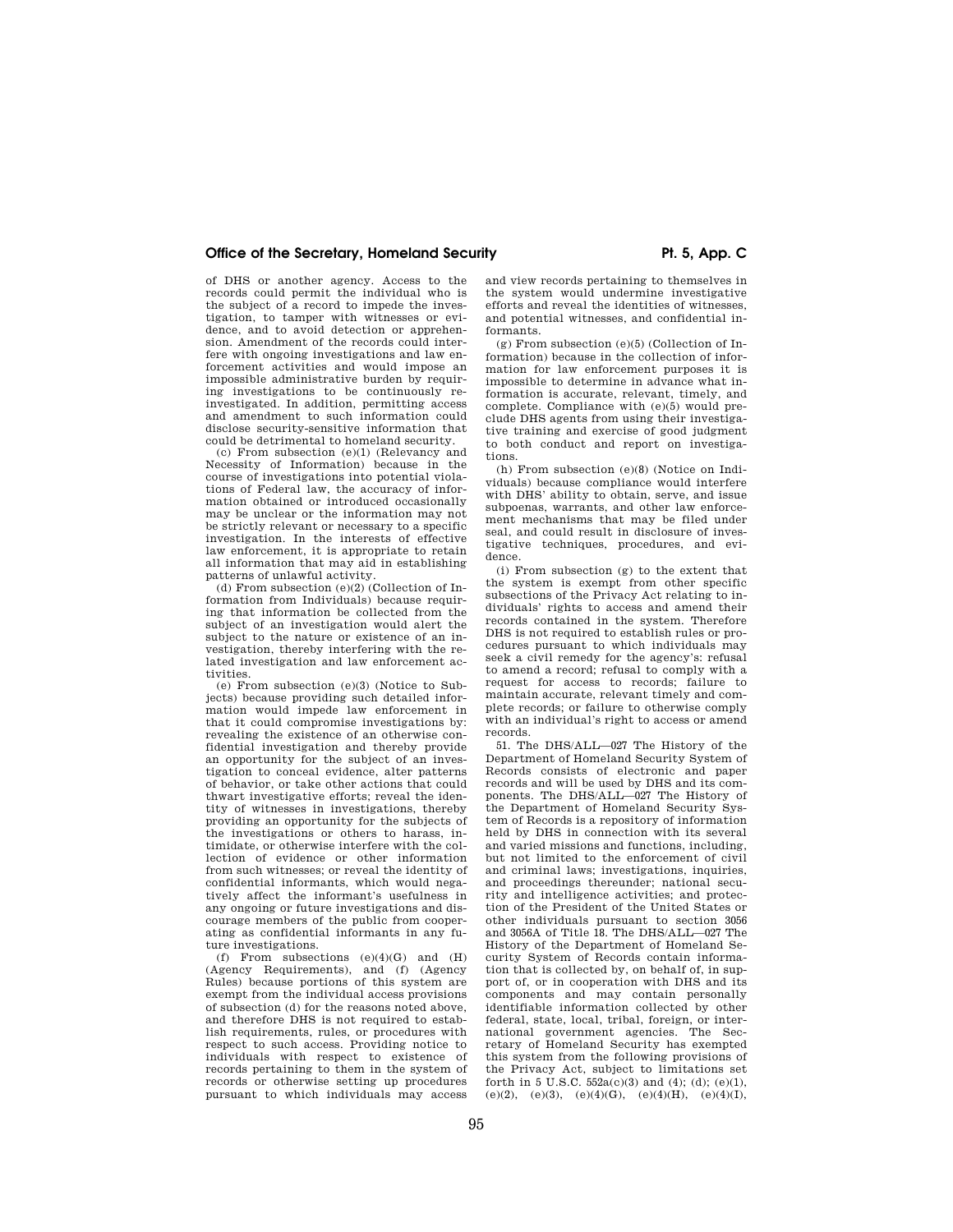(e)(5), (e)(8), (e)(12); (f); (g)(1); and (h) pursuant to 5 U.S.C. 552a(j)(2). Additionally, the Secretary of Homeland Security has exempted this system from the following provisions of the Privacy Act, subject to limitations set forth in 5 U.S.C.  $552a(c)(3)$ ; (d); (e)(1),  $(e)(4)(G)$ ,  $(e)(4)(H)$ ,  $(e)(4)(I)$ ; and (f) pursuant to 5 U.S.C. 552a(k)(1), (k)(2), (k)(3), and (k)(5). Exemptions from these particular sub-sections are justified, on a case-by-case basis to be determined at the time a request is made, for the following reasons:

(a) From subsection  $(c)(3)$  and  $(4)$  (Accounting for Disclosures) because release of the accounting of disclosures could alert the subject of an investigation of an actual or potential criminal, civil, or regulatory violation to the existence of that investigation and reveal investigative interest on the part of DHS as well as the recipient agency. Disclosure of the accounting would therefore present a serious impediment to law enforcement efforts and/or efforts to preserve national security. Disclosure of the accounting would also permit the individual who is the subject of a record to impede the investigation, to tamper with witnesses or evidence, and to avoid detection or apprehension, which would undermine the entire investigative process.

(b) From subsection (d) (Access to Records) because access to the records contained in this system of records could inform the subject of an investigation of an actual or potential criminal, civil, or regulatory violation to the existence of that investigation and reveal investigative interest on the part of DHS or another agency. Access to the records could permit the individual who is the subject of a record to impede the investigation, to tamper with witnesses or evidence, and to avoid detection or apprehension. Amendment of the records could interfere with ongoing investigations and law enforcement activities and would impose an unreasonable administrative burden by requiring investigations to be continually reinvestigated. In addition, permitting access and amendment to such information could disclose security-sensitive information that could be detrimental to homeland security.

(c) From subsection (e)(1) (Relevancy and Necessity of Information) because in the course of investigations into potential violations of federal law, the accuracy of information obtained or introduced occasionally may be unclear, or the information may not be strictly relevant or necessary to a specific investigation. In the interests of effective law enforcement, it is appropriate to retain all information that may aid in establishing patterns of unlawful activity.

(d) From subsection  $(e)(2)$  (Collection of Information from Individuals) because requiring that information be collected from the subject of an investigation would alert the subject to the nature or existence of the in-

**Pt. 5, App. C 6 CFR Ch. I (1–1–19 Edition)** 

vestigation, thereby interfering with that investigation and related law enforcement activities.

(e) From subsection (e)(3) (Notice to Subjects) because providing such detailed information could impede law enforcement by compromising the existence of a confidential investigation or reveal the identity of witnesses or confidential informants.

(f) From subsections  $(e)(4)(G)$ ,  $(e)(4)(H)$ , and (e)(4)(I) (Agency Requirements) and (f) (Agency Rules), because portions of this system are exempt from the individual access provisions of subsection (d) for the reasons noted above, and therefore DHS is not required to establish requirements, rules, or procedures with respect to such access. Providing notice to individuals with respect to existence of records pertaining to them in the system of records or otherwise setting up procedures pursuant to which individuals may access and view records pertaining to themselves in the system would undermine investigative efforts and reveal the identities of witnesses, and potential witnesses, and confidential informants.

(g) From subsection (e)(5) (Collection of Information) because with the collection of information for law enforcement purposes, it is impossible to determine in advance what information is accurate, relevant, timely, and complete. Compliance with subsection (e)(5) would preclude DHS agents from using their investigative training and exercise of good judgment to both conduct and report on investigations.

(h) From subsection (e)(8) (Notice on Individuals) because compliance would interfere with DHS's ability to obtain, serve, and issue subpoenas, warrants, and other law enforcement mechanisms that may be filed under seal and could result in disclosure of investigative techniques, procedures, and evidence.

(i) From subsection (e)(12) (Computer Matching) if the agency is a recipient agency or a source agency in a matching program with a non-Federal agency, with respect to any establishment or revision of a matching program, at least 30 days prior to conducting such program, publish in the FEDERAL REG-ISTER notice of such establishment or revision.

(i) From subsection  $(g)(1)$  (Civil Remedies) to the extent that the system is exempt from other specific subsections of the Privacy Act.

(k) From subsection (h) (Legal Guardians) the parent of any minor, or the legal guardian of any individual who has been declared to be incompetent due to physical or mental incapacity or age by a court of competent jurisdiction, may act on behalf of the individual.

52. The DHS/ALL—031 ISE SAR Initiative System of Records consists of electronic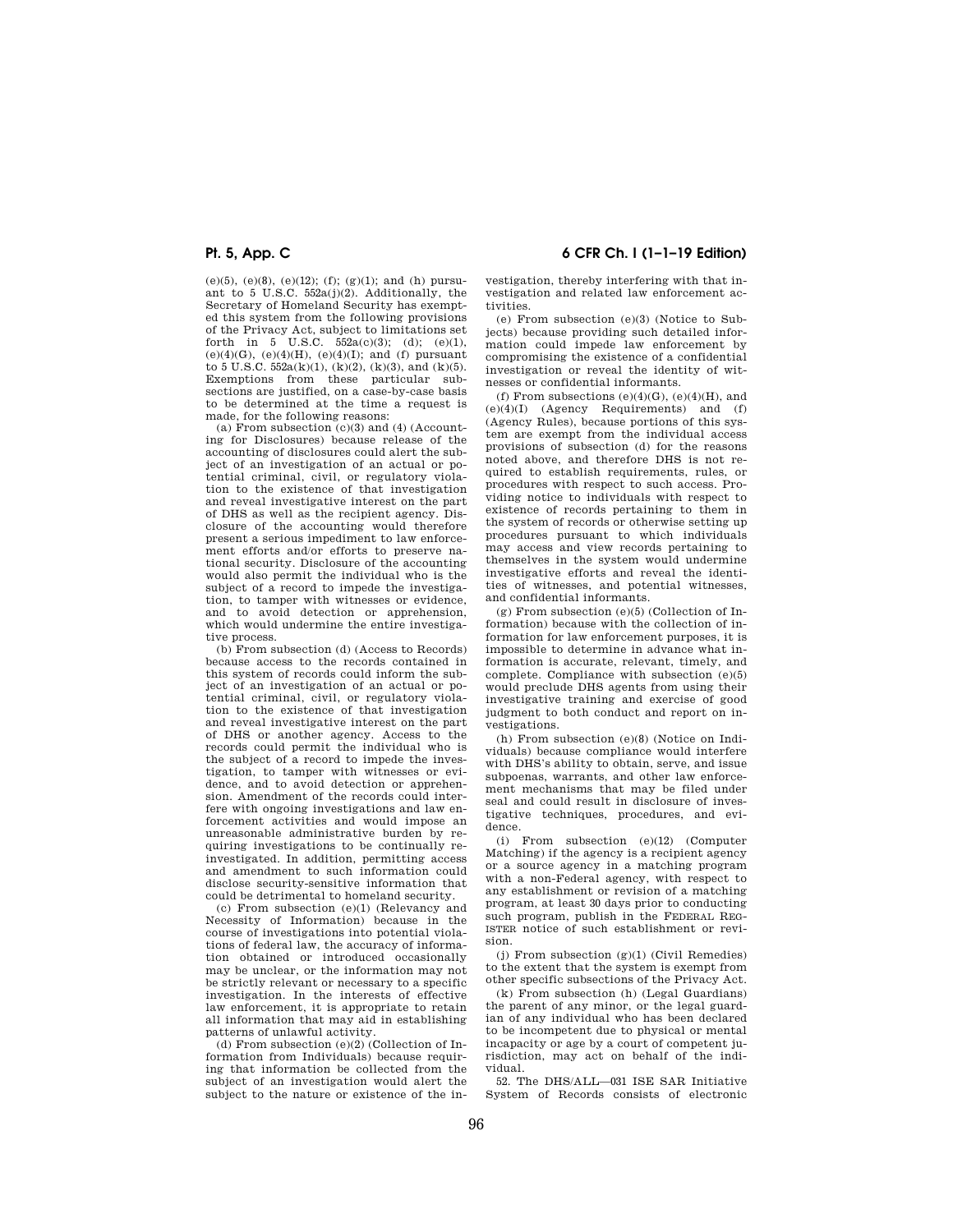records and will be used by DHS and its components. The DHS/ALL—031 ISE SAR Initiative System of Records is a repository of information held by DHS in connection with its several and varied missions and functions, including, but not limited to the enforcement of civil and criminal laws; investigations, inquiries, and proceedings there under; national security and intelligence activities; and protection of the President of the U.S. or other individuals pursuant to Section 3056 and 3056A of Title 18. The DHS/ ALL—031 ISE SAR Initiative System of Records contains information that is collected by, on behalf of, in support of, or in cooperation with DHS, its components, as well as other federal, state, local, tribal, or foreign agencies or private sector organization and may contain personally identifiable information collected by other federal, state, local, tribal, foreign, or international government agencies. The Secretary of Homeland Security has exempted this system from the following provisions of the Privacy Act, subject to the limitations set forth in 5 U.S.C.  $552a(c)(3)$  and  $(4)$ ;  $(d)$ ;  $(e)(1)$ ,  $(e)(2)$ , (e)(3), (e)(4)(G), (e)(4)(H), (e)(4)(I), (e)(5), (e)(8), and (e)(12); (f); (g)(1); and (h) of the Privacy Act pursuant to  $5$  U.S.C.  $552a(j)(2)$ . Additionally, the Secretary of Homeland Security has exempted this system from the following provisions of the Privacy Act, subject to the limitation set forth in 5 U.S.C.  $552a(c)(3);$  (d); (e)(1), (e)(4)(G), (e)(4)(H),  $(e)(4)(I)$ ; and  $(f)$  of the Privacy Act pursuant to 5 U.S.C.  $552a(k)(2)$  and  $(k)(3)$ . Exemptions from these particular subsections are justified, on a case-by-case basis to be determined at the time a request is made, for the following reasons:

(a) From subsection  $(c)(3)$  and  $(c)(4)$  (Accounting for Disclosures) because release of the accounting of disclosures could alert the subject of an investigation of an actual or potential criminal, civil, or regulatory violation to the existence of that investigation and reveal investigative interest on the part of DHS as well as the recipient agency. Disclosure of the accounting would therefore present a serious impediment to law enforcement efforts and/or efforts to preserve national security. Disclosure of the accounting would also permit the individual who is the subject of a record to impede the investigation, to tamper with witnesses or evidence, and to avoid detection or apprehension, which would undermine the entire investigative process.

(b) From subsection (d) (Access to Records) because access to the records contained in this system of records could inform the subject of an investigation of an actual or potential criminal, civil, or regulatory violation to the existence of that investigation and reveal investigative interest on the part of DHS or another agency. Access to the records could permit the individual who is

the subject of a record to impede the investigation, to tamper with witnesses or evidence, and to avoid detection or apprehension. Amendment of the records could interfere with ongoing investigations and law enforcement activities and would impose an unreasonable administrative burden by requiring investigations to be continually reinvestigated. In addition, permitting access and amendment to such information could disclose security-sensitive information that could be detrimental to homeland security.

(c) From subsection (e)(1) (Relevancy and Necessity of Information) because in the course of investigations into potential violations of federal law, the accuracy of information obtained or introduced occasionally may be unclear, or the information may not be strictly relevant or necessary to a specific investigation. In the interests of effective law enforcement, it is appropriate to retain all information that may aid in establishing patterns of unlawful activity.

(d) From subsection  $(e)(2)$  (Collection of Information from Individuals) because requiring that information be collected from the subject of an investigation would alert the subject to the nature or existence of the investigation, thereby interfering with that investigation and related law enforcement activities.

(e) From subsection (e)(3) (Notice to Subjects) because providing such detailed information could impede law enforcement by compromising the existence of a confidential investigation or reveal the identity of witnesses or confidential informants.

(f) From subsections  $(e)(4)(G)$ ,  $(e)(4)(H)$ , and (e)(4)(I) (Agency Requirements) and (f) (Agency Rules), because portions of this system are exempt from the individual access provisions of subsection (d) for the reasons noted above, and therefore DHS is not required to establish requirements, rules, or procedures with respect to such access. Providing notice to individuals with respect to existence of records pertaining to them in the system of records or otherwise setting up procedures pursuant to which individuals may access and view records pertaining to themselves in the system would undermine investigative efforts and reveal the identities of witnesses, and potential witnesses, and confidential informants.

 $(g)$  From subsection  $(e)(5)$  (Collection of Information) because with the collection of information for law enforcement purposes, it is impossible to determine in advance what information is accurate, relevant, timely, and complete. Compliance with subsection (e)(5) would preclude DHS agents from using their investigative training and exercise of good judgment to both conduct and report on investigations.

(h) From subsection (e)(8) (Notice on Individuals) because compliance would interfere with DHS's ability to obtain, serve, and issue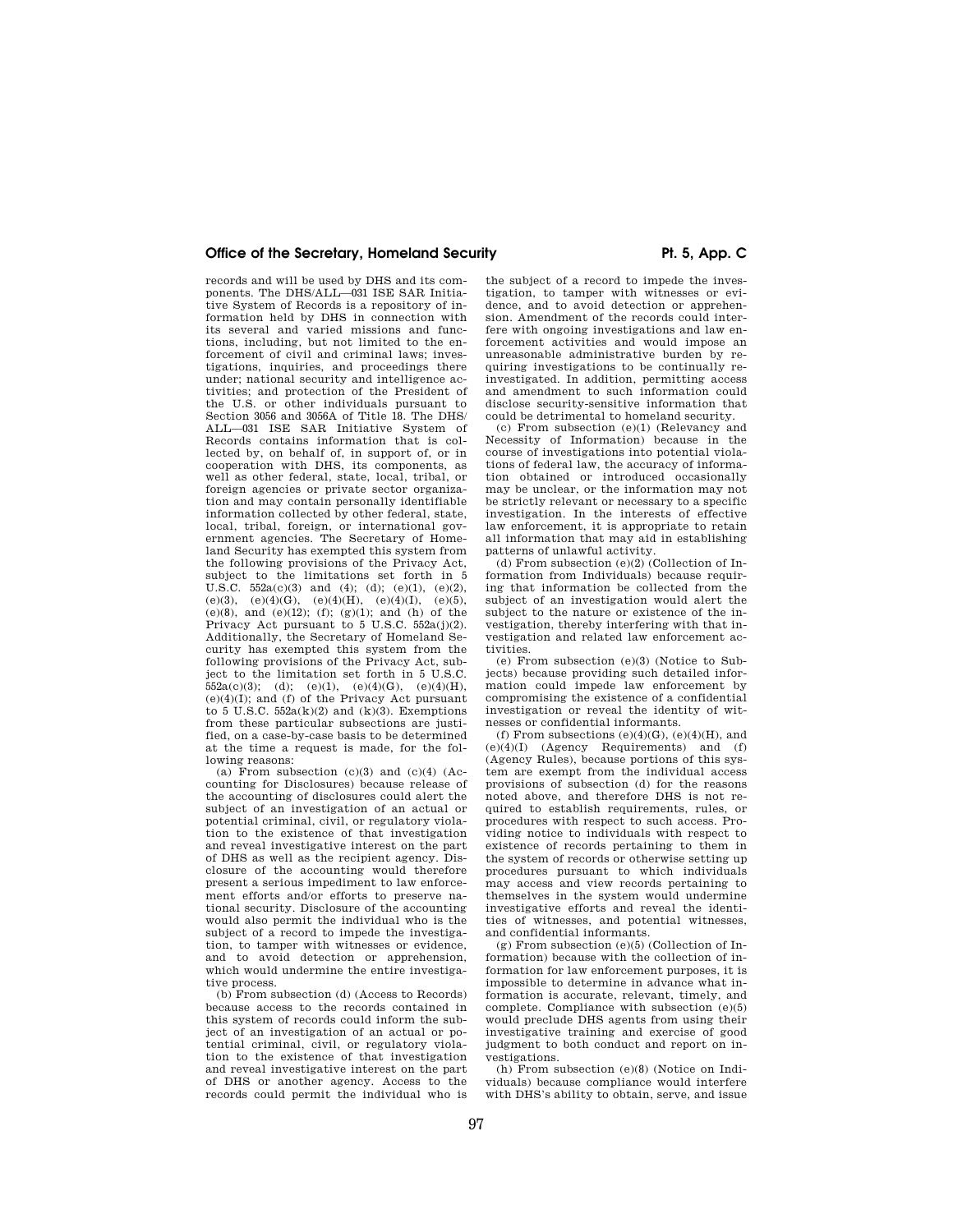subpoenas, warrants, and other law enforcement mechanisms that may be filed under seal and could result in disclosure of investigative techniques, procedures, and evidence.

(i) From subsection (e)(12) (Computer Matching) if the agency is a recipient agency or a source agency in a matching program with a non-Federal agency, with respect to any establishment or revision of a matching program, at least 30 days prior to conducting such program, publish in the FEDERAL REG-ISTER notice of such establishment or revision.

(j) From subsection (g)(1) (Civil Remedies) to the extent that the system is exempt from other specific subsections of the Privacy Act.

(k) From subsection (h) (Legal Guardians) the parent of any minor, or the legal guardian of any individual who has been declared to be incompetent due to physical or mental incapacity or age by a court of competent jurisdiction, may act on behalf of the individual.

53. The DHS/USCIS–012 CIDR System of Records consists of electronic and paper records and will be used by DHS and its components. The DHS/USCIS–012 CIDR System of Records is a repository of information held by DHS in connection with its several and varied missions and functions, including, but not limited to the enforcement of civil and criminal laws; investigations, inquiries, and proceedings thereunder; national security and intelligence activities; and protection of the President of the U.S. or other individuals pursuant to Section 3056 and 3056A of Title 18. The DHS/USCIS–012 CIDR System of Records contains information that is collected by, on behalf of, in support of, or in cooperation with DHS and its components and may contain PII collected by other federal, state, local, tribal, foreign, or international government agencies. The Secretary of Homeland Security has exempted this system from the following provisions of the Privacy Act, subject to limitations set forth in 5 U.S.C.  $552a(c)(3)$ ; (d); (e)(1), (e)(4)(G), (e)(4)(H), (e)(4)(I); and (f) pursuant to 5 U.S.C. 552a  $(k)(1)$  and  $(k)(2)$ . Exemptions from these particular subsections are justified, on a case-by-case basis to be determined at the time a request is made, for the following reasons:

(a) From subsection  $(c)(3)$  (Accounting for Disclosures) because release of the accounting of disclosures could alert the subject of an investigation of an actual or potential criminal, civil, or regulatory violation to the existence of the investigation, and reveal investigative interest on the part of DHS as well as the recipient agency. Disclosure of the accounting would therefore present a serious impediment to law enforcement efforts and/or efforts to preserve national security. Disclosure of the accounting could also permit the individual who is the subject of a

# **Pt. 5, App. C 6 CFR Ch. I (1–1–19 Edition)**

record to impede the investigation, to tamper with witnesses or evidence, and to avoid detection or apprehension, which would undermine the entire investigative process.

(b) From subsection (d) (Access to Records) because access to the records contained in this system of records could inform the subject of an investigation of an actual or potential criminal, civil, or regulatory violation, to the existence of the investigation, and reveal investigative interest on the part of DHS or another agency. Access to the records could permit the individual who is the subject of a record to impede the investigation, to tamper with witnesses or evidence, and to avoid detection or apprehension. Amendment of the records could interfere with ongoing investigations and law enforcement activities and would impose an impossible administrative burden by requiring investigations to be continuously reinvestigated. In addition, permitting access and amendment to such information could disclose security-sensitive information that could be detrimental to homeland security.

(c) From subsection (e)(1) (Relevancy and Necessity of Information) because in the course of investigations into potential violations of federal law, the accuracy of information obtained or introduced occasionally may be unclear or the information may not be strictly relevant or necessary to a specific investigation. In the interests of effective law enforcement, it is appropriate to retain all information that may aid in establishing patterns of unlawful activity.

(d) From subsections  $(e)(4)(G)$ ,  $(e)(4)(H)$ , and (e)(4)(I) (Agency Requirements), and (f) (Agency Rules) because portions of this system are exempt from the individual access provisions of subsection (d) for the reasons noted above, and therefore DHS is not required to establish requirements, rules, or procedures with respect to such access. Providing notice to individuals with respect to existence of records pertaining to them in the system of records or otherwise setting up procedures pursuant to which individuals may access and view records pertaining to themselves in the system would undermine investigative efforts and reveal the identities of witnesses, and potential witnesses, and confidential informants.

54. The DHS/USCG—008 Courts Martial Case Files System of Records consists of electronic and paper records and will be used by DHS/USCG. The DHS/USCG—008 Courts Martial Case Files System of Records is a repository of information held by DHS/USCG in connection with its several and varied missions and functions, including, but not limited to: the enforcement of civil and criminal laws; investigations, inquiries, and proceedings thereunder; and national security and intelligence activities. The DHS/ USCG—008 Courts Martial Case Files System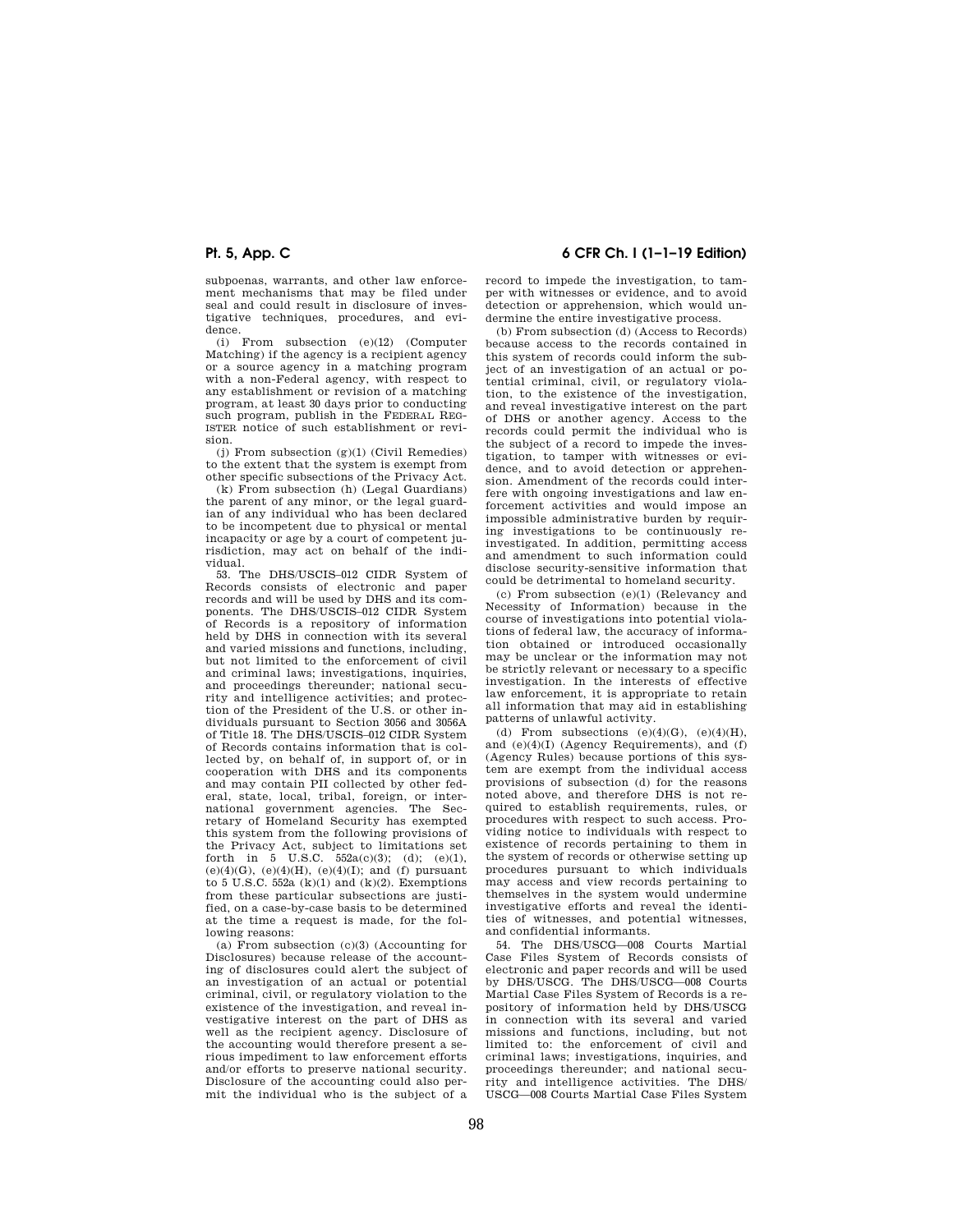of Records contains information that is collected by, on behalf of, in support of, or in cooperation with DHS/USCG and may contain personally identifiable information collected by other federal, state, local, tribal, foreign, or international government agencies. The Secretary of Homeland Security has exempted this system from the following provisions of the Privacy Act, subject to the limitations set forth in 5 U.S.C.  $552a(c)(3)$ and (c)(4); (d); (e)(1), (e)(2), (e)(3), (e)(4)(G), (e)(4)(H), (e)(4)(I), (e)(5) and (e)(8); (f); and (g) pursuant to 5 U.S.C. 552a(j)(2). Additionally, the Secretary of Homeland Security has exempted this system from the following provisions of the Privacy Act, subject to the limitations set forth in  $5 \text{ U.S.C. } 552a(c)(3);$  (d); (e)(1), (e)(4)(G), (e)(4)(H), (e)(4)(I); and (f) pursuant to 5 U.S.C.  $552a(k)(1)$  and  $(k)(2)$ . Exemptions from these particular subsections are justified, on a case-by-case basis to be determined at the time a request is made, for the following reasons:

(a) From subsection  $(c)(3)$  and  $(c)(4)$  (Accounting for Disclosures) because release of the accounting of disclosures could alert the subject of an investigation of an actual or potential criminal, civil, or regulatory violation to the existence of the investigation, and reveal investigative interest on the part of DHS as well as the recipient agency. Disclosure of the accounting would therefore present a serious impediment to law enforcement efforts and/or efforts to preserve national security. Disclosure of the accounting would also permit the individual who is the subject of a record to impede the investigation, to tamper with witnesses or evidence, and to avoid detection or apprehension, which would undermine the entire investigative process.

(b) From subsection (d) (Access to Records) because access to the records contained in this system of records could inform the subject of an investigation of an actual or potential criminal, civil, or regulatory violation, to the existence of the investigation, and reveal investigative interest on the part of DHS or another agency. Access to the records could permit the individual who is the subject of a record to impede the investigation, to tamper with witnesses or evidence, and to avoid detection or apprehension. Amendment of the records could interfere with ongoing investigations and law enforcement activities and would impose an impossible administrative burden by requiring investigations to be continuously reinvestigated. In addition, permitting access and amendment to such information could disclose security-sensitive information that could be detrimental to homeland security.

(c) From subsection (e)(1) (Relevancy and Necessity of Information) because in the course of investigations into potential violations of federal law, the accuracy of information obtained or introduced occasionally

may be unclear or the information may not be strictly relevant or necessary to a specific investigation. In the interests of effective law enforcement, it is appropriate to retain all information that may aid in establishing patterns of unlawful activity.

(d) From subsection (e)(2) (Collection of Information from Individuals) because requiring that information be collected from the subject of an investigation would alert the subject to the nature or existence of an investigation, thereby interfering with the related investigation and law enforcement activities.

(e) From subsection (e)(3) (Notice to Subjects) because providing such detailed information would impede law enforcement in that it could compromise investigations by revealing the existence of an otherwise confidential investigation and thereby provide an opportunity for the subject of an investigation to conceal evidence, alter patterns of behavior, or take other actions that could thwart investigative efforts; reveal the identity of witnesses in investigations, thereby providing an opportunity for the subjects of the investigations or others to harass, intimidate, or otherwise interfere with the collection of evidence or other information from such witnesses; or reveal the identity of confidential informants, which would negatively affect the informant's usefulness in any ongoing or future investigations and discourage members of the public from cooperating as confidential informants in any future investigations.

(f) From subsections  $(e)(4)(G)$ ,  $(e)(4)(H)$ , and  $(e)(4)(I)$  (Agency Requirements), and  $(f)$ (Agency Rules) because portions of this system are exempt from the individual access provisions of subsection (d) for the reasons noted above, and therefore DHS is not required to establish requirements, rules, or procedures with respect to such access. Providing notice to individuals with respect to existence of records pertaining to them in the system of records or otherwise setting up procedures pursuant to which individuals may access and view records pertaining to themselves in the system would undermine investigative efforts and reveal the identities of witnesses, and potential witnesses, and confidential informants.

(g) From subsection (e)(5) (Collection of Information) because in the collection of information for law enforcement purposes it is impossible to determine in advance what information is accurate, relevant, timely, and complete. Compliance with (e)(5) would preclude DHS agents from using their investigative training and exercise of good judgment to both conduct and report on investigations.

(h) From subsection (e)(8) (Notice on Individuals) because compliance would interfere with DHS' ability to obtain, serve, and issue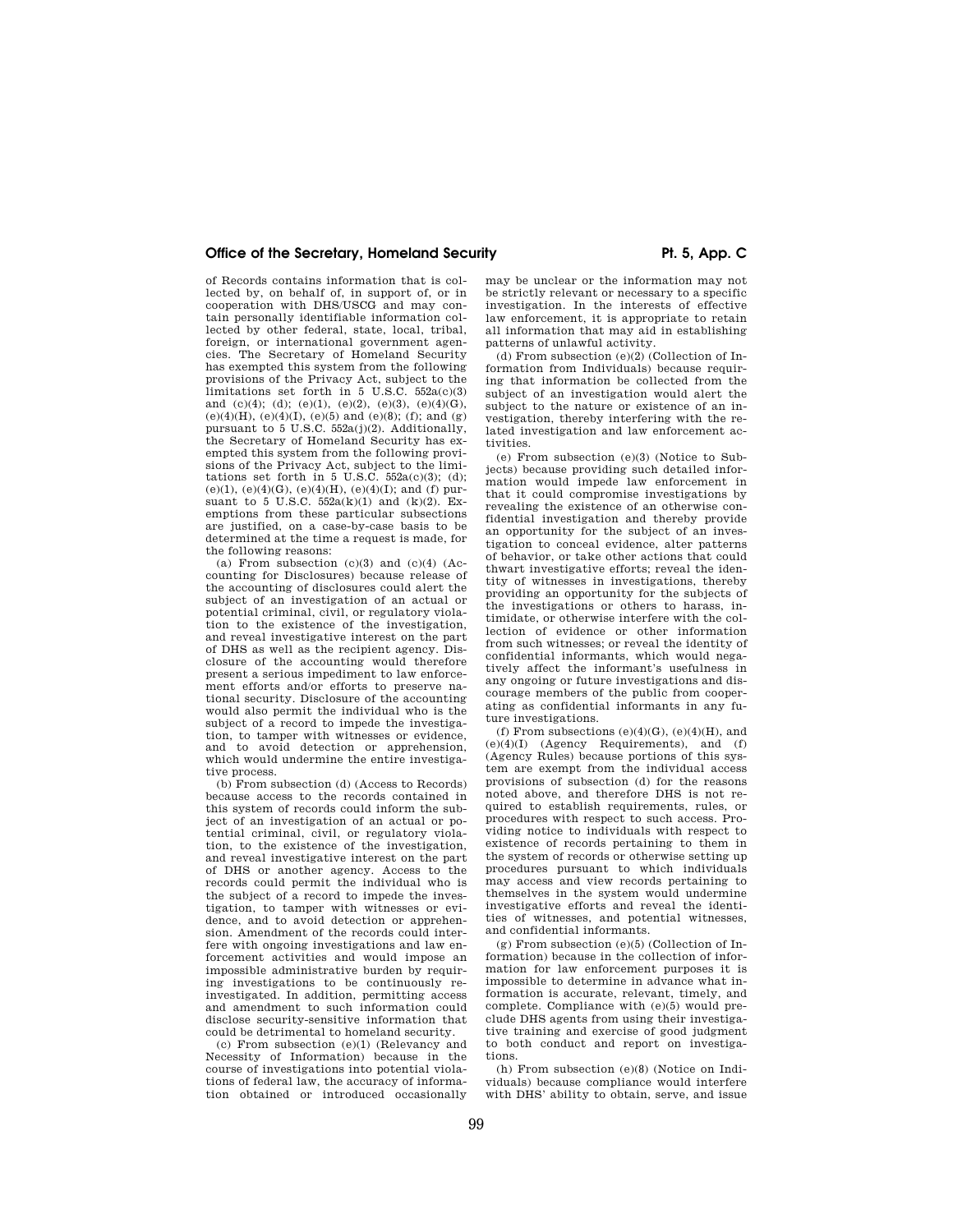subpoenas, warrants, and other law enforcement mechanisms that may be filed under seal, and could result in disclosure of investigative techniques, procedures, and evidence.

(i) From subsection (g) to the extent that the system is exempt from other specific subsections of the Privacy Act relating to individuals' rights to access and amend their records contained in the system. Therefore DHS is not required to establish rules or procedures pursuant to which individuals may seek a civil remedy for the agency's: refusal to amend a record; refusal to comply with a request for access to records; failure to maintain accurate, relevant, timely and complete records; or failure to otherwise comply with an individual's right to access or amend records.

55. The DHS/FEMA–011 Training and Exercise Program Records System of Records consists of electronic and paper records and will be used by FEMA. The DHS/FEMA–011 Training and Exercise Program Records System of Records consists of electronic and paper records and will be used by DHS and its components and offices to maintain records about individual training, including enrollment and participation information, information pertaining to class schedules, programs, and instructors, training trends and needs, testing and examination materials, and assessments of training efficacy. The data will be collected by employee name or other unique identifier. The collection and maintenance of this information will assist DHS in meeting its obligation to train its personnel and contractors in order to ensure that the agency mission can be successfully accomplished. The DHS/FEMA–011 General Training and Exercise Program Records System of Records contains information that is collected by, on behalf of, in support of, or in cooperation with DHS and its components and may contain personally identifiable information collected by other Federal, State, local, tribal, foreign, or international government agencies. The Secretary of Homeland Security has exempted this system from the following provisions of the Privacy Act, subject to limitations set forth in 5 U.S.C.  $552a(c)(3)$ ; (d); (e)(1), (e)(4)(G), (e)(4)(H),  $(e)(4)(I)$ ; and (f) pursuant to 5 U.S.C. 552a  $(k)(6)$  where it states: "For testing or examination material used solely to determine individual qualifications for appointment or promotion in the Federal service the disclosure of which would compromise the objectivity or fairness of the testing or examination process.''

Exemptions from these particular subsections are justified, on a case-by-case basis to be determined at the time a request is made, for the following reasons:

(a) From subsection (c)(3) (Accounting for Disclosures) because release of the accounting of disclosures could alert the subject of

# **Pt. 5, App. C 6 CFR Ch. I (1–1–19 Edition)**

an investigation of an actual or potential criminal, civil, or regulatory violation to the existence of that investigation and reveal investigative interest on the part of DHS as well as the recipient agency. Disclosure of the accounting would therefore present a serious impediment to law enforcement efforts and/or efforts to preserve national security. Disclosure of the accounting would also permit the individual who is the subject of a record to impede the investigation, to tamper with witnesses or evidence, and to avoid detection or apprehension, which would undermine the entire investigative process.

(b) From subsection (d) (Access to Records) because access to the records contained in this system of records could inform the subject of an investigation of an actual or potential criminal, civil, or regulatory violation to the existence of that investigation and reveal investigative interest on the part of DHS or another agency. Access to the records could permit the individual who is the subject of a record to impede the investigation, to tamper with witnesses or evidence, and to avoid detection or apprehension. Amendment of the records could interfere with ongoing investigations and law enforcement activities and would impose an unreasonable administrative burden by requiring investigations to be continually reinvestigated. In addition, permitting access and amendment to such information could disclose security-sensitive information that could be detrimental to homeland security.

(c) From subsection (e)(1) (Relevancy and Necessity of Information) because in the course of investigations into potential violations of federal law, the accuracy of information obtained or introduced occasionally may be unclear, or the information may not be strictly relevant or necessary to a specific investigation. In the interests of effective law enforcement, it is appropriate to retain all information that may aid in establishing patterns of unlawful activity.

(d) From subsections  $(e)(4)(G)$ ,  $(e)(4)(H)$ , and  $(e)(4)(I)$  (Agency Requirements) and  $(f)$ (Agency Rules), because portions of this system are exempt from the individual access provisions of subsection (d) for the reasons noted above, and therefore DHS is not required to establish requirements, rules, or procedures with respect to such access. Providing notice to individuals with respect to existence of records pertaining to them in the system of records or otherwise setting up procedures pursuant to which individuals may access and view records pertaining to themselves in the system would undermine investigative efforts and reveal the identities of witnesses, and potential witnesses, and confidential informants.

56. The DHS/TSA–023 Workplace Violence Prevention Program System of Records consists of electronic and paper records and is used by the TSA in the administration of its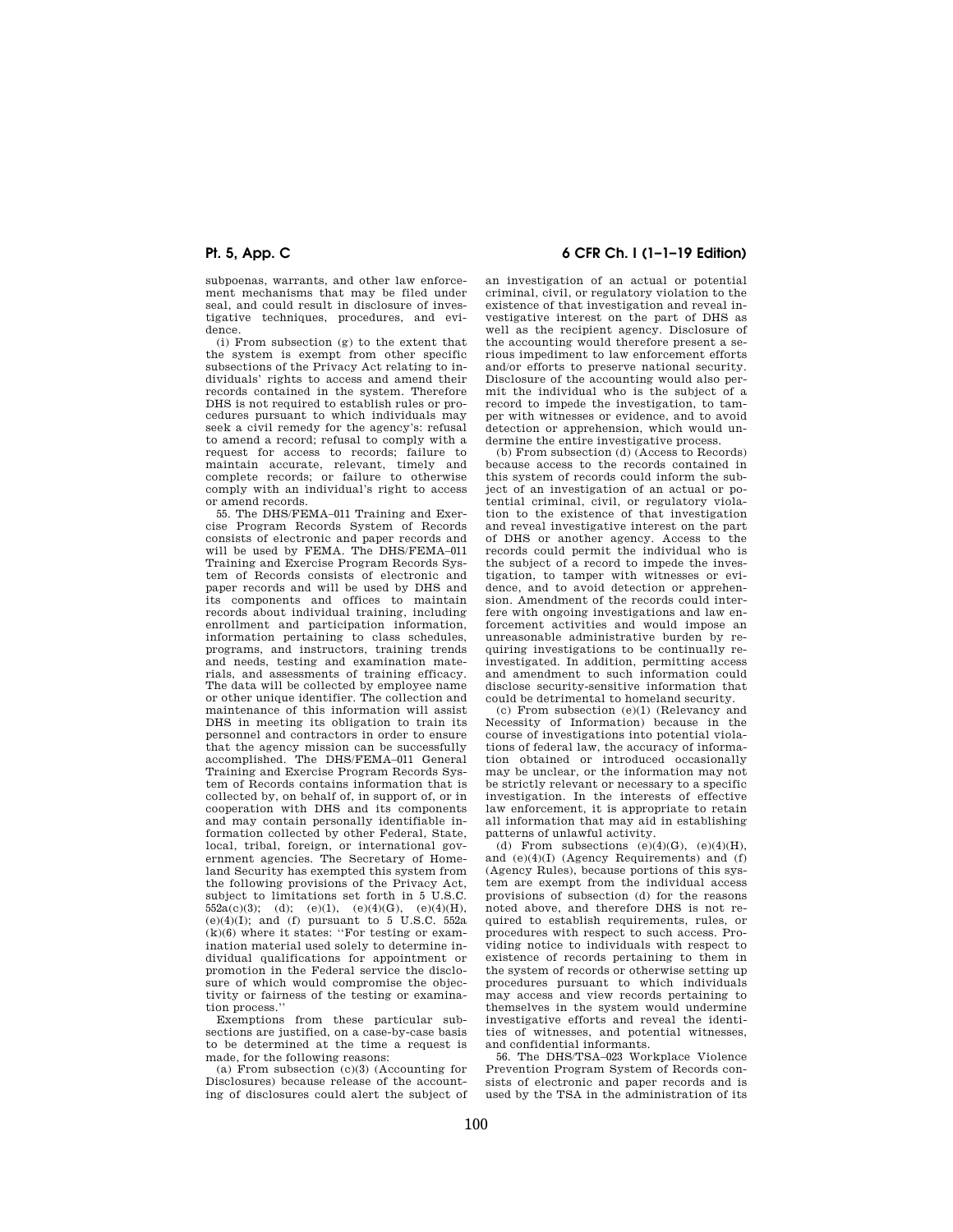Workplace Violence Prevention Program, an internal TSA program designed to prevent and respond to workplace violence. The DHS/ TSA–023 Workplace Violence Prevention Program System of Records is a repository of information held by TSA in connection with its several and varied missions and functions, including, but not limited to: The enforcement of civil and criminal laws; investigations, inquiries, and proceedings there under. The DHS/TSA–023 Workplace Violence Prevention Program System of Records contains information collected by TSA, and may contain personally identifiable information collected by other federal, state, local, tribal, foreign, or international government agencies. The Secretary of Homeland Security has exempted portions of this system from the following provisions of the Privacy Act, subject to the limitations set forth in  $(c)(3)$ ;  $(d)$ ;  $(e)(1)$ ,  $(e)(4)(G)$ ;  $(e)(4)(H)$ ;  $(e)(4)(I)$ ; and  $(f)$  of the Privacy Act pursuant to 5 U.S.C.  $552a(k)(2)$ . Exemptions from these particular subsections are justified, on a case-by-case basis to be determined at the time a request is made, for the following reasons:

(a) From subsection (c)(3) (Accounting for Disclosures) because release of the accounting of disclosures could alert the subject of an investigation of an actual or potential criminal, civil, or regulatory violation to the existence of that investigation and reveal investigative interest on the part of DHS as well as the recipient agency. Disclosure of the accounting would therefore present a serious impediment to law enforcement efforts and/or efforts to preserve national security. Disclosure of the accounting would also permit the individual who is the subject of a record to impede the investigation, to tamper with witnesses or evidence, and to avoid detection or apprehension, which would undermine the entire investigative process.

(b) From subsection (d) (Access to Records) because access to the records contained in this system of records could inform the subject of an investigation of an actual or potential criminal, civil, or regulatory violation to the existence of that investigation and reveal investigative interest on the part of DHS or another agency. Access to the records could permit the individual who is the subject of a record to impede the investigation, to tamper with witnesses or evidence, and to avoid detection or apprehension. Amendment of the records could interfere with ongoing investigations and law enforcement activities and would impose an unreasonable administrative burden by requiring investigations to be continually reinvestigated. In addition, permitting access and amendment to such information could disclose security-sensitive information that could be detrimental to homeland security.

(c) From subsection (e)(1) (Relevancy and Necessity of Information) because in the

course of investigations into potential violations of federal law, the accuracy of information obtained or introduced occasionally may be unclear, or the information may not be strictly relevant or necessary to a specific investigation. In the interests of effective law enforcement, it is appropriate to retain all information that may aid in establishing patterns of unlawful activity.

(d) From subsections  $(e)(4)(G)$ ,  $(e)(4)(H)$ , and (e)(4)(I) (Agency Requirements) and (f) (Agency Rules), because portions of this system are exempt from the individual access provisions of subsection (d) for the reasons noted above, and therefore DHS is not required to establish requirements, rules, or procedures with respect to such access. Providing notice to individuals with respect to existence of records pertaining to them in the system of records or otherwise setting up procedures pursuant to which individuals may access and view records pertaining to themselves in the system would undermine investigative efforts and reveal the identities of witnesses, and potential witnesses, and confidential informants.

57. The DHS/OPS–002 National Operations Center Tracker and Senior Watch Officer Logs Records System of Records consists of electronic and paper records and will be used by DHS and its components. The DHS/OPS– 002 National Operations Center Tracker and Senior Watch Officer Logs Records System of Records is a repository of information held by DHS in connection with its several and varied missions and functions, including, but not limited to the enforcement of civil and criminal laws; investigations, inquiries, and proceedings there under; national security and intelligence activities; and protection of the President of the U.S. or other individuals pursuant to Section 3056 and 3056A of Title 18. The DHS/OPS–002 National Operations Center Tracker and Senior Watch Officer Logs Records System of Records contains information that is collected by, on behalf of, in support of, or in cooperation with DHS and its components and may contain personally identifiable information collected by other federal, state, local, tribal, foreign, or international government agencies. The Secretary of Homeland Security is exempting this system from the following provisions of the Privacy Act, subject to limitations set forth in  $5 \text{ U.S.C. } 552a(c)(3);$  (d); (e)(1), (e)(4)(G), (e)(4)(H), (e)(4)(I); and (f) pursuant to 5 U.S.C.  $552a(k)(1)$ ,  $(k)(2)$ , and  $(k)(3)$ . Exemptions from these particular subsections are justified, on a case-by-case basis to be determined at the time a request is made, for the following reasons:

(a) From subsection (c)(3) (Accounting for Disclosures) because release of the accounting of disclosures could alert the subject of an investigation of an actual or potential criminal, civil, or regulatory violation to the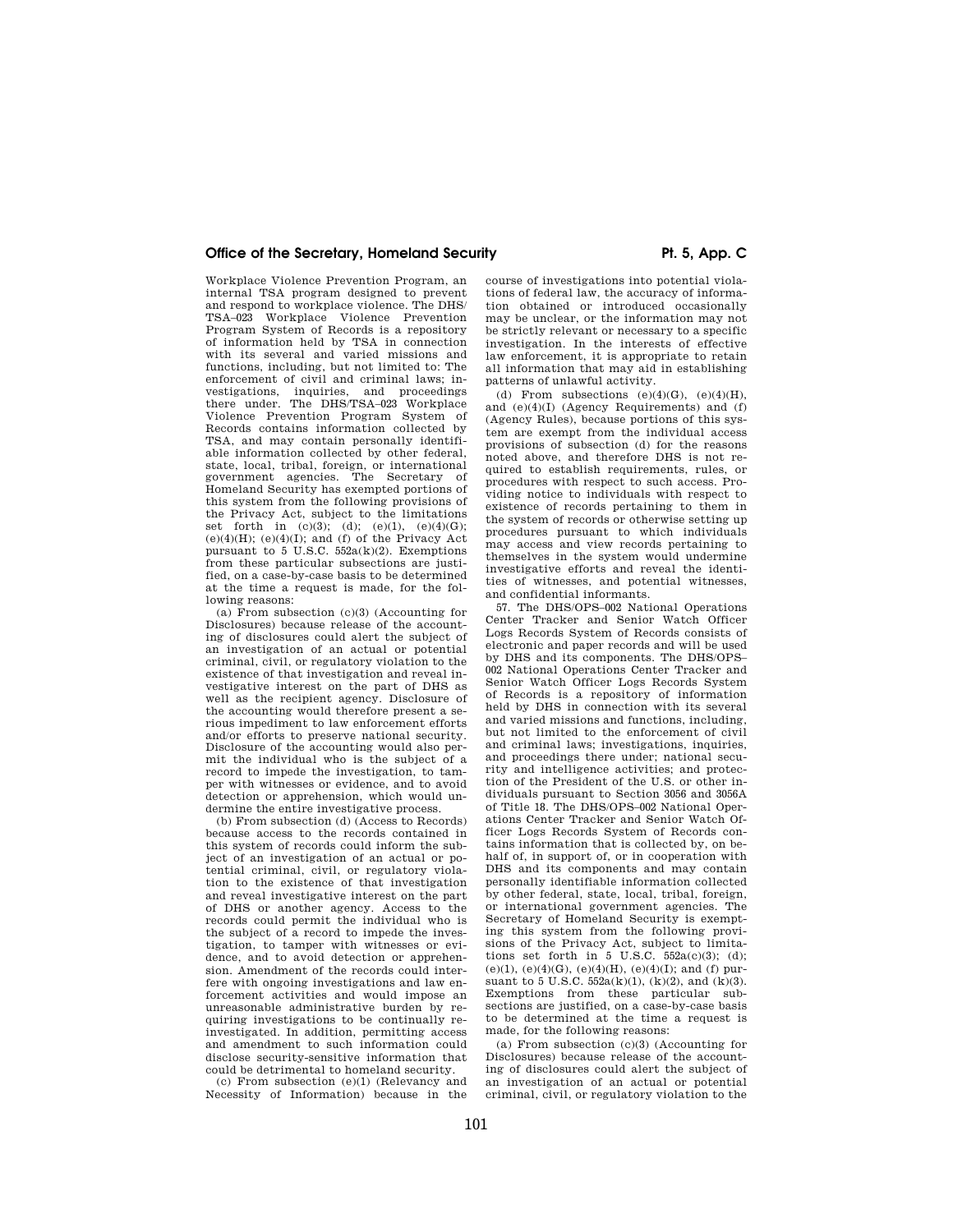existence of that investigation and reveal investigative interest on the part of DHS as well as the recipient agency. Disclosure of the accounting would therefore present a serious impediment to law enforcement efforts and/or efforts to preserve national security. Disclosure of the accounting would also permit the individual who is the subject of a record to impede the investigation, to tamper with witnesses or evidence, and to avoid detection or apprehension, which would undermine the entire investigative process.

(b) From subsection (d) (Access to Records) because access to the records contained in this system of records could inform the subject of an investigation of an actual or potential criminal, civil, or regulatory violation to the existence of that investigation and reveal investigative interest on the part of DHS or another agency. Access to the records could permit the individual who is the subject of a record to impede the investigation, to tamper with witnesses or evidence, and to avoid detection or apprehension. Amendment of the records could interfere with ongoing investigations and law enforcement activities and would impose an unreasonable administrative burden by requiring investigations to be continually reinvestigated. In addition, permitting access and amendment to such information could disclose security-sensitive information that could be detrimental to homeland security.

(c) From subsection (e)(1) (Relevancy and Necessity of Information) because in the course of investigations into potential violations of federal law, the accuracy of information obtained or introduced occasionally may be unclear, or the information may not be strictly relevant or necessary to a specific investigation. In the interests of effective law enforcement, it is appropriate to retain all information that may aid in establishing patterns of unlawful activity.

(d) From subsections  $(e)(4)(G)$ ,  $(e)(4)(H)$ , and (e)(4)(I) (Agency Requirements) and (f) (Agency Rules), because portions of this system are exempt from the individual access provisions of subsection (d) for the reasons noted above, and therefore DHS is not required to establish requirements, rules, or procedures with respect to such access. Providing notice to individuals with respect to existence of records pertaining to them in the system of records or otherwise setting up procedures pursuant to which individuals may access and view records pertaining to themselves in the system would undermine investigative efforts and reveal the identities of witnesses, and potential witnesses, and confidential informants.

59. The DHS/NPPD–001 NICC Records System of Records consists of electronic and paper records and will be used by DHS and its components. The DHS/NPPD–001 NICC Records System of Records is a repository of information held by DHS in connection with

# **Pt. 5, App. C 6 CFR Ch. I (1–1–19 Edition)**

its several and varied missions and functions, including, but not limited to the enforcement of civil and criminal laws; investigations, inquiries, and proceedings there under; national security and intelligence activities The DHS/NPPD–001 NICC Records System of Records contains information that is collected by, on behalf of, in support of, or in cooperation with DHS and its components and may contain personally identifiable information collected by other Federal, state, local, Tribal, foreign, or international government agencies. The Secretary of Homeland Security has exempted this system from the following provisions of the Privacy Act, subject to limitations set forth in 5 U.S.C.  $552a(c)(3);$  (d); (e)(1), (e)(4)(G), (e)(4)(H), (e)(4)(I), and (f) pursuant to 5 U.S.C.  $552a(k)(1)$  and  $(k)(2)$ . Exemptions from these particular subsections are justified, on a case-by-case basis to be determined at the time a request is made, for the following reasons:

(a) From subsection (c)(3) (Accounting for Disclosures) because release of the accounting of disclosures could alert the subject of an investigation of an actual or potential criminal, civil, or regulatory violation to the existence of that investigation and reveal investigative interest on the part of DHS as well as the recipient agency. Disclosure of the accounting would therefore present a serious impediment to law enforcement efforts and/or efforts to preserve national security. Disclosure of the accounting would also permit the individual who is the subject of a record to impede the investigation, to tamper with witnesses or evidence, and to avoid detection or apprehension, which would undermine the entire investigative process.

(b) From subsection (d) (Access to Records) because access to the records contained in this system of records could inform the subject of an investigation of an actual or potential criminal, civil, or regulatory violation to the existence of that investigation and reveal investigative interest on the part of DHS or another agency. Access to the records could permit the individual who is the subject of a record to impede the investigation, to tamper with witnesses or evidence, and to avoid detection or apprehension. Amendment of the records could interfere with ongoing investigations and law enforcement activities and would impose an unreasonable administrative burden by requiring investigations to be continually reinvestigated. In addition, permitting access and amendment to such information could disclose security-sensitive information that could be detrimental to homeland security.

(c) From subsection (e)(1) (Relevancy and Necessity of Information) because in the course of investigations into potential violations of Federal law, the accuracy of information obtained or introduced occasionally may be unclear, or the information may not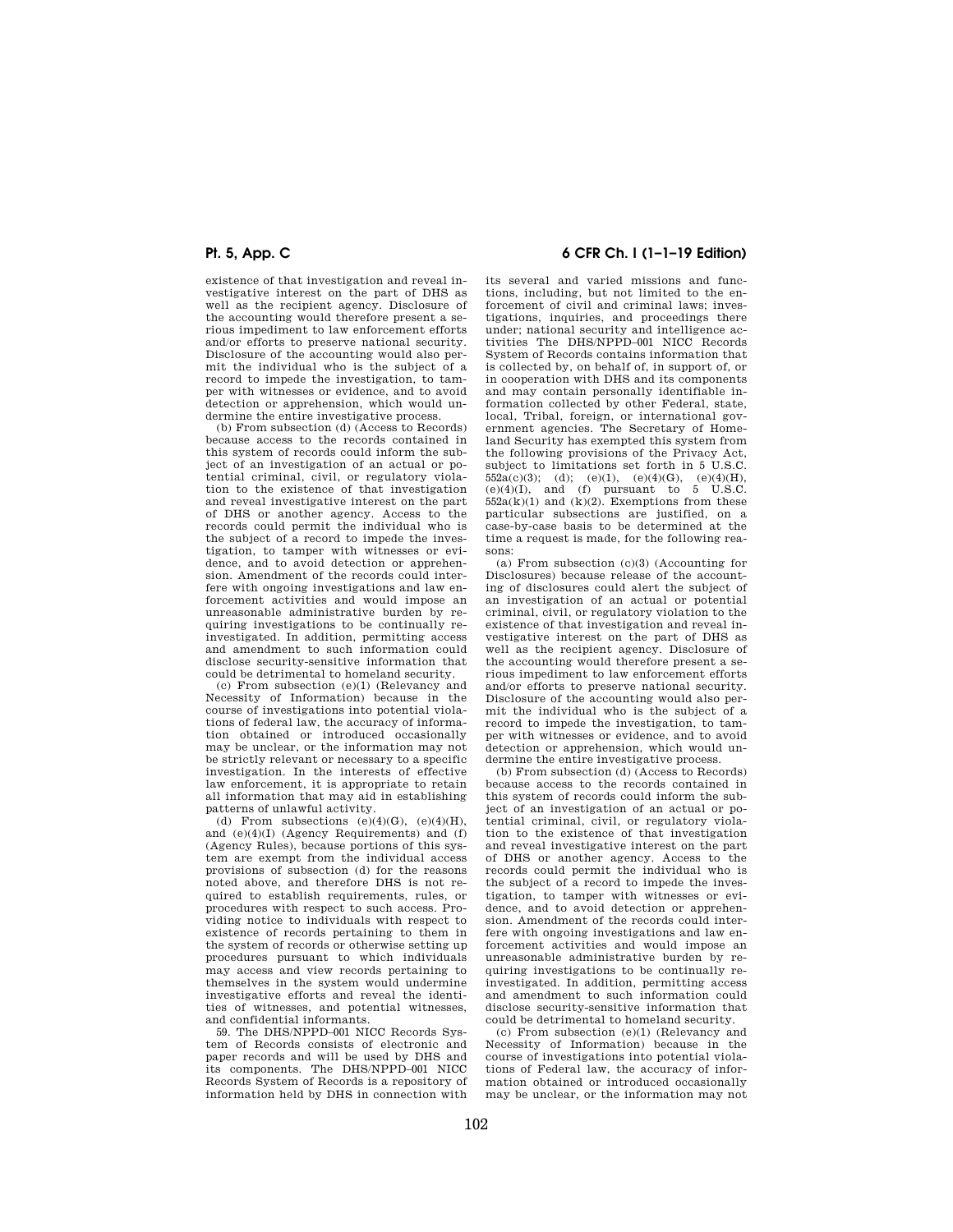be strictly relevant or necessary to a specific investigation. In the interests of effective law enforcement, it is appropriate to retain all information that may aid in establishing patterns of unlawful activity.

(d) From subsections  $(e)(4)(G)$ ,  $(e)(4)(H)$ . and (e)(4)(I) (Agency Requirements) and (f) (Agency Rules), because portions of this system are exempt from the individual access provisions of subsection (d) for the reasons noted above, and therefore DHS is not required to establish requirements, rules, or procedures with respect to such access. Providing notice to individuals with respect to existence of records pertaining to them in the system of records or otherwise setting up procedures pursuant to which individuals may access and view records pertaining to themselves in the system would undermine investigative efforts and reveal the identities of witnesses, and potential witnesses, and confidential informants.

64. The DHS/USCIS–015 Electronic Immigration System-2 Account and Case Management System of Records consists of electronic and paper records and will be used by DHS and its components. The DHS/USCIS– 015 Electronic Immigration System-2 Account and Case Management is a repository of information held by USCIS to serve its mission of processing immigration benefits. This system also supports certain other DHS programs whose functions include, but are not limited to, the enforcement of civil and criminal laws; investigations, inquiries, and proceedings there under; and national security and intelligence activities. The DHS/ USCIS–015 Electronic Immigration System-2 Account and Case Management System of Records contains information that is collected by, on behalf of, in support of, or in cooperation with DHS and its components and may contain personally identifiable information collected by other federal, state, local, Tribal, foreign, or international government agencies. This system is exempted from the following provisions of the Privacy Act pursuant to  $5 \text{ U.S.C. } 552a(k)(2)$ : 5 U.S.C.  $552a(c)(3);$  (d); (e)(1), (e)(4)(G), (e)(4)(H),  $(e)(4)(I)$ ; and  $(f)$ . Additionally, many of the functions in this system require retrieving records from law enforcement systems. Where a record received from another system has been exempted in that source system under 5 U.S.C. 552a(j)(2), DHS will claim the same exemptions for those records that are claimed for the original primary systems of records from which they originated and claims any additional exemptions in accordance with this rule. Exemptions from these particular subsections are justified, on a case-by-case basis determined at the time a request is made, for the following reasons:

(a) From subsection (c)(3) (Accounting for Disclosures) because release of the accounting of disclosures could alert the subject of an investigation of an actual or potential criminal, civil, or regulatory violation to the existence of that investigation and reveal investigative interest on the part of DHS as well as the recipient agency. Disclosure of the accounting would therefore present a serious impediment to law enforcement efforts and/or efforts to preserve national security. Disclosure of the accounting would also permit the individual who is the subject of a record to impede the investigation, to tamper with witnesses or evidence, and to avoid detection or apprehension, which would undermine the entire investigative process.

(b) From subsection (d) (Access to Records) because access to the records contained in this system of records could inform the subject of an investigation of an actual or potential criminal, civil, or regulatory violation to the existence of that investigation and/or reveal investigative interest on the part of DHS or another agency. Access to the records could permit the individual who is the subject of a record to impede the investigation, to tamper with witnesses or evidence, and to avoid detection or apprehension. Amendment of the records could interfere with ongoing investigations and law enforcement activities and would impose an unreasonable administrative burden by requiring investigations to be continually reinvestigated. In addition, permitting access and amendment to such information could disclose security-sensitive information that could be detrimental to homeland security.

(c) From subsection (e)(1) (Relevancy and Necessity of Information) because in the course of investigations into potential violations of federal law, the accuracy of information obtained or introduced occasionally may be unclear, or the information may not be strictly relevant or necessary to a specific investigation. In the interests of effective law enforcement, it is appropriate to retain all information that may aid in establishing patterns of unlawful activity.

(d) From subsections  $(e)(4)(G)$ ,  $(e)(4)(H)$ , and (e)(4)(I) (Agency Requirements) and (f) (Agency Rules) because portions of this system are exempt from the individual access provisions of subsection (d) for the reasons noted above, and therefore DHS is not required to establish requirements, rules, or procedures with respect to such access. Providing notice to individuals with respect to existence of records pertaining to them in the system of records, or otherwise setting up procedures pursuant to which individuals may access and view records pertaining to themselves in the system, would undermine investigative efforts and reveal the identities of witnesses, and potential witnesses, and confidential informants.

65. The DHS/USCIS–016 Electronic Immigration System-3 Automated Background Functions System of Records consists of electronic and paper records and will be used by DHS and its components. The DHS/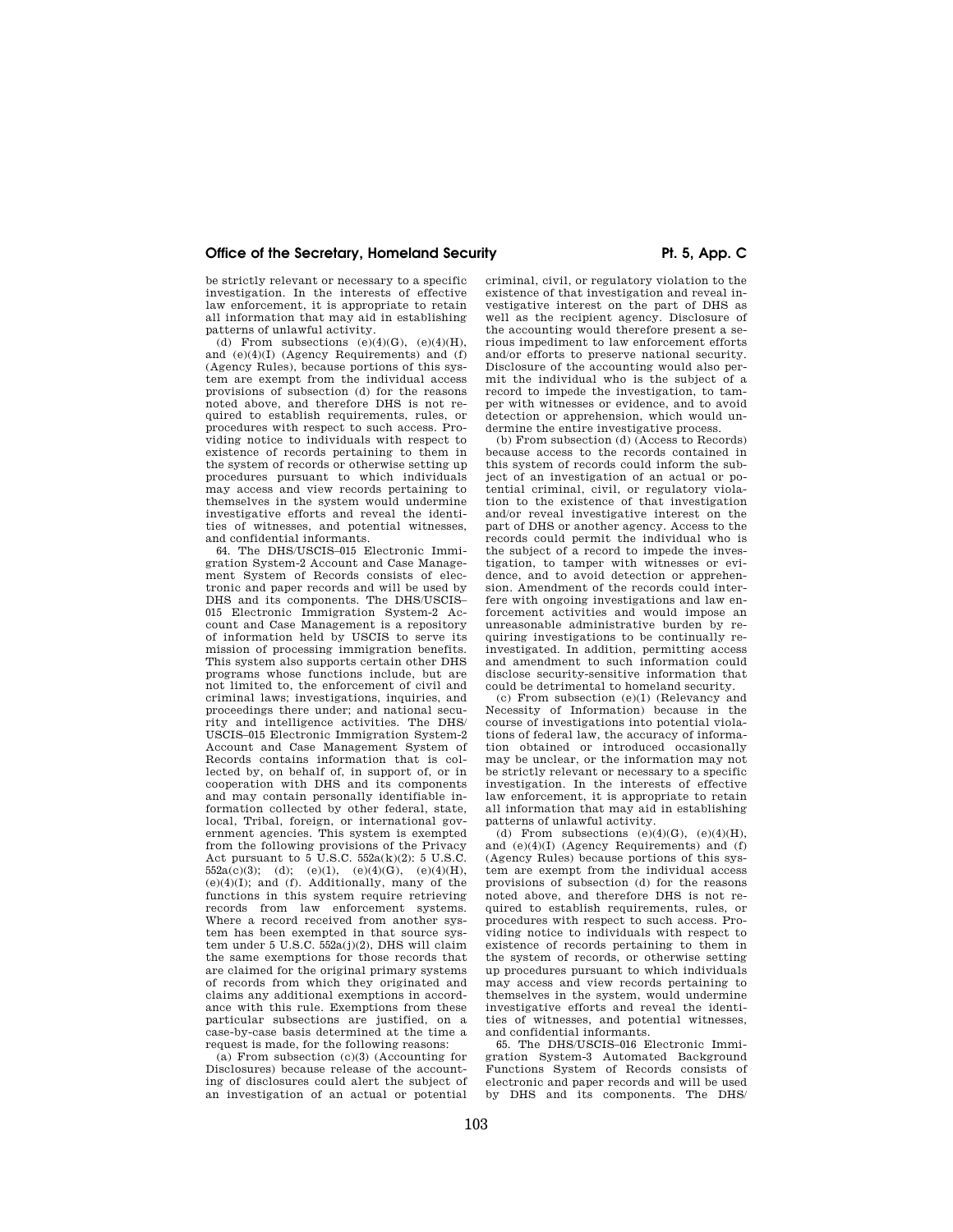USCIS–016 Electronic Immigration System-3 Automated Background Functions System of Records is a repository of information held by USCIS to serve its mission of processing immigration benefits. This system also supports certain other DHS programs whose functions include, but are not limited to, the enforcement of civil and criminal laws; investigations, inquiries, and proceedings there under; and national security and intelligence activities. The DHS/USCIS–016 Electronic Immigration System-3 Automated Background Functions System of Records contains information that is collected by, on behalf of, in support of, or in cooperation with DHS and its components and may contain personally identifiable information collected by other federal, state, local, Tribal, foreign, or international government agencies. This system is exempted from the following provisions of the Privacy Act pursuant to 5 U.S.C.  $552a(k)(2)$ : 5 U.S.C.  $552a(c)(3)$ ; (d); (e)(1), (e)(4)(G), (e)(4)(H), (e)(4)(I); and (f). Additionally, many of the functions in this system require retrieving records from law enforcement systems. Where a record received from another system has been exempted in that source system under 5 U.S.C.  $552a(j)(2)$ , DHS will claim the same exemptions for those records that are claimed for the original primary systems of records from which they originated and claims any additional exemptions in accordance with this rule. Exemptions from these particular subsections are justified, on a case-by-case basis determined at the time a request is made, for the following reasons:

(a) From subsection (c)(3) (Accounting for Disclosures) because release of the accounting of disclosures could alert the subject of an investigation of an actual or potential criminal, civil, or regulatory violation to the existence of that investigation and reveal investigative interest on the part of DHS as well as the recipient agency. Disclosure of the accounting would therefore present a serious impediment to law enforcement efforts and/or efforts to preserve national security. Disclosure of the accounting would also permit the individual who is the subject of a record to impede the investigation, to tamper with witnesses or evidence, and to avoid detection or apprehension, which would undermine the entire investigative process.

(b) From subsection (d) (Access to Records) because access to the records contained in this system of records could inform the subject of an investigation of an actual or potential criminal, civil, or regulatory violation to the existence of that investigation and/or reveal investigative interest on the part of DHS or another agency. Access to the records could permit the individual who is the subject of a record to impede the investigation, to tamper with witnesses or evidence, and to avoid detection or apprehension. Amendment of the records could inter-

# **Pt. 5, App. C 6 CFR Ch. I (1–1–19 Edition)**

fere with ongoing investigations and law enforcement activities and would impose an unreasonable administrative burden by requiring investigations to be continually reinvestigated. In addition, permitting access and amendment to such information could disclose security-sensitive information that could be detrimental to homeland security.

(c) From subsection (e)(1) (Relevancy and Necessity of Information) because in the course of investigations into potential violations of federal law, the accuracy of information obtained or introduced occasionally may be unclear, or the information may not be strictly relevant or necessary to a specific investigation. In the interests of effective law enforcement, it is appropriate to retain all information that may aid in establishing patterns of unlawful activity.

(d) From subsections  $(e)(4)(G)$ ,  $(e)(4)(H)$ , and  $(e)(4)(I)$  (Agency Requirements) and  $(f)$ (Agency Rules), because portions of this system are exempt from the individual access provisions of subsection (d) for the reasons noted above, and therefore DHS is not required to establish requirements, rules, or procedures with respect to such access. Providing notice to individuals with respect to existence of records pertaining to them in the system of records, or otherwise setting up procedures pursuant to which individuals may access and view records pertaining to themselves in the system, would undermine investigative efforts and reveal the identities of witnesses, and potential witnesses, and confidential informants.

66. The DHS/ALL–030 Use of the Terrorist Screening Database System of Records consists of electronic and paper records and will be used by DHS and its Components. The DHS/ALL–030 Use of the Terrorist Screening Database System of Records is a repository of information held by DHS in connection with its several and varied missions and functions, including, the enforcement of civil and criminal laws; investigations, inquiries, and proceedings thereunder; and national security and intelligence activities. The Terrorist Screening Database belongs to the Department of Justice (DOJ)/Federal Bureau of Investigation (FBI). DHS does not change or alter these records. All records within the DHS/ALL–030 Use of the Terrorist Screening Database System of Records are collected and disseminated by the DOJ/FBI and are covered by the DOJ/FBI–019, ''Terrorist Screening Records Center System,'' 72 FR 77846 (Dec. 14, 2011). Because DHS does not make any changes to the records obtained from DOJ/FBI, the same exemptions outlined in the DOJ/FBI SORN, and reasons provided in its implementing regulations for use of such exemptions at 28 CFR 16.96, transfer and apply. The Secretary of Homeland Security, pursuant to 5 U.S.C.  $552a(j)(2)$ , has exempted this system from the following provisions of the Privacy Act: 5 U.S.C. 552a(c)(3), (c)(4), (d),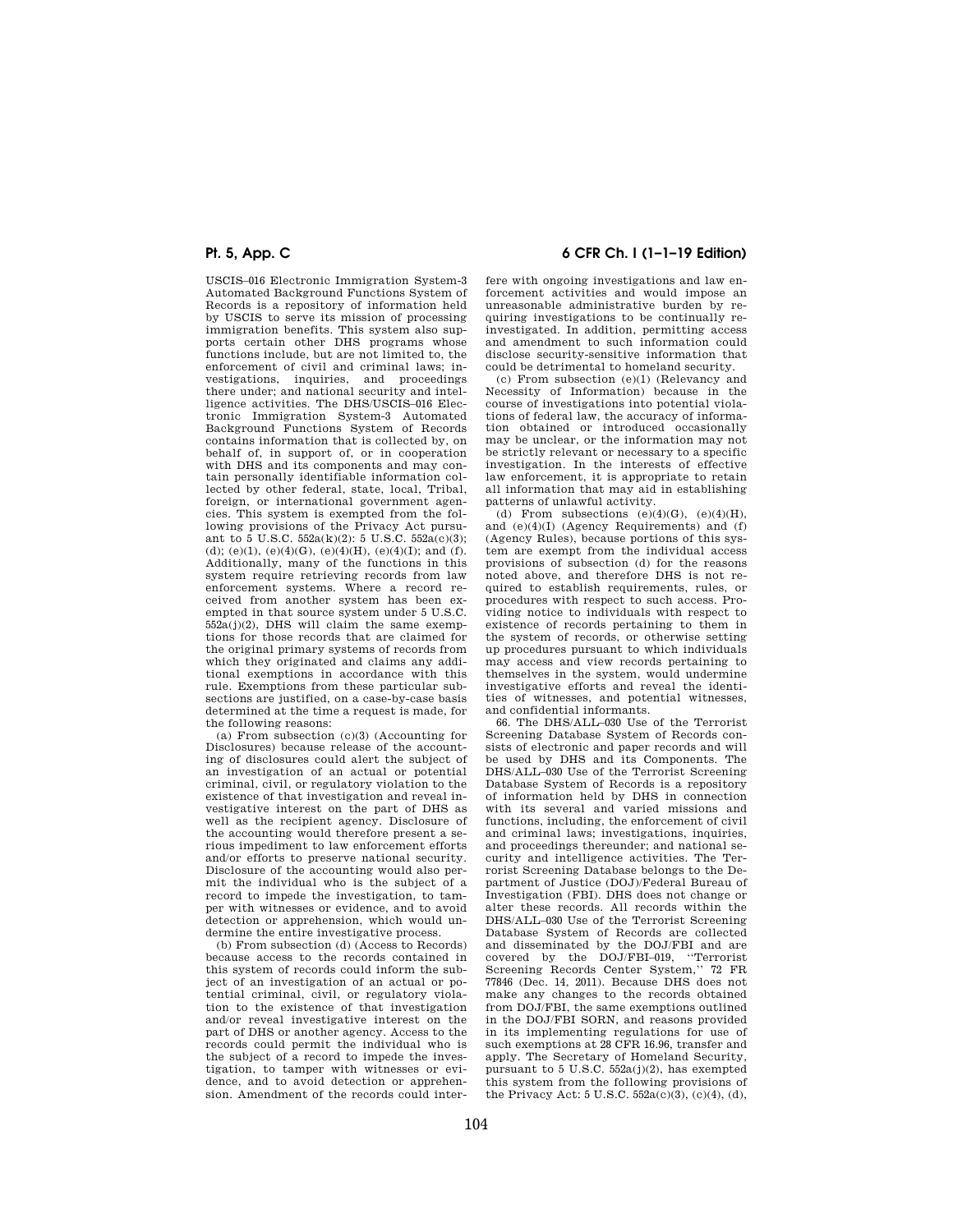(e)(1), (e)(2), (e)(3), (e)(5), (e)(8), and (g). When a record has been received from DOJ/FBI–019 Terrorist Screening Records System of Records and has been exempted in that source system, DHS will claim the same exemptions for those records that are claimed for that original primary system of records from which they originated and claims any additional exemptions set forth here. Exemptions from these particular subsections are justified, on a case-by-case basis to be determined at the time a request is made, for the following reasons:

(a) From subsection  $(c)(3)$  and  $(4)$  (Accounting for Disclosures) because release of the accounting of disclosures could alert the subject of an investigation of an actual or potential criminal, civil, or regulatory violation to the existence of that investigation and reveal investigative interest on the part of DHS as well as the recipient agency. Disclosure of the accounting would therefore present a serious impediment to law enforcement efforts and/or efforts to preserve national security. Disclosure of the accounting would also permit the individual who is the subject of a record to impede the investigation, to tamper with witnesses or evidence, and to avoid detection or apprehension, which would undermine the entire investigative process.

(b) From subsection (d) (Access to Records) because access to the records contained in this system of records could inform the subject of an investigation of an actual or potential criminal, civil, or regulatory violation to the existence of that investigation and reveal investigative interest on the part of DHS or another agency. Access to the records could permit the individual who is the subject of a record to impede the investigation, to tamper with witnesses or evidence, and to avoid detection or apprehension. Amendment of the records could interfere with ongoing investigations and law enforcement activities and would impose an unreasonable administrative burden by requiring investigations to be continually reinvestigated. In addition, permitting access and amendment to such information could disclose security-sensitive information that could be detrimental to homeland security.

(c) From subsection (e)(1) (Relevancy and Necessity of Information) because in the course of investigations into potential violations of Federal law, the accuracy of information obtained or introduced occasionally may be unclear, or the information may not be strictly relevant or necessary to a specific investigation. In the interests of effective law enforcement, it is appropriate to retain all information that may aid in establishing patterns of unlawful activity.

(d) From subsection (e)(2) (Collection of Information from Individuals) because requiring that information be collected from the subject of an investigation would alert the subject to the nature or existence of the investigation, thereby interfering with that investigation and related law enforcement activities.

(e) From subsection (e)(3) (Notice to Subjects) because providing such detailed information could impede law enforcement by compromising the existence of a confidential investigation or reveal the identity of witnesses or confidential informants.

(f) From subsection (e)(5) (Collection of Information) because with the collection of information for law enforcement purposes, it is impossible to determine in advance what information is accurate, relevant, timely, and complete. Compliance with subsection (e)(5) would preclude DHS agents from using their investigative training and exercise of good judgment to both conduct and report on investigations.

(g) From subsection (e)(8) (Notice on Individuals) because compliance would interfere with DHS's ability to obtain, serve, and issue subpoenas, warrants, and other law enforcement mechanisms that may be filed under seal and could result in disclosure of investigative techniques, procedures, and evidence.

(h) From subsection (g) (Civil Remedies) to the extent that the system is exempt from other specific subsections of the Privacy Act.

67. The DHS/FEMA–012 Suspicious Activity Reporting System of Records consists of electronic and paper records and will be used by DHS/FEMA and its components. The DHS/ FEMA—012 Suspicious Activity Reporting System of Records is a repository of information held by DHS/FEMA to serve its mission to support our citizens and first responders to ensure that as a nation we work together to build, sustain, and improve our capability to prepare for, protect against, respond to, recover from, and mitigate all hazards. This system also supports certain other DHS/FEMA programs whose functions include, but are not limited to, the enforcement of civil and criminal laws; investigations, inquiries, and proceedings there under; and national security and intelligence activities. The DHS/FEMA–012 Suspicious Activity Reporting System of Records contains information that is collected by, on behalf of, in support of, or in cooperation with DHS/ FEMA and its components and may contain personally identifiable information collected by other federal, state, local, tribal, foreign, or international government agencies. The Secretary of Homeland Security has exempted this system from the following provisions of the Privacy Act pursuant to 5 U.S.C.  $552a(k)(2)$ ; (c)(3); (d); (e)(1), (e)(4)(G), (e)(4)(H),  $(e)(4)(I)$ ; and  $(f)$ . Exemptions from these particular subsections are justified, on a caseby-case basis determined at the time a request is made, for the following reasons: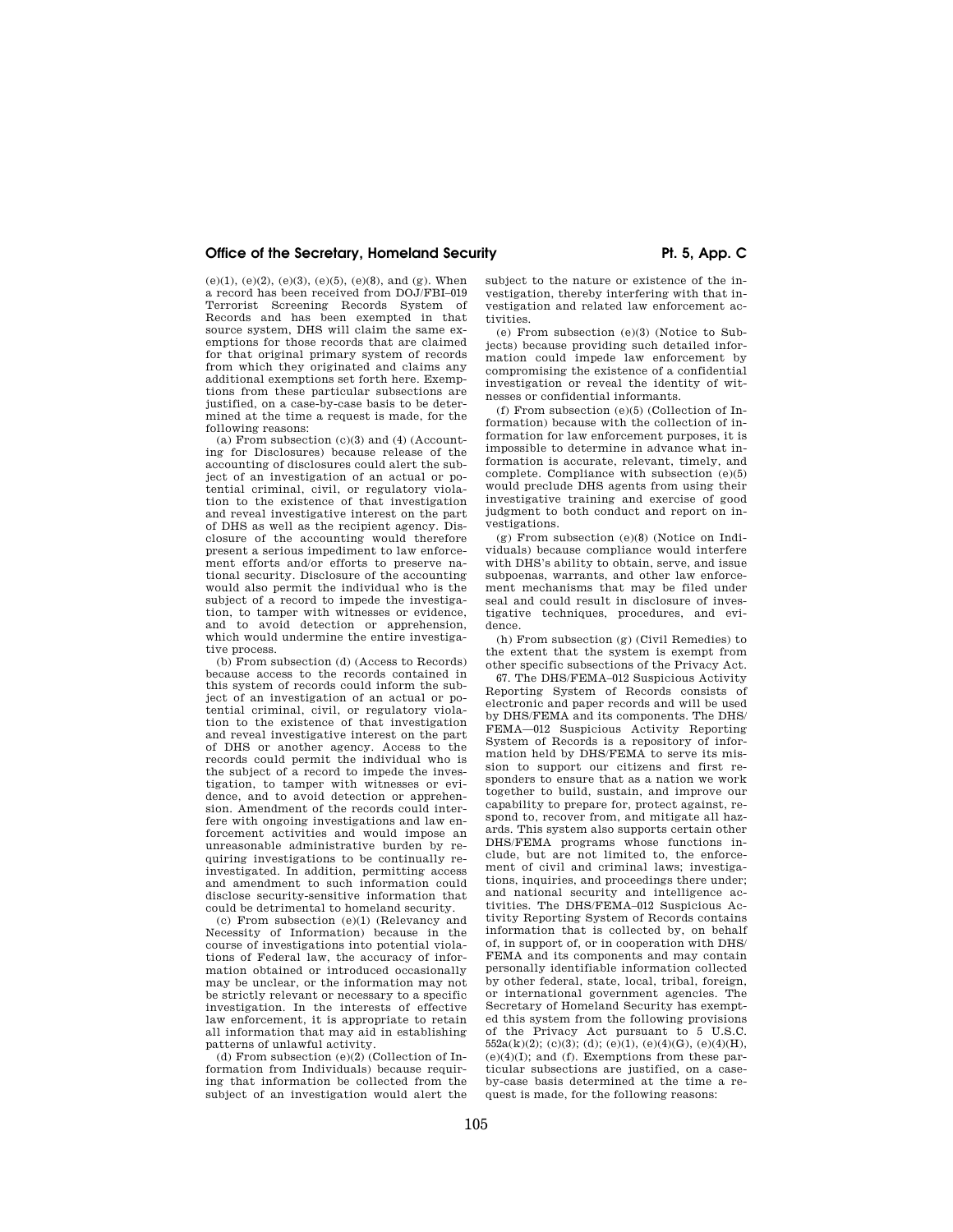(a) From subsection (c)(3) (Accounting for Disclosures) because release of the accounting of disclosures could alert the subject of an investigation of an actual or potential criminal, civil, or regulatory violation to the existence of that investigation and reveal investigative interest on the part of DHS/ FEMA as well as the recipient agency. Disclosure of the accounting would therefore present a serious impediment to law enforcement efforts and/or efforts to preserve national security. Disclosure of the accounting would also permit the individual who is the subject of a record to impede the investigation, to tamper with witnesses or evidence, and to avoid detection or apprehension, which would undermine the entire investigative process.

(b) From subsection (d) (Access to Records) because access to the records contained in this system of records could inform the subject of an investigation of an actual or potential criminal, civil, or regulatory violation to the existence of that investigation and reveal investigative interest on the part of DHS/FEMA or another agency. Access to the records could permit the individual who is the subject of a record to impede the investigation, to tamper with witnesses or evidence, and to avoid detection or apprehension. Amendment of the records could interfere with ongoing investigations and law enforcement activities and would impose an unreasonable administrative burden by requiring investigations to be continually reinvestigated. In addition, permitting access and amendment to such information could disclose security-sensitive information that could be detrimental to homeland security.

(c) From subsection (e)(1) (Relevancy and Necessity of Information) because in the course of investigations into potential violations of federal law, the accuracy of information obtained or introduced occasionally may be unclear, or the information may not be strictly relevant or necessary to a specific investigation. In the interests of effective law enforcement, it is appropriate to retain all information that may aid in establishing patterns of unlawful activity.

(d) From subsections  $(e)(4)(G)$ ,  $(e)(4)(H)$ , and (e)(4)(I) (Agency Requirements) and (f) (Agency Rules), because portions of this system are exempt from the individual access provisions of subsection (d) for the reasons noted above, and therefore DHS/FEMA is not required to establish requirements, rules, or procedures with respect to such access. Providing notice to individuals with respect to existence of records pertaining to them in the system of records or otherwise setting up procedures pursuant to which individuals may access and view records pertaining to themselves in the system would undermine investigative efforts and reveal the identities of witnesses, and potential witnesses, and confidential informants.

## **Pt. 5, App. C 6 CFR Ch. I (1–1–19 Edition)**

68. The DHS OPS–003 Operations Collection, Planning, Coordination, Reporting, Analysis, and Fusion System of Records consists of electronic and paper records and will be used by DHS and its components. The DHS OPS–003 Operations Collection, Planning, Coordination, Reporting, Analysis, and Fusion System of Records is a repository of information held by DHS to serve its several and varied missions and functions. This system also supports certain other DHS programs whose functions include, but are not limited to, the enforcement of civil and criminal laws; investigations, inquiries, and proceedings there under; national security and intelligence activities; and protection of the President of the U.S. or other individuals pursuant to Section 3056 and 3056A of Title 18. The DHS OPS–003 Operations Collection, Planning, Coordination, Reporting, Analysis, and Fusion System of Records contains information that is collected by, on behalf of, in support of, or in cooperation with DHS and its components and may contain personally identifiable information collected by other federal, state, local, tribal, foreign, or international government agencies. This system is exempted from the following provisions of the Privacy Act pursuant to  $\bar{5}$  U.S.C.  $552a(k)(1)$ ,  $(k)(2)$ ,  $(k)(3)$ : 5 U.S.C.  $552a(c)(3)$ ; (d); (e)(1), (e)(4)(G), (e)(4)(H), (e)(4)(I); and (f). Exemptions from these particular subsections are justified, on a case-by-case basis to be determined at the time a request is made, for the following reasons:

(a) From subsection (c)(3) (Accounting for Disclosures) because release of the accounting of disclosures could alert the subject of an investigation of an actual or potential criminal, civil, or regulatory violation to the existence of that investigation and reveal investigative interest on the part of DHS as well as the recipient agency. Disclosure of the accounting would therefore present a serious impediment to law enforcement efforts and/or efforts to preserve national security. Disclosure of the accounting would also permit the individual who is the subject of a record to impede the investigation, to tamper with witnesses or evidence, and to avoid detection or apprehension, which would undermine the entire investigative process.

(b) From subsection (d) (Access and Amendment) because access to the records contained in this system of records could inform the subject of an investigation of an actual or potential criminal, civil, or regulatory violation to the existence of that investigation and reveal investigative interest on the part of DHS or another agency. Access to the records could permit the individual who is the subject of a record to impede the investigation, to tamper with witnesses or evidence, and to avoid detection or apprehension. Amendment of the records could interfere with ongoing investigations and law enforcement activities and would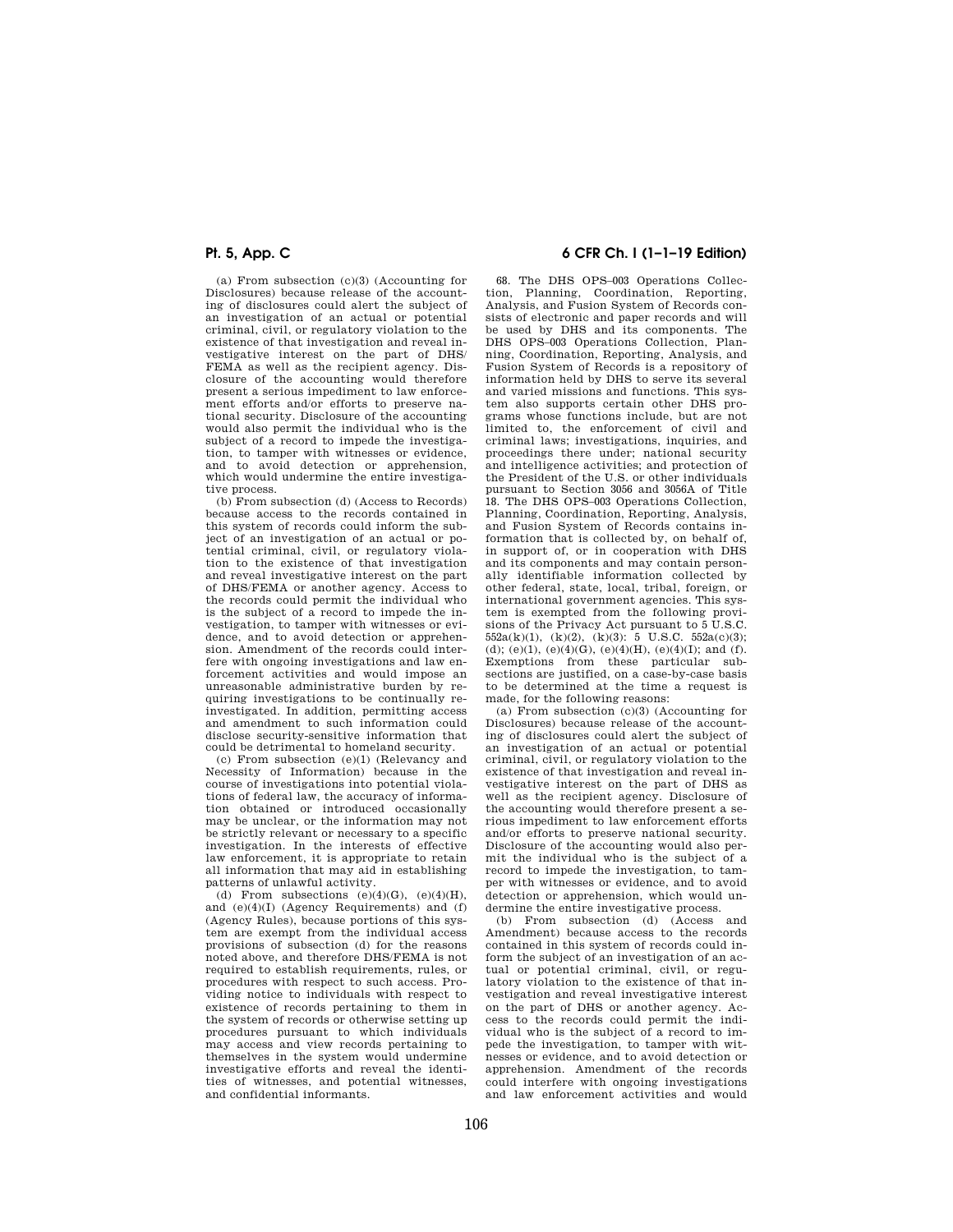impose an unreasonable administrative burden by requiring investigations to be continually reinvestigated. In addition, permitting access and amendment to such information could disclose security-sensitive information that could be detrimental to homeland security.

(c) From subsection (e)(1) (Relevancy and Necessity of Information) because in the course of investigations into potential violations of federal law, the accuracy of information obtained or introduced occasionally may be unclear, or the information may not be strictly relevant or necessary to a specific investigation. In the interests of effective law enforcement, it is appropriate to retain all information that may aid in establishing patterns of unlawful activity.

(d) From subsections  $(e)(4)(G)$ ,  $(e)(4)(H)$ , and (e)(4)(I) (Agency Requirements) and (f) (Agency Rules), because portions of this system are exempt from the individual access provisions of subsection (d) for the reasons noted above, and therefore DHS is not required to establish requirements, rules, or procedures with respect to such access. Providing notice to individuals with respect to existence of records pertaining to them in the system of records or otherwise setting up procedures pursuant to which individuals may access and view records pertaining to themselves in the system would undermine investigative efforts and reveal the identities of witnesses, and potential witnesses, and confidential informants.

69. The DHS/CBP—017 Analytical Framework for Intelligence (AFI) System of Records consists of electronic and paper records and will be used by DHS and its components. The DHS/CBP—017 Analytical Framework for Intelligence (AFI) System of Records is a repository of information held by DHS to enhance DHS's ability to: Identify, apprehend, and/or prosecute individuals who pose a potential law enforcement or security risk; aid in the enforcement of the customs and immigration laws, and other laws enforced by DHS at the border; and enhance United States security. This system also supports certain other DHS programs whose functions include, but are not limited to, the enforcement of civil and criminal laws; investigations, inquiries, and proceedings there under; and national security and intelligence activities. The DHS/CBP— 017 Analytical Framework for Intelligence (AFI) System of Records contains information that is collected by, on behalf of, in support of, or in cooperation with DHS and its components and may contain personally identifiable information collected by other federal, state, local, tribal, foreign, or international government agencies.

(a) The Secretary of Homeland Security has exempted this system from certain provisions of the Privacy Act as follows:

(1) Pursuant to 5 U.S.C.  $552a(i)(2)$ , the system is exempt from 5 U.S.C. 552a(c)(3) and (c)(4), (e)(1), (e)(2), (e)(3), (e)(4)(G), (e)(4)(H),  $(e)(4)(I), (e)(5), (e)(8), (f), and (g).$ 

 $(2)$  Pursuant to 5 U.S.C.  $552a(1)(2)$ , the system (except for any records that were ingested by AFI where the source system of records already provides access and/or amendment under the Privacy Act) is exempt from 5 U.S.C.  $552a(d)(1)$ , (d)(2), (d)(3), and (d)(4).

(3) Pursuant to 5 U.S.C.  $552a(k)(1)$ , the system is exempt from 5 U.S.C.  $552a(c)(3)$ ; (e)(1), (e)(4)(G), (e)(4)(H), (e)(4)(I); and (f).

(4) Pursuant to  $5 \text{ U.S.C. } 552a(k)(1)$ , the system is exempt from  $(d)(1)$ ,  $(d)(2)$ ,  $(d)(3)$ , and  $(d)(4)$ .

 $(5)$  Pursuant to 5 U.S.C.  $552a(k)(2)$ , the system is exempt from  $5 \text{ U.S.C. } 552a(c)(3); (e)(1),$  $(e)(4)(G)$ ,  $(e)(4)(H)$ ,  $(e)(4)(I)$ ; and  $(f)$ .

(6) Pursuant to 5 U.S.C.  $552a(k)(2)$ , the system (except for any records that were ingested by AFI where the source system of records already provides access and/or amendment under the Privacy Act) is exempt from  $(d)(1)$ ,  $(d)(2)$ ,  $(d)(3)$ , and  $(d)(4)$ .

(b) Exemptions from these particular subsections are justified, on a case-by-case basis to be determined at the time a request is made, for the following reasons:

(1) From subsection  $(c)(3)$  and (4) (Accounting for Disclosures) because release of the accounting of disclosures could alert the subject of an investigation of an actual or potential criminal, civil, or regulatory violation to the existence of that investigation and reveal investigative interest on the part of DHS as well as the recipient agency. Disclosure of the accounting would therefore present a serious impediment to law enforcement efforts and/or efforts to preserve national security. Disclosure of the accounting would also permit the individual who is the subject of a record to impede the investigation, to tamper with witnesses or evidence, and to avoid detection or apprehension, which would undermine the entire investigative process.

(2) From subsection (d) (Access to Records) because access to the records contained in this system of records could inform the subject of an investigation of an actual or potential criminal, civil, or regulatory violation to the existence of that investigation and reveal investigative interest on the part of DHS or another agency. Access to the records could permit the individual who is the subject of a record to impede the investigation, to tamper with witnesses or evidence, and to avoid detection or apprehension. Amendment of the records could interfere with ongoing investigations and law enforcement activities and would impose an unreasonable administrative burden by requiring investigations to be continually reinvestigated. In addition, permitting access and amendment to such information could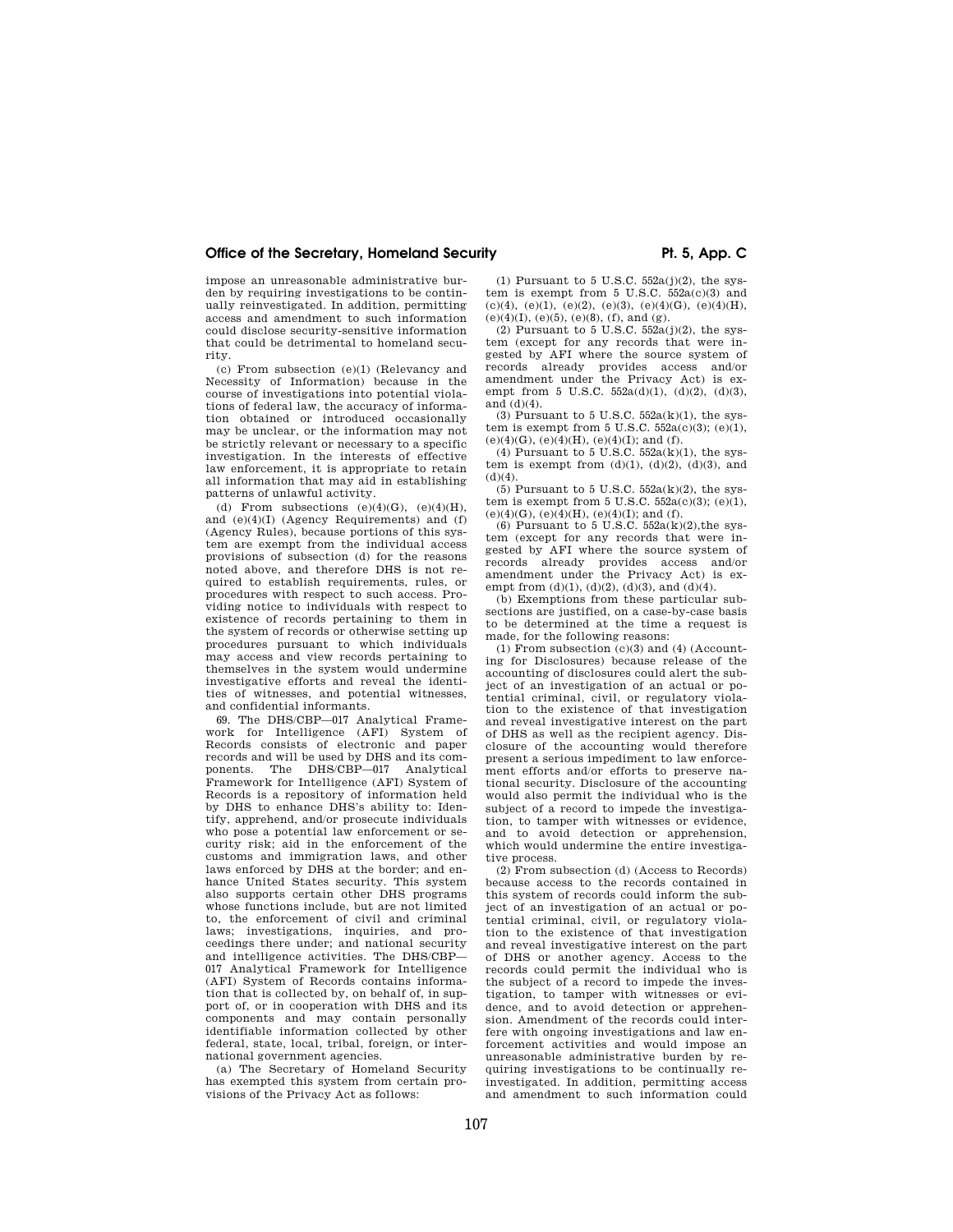disclose security-sensitive information that could be detrimental to homeland security.

(3) From subsection (e)(1) (Relevancy and Necessity of Information) because in the course of investigations into potential violations of federal law, the accuracy of information obtained or introduced occasionally may be unclear, or the information may not be strictly relevant or necessary to a specific investigation. In the interests of effective law enforcement and national security, it is appropriate to retain all information that may aid in establishing patterns of unlawful activity.

(4) From subsection (e)(2) (Collection of Information from Individuals) because requiring that information be collected from the subject of an investigation would alert the subject to the nature or existence of the investigation, thereby interfering with that investigation and related law enforcement and national security activities.

(5) From subsection (e)(3) (Notice to Individuals) because providing such detailed information could impede law enforcement and national security by compromising the existence of a confidential investigation or reveal the identity of witnesses or confidential informants.

(6) From subsections  $(e)(4)(G)$ ,  $(e)(4)(H)$ , and  $(e)(4)(I)$  (Agency Requirements) and  $(f)$ (Agency Rules), because portions of this system are exempt from the individual access provisions of subsection (d) for the reasons noted above, and therefore DHS is not required to establish requirements, rules, or procedures with respect to such access. Providing notice to individuals with respect to existence of records pertaining to them in the system of records or otherwise setting up procedures pursuant to which individuals may access and view records pertaining to themselves in the system would undermine investigative efforts and reveal the identities of witnesses, and potential witnesses, and confidential informants.

(7) From subsection (e)(5) (Collection of Information) because with the collection of information for law enforcement purposes, it is impossible to determine in advance what information is accurate, relevant, timely, and complete. Compliance with subsection (e)(5) would preclude DHS agents from using their investigative training and exercise of good judgment to both conduct and report on investigations.

(8) From subsection (e)(8) (Notice on Individuals) because compliance would interfere with DHS's ability to obtain, serve, and issue subpoenas, warrants, and other law enforcement mechanisms that may be filed under seal and could result in disclosure of investigative techniques, procedures, and evidence.

 $(9)$  From subsection  $(g)(1)$  (Civil Remedies) to the extent that the system is exempt from other specific subsections of the Privacy Act.

# **Pt. 5, App. C 6 CFR Ch. I (1–1–19 Edition)**

70. DHS/USCIS–ICE–CBP–001 Alien File, Index, and National File Tracking System of Records consists of electronic and paper records and will be used by USCIS, ICE, and CBP. DHS/USCIS–ICE–CBP–001 Alien File, Index, and National File Tracking System of Records is a repository of information held by DHS in connection with its several and varied missions and functions, including, but not limited to: The enforcement of civil and criminal laws; investigations, inquiries, and proceedings thereunder; and national security and intelligence activities. DHS/USCIS– ICE–CBP–001 Alien File, Index, and National File Tracking System of Records contains information that is collected by, on behalf of, in support of, or in cooperation with DHS and its components and may contain personally identifiable information collected by other federal, state, local, tribal, territorial, foreign, or international government agencies. The Secretary of Homeland Security has exempted this system from the following provisions of the Privacy Act pursuant to 5 U.S.C.  $552a(j)(2)$ : 5 U.S.C.  $552a(c)(3)$  and  $(c)(4)$ , (d), (e)(1), (e)(2), (e)(3), (e)(4)(G), (e)(4)(H), (e)(4)(I), (e)(5), (e)(8), (e)(12), (f), (g)(1), and (h). Additionally, the Secretary of Homeland Security has exempted this system from the following provisions of the Privacy Act pursuant to 5 U.S.C. 552a(k)(1) and (k)(2): 5 U.S.C.  $552a(c)(3)$ , (d), (e)(1), (e)(4)(G), (e)(4)(H), (e)(4)(I), and (f). Exemptions from these particular subsections may be justified, on a case-by-case basis to be determined at the time a request is made, for the following reasons:

(a) From subsection (c)(3) and (4) (Accounting for Disclosures) because release of the accounting of disclosures could alert the subject of an investigation of an actual or potential criminal, civil, or regulatory violation to the existence of that investigation and reveal investigative interest on the part of DHS as well as the recipient agency. Disclosure of the accounting would therefore present a serious impediment to law enforcement efforts and/or efforts to preserve national security. Disclosure of the accounting would also permit the individual who is the subject of a record to impede the investigation, to tamper with witnesses or evidence, and to avoid detection or apprehension, which would undermine the entire investigative process.

(b) From subsection (d) (Access to Records) because access to the records contained in this system of records could inform the subject of an investigation of an actual or potential criminal, civil, or regulatory violation to the existence of that investigation and reveal investigative interest on the part of DHS or another agency. Access to the records could permit the individual who is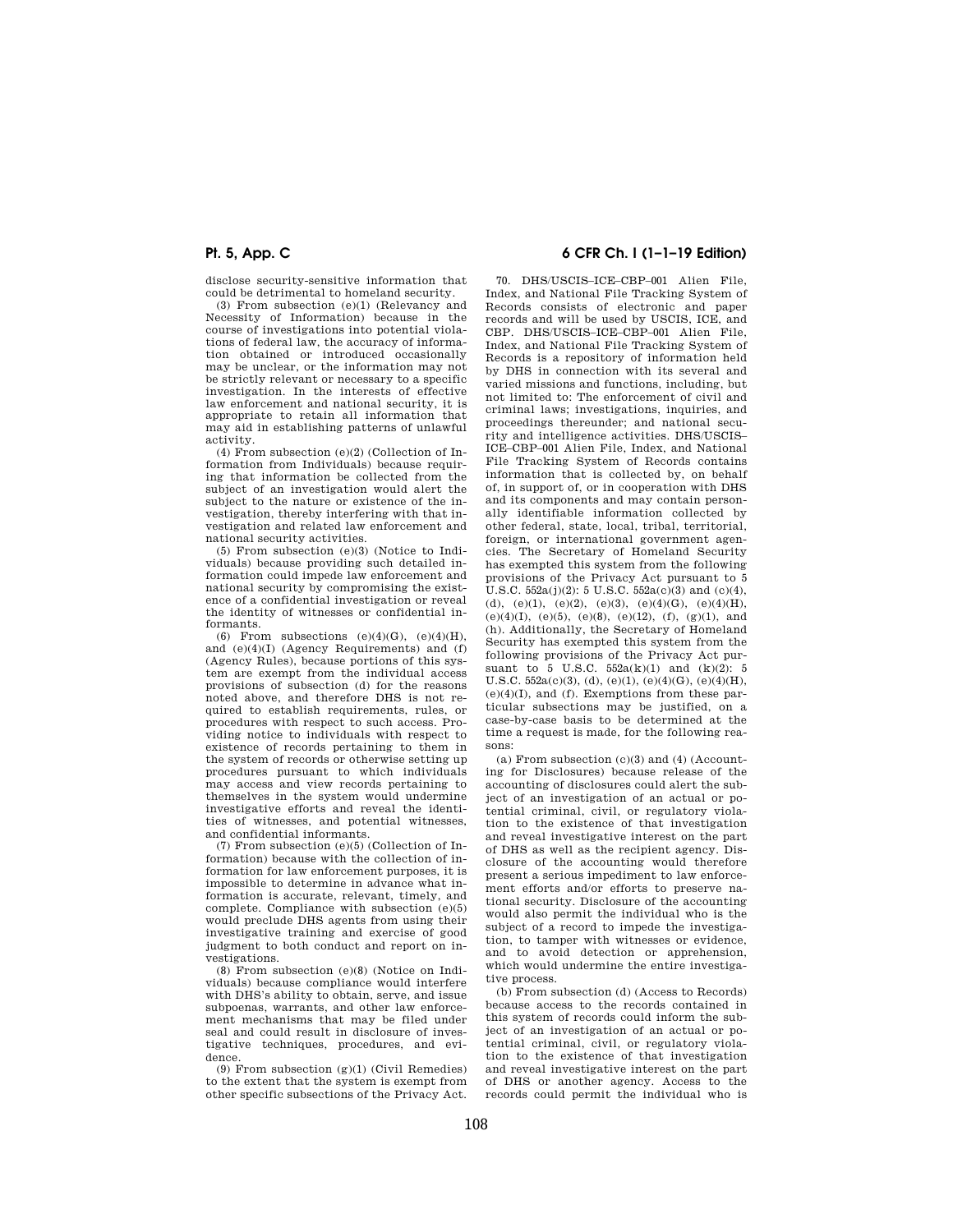the subject of a record to impede the investigation, to tamper with witnesses or evi-dence, and to avoid detection or apprehension. Amendment of the records could interfere with ongoing investigations and law enforcement activities and would impose an unreasonable administrative burden by requiring investigations to be continually reinvestigated. In addition, permitting access and amendment to such information could disclose security-sensitive information that could be detrimental to homeland security.

(c) From subsection (e)(1) (Relevancy and Necessity of Information) because in the course of investigations into potential violations of federal law, the accuracy of information obtained or introduced occasionally may be unclear, or the information may not be strictly relevant or necessary to a specific investigation. In the interests of effective law enforcement, it is appropriate to retain all information that may aid in establishing patterns of unlawful activity.

(d) From subsection  $(e)(2)$  (Collection of Information from Individuals) because requiring that information be collected from the subject of an investigation would alert the subject to the nature or existence of the investigation, thereby interfering with that investigation and related law enforcement activities.

(e) From subsection (e)(3) (Notice to Individuals) because providing such detailed information could impede law enforcement by compromising the existence of a confidential investigation or reveal the identity of witnesses, DHS employees, or confidential informants.

(f) From subsections  $(e)(4)(G)$ ,  $(e)(4)(H)$ , and  $(e)(4)(I)$  (Agency Requirements) and  $(f)$ (Agency Rules), because portions of this system are exempt from the individual access provisions of subsection (d) for the reasons noted above, and therefore DHS is not required to establish requirements, rules, or procedures with respect to such access. Providing notice to individuals with respect to existence of records pertaining to them in the system of records or otherwise setting up procedures pursuant to which individuals may access and view records pertaining to themselves in the system would undermine investigative efforts and reveal the identities of witnesses, potential witnesses, and confidential informants.

 $(g)$  From subsection  $(e)(5)$  (Collection of Information) because with the collection of information for law enforcement purposes, it is impossible to determine in advance what information is accurate, relevant, timely, and complete. Compliance with subsection (e)(5) would impede DHS officials' ability to effectively use their investigative training and exercise good judgment to both conduct and report on investigations.

(h) From subsection (e)(8) (Notice on Individuals) because compliance would interfere

with DHS's ability to obtain, serve, and issue subpoenas, warrants, and other law enforcement mechanisms that may be filed under seal and could result in disclosure of investigative techniques, procedures, and evidence.

(i) From subsection (e)(12) (Computer Matching) if the agency is a recipient agency or a source agency in a matching program with a non-Federal agency, with respect to any establishment or revision of a matching program, at least 30 days prior to conducting such program, publish in the FEDERAL REG-ISTER notice of such establishment or revision.

(j) From subsection (g)(1) (Civil Remedies) to the extent that the system is exempt from other specific subsections of the Privacy Act. (k) From subsection (h) (Legal Guardians) if the parent of any minor, or the legal guardian of any individual who has been declared to be incompetent due to physical or mental incapacity or age by a court of competent jurisdiction, is acting on behalf of the individual.

71. The Department of Homeland Security (DHS)/Transportation Security Administration (TSA)-021 TSA Pre✓ TM Application Program System of Records consists of electronic and paper records and will be used by DHS/TSA. The DHS/TSA–021 Pre√<sup>TM</sup> Application Program System of Records is a repository of information held by DHS/TSA on individuals who voluntarily provide personally identifiable information (PII) to TSA in return for enrollment in a program that will make them eligible for expedited security screening at designated airports. This System of Records contains PII in biographic application data, biometric information, pointer information to law enforcement databases, payment tracking, and U.S. application membership decisions that support the TSA Pre✓ TM Application Program membership decisions. The DHS/TSA–021 TSA<br>Pre√™ Application Program System of Records contains information that is collected by, on behalf of, in support of, or in cooperation with DHS and its components and may contain PII collected by other federal, state, local, tribal, territorial, or foreign government agencies. The Secretary of Homeland Security, pursuant to 5 U.S.C.  $552a(k)(1)$  and  $(k)(2)$ , has exempted this system from the following provisions of the Privacy Act: 5 U.S.C.  $552a(c)(3)$ ; (d); (e)(1);  $(e)(4)(G)$ ,  $(H)$ , and  $(I)$ ; and  $(f)$ . Where a record received from another system has been exempted in that source system under 5 U.S.C.  $552a(k)(1)$  and  $(k)(2)$ , DHS will claim the same exemptions for those records that are claimed for the original primary systems of records from which they originated and claims any additional exemptions set forth here. Exemptions from these particular subsections are justified, on a case-by-case basis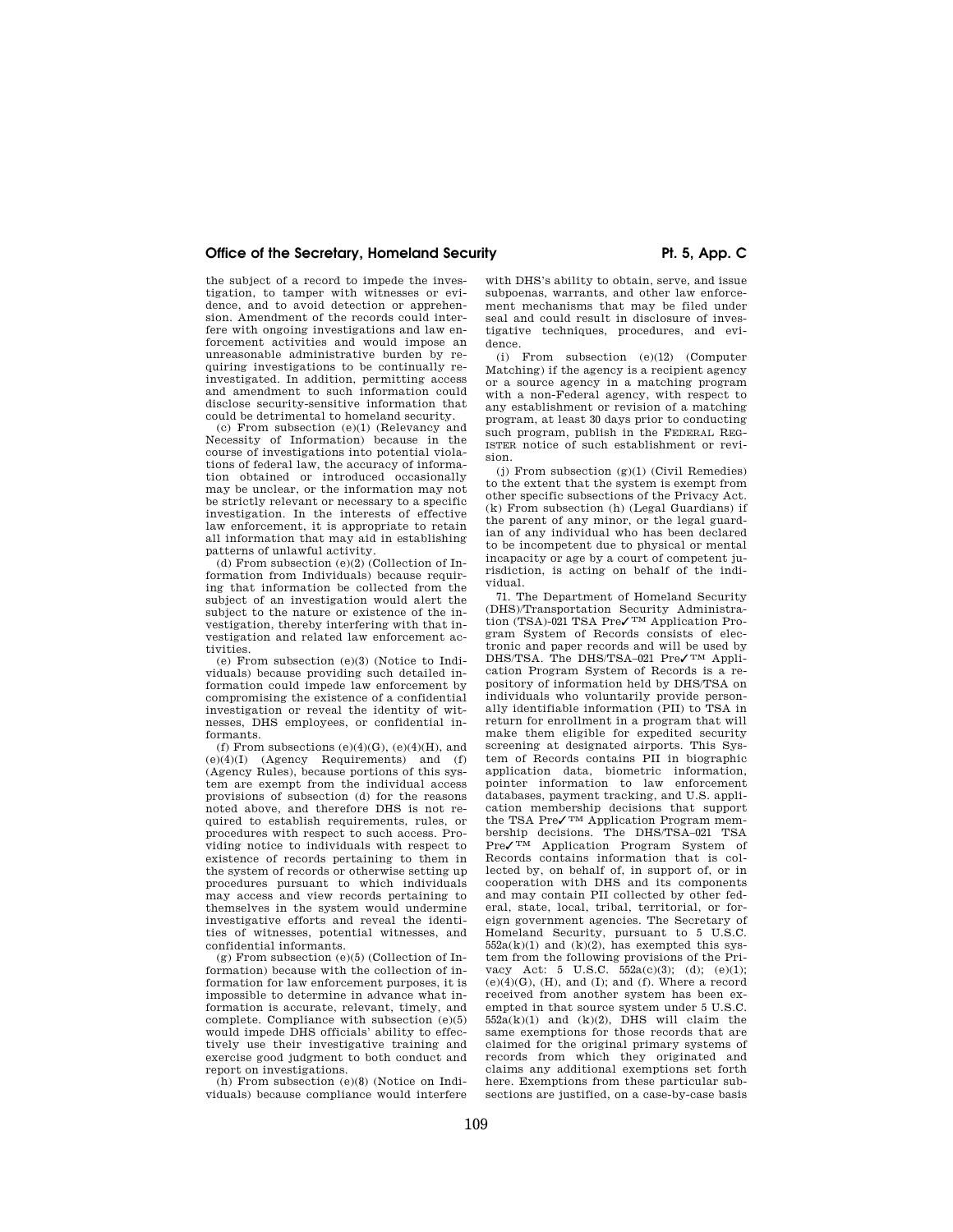to be determined at the time a request is made, for the following reasons:

(a) From subsection (c)(3) (Accounting for Disclosures) because release of the accounting of disclosures could alert the subject of an investigation of an actual or potential criminal, civil, or regulatory violation to the existence of that investigation and reveal investigative interest on the part of DHS as well as the recipient agency. Disclosure of the accounting would therefore present a serious impediment to law enforcement efforts and/or efforts to preserve national security. Disclosure of the accounting also would permit the individual who is the subject of a record to impede the investigation, to tamper with witnesses or evidence, and to avoid detection or apprehension, which would undermine the entire investigative process.

(b) From subsection (d) (Access to Records) because access to the records contained in this system of records could inform the subject of an investigation of an actual or potential criminal, civil, or regulatory violation to the existence of that investigation and reveal investigative interest on the part of DHS or another agency. Access to the records could permit the individual who is the subject of a record to impede the investigation, to tamper with witnesses or evidence, and to avoid detection or apprehension. Amendment of the records could interfere with ongoing investigations and law enforcement activities and would impose an unreasonable administrative burden by requiring investigations to be continually reinvestigated. In addition, permitting access and amendment to such information could disclose security-sensitive information that could be detrimental to homeland security.

(c) From subsection (e)(1) (Relevancy and Necessity of Information) because in the course of investigations into potential violations of federal law, the accuracy of information obtained or introduced occasionally may be unclear, or the information may not be strictly relevant or necessary to a specific investigation. In the interests of effective law enforcement, it is appropriate to retain all information that may aid in establishing patterns of unlawful activity.

(d) From subsections  $(e)(4)(G)$ ,  $(H)$ , and  $(I)$ (Agency Requirements) and (f) (Agency Rules), because portions of this system are exempt from the individual access provisions of subsection (d) for the reasons noted above, and therefore DHS is not required to establish requirements, rules, or procedures with respect to such access. Providing notice to individuals with respect to the existence of records pertaining to them in the system of records or otherwise setting up procedures pursuant to which individuals may access and view records pertaining to themselves in the system would undermine investigative efforts and reveal the identities of witnesses,

**Pt. 5, App. C 6 CFR Ch. I (1–1–19 Edition)** 

potential witnesses, and confidential informants.

72. The DHS/ICE–014 Homeland Security Investigations Forensic Laboratory System of Records consists of electronic and paper records that will be used by DHS and its components. The DHS/ICE–014 Homeland Security Investigations Forensic Laboratory System of Records contains records of evidence and cases submitted to the HSI–FL. This information will include information on the individual submitting the request, identify the evidence submitted, track the evidence as it moves throughout the HSI–FL, capture case notes and results of examinations, store electronic images of evidence, and produce reports of findings. Other caserelated records are maintained, including descriptions of expert witness testimony provided by HSI–FL employees. Records in the DHS/ICE–014 Homeland Security Investigations Forensic Laboratory System of Records also include the library of genuine, altered, and counterfeit travel and identity documents provided to the HSI–FL by international organizations, government agencies, and law enforcement organizations from across the United States and around the world to research methods of document production and authenticate documents through comparative forensic examinations. The DHS/ICE–014 Homeland Security Investigations Forensic Laboratory System of Records contains information that is collected by, on behalf of, in support of, or in cooperation with DHS and its components, and may contain personally identifiable information (PII) collected by other federal, state, local, tribal, foreign, or international government agencies. The Secretary of the Department of Homeland Security, pursuant to 5 U.S.C.  $552a(i)(2)$ , has exempted this system from the following provisions of the Privacy Act, subject to limitations set forth in 5 U.S.C. 552a(c)(3), (c)(4); (d); (e)(1), (e)(2), (e)(3), (e)(4)(G), (e)(4)(H), (e)(4)(I), (e)(5), (e)(8); (f); and (g). Additionally, the Secretary of Homeland Security, pursuant to 5 U.S.C. 552a(k)(2), has exempted this system from the following provisions of the Privacy Act, subject to limitations set forth in 5 U.S.C.  $552a(c)(3)$ ; (d); (e)(1), (e)(4)(G), (e)(4)(H), (e)(4)(I); and (f). Where a record received from another system has been exempted in that source system under 5 U.S.C.  $552a(j)(2)$ , DHS will claim the same exemptions for those records that are claimed for the original primary systems of records from which they originated and claims any additional exemptions set forth here. Exemptions from these particular subsections are justified, on a case-by-case basis to be determined at the time a request is made, for the following reasons:

(a) From subsection  $(c)(3)$  and  $(4)$  (Accounting for Disclosures) because release of the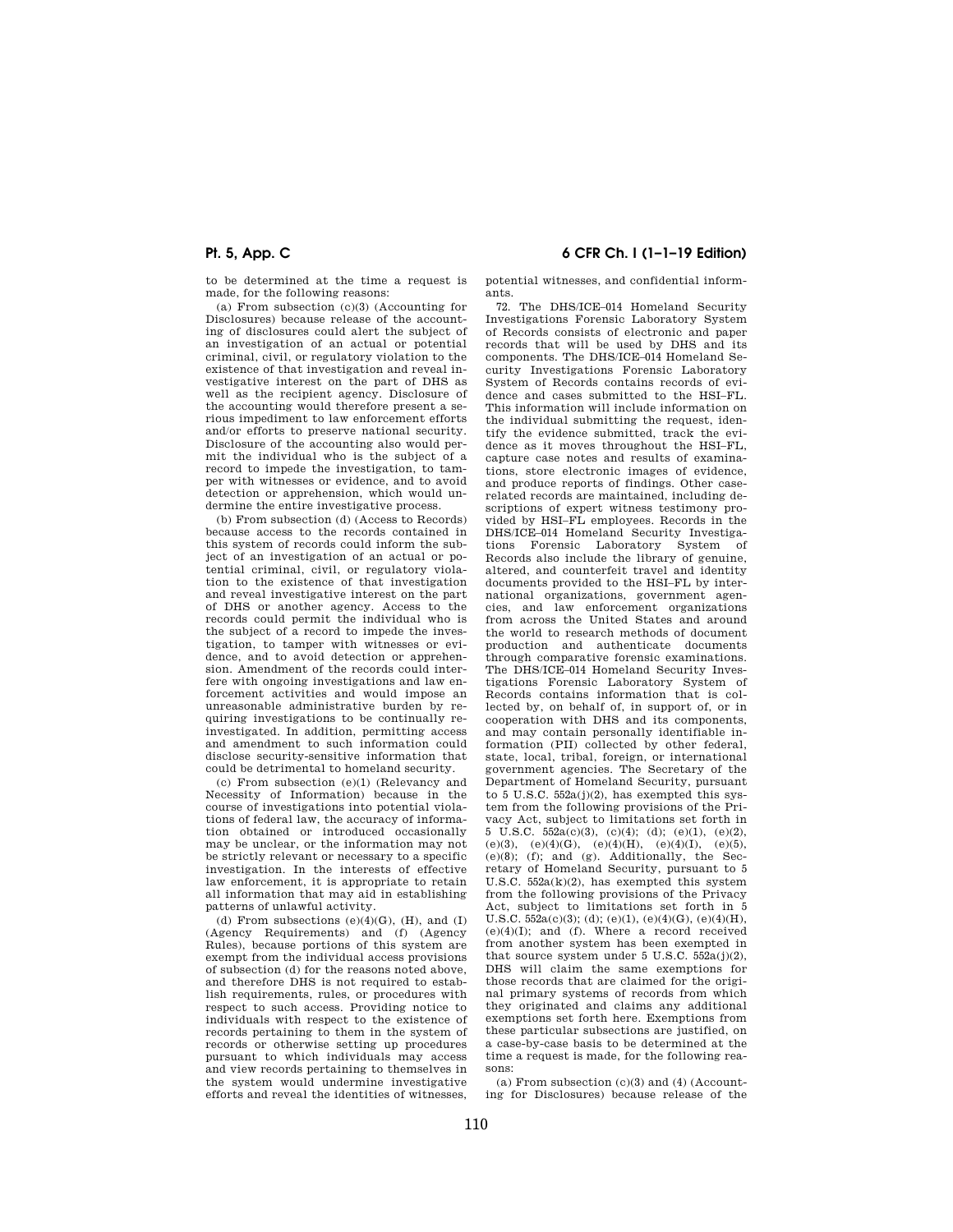## Office of the Secretary, Homeland Security **Pt. 5, App. C**

accounting of disclosures could alert the subject of an investigation of an actual or potential criminal, civil, or regulatory violation to the existence of that investigation and reveal investigative interest on the part of DHS as well as the recipient agency. Disclosure of the accounting would therefore present a serious impediment to law enforcement efforts and/or efforts to preserve national security. Disclosure of the accounting would also permit the individual who is the subject of a record to impede the investigation, to tamper with witnesses or evidence, and to avoid detection or apprehension, which would undermine the entire investigative process.

(b) From subsection (d) (Access to Records) because access to the records contained in this system of records could inform the subject of an investigation of an actual or potential criminal, civil, or regulatory violation to the existence of that investigation and reveal investigative interest on the part of DHS or another agency. Access to the records could permit the individual who is the subject of a record to impede the investigation, to tamper with witnesses or evidence, and to avoid detection or apprehension. Amendment of the records could interfere with ongoing investigations and law enforcement activities and would impose an unreasonable administrative burden by requiring investigations to be continually reinvestigated. In addition, permitting access and amendment to such information could disclose security-sensitive information that could be detrimental to homeland security.

(c) From subsection (e)(1) (Relevancy and Necessity of Information) because in the course of investigations into potential violations of federal law, the accuracy of information obtained or introduced occasionally may be unclear, or the information may not be strictly relevant or necessary to a specific investigation. In the interests of effective law enforcement, it is appropriate to retain all information that may aid in establishing patterns of unlawful activity.

(d) From subsection (e)(2) (Collection of Information from Individuals) because requiring that information be collected from the subject of an investigation would alert the subject to the nature or existence of the investigation, thereby interfering with that investigation and related law enforcement activities.

(e) From subsection (e)(3) (Notice to Subjects) because providing such detailed information could impede law enforcement by compromising the existence of a confidential investigation or reveal the identity of witnesses or confidential informants.

(f) From subsections  $(e)(4)(G)$ ,  $(e)(4)(H)$ , and (e)(4)(I) (Agency Requirements) and (f) (Agency Rules), because portions of this system are exempt from the individual access provisions of subsection (d) for the reasons noted above, and therefore DHS is not required to establish requirements, rules, or procedures with respect to such access. Providing notice to individuals with respect to existence of records pertaining to them in the system of records or otherwise setting up procedures pursuant to which individuals may access and view records pertaining to themselves in the system would undermine investigative efforts and reveal the identities of witnesses, and potential witnesses, and confidential informants.

 $(g)$  From subsection  $(e)(5)$  (Collection of Information) because with the collection of information for law enforcement purposes, it is impossible to determine in advance what information is accurate, relevant, timely, and complete. Compliance with subsection (e)(5) would preclude DHS agents from using their investigative training and exercise of good judgment to both conduct and report on investigations.

(h) From subsection (e)(8) (Notice on Individuals) because compliance would interfere with DHS's ability to obtain, serve, and issue subpoenas, warrants, and other law enforcement mechanisms that may be filed under seal and could result in disclosure of investigative techniques, procedures, and evidence.

(i) From subsection  $(g)(1)$  (Civil Remedies) to the extent that the system is exempt from other specific subsections of the Privacy Act.

73. The DHS/NPPD—002 Chemical Facility Anti-Terrorism Standards Personnel Surety Program System of Records consists of electronic and paper records and will be used by DHS and its components. The DHS/NPPD— 002 Chemical Facility Anti-Terrorism Standards Personnel Surety Program System of Records is a repository of information held by DHS in connection with its several and varied missions and functions, including, but not limited to the enforcement of civil and criminal laws; investigations, inquiries, and proceedings thereunder; and national security and intelligence activities. The DHS/ NPPD—002 Chemical Facility Anti-Terrorism Standards Personnel Surety Program System of Records contains information that is collected by, on behalf of, in support of, or in cooperation with DHS and its components and may contain personally identifiable information collected by other federal, state, local, tribal, foreign, or international government agencies. The Secretary of Homeland Security has exempted this system from the following provisions of the Privacy Act, subject to limitations set forth therein: 5 U.S.C.  $552a(c)(3)$ ; (d); (e)(1), (e)(4)(G), (e)(4)(H),  $(e)(4)(I)$ ; and  $(f)$ . These exemptions are made pursuant to  $5 \text{ U.S.C. } 552a(k)(1)$  and  $(k)(2)$ .

In addition to records under the control of DHS, the DHS/NPPD—002 Chemical Facility Anti-Terrorism Standards Personnel Surety Program System of Records may include records originating from systems of records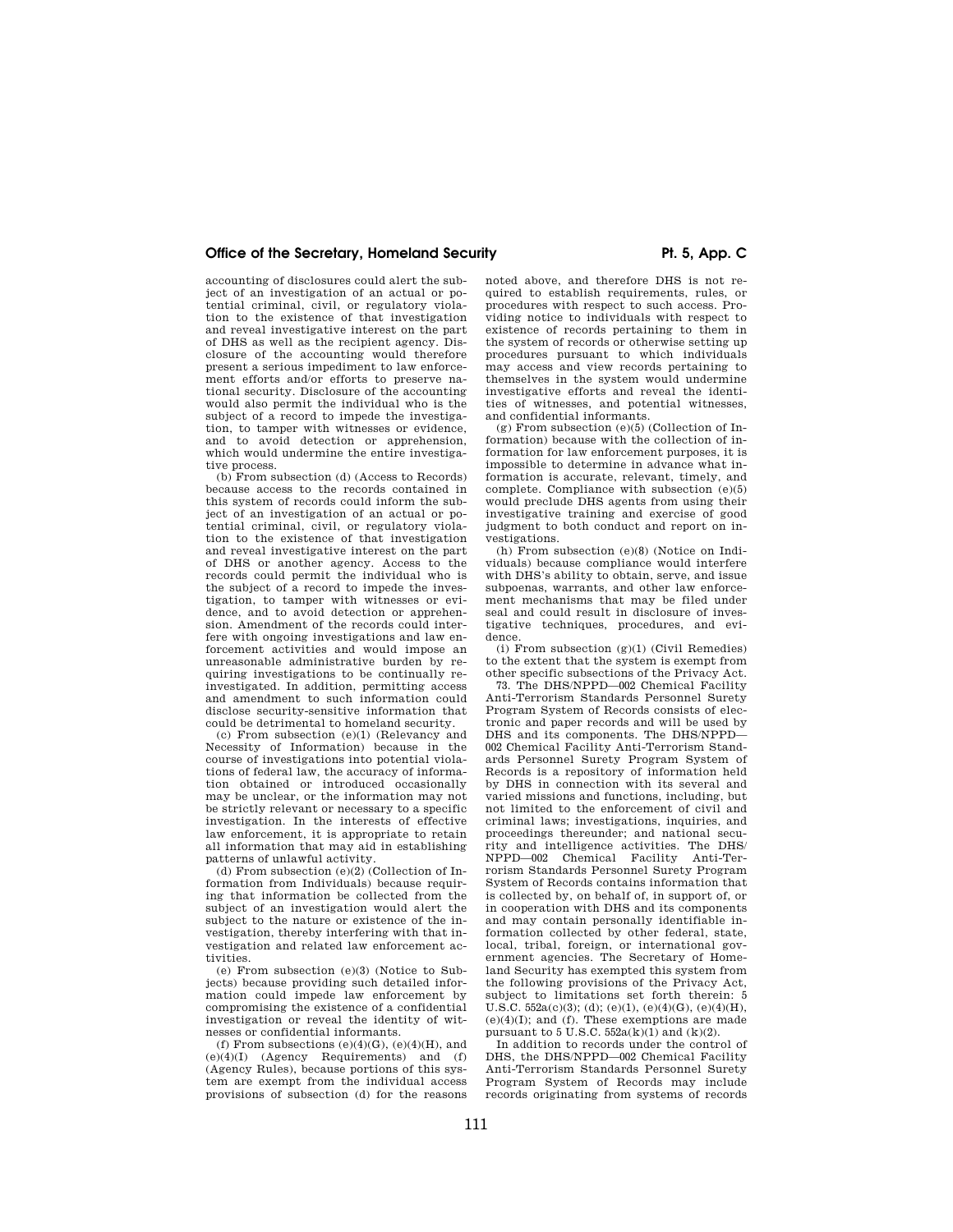of other law enforcement and intelligence agencies, which may be exempt from certain provisions of the Privacy Act. DHS does not, however, assert exemption from any provisions of the Privacy Act with respect to information submitted by high-risk chemical facilities.

To the extent the DHS/NPPD—002 Chemical Facility Anti-Terrorism Standards Personnel Surety Program System of Records contains records originating from other systems of records, DHS will rely on the exemptions claimed for those records in the originating systems of records. Exemptions from these particular subsections are justified, on a case-by-case basis to be determined at the time a request is made, for the following reasons:

(a) From subsection (c)(3) (Accounting for Disclosures) because release of the accounting of disclosures could alert the subject of an investigation of an actual or potential criminal, civil, or regulatory violation to the existence of that investigation and reveal investigative interest, on the part of DHS as well as the recipient agency. Disclosure of the accounting would therefore present a serious impediment to law enforcement efforts and/or efforts to preserve national security. Disclosure of the accounting would also permit the individual who is the subject of a record to impede the investigation, to tamper with witnesses or evidence, and to avoid detection or apprehension, which would undermine the entire investigative process.

(b) From subsection (d) (Access to Records) because access to the records contained in this system of records could inform the subject of an investigation of an actual or potential criminal, civil, or regulatory violation to the existence of that investigation and reveal investigative interest on the part of DHS or another agency. Access to the records could permit the individual who is the subject of a record to impede the investigation, to tamper with witnesses or evidence, and to avoid detection or apprehension. Amendment of the records could interfere with ongoing investigations and law enforcement activities and would impose an unreasonable administrative burden by requiring investigations to be continually reinvestigated. In addition, permitting access and amendment to such information could disclose security-sensitive information that could be detrimental to homeland security.

(c) From subsection (e)(1) (Relevancy and Necessity of Information) because in the course of investigations into potential violations of federal law, the accuracy of information obtained or introduced occasionally may be unclear, or the information may not be strictly relevant or necessary to a specific investigation. In the interests of effective law enforcement, it is appropriate to retain all information that may aid in establishing patterns of unlawful activity.

# **Pt. 5, App. C 6 CFR Ch. I (1–1–19 Edition)**

(d) From subsections  $(e)(4)(G)$ ,  $(e)(4)(H)$ . and (e)(4)(I) (Agency Requirements) and (f) (Agency Rules), because portions of this system are exempt from the individual access provisions of subsection (d) for the reasons noted above, and therefore DHS is not required to establish requirements, rules, or procedures with respect to such access. Providing notice to individuals with respect to existence of records pertaining to them in the system of records or otherwise setting up procedures pursuant to which individuals may access and view records pertaining to themselves in the system would undermine investigative efforts and reveal the identities of witnesses, potential witnesses, and confidential informants.

74. The DHS/CBP–022 Electronic Visa Update System (EVUS) System of Records consists of electronic and paper records and will be used by DHS and its components. EVUS is a repository of information held by DHS/CBP in connection with its several and varied missions and functions, including, but not limited to the enforcement of civil and criminal laws; investigations, inquiries, and proceedings there under; and national security and intelligence activities. EVUS contains information that is collected by, on behalf of, in support of, or in cooperation with DHS and its components and may contain personally identifiable information collected by other federal, state, local, tribal, foreign, or international government agencies. The Secretary of Homeland Security, pursuant to 5 U.S.C. 552a(j)(2), has exempted this system from the following provisions of the Privacy Act: 5 U.S.C. 552a(c)(3), (e)(8), and (g). Additionally, the Secretary of Homeland Security, pursuant to 5 U.S.C.  $552a(k)(2)$  has exempted this system from the following provisions of the Privacy Act:  $5 \text{ U.S.C. } 552a(c)(3)$ . Exemptions from these particular subsections are justified, on a case-by-case basis to be determined at the time a request is made, for the following reasons:

(a) From subsection (c)(3) (Accounting for Disclosures) because release of the accounting of disclosures could alert the subject of an investigation of an actual or potential criminal, civil, or regulatory violation to the existence of that investigation and reveal investigative interest on the part of DHS as well as the recipient agency. Disclosure of the accounting would therefore present a serious impediment to law enforcement efforts and/or efforts to preserve national security. Disclosure of the accounting would also permit the individual who is the subject of a record to impede the investigation, to tamper with witnesses or evidence, and to avoid detection or apprehension, which would undermine the entire investigative process.

(b) From subsection (e)(8) (Notice on Individuals) because compliance would interfere with DHS's ability to obtain, serve, and issue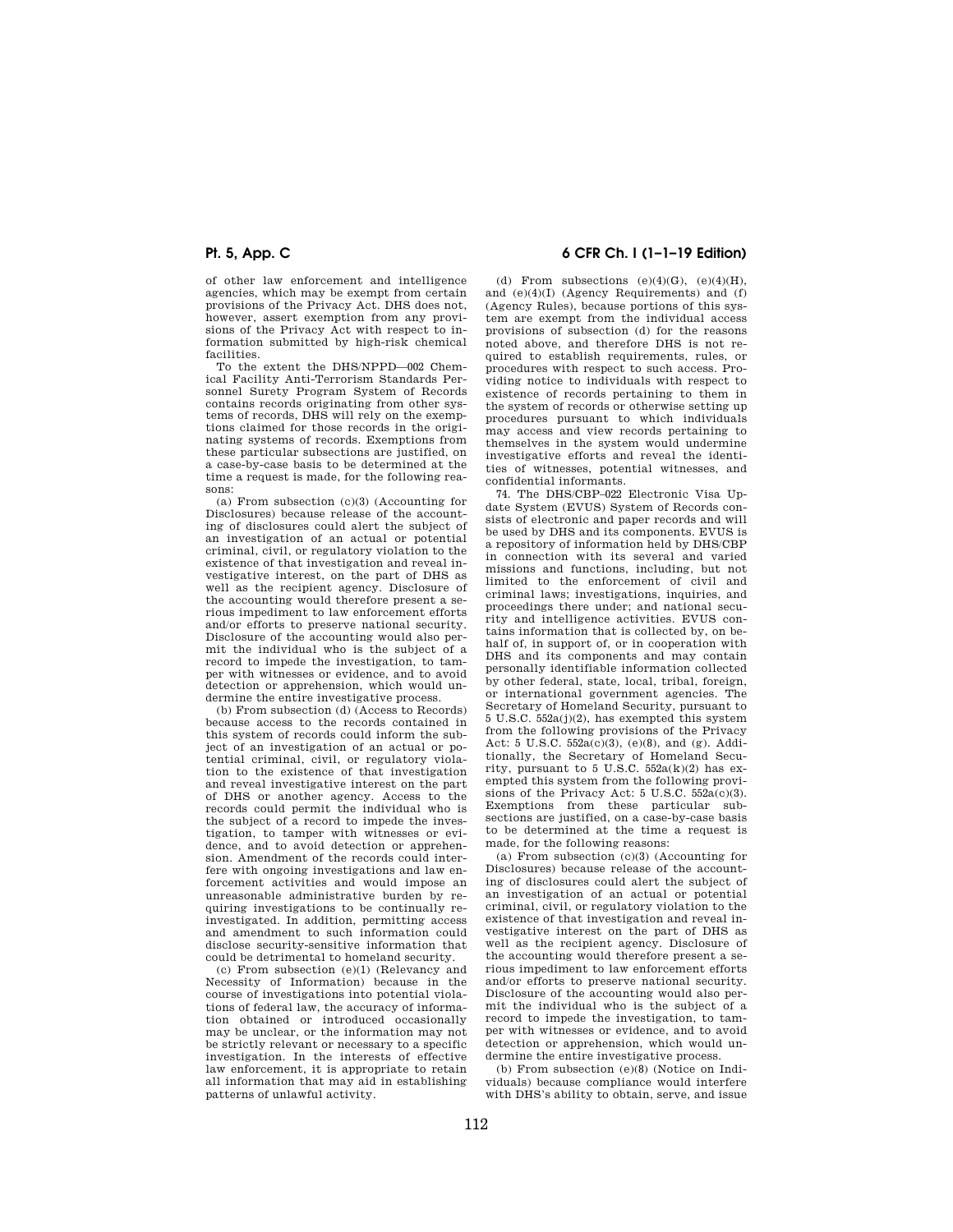## Office of the Secretary, Homeland Security **Pr. 5, App. C Pr. 5, App. C**

subpoenas, warrants, and other law enforcement mechanisms that may be filed under seal and could result in disclosure of investigative techniques, procedures, and evidence.

(c) From subsection (g) (Civil Remedies) to the extent that the system is exempt from other specific subsections of the Privacy Act.

75. The DHS/ICE–015 LeadTrac System of Records consists of electronic and paper records and will be used by ICE investigative and homeland security personnel. The DHS/ ICE–015 LeadTrac System of Records is a repository of information held by ICE for analytical and investigative purposes. The system is used to conduct research supporting the production of law enforcement activities; provide lead information for investigative inquiry and follow-up; assist in the conduct of ICE criminal and administrative investigations; assist in the disruption of terrorist or other criminal activity; and discover previously unknown connections among existing ICE investigations. The DHS/ICE–015 LeadTrac System of Records contains aggregated data from ICE and DHS law enforcement and homeland security IT systems, as well as data uploaded by ICE personnel for analysis from various public, private, and commercial sources during the course of an investigation or analytical project. The Secretary of Homeland Security, pursuant to 5 U.S.C.  $552a(j)(2)$ , has exempted this system from the following provisions of the Privacy Act: 5 U.S.C.  $5\overline{52a}(c)(3)$ ,  $(c)(4)$ ;  $(d)$ ;  $(e)(1)$ , (e)(2), (e)(3), (e)(4)(G), (e)(4)(H), (e)(4)(I),  $(e)(5)$ ,  $(e)(8)$ ; (f); and (g). Additionally, the Secretary of Homeland Security, pursuant to 5 U.S.C. 552a(k)(2), has exempted this system from the following provisions of the Privacy Act: 5 U.S.C.  $552a(c)(3)$ ,  $(c)(4)$ ;  $(d)$ ;  $(e)(1)$ , (e)(4)(G), (e)(4)(H), (e)(4)(I); and (f). When a record received from another system has been exempted in that source system under 5 U.S.C.  $552a(j)(2)$  or  $(k)(2)$ , DHS will claim the same exemptions for those records that are claimed for the original primary systems of records from which they originated and claims any additional exemptions set forth here.

Exemptions from these particular subsections are justified, on a case-by-case basis to be determined at the time a request is made, for the following reasons:

(a) From subsection  $(c)(3)$  and  $(4)$  (Accounting for Disclosures) because release of the accounting of disclosures could alert the subject of an investigation of an actual or potential criminal, civil, or regulatory violation to the existence of that investigation and reveal investigative interest on the part of DHS as well as the recipient agency. Disclosure of the accounting would therefore present a serious impediment to law enforcement efforts and/or efforts to preserve national security. Disclosure of the accounting would also permit the individual who is the

subject of a record to impede the investigation, to tamper with witnesses or evidence, and to avoid detection or apprehension, which would undermine the entire investigative process. Disclosure of corrections or notations of dispute may impede investigations by requiring DHS to inform each witness or individual contacted during the investigation of each correction or notation pertaining to information provided them during the investigation.

(b) From subsection (d) (Access to Records) because access to the records contained in this system of records could inform the subject of an investigation of an actual or potential criminal, civil, or regulatory violation to the existence of that investigation and reveal investigative interest on the part of DHS or another agency. Access to the records could permit the individual who is the subject of a record to impede the investigation, to tamper with witnesses or evidence, and to avoid detection or apprehension. Amendment of the records could interfere with ongoing investigations and law enforcement activities and would impose an unreasonable administrative burden by requiring investigations to be continually reinvestigated. In addition, permitting access and amendment to such information could disclose classified and other security-sensitive information that could be detrimental to homeland security.

(c) From subsection (e)(1) (Relevancy and Necessity of Information) because in the course of investigations into potential violations of federal law, the accuracy of information obtained or introduced occasionally may be unclear, or the information may not be strictly relevant or necessary to a specific investigation. In the interests of effective law enforcement, it is appropriate to retain all information that may aid in establishing patterns of unlawful activity.

(d) From subsection (e)(2) (Collection of Information from Individuals) because requiring that information be collected from the subject of an investigation would alert the subject to the nature or existence of the investigation, thereby interfering with that investigation and related law enforcement activities.

(e) From subsection (e)(3) (Notice to Subjects) because providing such detailed information could impede law enforcement by compromising the existence of a confidential investigation or reveal the identity of witnesses or confidential informants.

(f) From subsections  $(e)(4)(G)$ ,  $(e)(4)(H)$ , and (e)(4)(I) (Agency Requirements) and (f) (Agency Rules), because portions of this system are exempt from the individual access provisions of subsection (d) for the reasons noted above, and therefore DHS is not required to establish requirements, rules, or procedures with respect to such access. Providing notice to individuals with respect to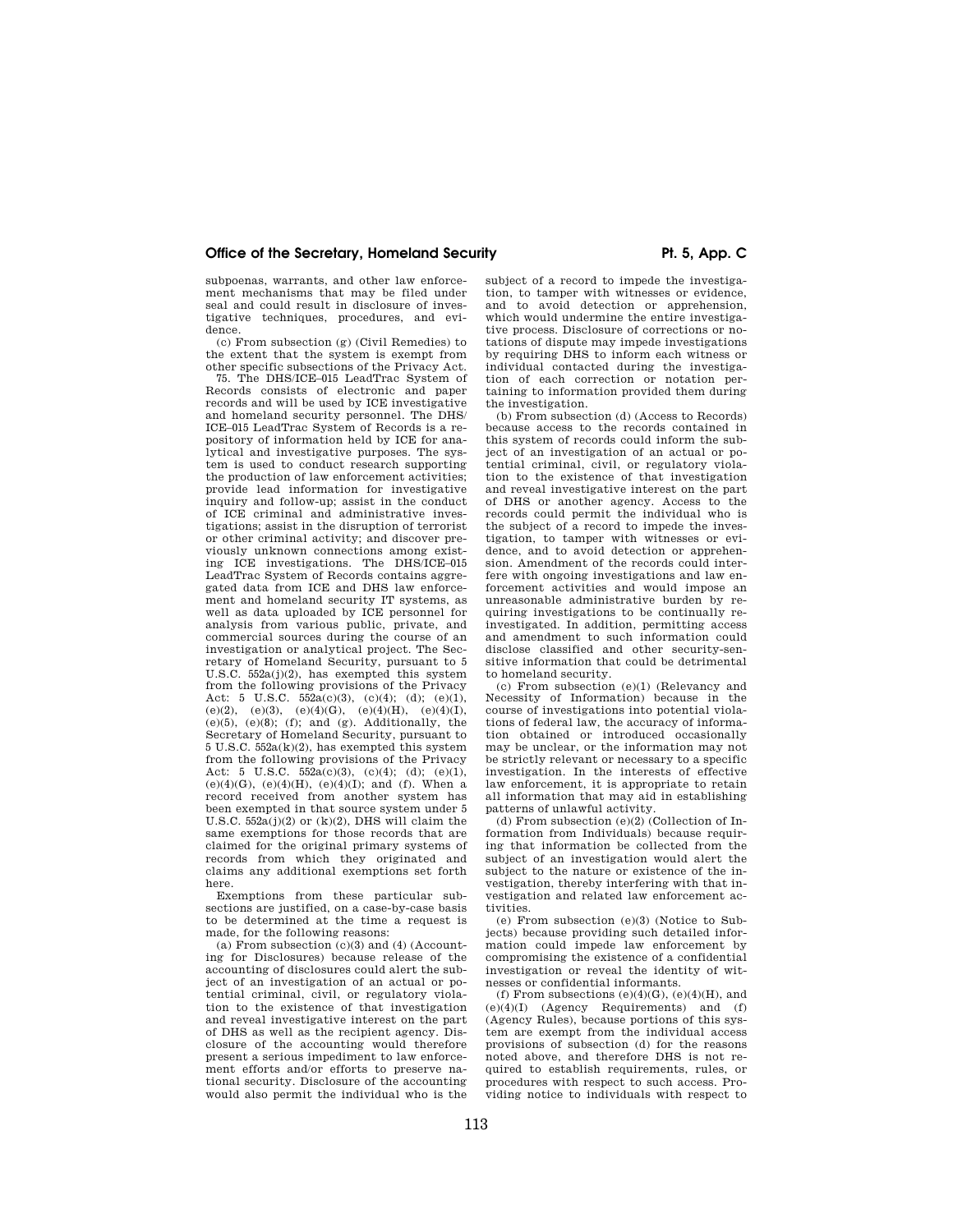existence of records pertaining to them in the system of records or otherwise establishing procedures pursuant to which individuals may access and view records pertaining to themselves in the system would undermine investigative efforts and reveal the identities of witnesses, potential witnesses, and confidential informants.

(g) From subsection (e)(5) (Collection of Information) because with the collection of information for law enforcement purposes, it is impossible to determine in advance what information is accurate, relevant, timely, and complete. Compliance with subsection (e)(5) would preclude DHS agents from using their investigative training and exercise of good judgment to both conduct and report on investigations.

(h) From subsection (e)(8) (Notice on Individuals) because compliance would interfere with DHS's ability to obtain, serve, and issue subpoenas, warrants, and other law enforcement mechanisms that may be filed under seal and could result in disclosure of investigative techniques, procedures, and evidence.

(i) From subsection  $(g)(1)$  (Civil Remedies) to the extent that the system is exempt from other specific subsections of the Privacy Act.

76. The DHS/CBP–023 Border Patrol Enforcement Records (BPER) System of Records consists of electronic and paper records and will be used by DHS and its components. The DHS/CBP–023 BPER System of Records is a repository of information held by DHS/CBP in connection with its several and varied missions and functions, including, but not limited to the enforcement of civil and criminal laws; investigations, inquiries, and proceedings there under; and national security and intelligence activities. The DHS/CBP–023 BPER System of Records contains information that is collected by, on behalf of, in support of, or in cooperation with DHS and its components and may contain personally identifiable information collected by other federal, state, local, tribal, foreign, or international government agencies. The Secretary of Homeland Security, pursuant to 5 U.S.C. 552a(j)(2), has exempted this system from the following provisions of the Privacy Act: 5 U.S.C.  $552a$  (c)(3), (c)(4); (d); (e)(1), (e)(2), (e)(3), (e)(4)(G), (e)(4)(H), (e)(5), (e)(8); and (g). Additionally, the Secretary of Homeland Security, pursuant to 5 U.S.C.  $552a(k)(2)$ , has exempted this system from the following provisions of the Privacy Act: 5 U.S.C. 552a (c)(3); (d); (e)(1), (e)(4)(G), and (e)(4)(H). Exemptions from these particular subsections are justified, on a case-by-case basis to be determined at the time a request is made, for the following reasons:

(a) From subsection  $(c)(3)$  and  $(4)$  (Accounting for Disclosures) because release of the accounting of disclosures could alert the subject of an investigation of an actual or potential criminal, civil, or regulatory viola-

# **Pt. 5, App. C 6 CFR Ch. I (1–1–19 Edition)**

tion to the existence of that investigation and reveal investigative interest on the part of DHS as well as the recipient agency. Disclosure of the accounting would therefore present a serious impediment to law enforcement efforts and/or efforts to preserve national security. Disclosure of the accounting would also permit the individual who is the subject of a record to impede the investigation, to tamper with witnesses or evidence, and to avoid detection or apprehension which would undermine the entire investigative process.

(b) From subsection (d) (Access to Records) because access to the records contained in this system of records could inform the subject of an investigation of an actual or potential criminal, civil, or regulatory violation to the existence of that investigation and reveal investigative interest on the part of DHS or another agency. Access to the records could permit the individual who is the subject of a record to impede the investigation, to tamper with witnesses or evidence, and to avoid detection or apprehension. Amendment of the records could interfere with ongoing investigations and law enforcement activities and would impose an unreasonable administrative burden by requiring investigations to be continually reinvestigated. In addition, permitting access and amendment to such information could disclose security-sensitive information that could be detrimental to homeland security.

(c) From subsection (e)(1) (Relevancy and Necessity of Information) because in the course of investigations into potential violations of federal law, the accuracy of information obtained or introduced occasionally may be unclear, or the information may not be strictly relevant or necessary to a specific investigation. In the interests of effective law enforcement, it is appropriate to retain all information that may aid in establishing patterns of unlawful activity.

(d) From subsection (e)(2) (Collection of Information from Individuals) because requiring that information be collected from the subject of an investigation would alert the subject to the nature or existence of the investigation, thereby interfering with that investigation and related law enforcement activities.

(e) From subsection (e)(3) (Notice to Subjects) because providing such detailed information could impede law enforcement by compromising the existence of a confidential investigation or reveal the identity of witnesses or confidential informants.

(f) From subsections  $(e)(4)(G)$  and  $(e)(4)(H)$ (Agency Requirements) because portions of this system are exempt from the individual access provisions of subsection (d) for the reasons noted above, and therefore DHS is not required to establish requirements,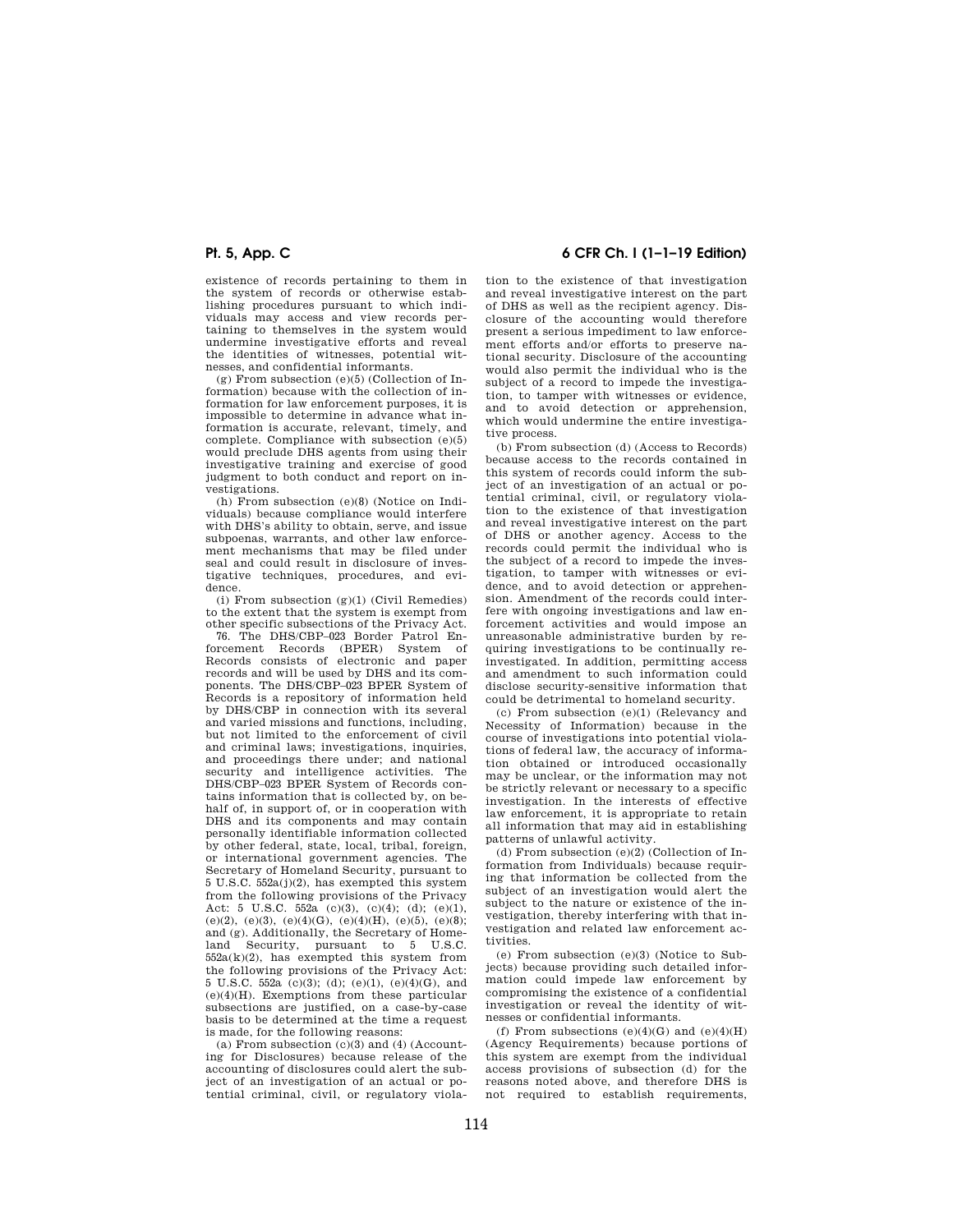## Office of the Secretary, Homeland Security **Pt. 5, App. C**

rules, or procedures with respect to such access. Providing notice to individuals with respect to existence of records pertaining to them in the system of records or otherwise setting up procedures pursuant to which individuals may access and view records pertaining to themselves in the system would undermine investigative efforts and reveal the identities of witnesses, and potential witnesses, and confidential informants.

(g) From subsection (e)(5) (Collection of Information) because with the collection of information for law enforcement purposes, it is impossible to determine in advance what information is accurate, relevant, timely, and complete. Compliance with subsection (e)(5) would preclude DHS agents from using their investigative training and exercise of good judgment to both conduct and report on investigations.

(h) From subsection (e)(8) (Notice on Individuals) because compliance would interfere with DHS's ability to obtain, serve, and issue subpoenas, warrants, and other law enforcement mechanisms that may be filed under seal and could result in disclosure of investigative techniques, procedures, and evidence.

(i) From subsection  $(g)(1)$  (Civil Remedies) to the extent that the system is exempt from other specific subsections of the Privacy Act.

77. The DHS/USCG–031 USCG Law Enforcement (ULE) System of Records consists of electronic and paper records and will be used by DHS and its components. The DHS/USCG– 031 USCG Law Enforcement (ULE) System of Records is a repository of information held by DHS in connection with its several and varied missions and functions, including, but not limited to the enforcement of civil and criminal laws; investigations, inquiries, and proceedings there under; and national security and intelligence activities. The DHS/ USCG–031 USCG Law Enforcement (ULE) System of Records contains information that is collected by, on behalf of, in support of, or in cooperation with DHS and its components and may contain personally identifiable information collected by other federal, state, local, tribal, foreign, or international government agencies. The Secretary of Homeland Security, pursuant to 5 U.S.C. 552a(j)(2), has exempted this system from the following provisions of the Privacy Act: 5 U.S.C. 552a  $(c)(3-4)$ ; (d); (e)(1-3), (e)(5), (e)(8); and (g). Additionally, the Secretary of Homeland Security, pursuant to 5 U.S.C.  $552a(k)(2)$  has exempted this system from the following provisions of the Privacy Act: 5 U.S.C. 552a (c)(3); (d); (e)(1), (e)(4)(G), (e)(4)(H), (e)(4)(I); and (f). When a record received from another system has been exempted in that source system under 5 U.S.C.  $552a(1)(2)$ , DHS will claim the same exemptions for those records that are claimed for the original primary systems of records from which they originated and

claims any additional exemptions set forth here.

Exemptions from these particular subsections are justified, on a case-by-case basis to be determined at the time a request is made, for the following reasons:

(a) From subsection  $(c)(3)$  and  $(4)$  (Accounting for Disclosures) because release of the accounting of disclosures could alert the subject of an investigation of an actual or potential criminal, civil, or regulatory violation to the existence of that investigation and reveal investigative interest on the part of DHS as well as the recipient agency. Disclosure of the accounting would therefore present a serious impediment to law enforcement efforts and/or efforts to preserve national security. Disclosure of the accounting would also permit the individual who is the subject of a record to impede the investigation, to tamper with witnesses or evidence, and to avoid detection or apprehension, which would undermine the entire investigative process.

(b) From subsection (d) (Access to Records) because access to the records contained in this system of records could inform the subject of an investigation of an actual or potential criminal, civil, or regulatory violation to the existence of that investigation and reveal investigative interest on the part of DHS or another agency. Access to the records could permit the individual who is the subject of a record to impede the investigation, to tamper with witnesses or evidence, and to avoid detection or apprehension. Amendment of the records could interfere with ongoing investigations and law enforcement activities and would impose an unreasonable administrative burden by requiring investigations to be continually reinvestigated. In addition, permitting access and amendment to such information could disclose security-sensitive information that could be detrimental to homeland security.

(c) From subsection (e)(1) (Relevancy and Necessity of Information) because in the course of investigations into potential violations of federal law, the accuracy of information obtained or introduced occasionally may be unclear, or the information may not be strictly relevant or necessary to a specific investigation. In the interests of effective law enforcement, it is appropriate to retain all information that may aid in establishing patterns of unlawful activity.

(d) From subsection (e)(2) (Collection of Information from Individuals) because requiring that information be collected from the subject of an investigation would alert the subject to the nature or existence of the investigation, thereby interfering with that investigation and related law enforcement activities.

(e) From subsection (e)(3) (Notice to Subjects) because providing such detailed information could impede law enforcement by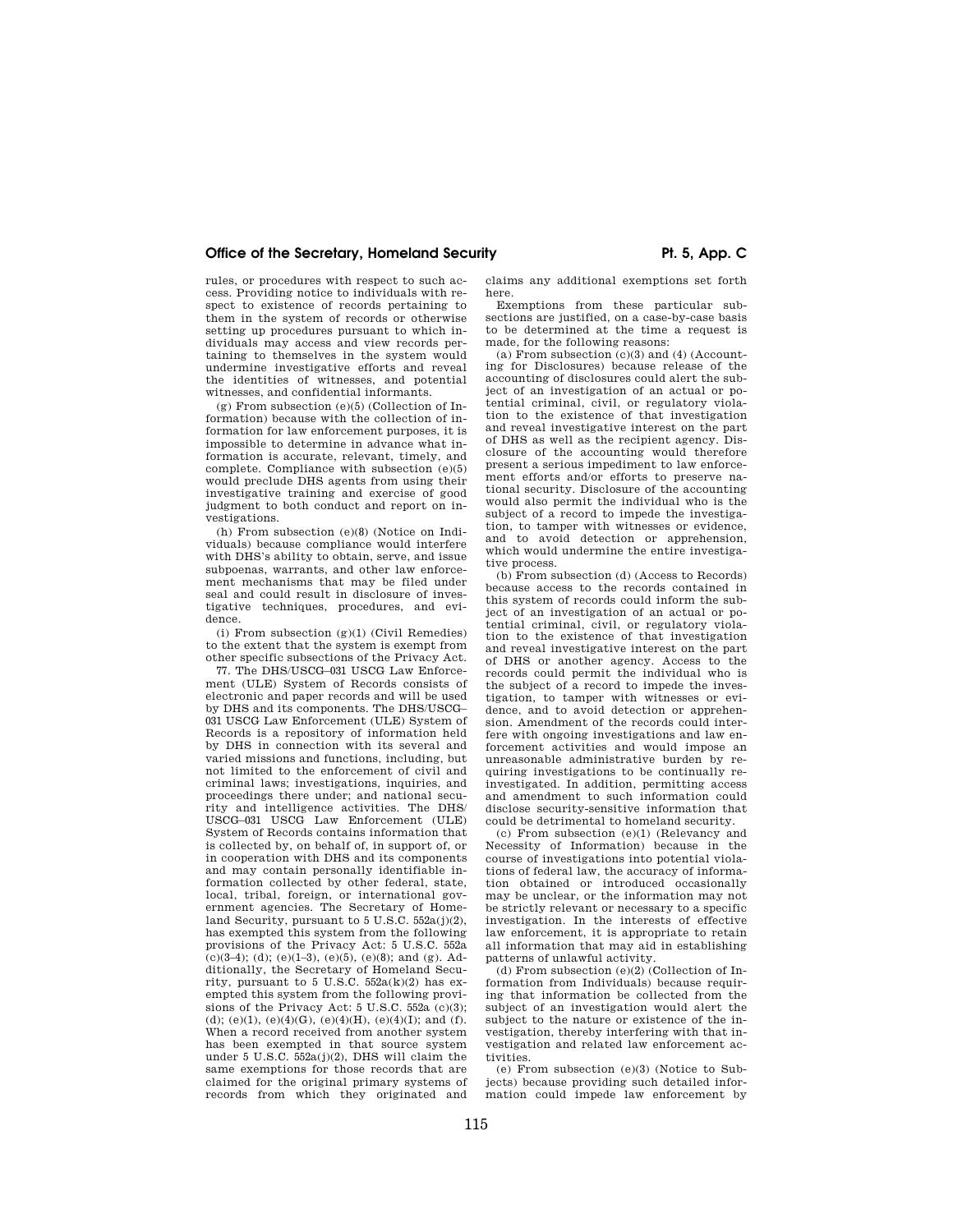compromising the existence of a confidential investigation or reveal the identity of witnesses or confidential informants.

(f) From subsection (e)(5) (Collection of Information) because with the collection of information for law enforcement purposes, it is impossible to determine in advance what information is accurate, relevant, timely, and complete. Compliance with subsection (e)(5) would preclude DHS agents from using their investigative training and exercise of good judgment to both conduct and report on investigations.

(g) From subsection (e)(8) (Notice on Individuals) because compliance would interfere with DHS's ability to obtain, serve, and issue subpoenas, warrants, and other law enforcement mechanisms that may be filed under seal and could result in disclosure of investigative techniques, procedures, and evidence.

(h) From subsection (g) (Civil Remedies) to the extent that the system is exempt from other specific subsections of the Privacy Act.

78. The DHS/ALL–039 Foreign Access Management System of Records consists of electronic and paper records and will be used by DHS and its components. The DHS/ALL–039 Foreign Access Management System of Records is a repository of information held by DHS in connection with its several and varied missions and functions, including, but not limited to the enforcement of civil and criminal laws; investigations, inquiries, and proceedings there under; and national security and intelligence activities. The DHS/ ALL–039 Foreign Access Management System of Records contains information that is collected by, on behalf of, in support of, or in cooperation with DHS and its components and may contain personally identifiable information collected by other federal, state, local, tribal, foreign, or international government agencies. The Secretary of Homeland Security, pursuant to 5 U.S.C.  $552a(k)(1)$ ,  $(k)(2)$ , and  $(k)(5)$ , has exempted this system from the following provisions of the Privacy Act: 5 U.S.C.  $552a(c)(3)$ ; (d); (e)(1), (e)(4)(G), (e)(4)(H), (e)(4)(I); and (f). When a record received from another system has been exempted in that source system under 5 U.S.C. 552a(j)(2), DHS will claim the same exemptions for those records that are claimed for the original primary systems of records from which they originated and claims any additional exemptions set forth here. Exemptions from these particular subsections are justified, on a case-by-case basis to be determined at the time a request is made, for the following reasons:

(a) From subsection  $(c)(3)$  (Accounting for Disclosures) because release of the accounting of disclosures could alert the subject of an investigation of an actual or potential criminal, civil, or regulatory violation to the existence of that investigation and reveal investigative interest on the part of DHS as

# **Pt. 5, App. C 6 CFR Ch. I (1–1–19 Edition)**

well as the recipient agency. Disclosure of the accounting would therefore present a serious impediment to law enforcement efforts and efforts to preserve national security. Disclosure of the accounting would also permit the individual who is the subject of a record to impede the investigation, to tamper with witnesses or evidence, and to avoid detection or apprehension, which would undermine the entire investigative process. When an investigation has been completed, information on disclosures made may continue to be exempted if the fact that an investigation occurred remains sensitive after completion.<br>(b) From

subsection (d) (Access and Amendment to Records) because access to the records contained in this system of records could inform the subject of an investigation of an actual or potential criminal, civil, or regulatory violation to the existence of that investigation and reveal investigative interest on the part of DHS or another agency. Access to the records could permit the individual who is the subject of a record to impede the investigation, to tamper with witnesses or evidence, and to avoid detection or apprehension. Amendment of the records could interfere with ongoing investigations and law enforcement activities and would impose an unreasonable administrative burden by requiring investigations to be continually reinvestigated. In addition, permitting access and amendment to such information could disclose security-sensitive information that could be detrimental to homeland security.

(c) From subsection (e)(1) (Relevancy and Necessity of Information) because in the course of investigations into potential violations of federal law, the accuracy of information obtained or introduced occasionally may be unclear, or the information may not be strictly relevant or necessary to a specific investigation. In the interests of effective law enforcement, it is appropriate to retain all information that may aid in establishing patterns of unlawful activity.

(d) From subsections  $(e)(4)(G)$ ,  $(e)(4)(H)$ , and (e)(4)(I) (Agency Requirements) and (f) (Agency Rules), because portions of this system are exempt from the individual access provisions of subsection (d) for the reasons noted above, and therefore DHS is not required to establish requirements, rules, or procedures with respect to such access. Providing notice to individuals with respect to existence of records pertaining to them in the system of records or otherwise setting up procedures pursuant to which individuals may access and view records pertaining to themselves in the system would undermine investigative efforts and reveal the identities of witnesses, and potential witnesses, and confidential informants.

79. The DHS/CBP–024 CBP Intelligence Records System (CIRS) System of Records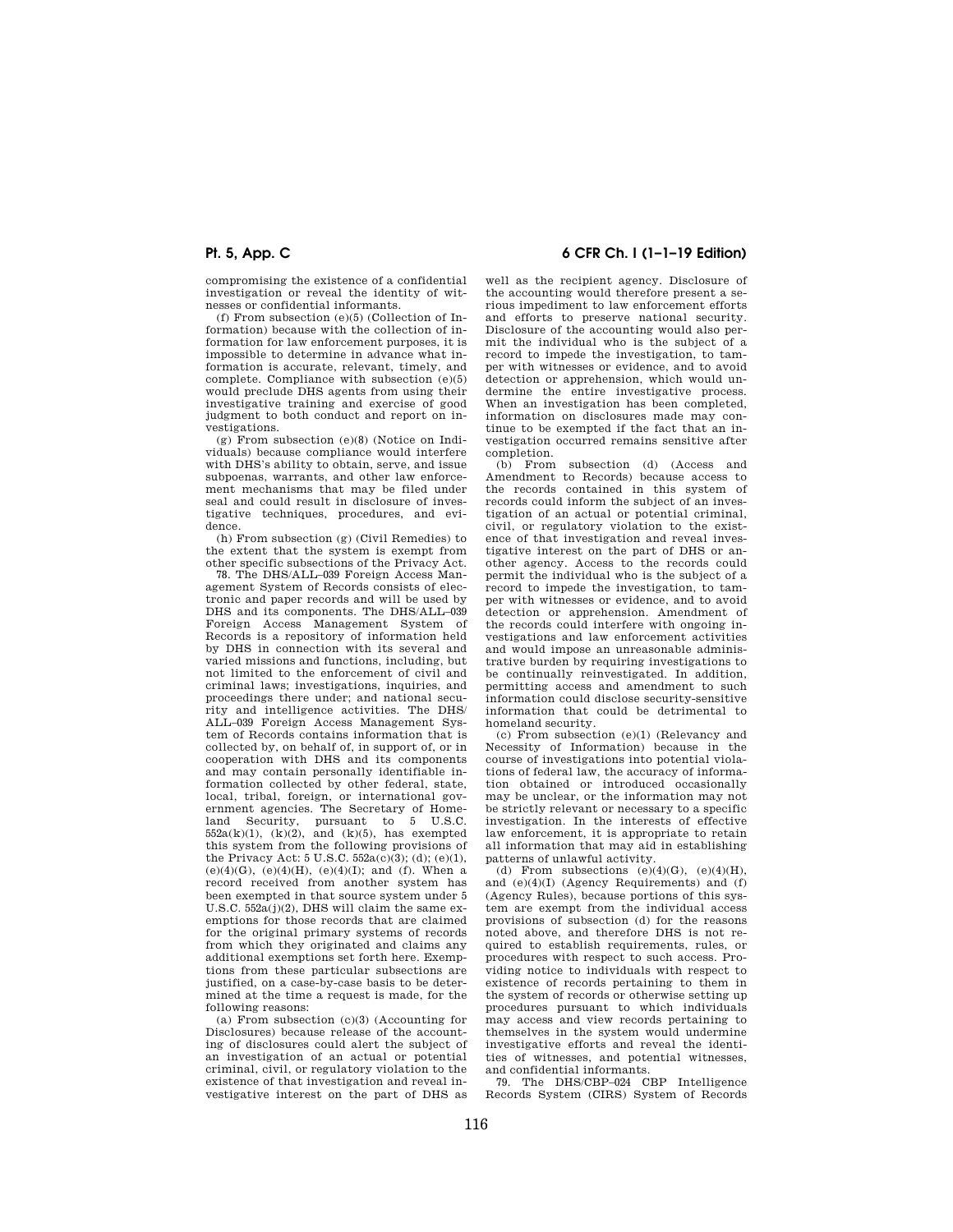## Office of the Secretary, Homeland Security **Pr. 5, App. C Pr. 5, App. C**

consists of electronic and paper records and will be used by DHS and its components. The CIRS is a repository of information held by DHS in connection with its several and varied missions and functions, including, but not limited to the enforcement of civil and criminal laws; investigations, inquiries, and proceedings there under; and national security and intelligence activities. The CIRS contains information that is collected by, on behalf of, in support of, or in cooperation with DHS and its components and may contain personally identifiable information collected by other Federal, state, local, tribal, foreign, or international government agencies. The Secretary of Homeland Security, pursuant to 5 U.S.C. 552a(j)(2), has exempted this system from the following provisions of the Privacy Act: 5 U.S.C.  $552a(c)(3)$  and (4); (d); (e)(1), (e)(2), (e)(3), (e)(4)(G), (e)(4)(H), (e)(4)(I); (e)(5), and (e)(8); (f); and (g). Additionally, the Secretary of Homeland Security, pursuant to 5 U.S.C.  $552a(k)(1)$  and  $(k)(2)$ , has exempted this system from the following provisions of the Privacy Act, 5 U.S.C.  $552a(c)(3)$ ; (d); (e)(1), (e)(4)(G), (e)(4)(H),  $(e)(4)(I)$ , and  $(f)$ . When this system receives a record from another system exempted in that source system under 5 U.S.C.  $552a(k)(1)$ ,  $(k)(2)$ , or  $(j)(2)$ , DHS will claim the same exemptions for those records that are claimed for the original primary systems of records from which they originated and claims any additional exemptions set forth here. Exemptions from these particular subsections are justified, on a case by case basis to be determined at the time a request is made, for the following reasons:

(a) From subsection  $(c)(3)$  and  $(4)$  (Accounting for Disclosures) because release of the accounting of disclosures could alert the subject of an investigation of an actual or potential criminal, civil, or regulatory violation to the existence of that investigation and reveal investigative interest on the part of DHS as well as the recipient agency. Disclosure of the accounting would therefore present a serious impediment to law enforcement efforts and/or efforts to preserve national security. Disclosure of the accounting would also permit the individual who is the subject of a record to impede the investigation, to tamper with witnesses or evidence, and to avoid detection or apprehension, which would undermine the entire investigative process. Information on a completed investigation may be withheld and exempt from disclosure if the fact that an investigation occurred remains sensitive after completion.

(b) From subsection (d) (Access and Amendment to Records) because access to the records contained in this system of records could inform the subject of an investigation of an actual or potential criminal, civil, or regulatory violation to the existence of that investigation and reveal inves-

tigative interest on the part of DHS or another agency. Access to the records could permit the individual who is the subject of a record to impede the investigation, to tamper with witnesses or evidence, and to avoid detection or apprehension. Amendment of the records could interfere with ongoing investigations and law enforcement activities and would impose an unreasonable administrative burden by requiring investigations to be continually reinvestigated. In addition, permitting access and amendment to such information could disclose security-sensitive information that could be detrimental to homeland security.

(c) From subsection (e)(1) (Relevancy and Necessity of Information) because in the course of investigations into potential violations of Federal law, the accuracy of information obtained or introduced occasionally may be unclear, or the information may not be strictly relevant or necessary to a specific investigation. In the interests of effective law enforcement, it is appropriate to retain all information that may aid in establishing patterns of unlawful activity.

(d) From subsection (e)(2) (Collection of Information from Individuals) because requiring that information be collected from the subject of an investigation would alert the subject to the nature or existence of the investigation, thereby interfering with that investigation and related law enforcement activities.

(e) From subsection (e)(3) (Notice to Subjects) because providing such detailed information could impede law enforcement by compromising the existence of a confidential investigation or reveal the identity of witnesses or confidential informants.

(f) From subsections  $(e)(4)(G)$ ,  $(e)(4)(H)$ , and (e)(4)(I) (Agency Requirements) and (f) (Agency Rules) because portions of this system are exempt from the individual access and amendment provisions of subsection (d) for the reasons noted above, and therefore DHS is not required to establish requirements, rules, or procedures with respect to such access. Providing notice to individuals with respect to existence of records pertaining to them in the system of records or otherwise setting up procedures pursuant to which individuals may access, amend, and view records pertaining to themselves in the system would undermine investigative efforts and reveal the identities of witnesses, and potential witnesses, and confidential informants.

(g) From subsection (e)(5) (Collection of Information) because with the collection of information for law enforcement purposes, it is impossible to determine in advance what information is accurate, relevant, timely, and complete. Compliance with subsection (e)(5) would preclude DHS agents from using their investigative training and exercise of good